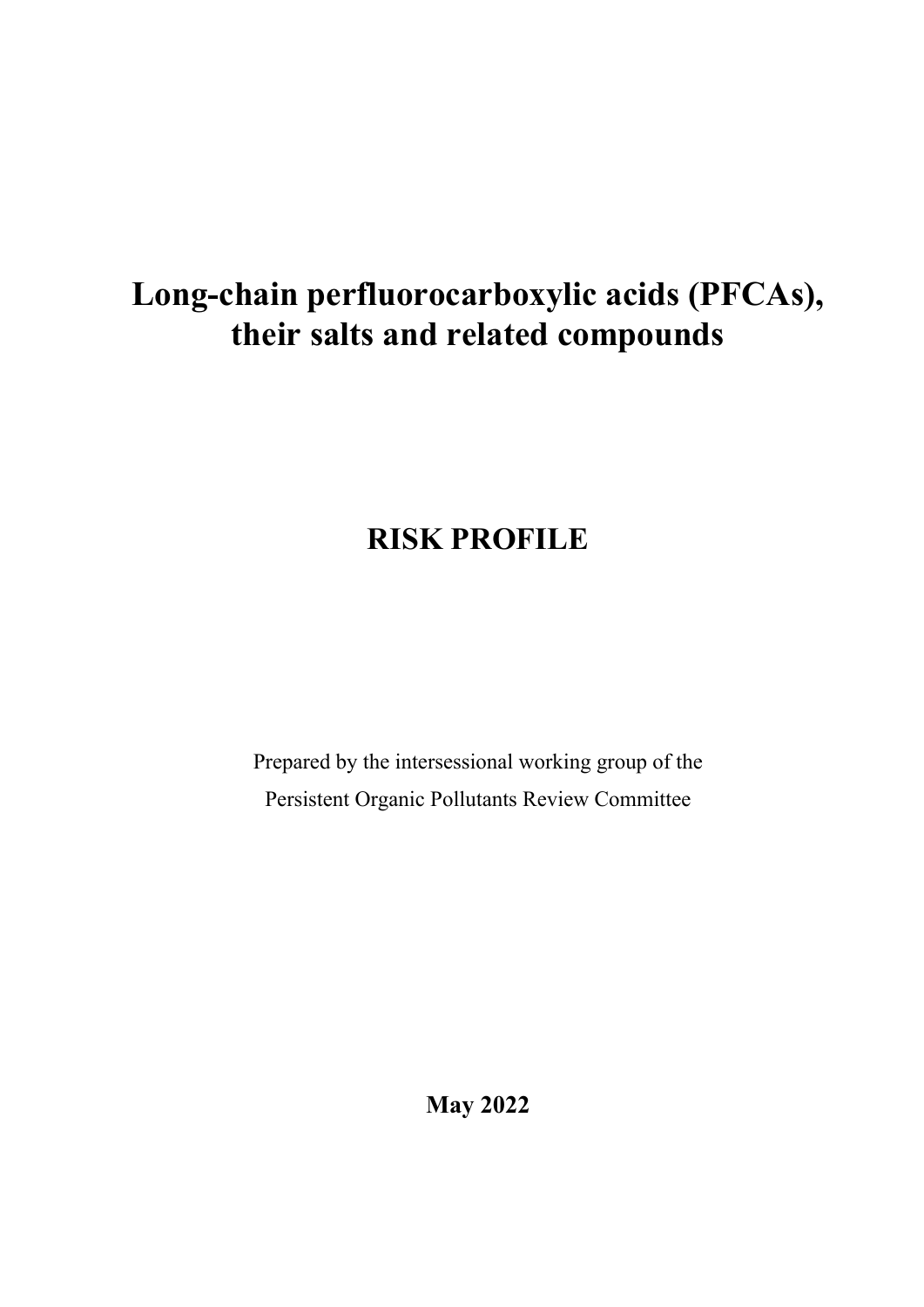## **Table of contents**

[To be inserted]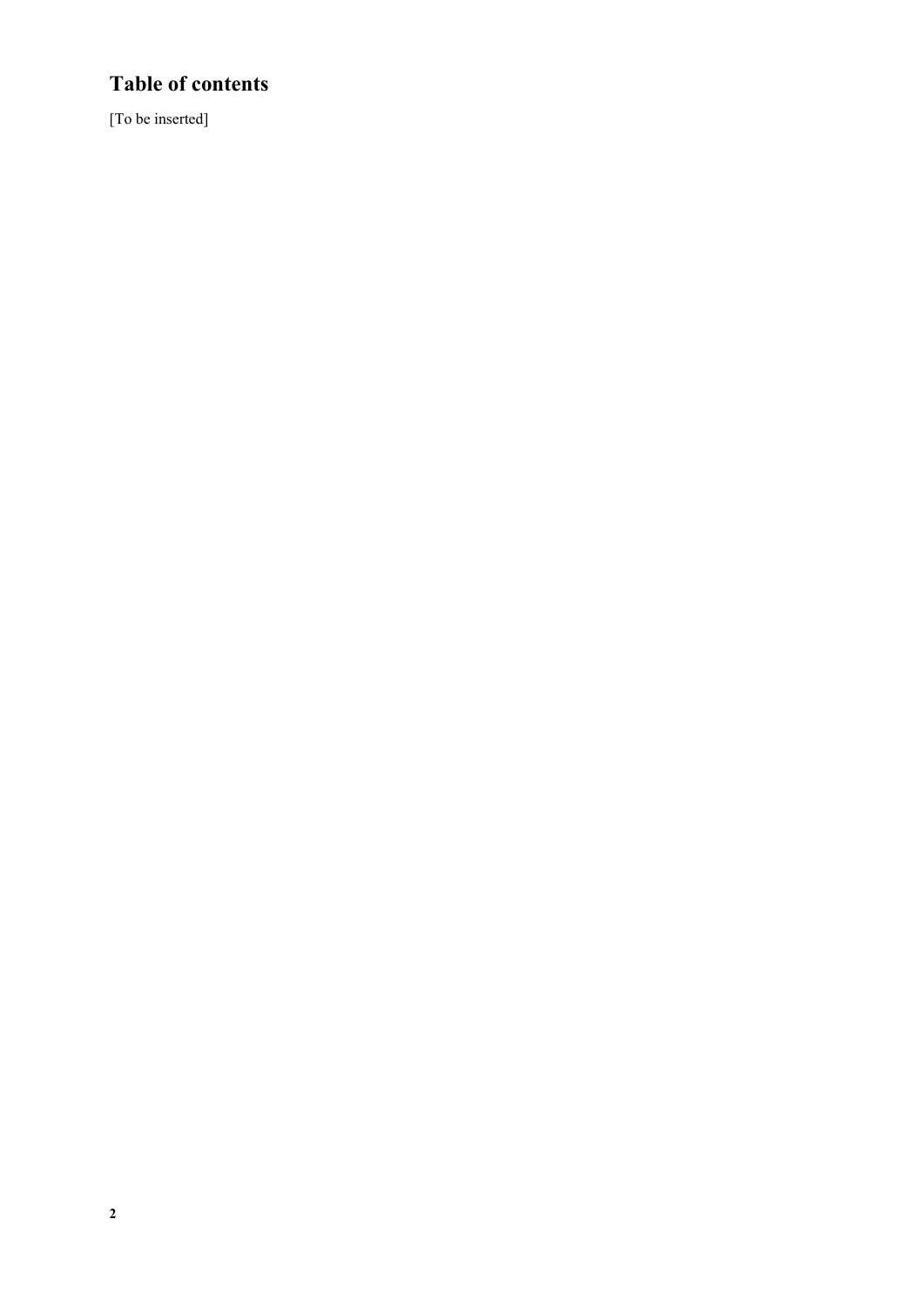## **Executive summary**

1. The Persistent Organic Pollutants (POPs) Review Committee at its seventeenth meeting concluded that long-chain perfluorocarboxylic acids (PFCAs), their salts and related compounds fulfilled the screening criteria in Annex D (decision POPRC-17/6). This risk profile concerns the PFCAs with carbon chain lengths from 9 to 21 inclusive (i.e.  $C_9 - C_{21}$  PFCAs, hereafter referred to as long-chain PFCAs), their salts and related compounds. Long-chain PFCAs and their salts are a homologous series of substances with the molecular formula of  $C_nF_{2n+1}CO_2H$  (where  $8 \le n \le 20$ ). Compounds related to long-chain PFCAs are defined as any substance that is a precursor and may degrade or transform to long-chain PFCAs, where the perfluorinated alkyl moiety has the formula  $C_nF_{2n+1}$  (where  $8 \le n \le 20$ ) and is directly bonded to any chemical moiety other than a fluorine, chlorine or bromine atom.

2. Long-chain PFCAs, their salts and related compounds are used, or may have been used, in a range of applications, including in industrial applications (e.g. as surfactants, and in the production of fluoropolymers); electronics; medical devices; printing inks and photographic materials; automotive care products; building and construction materials; cookware and food-contact materials; fire-fighting foams; ski waxes; and various consumers products (such as household products, personal care products, home textiles and apparel). In addition, long-chain PFCAs and their related compounds may be unintentionally produced during the manufacturing of per- and polyfluoroalkyl substances (PFASs).

3. Information in the public domain on the historic and current production of long-chain PFCAs, their salts and related compounds is limited, and estimated volumes vary in the literature. Estimates of the global production of the ammonium salt of  $C_9$  PFCA (ammonium perfluorononanoate or APFN) have been reported to be in the range of 15 to 100 tonnes/year for the period between 1975 and 2004. The usage of APFN in Japan, Western Europe and the United States of America (USA) has been estimated to range between 8 and 107 tonnes/year for the years 1975 to 2015. Worldwide production of fluorotelomers (compounds related to long-chain PFCAs) was estimated at approximately 9100 tonnes in 2006. Another source estimated the global annual production of fluorotelomer-based products to range between 2500 and 20 000 tonnes for the years 1961 to 2004, and at 45 000 tonnes/year for the period 2005 to 2030. A geographical shift of industrial sources of PFCAs, as a result of the relocation of PFCA, fluoropolymer and other PFAS product production from the USA, Western Europe and Japan to emerging Asian economies, especially China, has been reported in the literature.

4. Long-chain PFCAs are released to the environment from direct and indirect sources. Direct sources include emissions from the production of PFCAs, as well as during the life cycle of products containing long-chain PFCAs. Indirect sources are those where compounds related to long-chain PFCAs emitted to the environment have degraded to long-chain PFCAs through biotic or abiotic degradation. Release of long-chain PFCAs, their salts and related compounds to the environment is documented by their detection in environmental matrices collected in proximity to production facilities and industrial areas; sites impacted by fire-fighting foam; wastewater, sludge and leachate from landfills, incineration plants and wastewater treatment plants; agricultural sites with a history of application of biosolids; snow and soil from skiing areas; indoor environments; and environments with no known direct sources, including Arctic regions.

5. Long-chain PFCAs, which are carboxylic acids bonded to a fully fluorinated carbon chain, are extremely persistent in the environment. The carbon-fluorine bond is one of the strongest covalent bonds (about 108 – 120 kcal/mole), making the bond extremely stable and generally resistant to degradation by acids, bases, oxidants, reductants, photolytic processes, microbes and metabolic processes. The strong carbon-fluorine bond and high density of electron-rich repellent fluorine atoms protect the carbon backbone and result in inertness to both heat and chemical reagents. A number of studies demonstrate that long-chain PFCAs do not degrade under environmentally relevant conditions. For example, C<sub>9</sub> PFCA did not biodegrade under the Organisation for Economic Co-operation and Development (OECD) 301F method. Other studies demonstrate some degradation of long-chain PFCAs, but not under environmentally relevant conditions.

6. Some measured bioconcentration factors and bioaccumulation factors greater than 5000 have been reported for  $C_9 - C_{14}$  PFCAs in freshwater and marine aquatic organisms. Trophic magnification factors and biomagnification factors greater than 1 have been reported for  $C_9 - C_{16}$  PFCAs in studies that focused on top predator species, such as birds and terrestrial/marine mammals, providing evidence that long-chain PFCAs biomagnify in air-breathing organisms. Although there are no biomagnification or trophic magnification data for long-chain PFCAs with chain lengths greater than C16, PFCAs up to  $C_{18}$  have been measured in top predator species, such as polar bears, herring gulls and peregrine falcons. In humans, long-chain PFCAs accumulate in the blood and well perfused tissues (e.g., liver,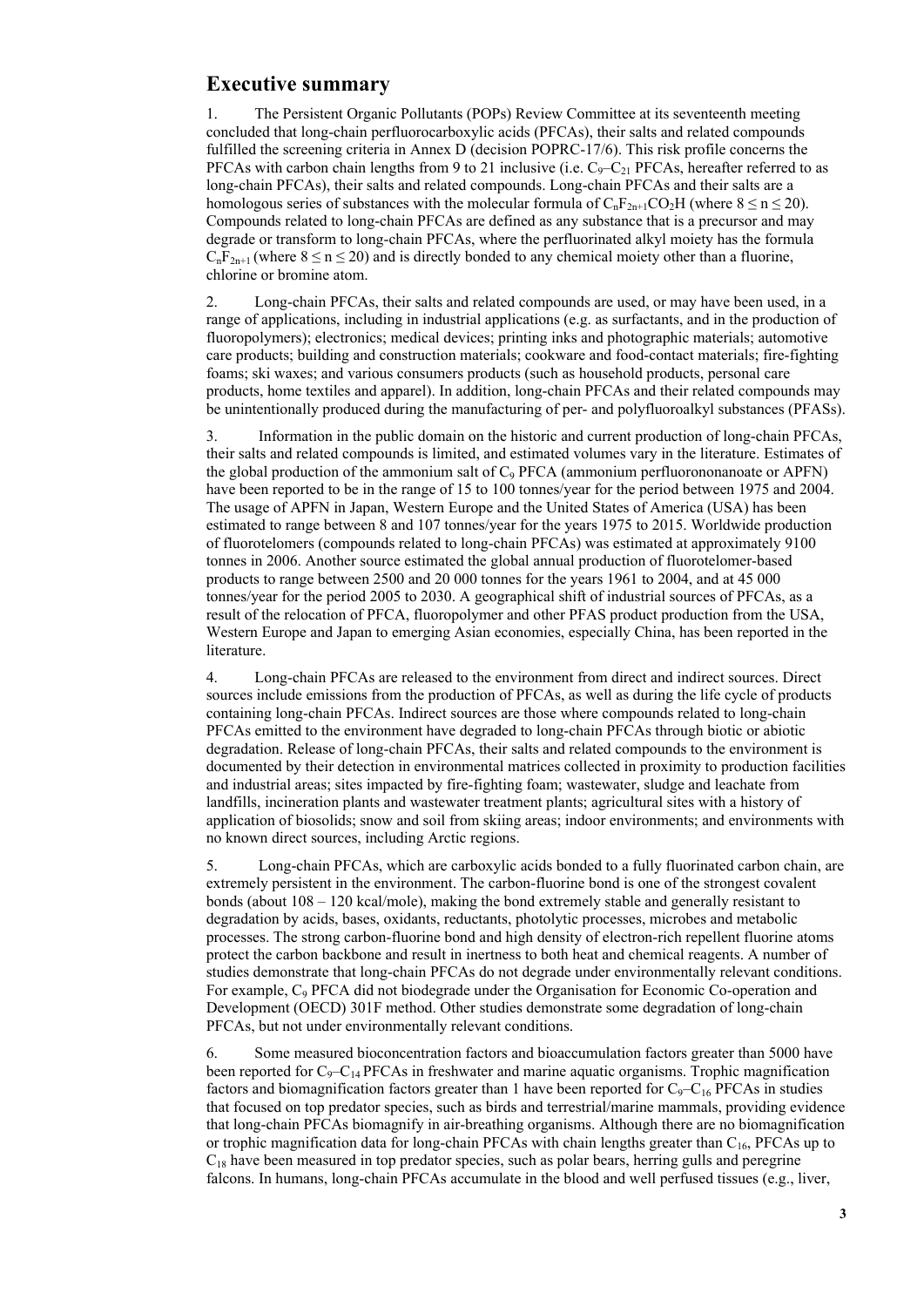kidneys, lungs), and are eliminated very slowly from the body. The mean elimination half-lives for  $C_9$ PFCA are estimated to range from 2.5 to 4.3 years in humans, whereas the mean half-lives for both  $C_{10}$ and  $C_{11}$  PFCA range from 4.5 to 12 years. Using a read-across approach on the basis of the high degree of chemical similarity for the series of acids, it is reasonable to expect that long-chain PFCAs of up to 21 carbons have the potential to bioaccumulate in aquatic and terrestrial organisms, and in humans.

7. Global modelling indicates that long-chain PFCAs, their salts and/or related compounds have the potential to be transported over long distances. In addition,  $C_9 - C_{18}$  PFCAs have been measured in environmental media, biota and human populations from remote sites, such as the Arctic and the Antarctic, indicating that long-chain PFCAs have the potential for long-range environmental transport. Furthermore, increasing temporal concentration trends in polar bears and humans from remote regions have been reported. Compounds related to long-chain PFCAs have also been measured in ambient air from various regions around the world, including in remote areas. Available research indicates that the presence of long-chain PFCAs in remote areas results from the atmospheric and oceanic transport of volatile precursors and/or the acids themselves. There is empirical evidence of the presence of longchain PFCAs in locations distant from sources of long-chain PFCAs up to  $C_{18}$ . The high degree of chemical similarity across the series of acids suggests that long-chain PFCAs of up to 21 carbons may be expected to be present in remote environments. This may also be a result of the release of compounds related to long-chain PFCAs during their production and use in many applications, and the potential for these precursors to undergo long-range environmental transport.

8. Long-chain PFCAs have been detected globally, in all continents as well as in all environmental compartments, including biota, freshwater, saltwater, sediment, soil and rainwater. Increasing temporal trends for long-chain PFCAs (up to  $C_{15}$  PFCA) have been reported in wildlife, including in top predator species, and in humans. In humans,  $C_9-C_{18}$  PFCAs have been detected globally in various tissues and fluids. Exposure of the general population to long-chain PFCAs and their related products may take place through exposure to indoor dust, food, drinking water, indoor/outdoor air and consumer products. While the relative importance of each of these pathways for the general population remains unclear, evidence suggests that consumption of wildlife species, and particularly top predator species, is the main pathway for Circumpolar populations. Maternal transfer through cord blood and breastfeeding are sources of long-chain PFCAs for the fetus and for nursing infants/children. Occupational exposure to certain workers (e.g. firefighters, ski wax technicians) can lead to higher serum levels of long-chain PFCAs.

9. Laboratory studies of ecological endpoints demonstrated developmental effects, behavioural effects, hepatotoxicity, immunotoxicity, neurotoxicity, changes in gene expression, genotoxicity and altered thyroid hormones. In addition, vitellogenin induction has occurred in juvenile rainbow trout after dietary exposure to  $C_9 - C_{11}$  PFCAs. Toxicological and epidemiological evidence indicates that long-chain PFCAs are associated with adverse effects in humans, including hepatotoxicity, developmental/reproductive toxicity, immunotoxicity, thyroid toxicity and altered cardiometabolic function. Data on the adverse effects of long-chain PFCAs is generally lacking for PFCAs with longer chain lengths (e.g.,  $C_{15}$ ,  $C_{17}$  and  $C_{19}-C_{21}$ ). However, read-across can be used to fill data gaps, particularly within a homologous series of substances. Long-chain PFCAs have a high degree of chemical similarity for the series of acids and existing data show effects on common endpoints. Data from homologues, including the extensively studied  $C_8$  PFCA (perfluorooctanoic acid, PFOA) which has been listed to Annex A to the Convention, indicates the potential for adverse effects. Furthermore, several studies show that the activity/toxicity of PFCAs can increase with chain length. Therefore, it is expected that all long-chain PFCAs would have similar adverse effects on human health and the environment, and that the toxic potency may vary with chain length.

10. Long-chain PFCAs are persistent and remain in the environment for a very long time, which increases their probability, magnitude and duration of exposure to wildlife and humans. Long-chain PFCAs are also subject to long-range environmental transport, which can also result in regional and global contamination. As such, releases of long-chain PFCAs can lead to elevated concentrations in organisms over wide areas. Long-chain PFCAs may also biomagnify through the food chain, resulting in increased concentrations in top predator species. Several different long-chain PFCAs may be present simultaneously in the tissues of organisms, increasing the likelihood and potential severity of harm. Increasing temporal concentration trends in wildlife, including top predator species, suggest that long-chain PFCAs can approach toxicity thresholds resulting in harm for wildlife populations in the future. In humans, the reported temporal concentration trends for the long-chain PFCAs have been inconsistent. However, between 2011 and 2016-2017, concentrations of certain long-chain PFCAs have been reported to have increased in Canadian Nunavik pregnant women who rely on Arctic wildlife species for subsistence, while levels of these PFCAs were declining or stable in the general Canadian population. This suggests that certain populations are at risk of greater exposure to long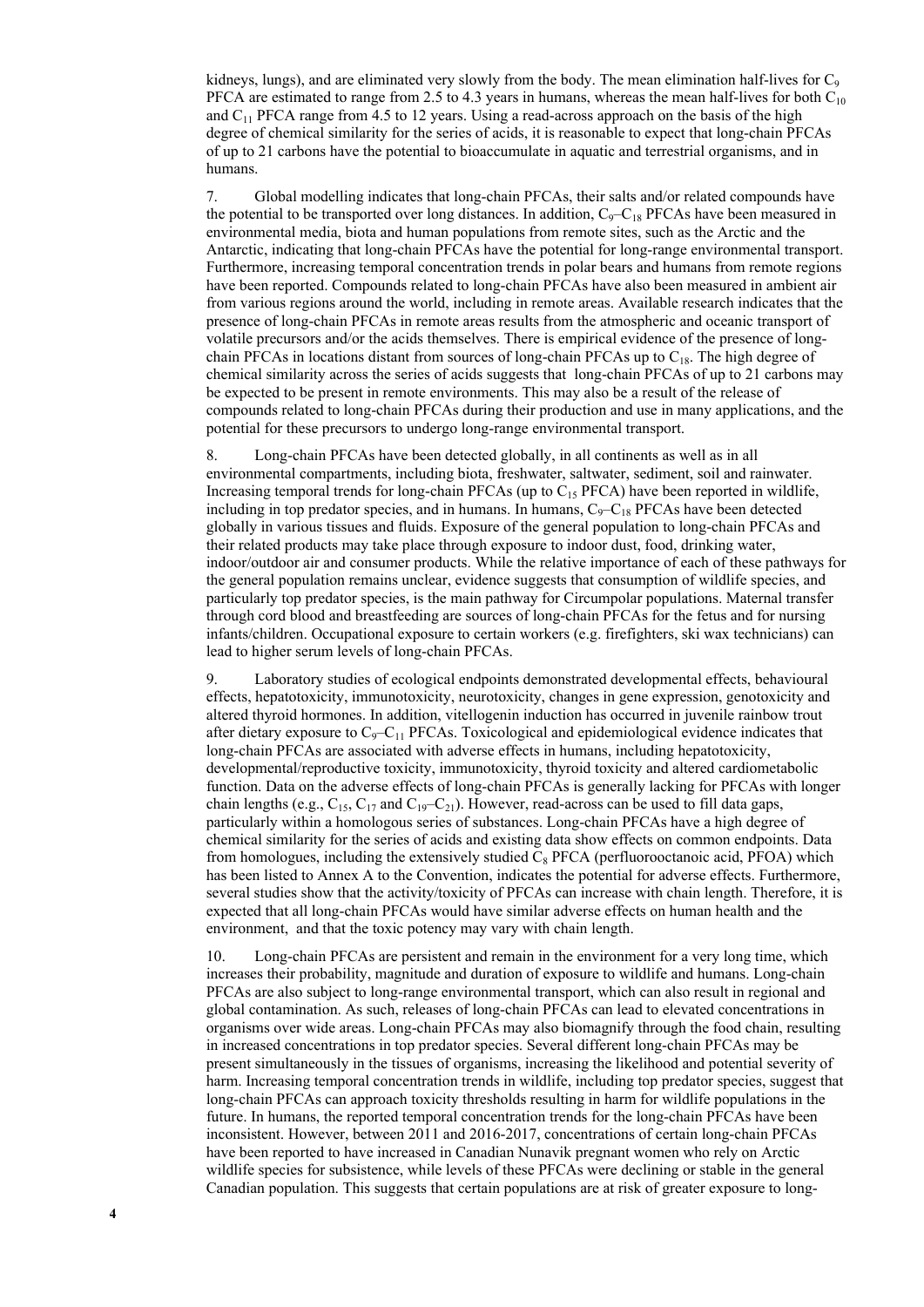chain PFCAs.

11. Due to the ongoing production and use of long-chain PFCAs, their salts and related compounds, long-chain PFCAs are directly or indirectly emitted into the environment from human activities. Long-chain PFCAs are globally ubiquitous in environmental compartments, including biota, freshwater, saltwater, sediment, soil and rainwater, and humans globally. Long-chain PFCAs are persistent, bioaccumulative, have evidence of adverse effects to human health and/or the environment, and have the potential to undergo long-range environmental transport, in part due to the long-range atmospheric transport of volatile compounds related to long-chain PFCAs. Therefore, it is concluded that long-chain PFCAs, their salts and related compounds are likely, as a result of their long-range environmental transport, to lead to adverse human health and/or environmental effects such that global action is warranted.

## **1. Introduction**

12. In June 2021, Canada submitted a proposal to list long-chain  $(C_9 - C_{21})$  perfluorocarboxylic acids (PFCAs), their salts and related compounds in Annexes A, B and/or C to the Convention. The proposal (UNEP/POPS/POPRC.17/7) was submitted in accordance with Article 8 of the Convention, and reviewed by the POPs Review Committee (POPRC) at its seventeenth meeting in January 2022.

13. Certain data gaps were noted for some members of the homologous series of long-chain PFCAs covered in this risk profile, most notably for biomagnification studies in the field and monitoring data for  $C_{19}-C_{21}$  PFCAs. This may be the consequence of analytical challenges in measuring PFCAs at the upper end of the range (i.e. for  $C_{15}-C_{21}$  PFCAs). Typical analysis (including standardized methods) for measuring PFCAs is by liquid chromatography-tandem mass spectrometry (LC-MS/MS) using electrospray ionization. Studies, such as Androulakakis et al. 2022 and Gao et al. 2016, have shown that the instrument response decreases significantly for  $\geq C_{14}$  PFCAs due to poor ionization efficiency. This is further demonstrated by standards for  $C_{14}-C_{18}$  PFCAs. As a result, accredited analysis from commercial laboratories is restricted to  $C_9-C_{14}$  PFCAs, which may limit the availability of data for  $C_{15}-C_{21}$  PFCAs. Authentic reference standard mixtures of PFASs are widely employed in analytical methodology and the majority of these do not include  $\geq C_{14}$  PFCAs (e.g. PFAC-MXH, EU-5813-NSS, EPA-533PAR, PFAC30PAR, PFC-MXA, PFAC-MXA, PFAC-24PAR, EPA-537PDS) (US EPA 2019, 2021a; Shoemaker et al. 2008; Wellington Laboratories 2022). These reference standards are commercially-available mixes designed to support standardized methods by the United States Environmental Protection Agency (US EPA) and European Union Council Directive.

14. Despite the outlined analytical challenges, analytical reliability for detected concentrations for  $C_{14}-C_{18}$  PFCAs is robust, due to the availability of chemical standards for  $C_{14}$ ,  $C_{16}$ , and  $C_{18}$  and isotopically labeled standards for  $C_{14}$ ,  $C_{16}$ , and  $C_{18}$ . The chemical standards are essential for accounting for matrix effects and recovery issues for  $>C_{14}$ . In addition, non-detects should not be interpreted as not present. Recovery of  $C_{16}$  and higher is challenged by difficulty in coaxing these PFCAs out of environmental matrices into organic solvents. Typical methods, originally developed to analyze perfluorooctyl substances (e.g. [perfluorooctane sulfonic acid](http://chm.pops.int/TheConvention/ThePOPs/AllPOPs/tabid/2509/Default.aspx#LiveContent[PFOS-PFOSF]) (PFOS) and PFOA), have been adapted to work for a larger suite of congeners. Due to differences in physical properties, the methods do not perform as well for PFAS  $\leq C_4$  and  $\geq C_{16}$ . For  $\geq C_{16}$  PFCAs, the substances have poor ionization efficiency using electrospray negative ionization instrumentation. Both the extraction method and instrumentation are analytical challenges that contribute to a high propensity of non-detects.

15. Gaps in data for the longer-chain PFCAs may also be a result of the lower environmental loading of the longer-chain PFCAs, relative to those on the shorter end of the range. Nonetheless, the estimated worldwide production volumes of compounds related to long-chain PFCAs suggest that the environmental loading for PFCAs at the upper end of the range is significant (refer to section 2.1 for more details). Similarly, adverse effects data have largely focused on the shorter members of this homologous series.

16. To address data limitations, a read-across approach has been implemented in this document based on guidance on grouping of chemicals from the Organisation for Economic Co-operation and Development (OECD 2014). According to this guidance, substances that have physicochemical, toxicological and ecotoxicological properties that are likely to be similar or follow a regular pattern as a result of structural similarity may be considered as appropriate for read-across. It is appropriate to take such an approach as the long-chain PFCAs are a homologous series of substances, with total carbon atoms ranging from 9 to 21. There is a high degree of structural similarity. Each acid contains the same overall structure, with a terminal carboxylic acid and an incremental and constant change of one additional  $-CF_{2}$ – throughout the series. This series can result from a common manufacturing method of telomerization (Buck et al. 2011) forming related compounds. These in turn are subject to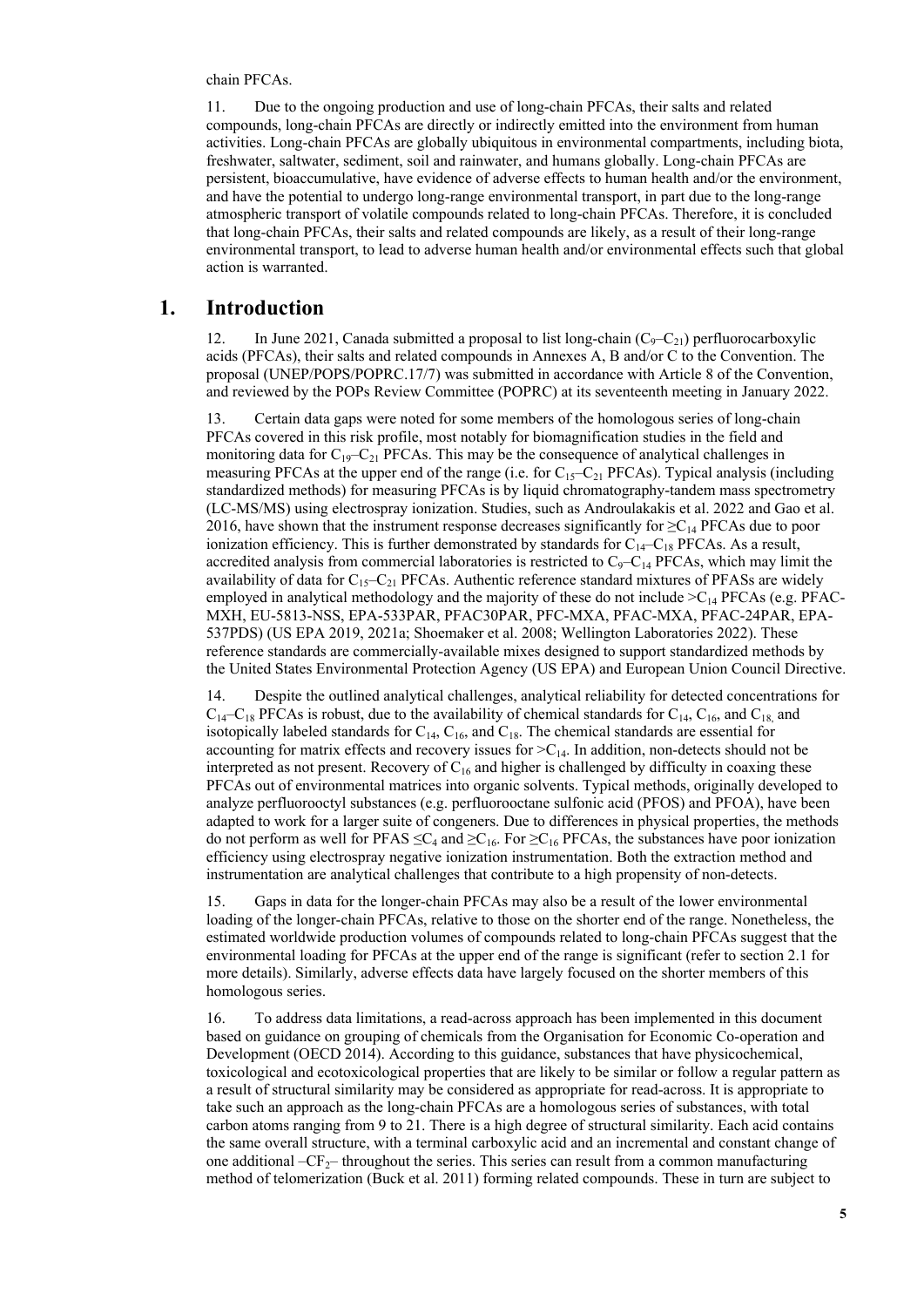common biotic and abiotic transformation mechanisms, to produce the acids (Butt et al., 2013; Ellis et al. 2004). A read-across is justified and has been adopted in certain portions of the document where data is lacking for specific long-chain PFCAs. While the information provided forms the basis of the justification for the use of read-across information, endpoint-specific considerations are reported in the appropriate sections of this document.

### **1.1 Chemical Identity**

17. Long-chain PFCAs, their salts and related compounds are members of the per- and polyfluoroalkyl substances (PFASs) chemical class. The compounds included in the nomination of long-chain PFCAs, their salts and related compounds were defined in document UNEP/POPS/POPRC.17/7 and in decision POPRC-17/6 (UNEP/POPS/POPRC.17/13).

18. In line with decision POPRC-17/6, this risk profile concerns the PFCAs with carbon chain lengths from 9 to 21 inclusive, their salts and related compounds. Long-chain PFCAs and their salts are a homologous series of substances with the molecular formula of  $C_nF_{2n+1}CO_2H$  (where  $8 \le n \le 20$ ). Compounds related to long-chain PFCAs are defined as any substance that is a precursor and may degrade or transform to long-chain PFCAs, where the perfluorinated alkyl moiety has the formula  $C_nF_{2n+1}$  (where  $8 \le n \le 20$ ) and is directly bonded to any chemical moiety other than a fluorine, chlorine or bromine atom. A non-exhaustive list of Chemical Abstracts Service (CAS) numbers for long-chain PFCAs, their salts and related compounds, comprising approximately 200 substances, is provided in UNEP/POPS/POPRC.18/INF/y.

19. The chemical identity of the long-chain PFCAs and the available experimental and calculated physical and chemical data for this group are given in Tables 1 and 2 of UNEP/POPS/POPRC.17/7. Information relating to the physicochemical properties is reported for  $C_9 - C_{15}$  chain lengths.

20. Both linear and branched isomers are encompassed by the scope of the risk profile. Linear isomers have been reported to be predominant for long-chain PFCAs detected in biota (De Silva and Mabury 2004; Conder et al. 2008; Zhang et al. 2015). Conder et al. (2008) suggested that linear isomers may have significantly slower elimination rates and/or may be present at higher exposure concentrations than branched isomers. In a dietary exposure study using juvenile rainbow trout comparing linear  $C_9$  PFCA (n-C<sub>9</sub> PFCA) and branched  $C_9$  PFCA (i.e. iso-C<sub>9</sub> PFCA, with terminal isopropyl branching), the half-life in blood was 15.9 and 10.3 d, respectively, and in liver was 6.0 and 4.7 d, respectively (De Silva and Mabury 2009). In the same study, linear PFOA and seven branched PFOA isomers were also dosed. Two of the branched PFOA isomers had greater accumulation and longer half-lives than linear PFOA. The other branched PFOA isomers had less accumulation and shorter-half-lives. These data suggest that we cannot generalize the accumulation of branched isomers relative to linear isomers.

21. Related compounds to long-chain PFCAs include fluorotelomer alcohols (FTOHs) and fluorotelomer derivatives, including side-chain fluorinated polymers and polyfluoroalkyl phosphoric acid mono-/diesters (monoPAPs/diPAPs). Fluorotelomers are a subgroup of per- and polyfluorinated substances that are produced by a process called telomerization, which can produce a range of fluorocarbon chain lengths. FTOHs are not fully fluorinated, since they have a two or more hydrocarbon alkyl chains linked to the perfluorinated carbon chain (Environment Canada 2012). FTOHs with x number of perfluorinated carbons produce intermediates such as fluorotelomer unsaturated carboxylates (x:2 FTUCA) and fluorotelomer carboxylic acids (x:2 FTCA) that can further degrade to long-chain PFCAs (Environment Canada 2012). FTOHs, which are volatile, can also undergo atmospheric oxidation to yield long-chain PFCAs (Wallington et al. 2006). Substances containing  $F(\overline{CF}_2)_{n}(CH_2)_2$  groups can also be considered potentially related compounds to long-chain PFCAs, as they will likely result in the release of x:2 FTOHs in the environment (ECHA 2018a,b).

## **1.2 Conclusion of the POPs Review Committee regarding Annex D information**

22. At its seventeenth meeting, the POPs Review Committee evaluated the proposal by Canada to list long-chain PFCAs, their salts and related compounds under the Convention. The Committee concluded that long-chain PFCAs, their salts and related compounds meet the screening criteria specified in Annex D (decision POPRC-17/6). It was decided to review the proposal further and to prepare a draft risk profile in accordance with Annex E to the Convention.

#### **1.3 Data sources**

23. The draft risk profile is based on the following data sources:

(a) The proposal to list long-chain PFCAs, their salts and related compounds submitted by Canada (UNEP/POPS/POPRC.17/7);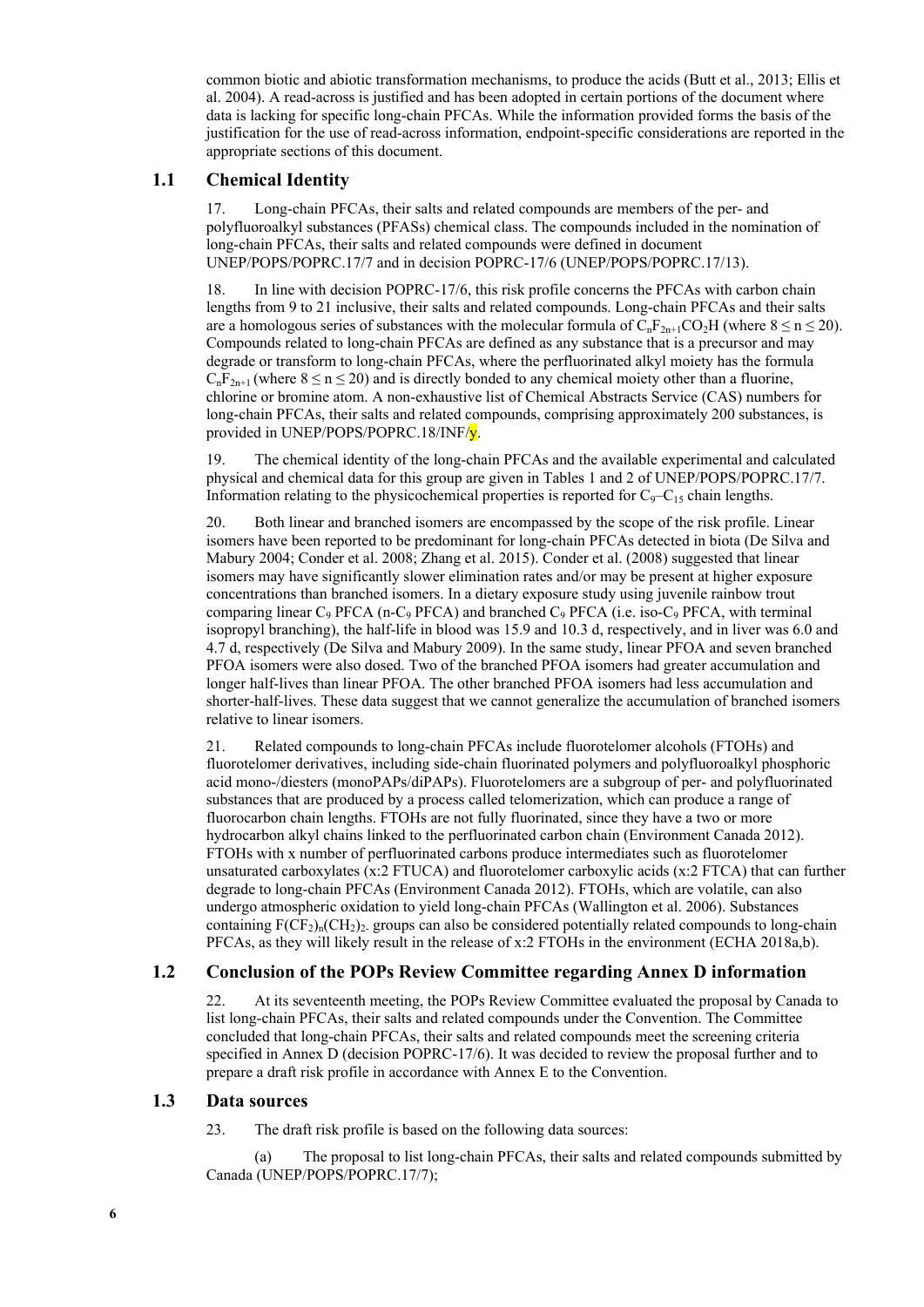(b) Information submitted by Parties and observers according to Annex E to the Convention and in response to the invitation for comments on the draft risk profile. Annex E information was provided by: Austria, Belarus, Germany, Monaco, New Zealand, Norway, the Republic of Korea, Sweden, the United Kingdom of Great Britain and Northern Ireland, the United States of America (USA), the International Pollutants Elimination Network (IPEN) and Alaska Community Action on Toxics (ACAT), and Imaging and Printing Association Europe (I&P Europe). Additional information was provided by the Netherlands, Norway, the Health and Environment Justice Support (HEJSupport), the Helsinki Commission (HELCOM), IPEN/ACAT and the Nunavik Hunting Fishing and Trapping Association (NHFTA);

(c) Ecological Screening Assessment Report Long-Chain Perfluorocarboxylic Acids, their Salts and their Precursors prepared by Environment Canada (Environment Canada 2012);

Opinions and related background document from the ECHA Committee for Risk Assessment and Committee for Socio-economic Analysis on an Annex XV dossier proposing restrictions on PFNA, PFDA, PFUnDA, PFDoDA, PFTrDA, PFTDA; their salts and precursors (ECHA 2018a,b, 2020);

(e) Tier II human health and environmental assessments of indirect precursors to longchain PFCAs from the Australian National Industrial Chemicals Notification and Assessment Scheme (NICNAS 2017, 2019).

(f) Peer-reviewed scientific journals, as well as information from reports and other grey literature.

#### **1.4 Status of the chemical under national or regional regulations**

24. In Canada, an ecological risk assessment concluded that long-chain PFCAs, their salts and their precursors are entering or may enter the environment in a quantity or concentration or under conditions that have or may have an immediate or long-term harmful effect on the environment or its biological diversity (Environment Canada 2012). Consequently, long-chain PFCAs, their salts and their precursors were listed to Schedule 1 – List of Toxic Substances of the *Canadian Environmental Protection Act*, 1999 (CEPA). Since 2016, the *Prohibition of Certain Toxic Substances Regulations, 2012* (Canada 2012) have prohibited the manufacture, use, sale, offer for sale or import of long-chain PFCAs, their salts and their precursors, and products containing them, with a limited number of exemptions. A consultation document, proposing regulatory amendments to these Regulations to further restrict long-chain PFCAs their salts and their precursors in Canada, was published in December 2018 (Canada 2018). The proposed *Prohibition of Certain Toxic Substances Regulations, 2022* (Canada 2022) were published in *Canada Gazette* Part I on 14 May 2022 for a 75-day public comment period.

25. In 2009, the US EPA published an Action Plan for addressing potential concerns with longchain perfluorinated chemicals, including long-chain PFCAs, and identified long-chain PFCAs as persistent, bioaccumulative and toxic (PBT) (US EPA 2009). In July 2020, the US EPA released its final rule regarding a Significant New Use Rule (SNUR) under the Toxic Substances Control Act for long-chain perfluoroalkyl carboxylate (PFAC) and perfluoroalkyl sulfonate chemical substances. The term long-chain PFAC refers to the long-chain category of perfluoroalkyl carboxylate chemical substances with perfluorinated carbon chain lengths where  $7 \le n \le 20$ . The final rule amends previous SNURs for these substances, and requires manufacturers or importers of long-chain PFAC chemical substances, their salts and precursors to notify the US EPA before conducting certain activities (US EPA 2020). In October 2021, the US EPA published the PFAS Strategic Roadmap, which lays out the Agency's approach to addressing PFASs and sets timelines for taking actions (US EPA 2021b).

26. In Australia, NICNAS (now the Australian Industrial Chemicals Introduction Scheme, AICIS) has developed an action plan to assess and manage chemicals that may degrade to PFCAs, perfluoroalkyl sulfonates and similar chemicals (NICNAS 2020), and published tier II human health and environmental risk assessments of precursors to long-chain PFCAs (NICNAS 2017, 2019). The precursors in this group were assessed as having the potential to cause adverse outcomes for the environment and human health. Consequently, it was recommended that NICNAS consult with industry and other stakeholders to consider strategies, including regulatory mechanisms available under the *Industrial Chemicals (Notification and Assessment) Act 1989*, to encourage the use of safer chemistry.

27. In Norway, long-chain PFCAs  $(C_9 - C_{14})$  were included on the national priority list in 2014 with the objective that emission and use of these hazardous substances must be eliminated (Annex E information 2022).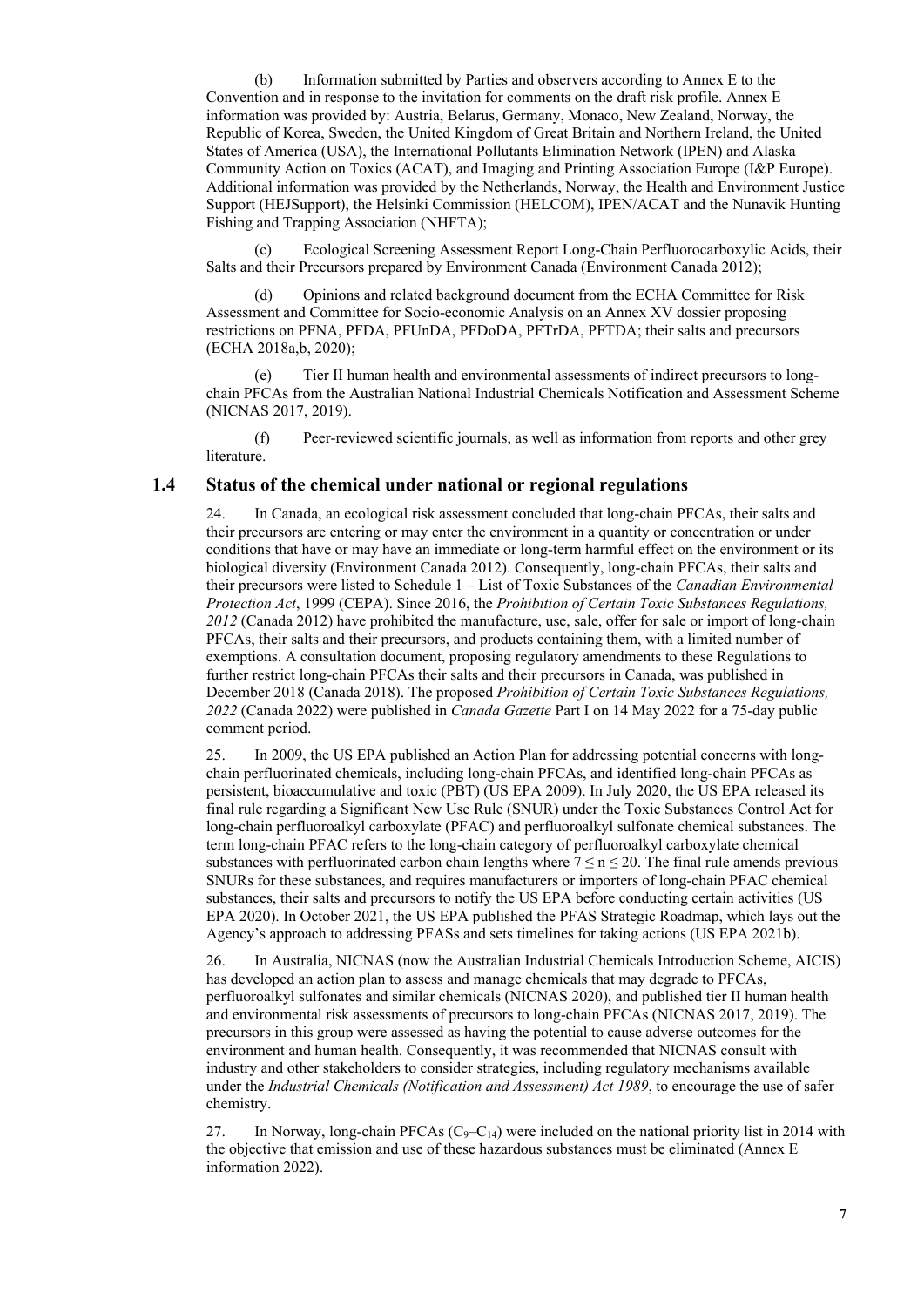28. In the European Union (EU),  $C_9 - C_{14}$  PFCAs, their salts and related compounds are restricted since August 2021 under the Registration, Evaluation, Authorisation and Restriction of Chemicals (REACH) Regulation (2021/1297), which will come into force in February 2023 (European Commission 2021). Furthermore,  $C_9$  and  $C_{10}$  PFCAs and their salts are classified<sup>1</sup> within the EU according to the Globally Harmonized System of Classification and Labelling of Chemicals (GHS) criteria provided under Regulation (EC) No 1272/2008 on classification, labelling and packaging of substances and mixtures (ECHA 2018b). In addition, six long-chain PFCAs and their salts were identified as Substances of Very High Concern (SVHC) and added to the REACH Candidate List, as they were identified as PBT and toxic for reproduction  $(C_9$  and  $C_{10}$  PFCAs), or very persistent and very bioaccumulative (vPvB)  $(C_{11}-C_{14}PFCAs)$  (ECHA 2018b). In Switzerland, an analogous regulation in the Chemical Risk Reduction Ordinance will enter into force on 1 October 2022 (Swiss Federal Council 2022).

## **2. Summary of the information relevant to the risk profile**

## **2.1 Sources**

#### **2.1.1 Production, trade, stockpiles**

29. Estimates of the global production and consumption of long-chain PFCAs, their salts and related compounds have been reported in the literature. Worldwide total manufacturing volumes of the ammonium salt of C<sub>9</sub> PFCA (ammonium perfluorononanoate or APFN) for the production of primarily polyvinylidene fluoride (PVDF) for the years 1975 to 2004 was estimated to be in the range of 800 to 2300 tonnes (with production estimated to be in the range of 15 to 100 tonnes/year) (Prevedourous et al. 2006). For the year 2004, APFN volumes were estimated to range between 15 and 75 tonnes (PERFORCE 2004; Posner et al. 2009). Wang et al. (2014) estimated the APFN usage in Japan, Western Europe and the USA to range between 8 and 107 tonnes per year for the years 1975 to 2015. For the period of 2016-2030, the authors' assumption was that the use of APFN in PVDF production, and associated production of APFN in those countries, would cease as the major manufacturing companies committed to the US EPA Stewardship program.

30. In response to a survey conducted by the OECD for the year 2009 (OECD 2011), four companies in two countries<sup>2</sup> reported manufacture of long-chain PFCAs, their salts and related compounds, with perfluorinated chain lengths of 9 to 18 carbons. Twenty-three long-chain PFCAs  $(C_9-C_{12})$ , their salts and related compounds, including 10:2 – 18:2 fluorotelomers, were reportedly contained in products or mixtures, whether as part of the formulation or as residue (impurity). The total volume of these substances in products was approximately 16 tonnes. The majority of the substances were reported to have uses as raw materials (for surface treatment agents, water/oil repellents and soil repellents), fluoropolymer polymerisation aids or manufacturing intermediates (OECD 2011).

31. Worldwide production of fluorotelomers was estimated at approximately 9100 tonnes (reported as 20 million pounds) in 2006 and, at that time, the USA was considered to account for more than 50 percent of the production (US EPA 2009). Textiles and apparel were considered to account for approximately 50 percent of the volume, with carpet and carpet care products accounting for the next largest share in consumer product uses. Coatings, including those for paper products, were identified as the third largest category of consumer product uses (US EPA 2009). For the years 2012 to 2015, annual national aggregate production volumes of < 454 tonnes were reported in the USA for each of the following FTOHs: 8:2, 10:2, 12:2 and 14:2 (CDR 2020).

32. Wang et al. (2014) estimated the global annual production of fluorotelomer-based products to range between 2500 and 20 000 tonnes for the years 1961 to 2004, and production was estimated or projected at 45 000 tonnes per year for the period 2005 to 2030. The authors also reported that, since 2002, there has been a geographical shift of industrial sources of PFCAs as a result of the relocation of PFCA, fluoropolymer and other PFAS product production from the USA, Western Europe and Japan to emerging Asian economies, especially China.

33. Information collected for the years 2004 and 2005 indicate that eight products containing

 $1 \text{ C}_9$  and  $\text{C}_{10}$  PFCAs and their salts are classified under the GHS for their carcinogenic potential (Carc. 2: Suspected of causing cancer), reproductive toxicity (Repr. 1B: Adverse effects on sexual function and fertility or on development) and effects on or via lactation.  $C_9$  PFCA is also classified for its acute toxicity (Category 4), toxicity on the liver, thymus, and spleen (STOT RE 1: Specific target organ toxicity – repeat exposure) and eye damage (Category 1).

<sup>&</sup>lt;sup>2</sup> The names of the companies and/or countries were not specified in the OECD report.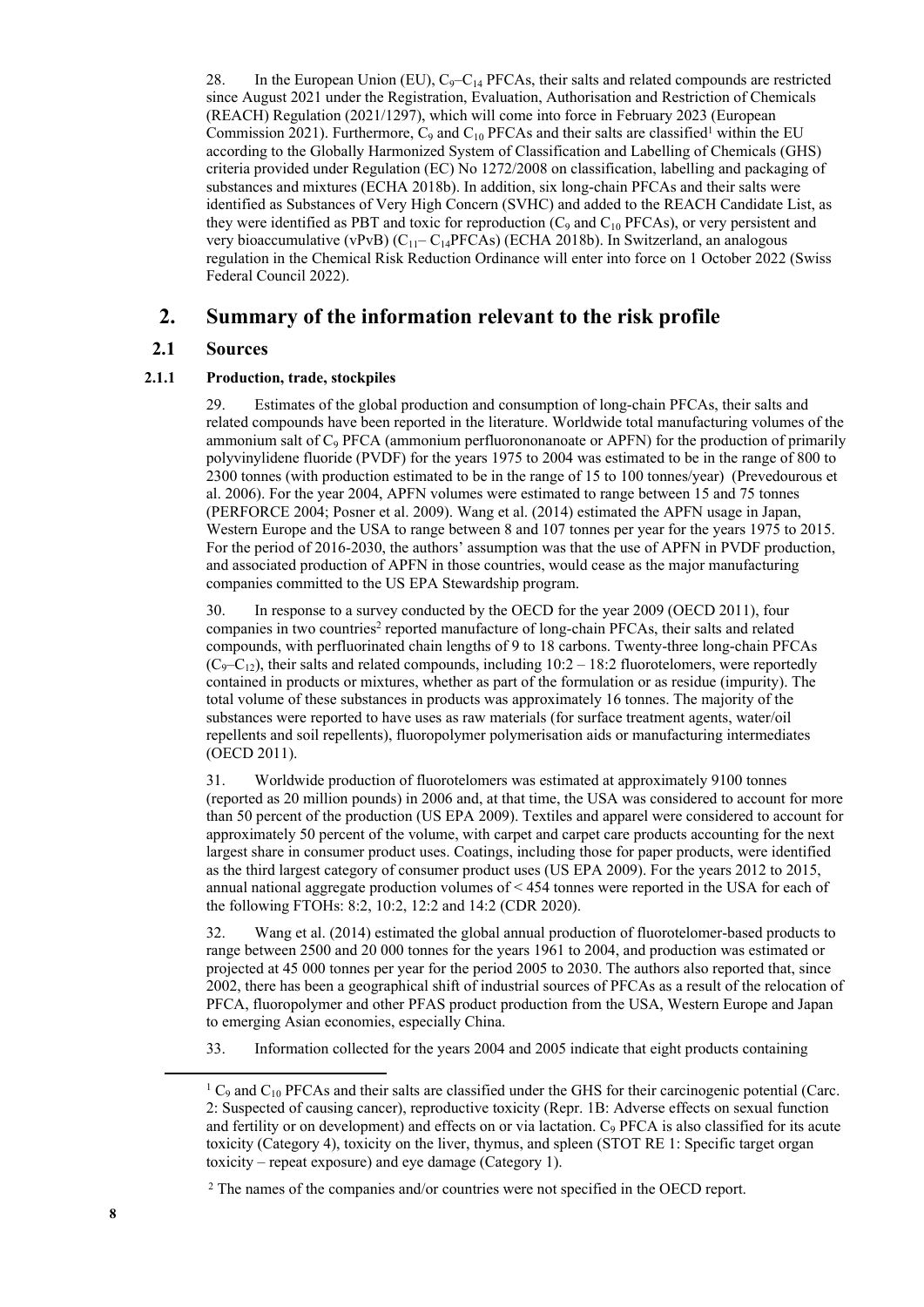compounds related to long-chain PFCAs (i.e., used for automotive painting, glass treatment and ink cartridges, or as water/oil repellents for textiles, carpets and masonry/cement surfaces) were imported into Australia during that period, for a total volume of up to 33 tonnes (reported as 33 300 kg) per annum (NICNAS 2019). Two compounds related to PFCAs were also imported into Australia in 2005: a perfluorinated furan compound used as an analytical reagent (0.00025 tonnes) and a polymer containing a perfluoroalkylethyl ester moiety used to formulate coatings for wood boards of internal wall cladding (0.15 tonnes).

34. Based on two industry surveys conducted under the authority of the *Canadian Environmental Protection Act*, 1999 (CEPA) (Canada 1999) for the years 1997–2000, and 2004, long-chain PFCAs were not reported to be manufactured or imported into Canada. However, in both surveys, between 1 and 100 tonnes of a number of compounds related to the long-chain PFCAs were reported to be imported into Canada (Environment Canada 2001, 2005). In addition, substances imported within manufactured items, incidentally or not, were not accounted for as they were not reported through these surveys. Lastly, an average of 0.003 tonnes per year of long-chain PFCAs, their salts and/or related compounds were used for analysis, in scientific research or as a laboratory analytical standard, over the period of 2017 to 2021 (ECCC 2022).

35. No intentional manufacturing or use of  $C_9 - C_{14}$  PFCAs, their salts or related compounds have been identified in the EU. These substances were reported as being mainly manufactured unintentionally during the manufacturing of PFCAs containing a carbon chain length of less than nine carbon atoms (ECHA 2018b).

36. In their response to the request for Annex E information (2022), Belarus, Monaco, New Zealand, Norway and the Republic of Korea have indicated that long-chain PFCAs, their salts and related compounds are not manufactured in their countries. In addition, New Zealand has stated that none of the long-chain PFCAs or their salts appear in the New Zealand Inventory of Chemicals, but that a number of compounds related to long-chain PFCAs are present on the inventory, indicating they have been used as components in products approved for import into New Zealand.

#### **2.1.2 Uses**

37. Based on available information, long-chain PFCAs, their salts their related compounds are used, or may have been used, in a range of applications. Starting materials that may be used for the production of compounds related to long-chain PFCAs consist of FTOH mixtures of fluorinated chain lengths ranging from 4 to 20 carbons (Beatty 2003; Sherman et al. 2001). Based on the available commercial information, compounds at the upper end of this range (e.g. containing a total of 17 to 21 carbons) may represent a lower proportion of the mixtures (e.g. up to 4% by weight) compared to compounds at the lower end of the range (refer to Table 1 of UNEP/POPS/POPRC.18/INF/ $\bf{x}$  for details). Nonetheless, taking into account the estimated production volumes of fluorotelomers worldwide (as described in section 2.1.1), there is potential for significant loading of  $C_9 - C_{21}$  PFCAs into the environment.

38. Long-chain PFCAs and their related compounds may also be unintentionally produced during the manufacturing of PFASs, including those containing a carbon chain of less than nine carbon atoms (Prevedouros et al. 2006; ECHA 2018b, as described in section 2.1.2 of UNEP/POPS/POPRC.18/INF/ $\mathbf{x}$ ), and in other industrial processes, such as the manufacture of polytetrafluoroethylene (PTFE) powders and the polymerisation of fluoropolymers (ECHA 2018b, 2020). As a result, long-chain PFCAs may be present in certain products and articles as impurities.

39. Details on identified uses and reported detections of long-chain PFCAs, their salts and related compounds in products and articles are provided below. Note that, for the majority of the studies that reported the detection of long-chain PFCAs, the homologues at the end of range (i.e.  $> C_{14}$  PFCAs) were not part of the analysis.

#### **Industrial applications**

40. APFN was identified as being used for surfactant applications and in the production of fluoropolymers, primarily PVDF (Prevedouros et al. 2006; OECD 2015). Fluoropolymers, such as PVDF, have many applications including use in cables, wires and electronics, as fire- or weatherresistant coatings for materials in construction-related applications, in the pulp and paper industry, and in nuclear waste processing (Banks 1994; Ebnesajjab 2013). PVDF polymers can contain an estimated residual content of 100 – 200 ppm APFN (Prevedouros et al. 2006).

41. Fluorotelomer epoxides, olefins or alcohols have been reported to be used as building blocks in the production of fluorotelomer-based substances. These substances are used in commercial products to provide oil-, grease-, water- and stain-repellent properties to other substrates. Some fluorotelomer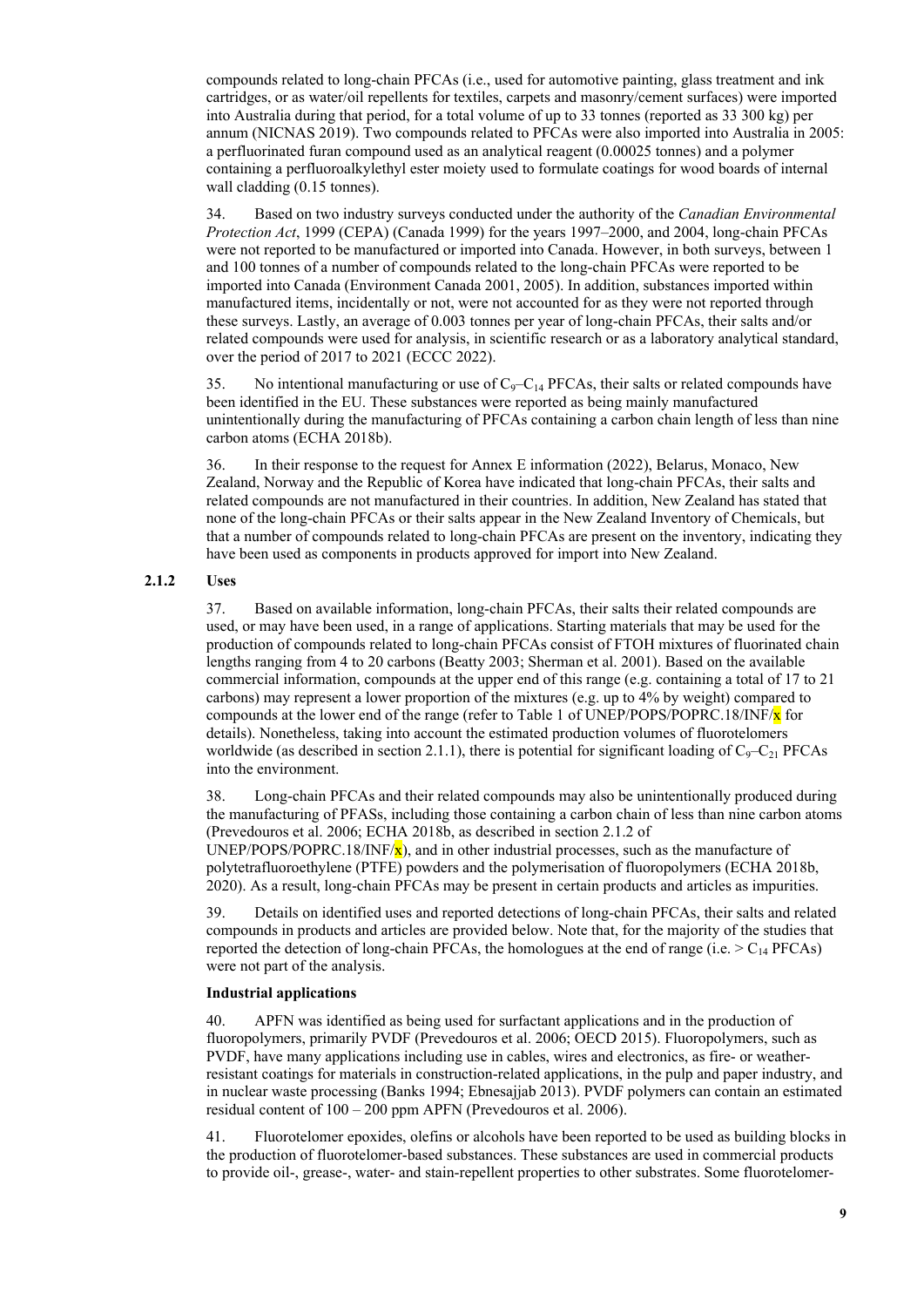based substances can be further exploited as monomers (e.g. 10:2 fluorotelomer acrylate monomers (FTAcs)) to generate side-chain fluorinated polymers with the same characteristic properties (e.g. 10:2 fluorotelomer acrylate (FTA)) (Environment Canada 2012; Kannan et al. 2011). Some compounds related to long-chain PFCAs are also listed in the Substances in Preparations in Nordic Countries (SPIN) database for the manufacture of chemicals and chemical products, and patented as mould release agents (Glüge et al. 2020).

#### **Electronic articles, medical devices and photo-imaging**

42. Available patent information indicates that certain compounds related to long-chain PFCAs may be used in electronic articles (e.g., semiconductors) and medical devices (i.e., UV-hardened dental restorative materials, manufacturing of contact lenses) (Swedish Chemicals Agency 2015; ECHA 2018b). Other compounds related to long-chain PFCAs have also been used as functional fluids in computer and electronic product manufacturing (Glüge et al. 2020).

43. Based on information provided by I&P Europe and available patent information, long-chain PFCAs, their salts and their related compounds are used in photographic materials<sup>3</sup> (I&P Europe Annex E information 2022; Glüge et al. 2020).

#### **Automotive care products**

44.  $C_9 - C_{14}$  and  $C_{16}$  PFCAs have been detected in lubricants (i.e. engine oils, hydraulic fluids and greases) (Zhu and Kannan 2020; Arcadis 2021) and paint sealants (Arcadis 2021), and compounds related to long-chain PFCAs were reported to be, or to have been, used in products for motor vehicle repair (Nordic Council of Ministers 2015, as summarized in NICNAS, 2019) and in automotive waxes and polishes (Glüge et al. 2020).

#### **Food-contact material, cookware and household products**

45.  $C_9 - C_{18}$  PFCAs and related compounds, such as 10:2 monoPAP, diPAPs (8:2 and 8:2/12:2) and FTOHs (8:2, 10:2, 12:2, 14:2, 16:2 and 18:2), have been detected in food contact materials (Schaider et al. 2017; Xenia et al. 2011; Vestergren et al. 2015; Kotthoff et al. 2015; Blom and Hanssen 2015; Borg and Ivarsson 2017; Gebbink et al. 2013; Guo et al. 2009; Liu et al. 2014c; Granby and Tesdal Håland 2018; Schultes et al. 2019; Yuan et al. 2016) and  $C_9 - C_{12}$  PFCAs in plastic pet food packages (Chinthakindi et al. 2021).  $C_{10}$  PFCA has also been measured in recycled paper food packaging materials (Curtzwiler et al. 2021).  $C_9 - C_{12}$  PFCAs were detected in non-stick cookware (Guo et al. 2009), and FTOHs (10:2 and 8:2) found in, and as emissions from, non-stick cookware (Sinclair et al. 2007; Herzke et al. 2012; Blom and Hanssen 2015).

46.  $C_9 - C_{12}$  PFCAs have been measured in household carpet care liquids and foams (Guo et al. 2009; Liu et al. 2014), and FTOHs (10:2 and 8:2) found in certain dish cleaning or rinsing agents (Kotthoff et al. 2015; Dinglasan-Panlilio and Mabury 2006; Blom and Hanssen 2015).

#### **Printing ink**

47. 8:2 FTOH has been detected in printer inks (Herzke et al. 2009).

#### **Building and construction materials**

48. Mono- and diPAPs are listed in the SPIN database for use in the building and construction sector (Glüge et al. 2020).  $C_4 - C_{14}$  PFCAs, FTOHs (8:2 and/or 10:2) and FTUCAs (10:2 and 8:2) were detected in building materials, such as coatings and foil for facades or glass-substituents, and window films (Janousek et al. 2019; Bečanová et al. 2016; Gewurtz et al. 2009).  $C_9 - C_{12}$  PFCAs have been detected in floor waxes and stone/tile/wood sealants, thread seal tapes and pastes (Guo et al. 2009; Liu et al. 2014; Arcadis 2021). Compounds related to long-chain PFCAs, such as FTOHs and side-chain fluorinated polymers, were measured in surfactants used in caulks, paints, coatings, adhesives and floor waxing (Dinglasan-Panlilio and Mabury 2006), and have been reported to be used in polishing agents, paints, lacquers and varnishes (Banks 1994; Nordic Council of Ministers 2015, as summarized in NICNAS, 2019).

#### **Fire-fighting foam**

49.  $C_9 - C_{14}$  and  $C_{18}$  PFCAs, FTA (8:2), FTCA (10:2), FTUCA (8:2 and 10:2), fluorotelomer sulfonate (FTSA) (8:2) and FTOHs (10:2 and 8:2) have been detected or reported to be used in aqueous film-forming foam (AFFF) (Herzke et al. 2009, 2012; Swedish Chemicals Agency 2015; Nordic Council of Ministers 2015, as summarized in NICNAS, 2019; Favreau et al. 2017; ECHA

<sup>3</sup> I&P Europe has indicated that companies in the photo-imagining industry in Europe are in the final stage of eliminating this use, with these materials no longer being in the market by July 2025.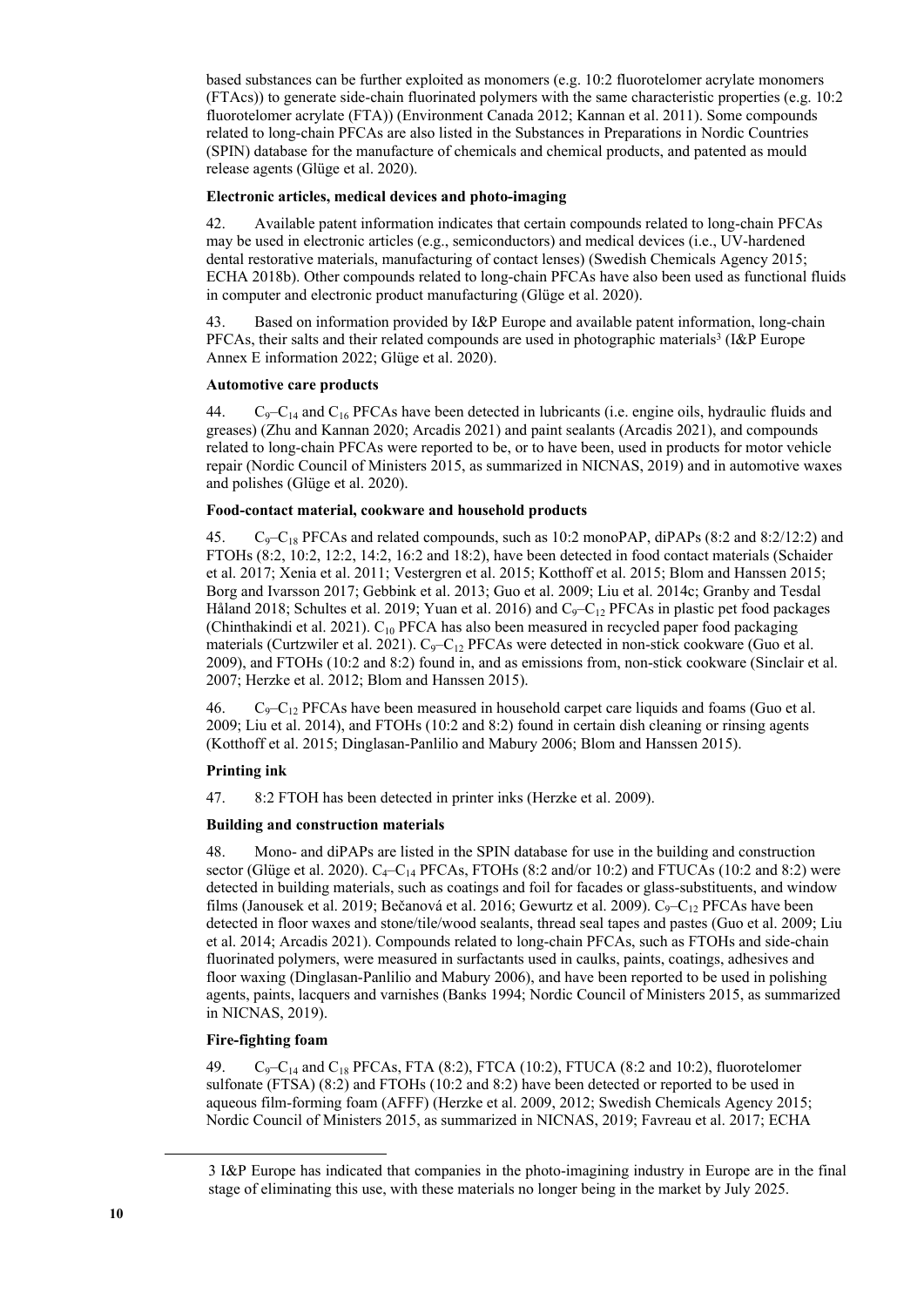2022).  $C_9$  and  $C_{10}$  PFCAs have also been measured in fluorocarbon surfactants used for the preparation of AFFF (Mumtaz et al. 2019).

#### **Ski waxes**

50. C<sub>9</sub>–C<sub>21</sub> PFCAs and 8:2 FTOHs have been measured in ski waxes/gliders or their raw materials (Kotthoff et al. 2015; Plassman and Berger 2013; Blom and Hanssen 2015; Fang et al. 2020).

#### **Personal care and other consumer products**

51.  $C_9 - C_{14}$ ,  $C_{16}$  PFCAs and some related compounds, such as monoPAP (8:2 and 10:2) diPAP (e.g. 8:2/8:2 and 8:2/10:2), FTOHs (8:2 and 10:2), fluorotelomer methacrylate (FTMAc) (8:2 and 10:2) and 8:2 FTSA, were reported to be found in cosmetics, sun creams, dental floss and/or body lotions (reviewed in ECHA 2018b; Blom and Hanssen 2015; Danish Environmental Protection Agency 2018; Guo et al. 2009; Whitehead et al. 2021; Swedish Chemicals Agency 2021; Schultes et al. 2018; Arcadis 2021).

52.  $C_9-C_{12}$  PFCAs, FTOHs (8:2, 10:2, 12:2, 14:2 and 16:2) and fluorotelomer ethoxylates (FTEOs, 8:2, 10:2, 12:2, 14:2 and 16:2) have been detected in anti-fog sprays and cloths (Herkert et al. 2022).  $C_9 - C_{14}$  and  $C_{16}$  PFCAs, FTCAs (8:2 and 10:2), FTOHs (8:2 and 10:2) and FTAcs (8:2 and 10:2) have been measured in the fabric, foam and laminated composites of foam/fabric from children's car seats (Wu et al. 2021).

#### **Textiles and apparel**

53. Long-chain PFCAs  $(C_9-C_{14}, C_{16})$ , FTOHs (10:2 and 8:2), FTCAs and FTUCAs have been detected in apparel, including in adult and/or children outerwear and baby/children's bibs (Gremmel et al. 2016; Berger and Herzke 2006; Commission for Environmental Cooperation 2017; Borg and Ivarsson 2017; Liu et al. 2014), and membranes for apparel (Liu et al. 2014). A study conducted by Kotthoff et al. (2015) also reported detections of  $C_9-C_{14}$  PFCAs and/or FTOHs (10:2 and 8:2) in outdoor textiles (e.g., jackets, gloves) and leather samples. An analysis of the same samples conducted for a limited number of items indicated a correlation between FTOH (10:2 and 8:2) and PFCA ( $C_{10}$ ) and  $C_8$ ) concentrations ( $r=0.957$ ;  $p=0.0013$ ) (Kotthoff et al. 2015). C<sub>9</sub>–C<sub>12</sub> PFCAs have been detected in medical garments (Guo et al. 2009; Liu et al. 2014) and firefighter turnout gear (Peaslee et al. 2020).

54.  $C_9 - C_{11}$  PFCAs and compounds related to long-chain PFCAs, such as FTOHs (8:2 and 10:2), FTA (8:2) and FTMAc (8:2), have been reported to be used in fabric protectors, textile impregnation agents and carpet protectors (Banks 1994; Nordic Council of Ministers 2015, as summarized in NICNAS, 2019; Favreau et al. 2017).  $C_9-C_{16}$  PFCAs and/or FTOHs (10:2 and 8:2) have been detected in home textiles (e.g., curtains, bed covers/linens, quilts, carpets, table cloths) (Commission for Environmental Cooperation 2017; Vestergren et al. 2015; Herzke et al. 2009, 2012; Blom and Hanssen 2015; Guo et al. 2009; Liu et al. 2014), outdoor textiles (Arcadis 2021), impregnation/water proofing agents (Herzke et al. 2012; Kotthoff et al. 2015; Borg and Ivarsson 2017; Arcadis 2021), and industrially applied polymeric materials (carpet protector) (Dinglasan-Panlilio and Mabury 2006).  $C_{4-}$  $C_{14}$  PFCAs and/or FTOHs (8:2 and/or 10:2) were also measured in other types of fabric/textiles (i.e., awning, seat cover for public transportation, maritime application) (Janousek et al. 2019).

#### **2.1.3. Releases to the environment**

55. There are no natural sources of long-chain PFCAs, their salts and related compounds (Kissa 1994). Their presence in the environment is due solely to human activity. Long-chain PFCAs can be released to the environment from direct and indirect sources. Direct sources include emissions from the production of PFCAs, as well as the life cycle (i.e. production, use and disposal) of products containing long-chain PFCAs, either as a main ingredient, or as residuals or chemical reaction impurities in products. Indirect sources are those where compounds related to long-chain PFCAs emitted to the environment have degraded to long-chain PFCAs through biotic or abiotic degradation (OECD 2015; Wang et al. 2014).

56. Long-chain PFCAs, their salts and related compounds have been detected in environmental and other matrices from various impacted sites. Details are provided below and in Table 2 of UNEP/POPS/POPRC.18/INF/x.

57. C9–C16 PFCAs, FTOHs (8:2 and 10:2), diPAP (8:2), FTUCAs (8:2 and 10:2) and FTSA (8:2, 10:2, 12:2, 14:2) have been measured in various environmental matrices (e.g. water, groundwater, soil, air, wastewater, sediment) collected in proximity to production facilities, electroplating industrial parks, a paper products factory and in industrial or urban areas located in India, China, South Korea, Germany, Norway and Japan (Chen et al. 2018a; Li and Hua 2021; Heydebreck et al. 2016; Lam et al. 2014; Sharma et al. 2016; Sim et al. 2021; Göckener et al. 2022; Takemine et al. 2014; Yu et al. 2022;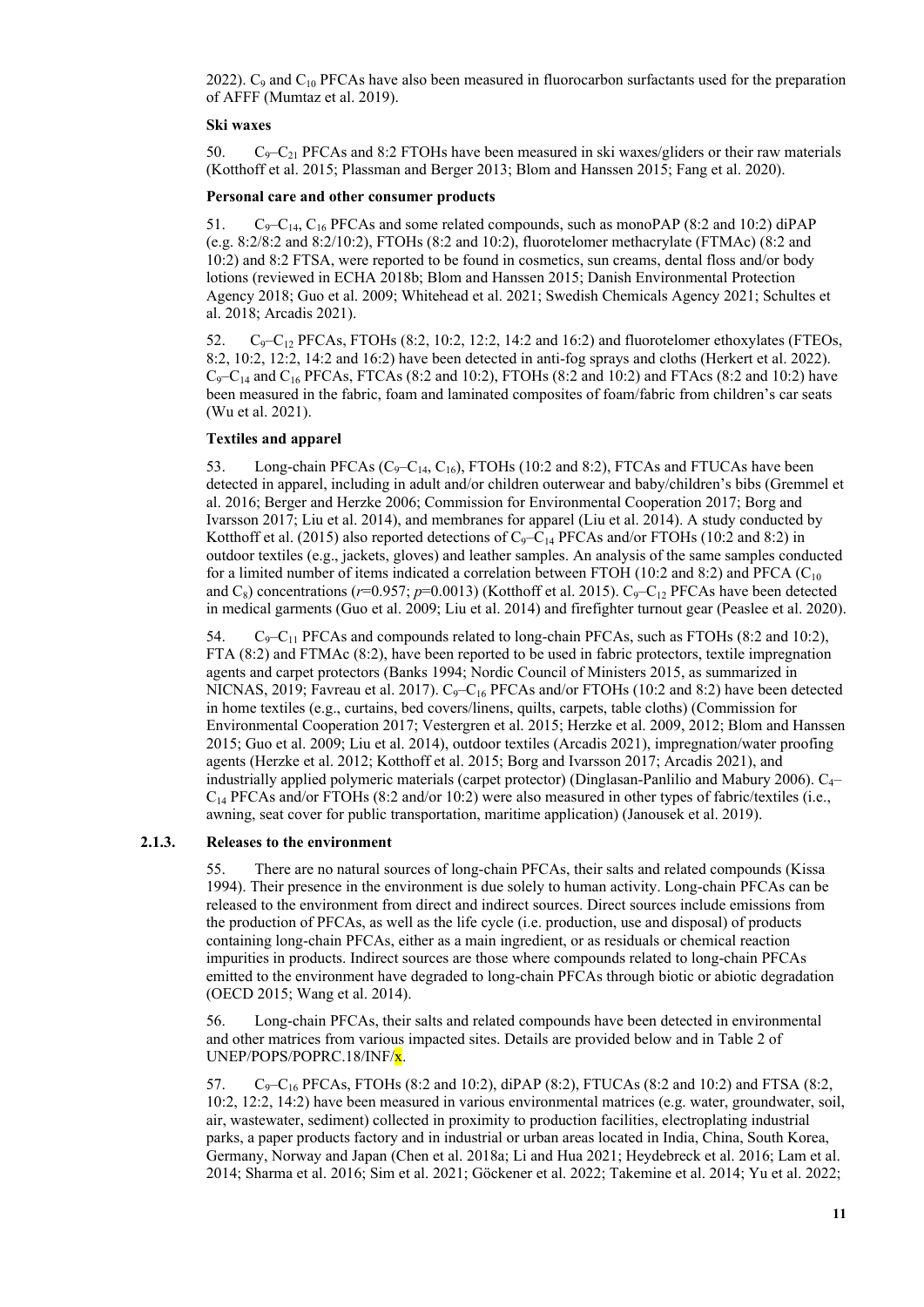Yao et al. 2016; Jiawei et al. 2019; Langberg et al. 2020; Kim et al. 2021). Yu et al. reported increasing temporal trends for  $C_9$  and  $C_{10}$  PFCAs concentrations in Taihu Lake, China, from 2009 and 2021 (Yu et al. 2022).

58.  $C_9 - C_{12}$  PFCAs have also been measured in groundwater contaminated with AFFF collected at US military bases (Backe et al. 2013).  $C_9 - C_{14}$  and  $C_{16}$  PFCAs, FTCAs (8:3, 9:3 and 11:3), 8:2 FTUCA and FTSAs (8:2, 10:2, 12:2 and 14:2) have also been detected in groundwater and/or soil sampled in AFFF-impacted sites from four Canadian airports (Liu et al. 2022).

59. Long-chain PFCAs and their related compounds may also be released to the environment from landfills, incineration plants and wastewater treatment plants.  $C_9 - C_{18}$  PFCAs, FTOHs (8:2, 10:2 and 12:2), FTCAs (8:2 and 10:2), FTAs (8:2 and 10:2) and FTUCAs (8:2 and 10:2) have been measured in leachate, percolate or soil from landfills located in the USA, China, South Korea, Canada, Germany and Spain (Lang et al. 2017; Liu et al. 2021; Sim et al. 2021; Benskin et al. 2012a; Busch et al. 2010; Fuertes et al. 2017; Kameoka et al. 2021; Weinberg et al. 2011).  $C_9-C_{18}$  PFCAs and compounds related to long-chain PFCAs have also been detected in sludge, biosolids, influent and effluent from wastewater treatment plants located in various countries around the world (reviewed in Lenka et al. 2021; Alder and von der Voet 2014; Loganathan et al. 2007; Rodríguez-Varela et al. 2021; Schultz et al. 2006; Bossi et al. 2008; Moodie et al. 2021; Pepper et al. 2021; Ahrens et al. 2011; Yao et al. 2016; Nguyen et al. 2022; Nordic Council of Ministers 2019; Austria Annex E information 2022; HELCOM 2022). In addition,  $C_9 - C_{14}$  PFCAs and 8:2 diPAPs have been measured in leachate, fly ash and bottom ash from municipal solid waste incineration plants (Liu et al. 2021).  $C_9 - C_{12}$  and  $C_{14}$  PFCAs and FTOHs (8:2 and 10:2) have also been measured in air around wastewater treatment plants and landfills (Ahrens et al. 2011; Shoeib et al. 2016).

60. Land application of contaminated biosolids can also be a source of long-chain PFCA releases to the environment.  $C_9 - C_{14}$  PFCAs have been detected in water (surface, well and ground) and soil from agricultural sites with a history of land application of biosolids (Lindstrom et al. 2011; Pepper et al. 2021; Sepulvado et al. 2011; Sim et al. 2021; Johnson 2022).

61. Ski wax has also been identified as a source emission of long-chain PFCAs and related compounds to the environment.  $C_9 - C_{21}$  PFCAs were measured in snow collected after cross-country ski competitions and/or in soil from skiing areas after snowmelt (Carlson and Tupper 2020; Plassman and Berger 2013; Grønnestad et al. 2019).

62. Some uses of long-chain PFCAs, their salts and their related compounds may lead to releases to indoor environments.  $C_9 - C_{15}$  PFCAs have been detected in indoor air and/or dust samples from several countries at various locations including private homes, hotels, office buildings, vehicles and daycares (see section 2.3.2 and Table 5 in UNEP/POPS/POPRC.18/INF/ $\bf{x}$  for details).

63. Building on work by Prevedouros et al. (2006), Wang et al. estimated the global cumulative emissions of  $C_4-C_{14}$  PFCAs for the years 1951 to 2030 (summarized in Table 3 of UNEP/POPS/POPRC.18/INF/ $\mathbf{x}$ ) from quantifiable sources<sup>4</sup> of these substances (Wang et al. 2014). These estimates were generated by combining data on products containing PFCAs and/or their precursors (including manufacturing processes, production volumes as a function of time, and use patterns) with estimated or empirically derived emission factors during each stage in the product lifecycle. Uncertainties of the PFCA emissions were accounted for by defining lower and higher emission scenarios, which differed by a factor of eight approximately. Total estimated or projected global cumulative emissions of  $C_9 - C_{14}$  PFCAs, between 1951 and 2030, ranged from 342 to 3041 tonnes (individual ranges are: 250 – 1901 tonnes (C<sub>9</sub>); 8 – 222 tonnes (C<sub>10</sub>); 67 – 689 tonnes (C<sub>11</sub>); 0 – 63 tonnes (C<sub>12</sub>); 17 – 147 tonnes (C<sub>13</sub>); 0 – 19 tonnes (C<sub>14</sub>)). The sources of the estimated emissions differed between PFCA homologues, sometimes considerably, and the relative contributions of each source changed over time (refer to Figure 1 of UNEP/POPS/POPRC.18/INF/ $x$  for more details).

#### **2.2. Environmental fate**

#### **2.2.1 Persistence**

64. Long-chain PFCAs are carboxylic acids bonded to a fully fluorinated carbon chain, with total carbon numbers from 9 to 21. This carbon-fluorine bond is one of the strongest covalent bonds (about 108 – 120 kcal/mole) (Dixon 2001; Parsons et al. 2008), making the bond extremely stable and generally resistant to degradation by acids, bases, oxidants, reductants, photolytic processes, microbes

<sup>4</sup> Historial and ongoing use of: 1) PFOA as processing aids in the (emulsion) polymerization of PTFE, fluorinated ethylene propylene, perfluoroalkoxyl polymer and PVDF; 2) C9 PFCA as processing aids in the emulsion polymerization of PVDF; 3) chemicals derived from perfluorooctane sulfonyl fluoride; and x:2 fluorotelomer-based substances.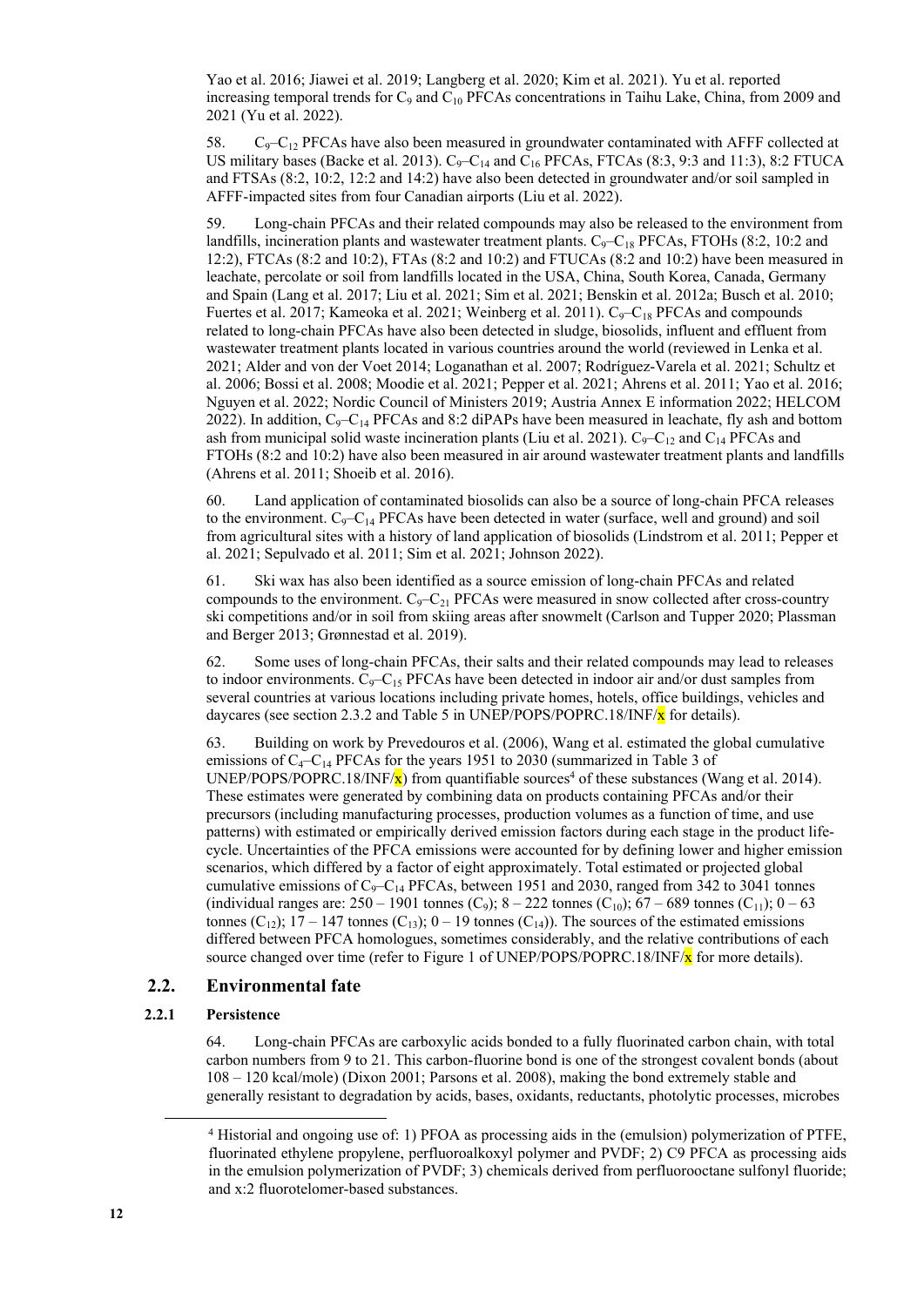and metabolic processes. Fluorine also has the highest electronegativity of all elements in the periodic table. The presence of fluorine instead of hydrogen on the carbon chain alters the thermal, chemical and biological characteristics of the molecule. The strong carbon-fluorine bond and high density of electron-rich repellent fluorine atoms protects the carbon backbone and results in inertness to both heat and chemical reagents (Hakli et al. 2008; Colomban et al. 2014; Parsons et al. 2008). Moreover, this contributes to a high ionization potential, low polarizability, low inter- and intra-molecular interactions and low surface tension. Therefore, long-chain PFCAs are considered extremely stable in the environment. For example, C<sub>9</sub> PFCA did not biodegrade under the OECD 301F method (Stasinakis et al. 2008). Other studies demonstrate that long-chain PFCAs do not degrade under environmentally relevant conditions (e.g., Hori et al. 2005a; Hori et al. 2005b; Hori et al. 2008; Qu et al. 2016; Liu et al. 2017). Other studies, conducted under conditions considered not environmentally relevant, have reported some degradation of long-chain PFCAs (Taniyasu et al. 2013; Barisci and Suri 2020, refer to section 2.2.1 of UNEP/POPS/POPRC.18/INF/ $x$  for details).

65. Long-chain PFCAs have met the regulatory criteria for persistence in different jurisdictions. In the EU,  $C_9 - C_{10}$  PFCAs have been identified as very persistent and  $C_{11} - C_{14}$  PFCAs have been identified as very persistent in accordance with the criteria set out in the REACH regulation (ECHA 2012a, b, c, d, 2015, 2016). In Canada, the ecological screening assessment for long-chain PFCAs, their salts and their precursors (Environment Canada 2012) concluded that long-chain PFCAs and their salts meet the criteria for persistence as set out in the *Persistence and Bioaccumulation Regulations* (Canada 2000). It is additionally recognized that transformation of precursors into stable long-chain PFCAs results in their increased presence in the environment. Further, the risk profile on PFOA (UNEP/POPS/POPRC.12/11/Add.2), a close homologue to long-chain PFCAs recognized as a POP and listed to the Stockholm Convention in 2019, concluded this substance to be persistent.

#### **2.2.3 Bioaccumulation**

66. Both bioconcentration and bioaccumulation empirical data are available for some long-chain PFCAs. Laboratory-derived bioconcentration factors (BCF, L/kg) and bioaccumulation factors (BAF, L/kg) have been reported (up to C18 PFCA) in three freshwater fish species (i.e., zebrafish (*Danio rerio*), common carp (*Cyprinus carpio* L.) and rainbow trout (*Oncorhynchus mykiss*)) and one green mussel species (*Perna viridis*) as well as saltwater species blackrock fish (*Sebastes schlegeli*) (Martin et al. 2003a, Martin et al. 2003b, Jeon et al. 2010, Liu et al. 2011a, Inoue et al. 2012, Goeritz et al. 2013, Chen et al. 2016, Menger et al. 2020). Laboratory BCF/BAF values were variable depending on the species and age of the test organism. For example, whole body BCFs in common carp were determined for C<sub>11</sub> PFCA (2300 – 3700), C<sub>12</sub> PFCA (10 000 – 16 000), C<sub>13</sub> PFCA (16 000 – 17 000),  $C_{16}$  PFCA (4700 – 4800) and  $C_{18}$  PFCA (320 – 430) (Inoue et al. 2012). BCF and BAF values generally increased from C<sub>9</sub> PFCA (<0.4 – 1514) to C<sub>14</sub> PFCA (17 000 – 363 078) and then decreased for  $C_{16}$  to  $C_{18}$  PFCAs (20 – 4800). Field-derived BCFs and BAFs in freshwater and marine aquatic organisms have been reported up to  $C_{15}$  PFCA. For example, BAFs were determined for common carp collected from a drainage canal near a sewage treatment plant outfall (Tokyo, Japan) with liver BAFs that ranged from 69 (C<sub>9</sub> PFCA) to  $> 26000$  (C<sub>13</sub> PFCA) and kidney BAFs that ranged from 2600 (C<sub>9</sub> PFCA) to  $> 40\,000$  (C<sub>13</sub> PFCA) (Murakami et al. 2011).

67. Field-derived BCFs and BAFs were variable depending on the species and ranged from 3.9 ( $C_9$ ) PFCA) to 5 011 872 ( $C_{12}$  PFCA). Field-derived BCFs and BAFs also generally increased from  $C_9$ PFCA to C<sub>14</sub> PFCA and then declined at C<sub>15</sub> PFCA ( $>$  59 – 224) (Kwadijk et al. 2010, Labadie and Chevreuil 2011, Murakami et al. 2011, Zhou et al. 2012, Naile et al. 2013, Fang et al. 2014, Pan et al. 2014, Ahrens et al. 2015, Gebbink et al. 2016, Liu et al. 2019a, Liu et al. 2019b, Munoz et al. 2019, Pan et al. 2019, Choi et al. 2020). However, field-derived BAF values for very long-chain PFCAs are not often reported because it is not feasible to measure these substances in water due to low water solubility causing the concentrations to be very low. In other studies, researchers have estimated BAFs using detection limits. For example, Zhang et al. derived BAFs for marine plankton by substituting non-detect concentrations in water with the detection limit (Zhang et al. 2019). In a recent review of BCFs and BAFs of PFASs in aquatic species, Burkhard did not include any data that were based on concentrations below the detection limit in water or tissue, which therefore limited reporting to a maximum of  $C_{10}$  chain length (Burkhard 2021). This has been circumvented using lab-based exposures that are not limited by environmental concentrations, in order to empirically measure BCFs and BAFs for a larger range of chain lengths (i.e. all of those papers above). However, Burkhard (2021) reported that laboratory BCF measurements decline with increasing exposure concentration, rather than remaining constant. It was postulated that PFASs body burden is controlled by both passive and active transport processes, the latter of which can be concentration dependent. At high doses the active protein based transport becomes saturated resulting in more rapid elimination and lower accumulation (Liu et al. 2011a). As such, laboratory-derived BCFs using high concentrations are expected to be lower than a real-world scenario.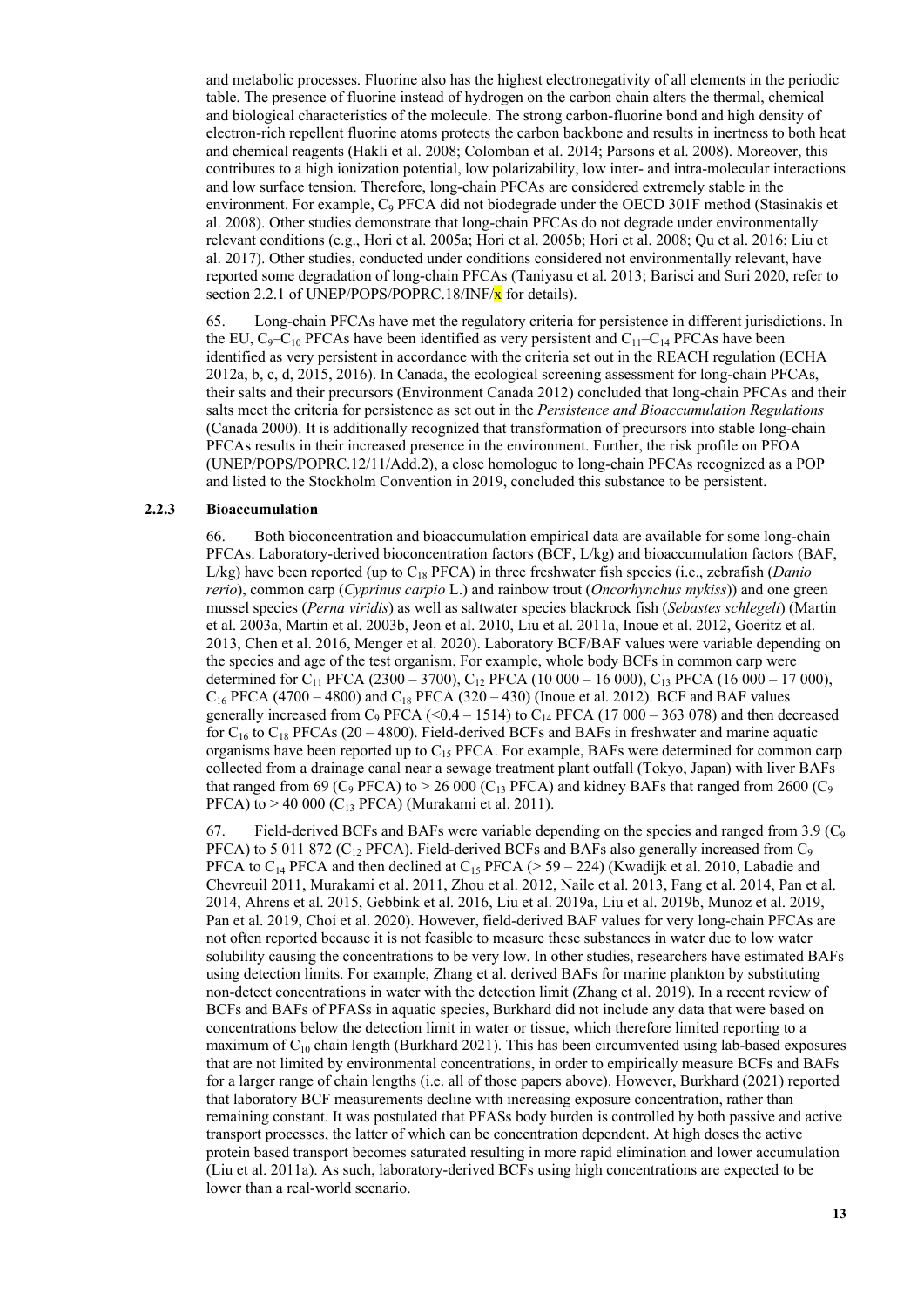68. Extrapolating BCF/BAF data from fish and aquatic invertebrates to birds and terrestrial/marine mammals can underestimate the bioaccumulation potential for long-chain PFCAs. For neutral organic chemicals that are non-polar and non-volatile (e.g., polychlorinated biphenyls (PCBs)), bioaccumulation generally occurs by the same mechanism in water-breathing organisms (e.g., fish and aquatic invertebrates) and air-breathing organisms (e.g., terrestrial/marine mammals or birds). As neutral chemicals have low elimination rates to both water and air, this results in similar bioaccumulation potential for both air-breathing and water-breathing organisms (Kelly et al. 2004; Mackay and Fraser 2000). However, long-chain PFCAs that are ionizing, polar, and non-volatile have higher water solubility compared to neutral chemicals. For water-breathing organisms, this can result in a more rapid elimination of long-chain PFCAs to the water phase and a subsequent reduction in bioaccumulation potential. The moderate water solubility of long-chain PFCAs causes a relatively high tendency to escape from the gills into water, whereas the escaping tendency of long-chain PFCAs to the air, across the alveolar membrane of the lung, would be relatively low because of their low vapor pressure and negative charge. As bioaccumulation in air-breathing organisms is driven primarily by volatility rather than polarity, the non-volatile nature of long-chain PFCAs promotes a relatively slow elimination to air, resulting in higher bioaccumulation potential in air-breathing organisms (Kelly et al. 2004). That is, fish gills provide an additional mode of elimination for long-chain PFCAs that species such as birds and terrestrial/marine mammals do not possess (Martin et al. 2003a). Additionally, extrapolating BCF/BAF data from fish to marine/terrestrial mammals should not be performed due to the biological differences between higher and lower trophic levels (e.g., feeding rates, assimilation efficiency, and depuration rates) (Martin et al. 2003a). As such, field biomagnification factors (BMF, unitless) and trophic magnification factors (TMF, unitless) are more relevant in determining the overall bioaccumulation potential for long-chain PFCAs. Nonetheless, whole body BCFs that have been derived in laboratories exceed the BCF criteria in Annex D to the Convention.

69. Field biomagnification or trophic magnification studies on long-chain PFCAs (up to  $C_{16}$ ) PFCA) that focused on multiple fish species and/or top predator species (i.e., birds or terrestrial/marine mammals) show high biomagnification potential (Martin et al. 2004, Houde et al. 2006a, Haukås et al. 2007, Butt et al. 2008, Powley et al. 2008, Kelly et al. 2009, Tomy et al. 2009b, Loi et al. 2013; Müller et al. 2011, Fang et al. 2014, Xu et al. 2014, Munoz et al. 2017b, Boisvert et al. 2019, Simonnet-Laprade et al. 2019b, Ren et al. 2022). Biomagnification factor and trophic magnification factor values above one are considered bioaccumulative. For example, a marine food web in Liaodong Bay, China, with black-tailed gulls (*Larus crassirostris*) as the top predator species had TMFs that ranged from 1.78 to 4.88 for  $C_9-C_{14}$  PFCAs, based on whole body concentration estimates using muscle and liver data (Zhang et al. 2015). The Orge River foodweb, in France, with eight freshwater fish species as top predators but with varying feeding behaviours had BMFs that ranged from 0.3 to 25.2 and TMFs that ranged from 1.5 to 3.0 for  $C_{11}-C_{14}$  PFCAs (Simonnet-Laprade et al. 2019a). Five other riverine foodwebs in France with chub (*Squalius cephalus*) and common barbel (*Barbus barbus*) as top predator species had TMFs that ranged from  $0.9$  to  $14.9$  for  $C_9 - C_{14}$  PFCAs (Simonnet-Laprade et al. 2019b). TMF and BMF values have been reported for several food webs globally, and are detailed in section 2.2.3 of UNEP/POPS/POPRC.18/INF/ $\bar{x}$ . Overall, TMF values available for C<sub>9</sub>–C<sub>14</sub> ranged from 0.3 to 19.8 and BMF values available for  $C_9 - C_{16}$  ranged from 0.1 to 25.2 with top predator species (e.g., black-tailed gulls, egrets, carnivorous fish, ringed seal, beluga whales, polar bears and wolves) having values consistently above 1.

70. There are no biomagnification or trophic magnification data for long-chain PFCAs with chain lengths greater than C<sub>16</sub> due to the analytical challenges of measuring these substances. However, it is expected that  $C_{17}-C_{21}$  PFCAs can also biomagnify in birds and terrestrial/marine mammals. Additionally, the presence and metabolic transformation of compounds related to long-chain PFCAs in wildlife can add to the body burden of long-chain PFCAs (Nabb et al. 2007; Letcher et al. 2014). Although octanol-water partition coefficient (log *K*ow) values are traditionally used as an indicator for bioaccumulation, meaningful log  $K_{ow}$  values cannot be reliably measured or modelled for surfaceactive and ionizing substances such as long-chain PFCAs. Only modelled *K*ow values are available for long-chain PFCAs (e.g., Wang et al. 2011). Long-chain PFCAs tend to migrate to the interface of the organic (lipid) and aqueous phases rather than partition between the two phases (Houde et al. 2006; OECD 2002). Some portions of the perfluorinated molecule can interact with phospholipids (Armitage et al. 2012; Dassuncao et al. 2019; Droge 2019) but most studies show that protein-rich tissues (i.e., yolk, liver, and blood) are the primary repositories for long-chain PFCAs rather than lipids due to its highly hydrophobic tail and the polar headgroup that facilitates both hydrophobic and ionic interactions with proteins (Jones et al. 2003; Bischel et al. 2010; Woodcroft et al. 2010; Bischel et al. 2011; Ng and Hungerbuhler 2013; Cheng and Ng 2018; Zhong et al. 2019). Therefore, it is inappropriate to use  $\log K_{\text{ow}}$  to characterize bioaccumulation and for predictive purposes (e.g., bioaccumulation models) for long-chain PFCAs (OECD 2002; Conder et al. 2008). Instead, empirical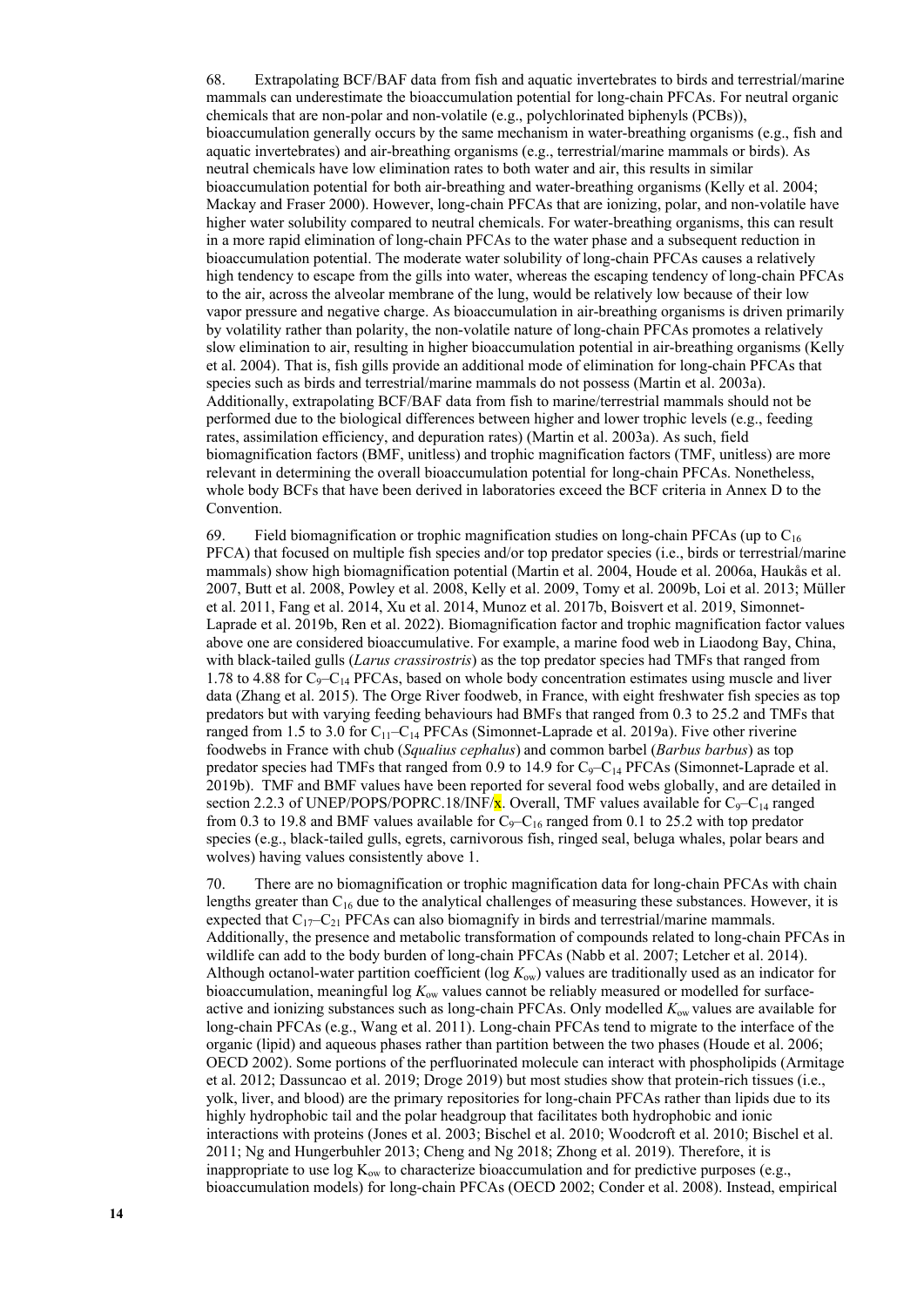bioaccumulation data is more relevant. Refer to section 2.2.3 of UNEP/POPS/POPRC.18/INF/ $\bar{x}$  for more details.

71. A read-across argument can also be made to address data gaps. The high degree of chemical similarity for the series of acids has been described earlier and is suggestive of similar bioaccumulation characteristics. There is empirical evidence of bioaccumulation for long-chain PFCAs up to C<sub>16</sub>. There is evidence of use/release of compounds related to C<sub>17</sub>–C<sub>21</sub> PFCAs. C<sub>17</sub>–C<sub>21</sub> PFCAs have been measured in snow and soil (Plassman and Berger 2013),  $C_9 - C_{11}$ ,  $C_{14}$  and  $C_{18}$  were measured in air samples in the Arctic (Wong et al. 2018) and  $C_{16}-C_{18}$  PFCAs have been measured in top predator species such as the peregrine falcon (*Falco peregrinus*) from the Great Lakes region (Canada) (Sun et al. 2020), and in the eggs of herring gulls (*Larus argentatus*) and Caspian tern (*Hydroprogne caspia*) from colony sites across the Great Lakes basin (Canada and the USA) (Letcher et al. 2015; Su et al. 2017), as well as in the liver of East Greenland polar bears (Greaves et al. 2013; Boisvert et al. 2019) and Hudson Bay polar bears (Letcher et al. 2018). PFCAs with linear perfluoroalkyl chains (effective diameter or  $D_{\text{eff}} = 0.61 - 0.96$  nm in C<sub>8</sub> to C<sub>18</sub> PFCAs) can enable them to pass through biological membranes (Inoue et al. 2012). Wang and Ober (1999) have suggested that the carbon-carbon conformation changes as the fluorocarbon chain length increases, with longer chains becoming more helical, resulting in reduced cross-sectional diameter molecules. This leads to greater bioaccumulation potential than might be expected based on molecular weight and other physical chemical considerations (Anliker et al. 1988, Dimitrov et al. 2003). Recognizing that analytical limitations present challenges in empirical determinations, it is concluded that  $C_{17}-C_{21}$ PFCAs have the potential to bioaccumulate.

72. In humans, long-chain PFCAs accumulate in the blood and well perfused tissues such as the liver, kidneys and lungs (Pérez et al. 2013; Kudo 2015). Long-chain PFCAs are eliminated very slowly from the human body, likely due to their strong protein binding affinity and the reabsorption processes occurring at the hepatic, intestinal and renal level (EFSA 2020). The mean half-lives for  $C_9$  PFCA are estimated to range from 2.5 to 4.3 years in humans whereas the mean half-lives for both  $C_{10}$  and  $C_{11}$ PFCA range from 4.5 to 12 years (Zhang et al. 2013). In studies with  $C_4-C_{10}$  PFCAs, compounds with longer carbon chains have been found to bind more strongly to proteins (Chen et al. 2020). Although it is unclear if this trend holds for compounds above  $C_{10}$  PFCA as Jackson et al. (2021) observed that binding to human serum albumin increased for  $C_4-C_9$  PFCAs but then decreased for  $C_{10}-C_{12}$  PFCAs. Several animal studies suggest that the longer the carbon chain length, the more slowly the PFCA is eliminated, and thus, the more bioaccumulative it is. These studies were conducted with  $C_7-C_{10}$ PFCAs (Ohmori et al. 2003)  $C_6$ – $C_9$  PFCAs (Kudo et al. 2006) and  $C_8$  and  $C_{10}$  PFCAs (Yeung et al. 2009).

73. Bioaccumulation of long-chain PFCAs in humans is evidenced by biomonitoring studies which show increasing concentrations of long-chain PFCAs with age. For example, in a study of the general Canadian population, concentrations of  $C_9$  and  $C_{10}$  PFCAs tended to increase with age and were highest in the oldest age bracket studied (Health Canada 2021a,b). Similarly, in a study of Inuit adults living in Nunavik, Canada, concentrations of  $C_9 - C_{11}$  PFCAs were found to significantly increase with age and were highest in the oldest age group (Aker et al. 2021).

74. Although information is lacking for the bioaccumulation of  $C_{12}-C_{21}$  PFCAs in humans, a readacross argument can be made to address data gaps. The high degree of chemical similarity for the series of acids has been described earlier and is suggestive of similar bioaccumulation characteristics. There is direct evidence of the long half-lives of  $C_9$ ,  $C_{10}$  and  $C_{11}$  PFCAs in humans, and in animal studies, there is evidence of slower elimination with increasing chain lengths. There is also evidence of increasing protein binding with increasing chain length for  $C_4-C_{10}$  PFCA, with some uncertainty acknowledged for longer PFCAs (i.e., lower binding affinity of  $C_{10}-C_{12}$  PFCAs to human serum albumin). Consequently, it is reasonable to expect that long-chain PFCAs of up to 21 carbons may bioaccumulate in humans.

75. Long-chain PFCAs have met regulatory criteria for bioaccumulation in some jurisdictions. Long-chain PFCAs  $(C_9-C_{14})$  have been assessed in the EU and identified as bioaccumulative  $(C_9$  and  $C_{10}$  PFCAs) or very bioaccumulative ( $C_{11}$  to  $C_{14}$  PFCAs) in accordance with the criteria set out in the REACH regulation (ECHA 2012a,b,c,d, 2015, 2016). In Canada, the ecological risk assessment for long-chain PFCAs, their salts and their precursors (Environment Canada 2012) used a weight of evidence approach based on BMF and TMF data to conclude that long-chain PFCAs and their salts accumulate and biomagnify in birds, and terrestrial/marine mammals.

#### **2.2.4 Potential for long-range environmental transport**

76. Long-chain PFCAs, their salts and related compounds are measured in both biotic and abiotic samples in remote areas, such as the Antarctic and the Canadian Arctic that are far from known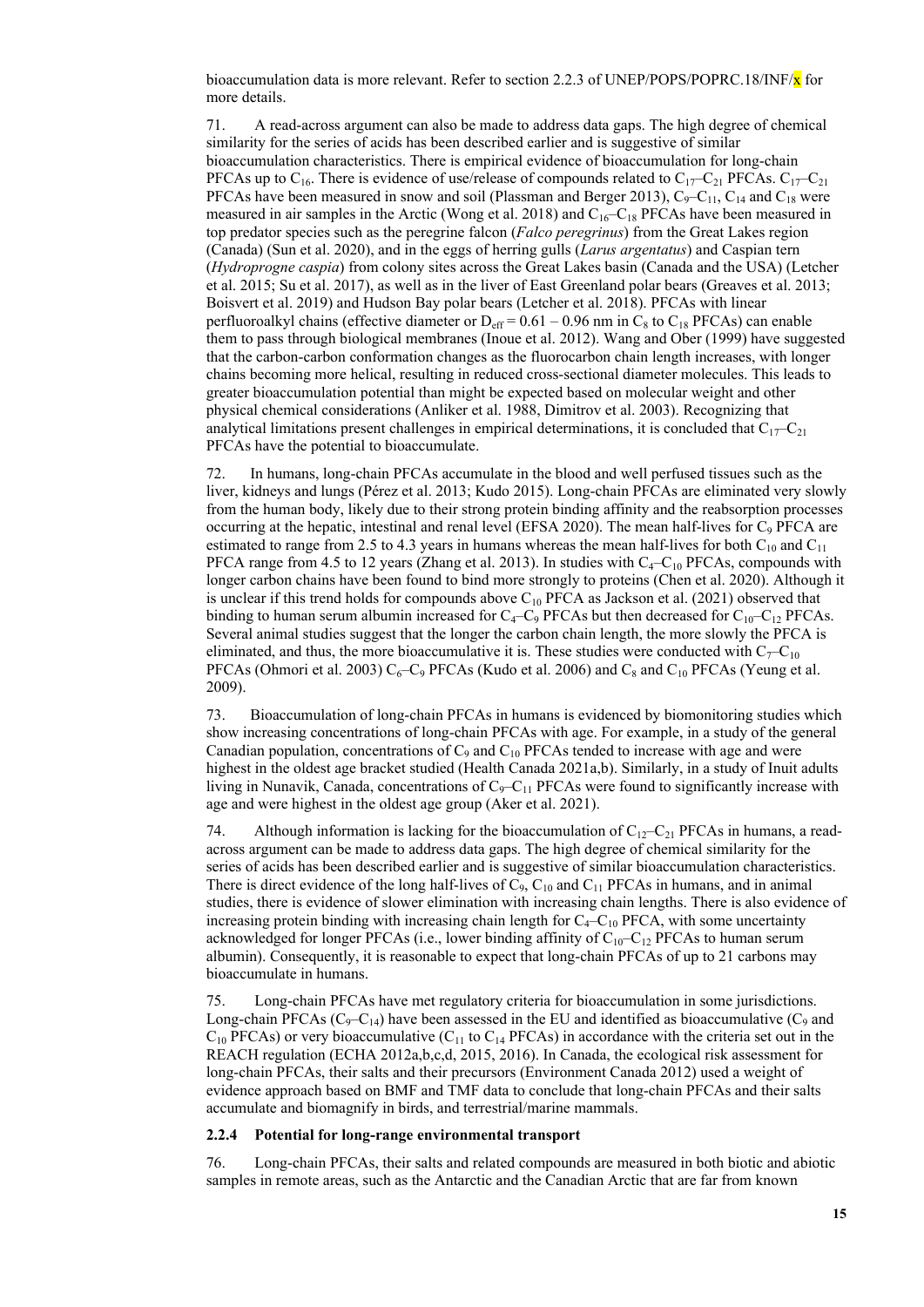manufacturing sites. Long-range environmental transport pathways include atmospheric and oceanic transport of long-chain PFCAs and/or related compounds. Examples of compounds related to longchain PFCAs include fluorotelomer alcohols (e.g., 8:2 FTOH, 10:2 FTOH, 12:2 FTOH) and their fluorotelomer acid derivatives (e.g., 10:2 FTA; 10:2 FTUCA).

77. Global modelling indicates that long-chain PFCAs, their salts and/or related compounds have the potential to be transported over long distances (Wallington et al. 2006; Wania 2007; Yarwood et al. 2007; Thackray et al. 2020). The presence of long-chain PFCAs in remote areas can be attributed to related compounds (e.g., FTOH) emitted to the atmosphere ultimately yielding long-chain PFCAs through biotic or abiotic degradation. Wallington et al. (2006) used a three-dimensional global atmospheric chemistry model (IMPACT) to show that 8:2 FTOH degrades in the atmosphere to form  $C_9$  PFCA. Young et al. (2007) detected  $C_9$  PFCA (0.005 – 0.246 ng/L),  $C_{10}$  PFCA (ND – 0.022 ng/L), and  $C_{11}$  PFCA (ND – 0.027 ng/L) on several Canadian High Arctic ice caps (Melville Ice Cap (Northwest Territories), Agassiz Ice Cap (Nunavut), and Devon Ice Cap (Nunavut)) and suggested that their presence is indicative of atmospheric oxidation of volatile precursors. Ellis et al. (2004) showed that the atmospheric lifetime of FTOHs, as determined by their reaction with hydroxy radicals, was approximately 20 d, which would allow precursors to be slowly oxidized by atmospheric radical species to give fluorinated acids that would then be deposited in remote areas by precipitation (Waterland and Dobbs 2007). Atmospheric measurements confirm modelling results, in that volatile precursors can reach the Arctic and Antarctic latitudes where they may be biodegraded or transformed to long-chain PFCAs (Shoeib et al. 2006; Jahnke et al. 2007; Stock et al. 2007; Young et al. 2007; Cai et al. 2012a; Kwok et al. 2013; Wang et al. 2015b; Casal et al. 2017; MacInnis et al. 2019; Pickard et al. 2018; Wong et al. 2018; Joerss et al. 2020). Details are provided in Table 4 of UNEP/POPS/POPRC.18/INF/x.

78. Rauert et al. (2018) reported on long-chain PFCAs and related compounds at three Arctic sites, including the Canadian Arctic, for the years 2009-2015 under the Global Atmospheric Passive Sampling (GAPS) Network. The levels of FTOHs  $(8:2 \text{ and } 10:2)$  ranged from <2 to 121 pg/m<sup>3</sup> and of  $C_9-C_{14}$  PFCAs ranged from <0.03 to 8 pg/m<sup>3</sup>, with  $C_9$  having the highest concentration. Wong et al. (2018) also summarized air concentrations and trends of PFCAs and related compounds at the Canadian High Arctic station of Alert, and at Zeppelin and Andøya stations in the Norwegian Arctic from 2006 to 2014. At Alert, concentration ranges of FTOHs (8:2 and 10:2) and FTAs (8:2 and 10:2) were  $\leq 0.015$  to 21 pg/m<sup>3</sup> and  $\leq 0.033$  to 0.71 pg/m<sup>3</sup>, respectively. 8:2 and 10:2 FTOHs showed slow increasing trends with doubling times of 5.0 and 7.0 years, respectively.  $C_9 - C_{14}$ ,  $C_{16}$  and  $C_{18}$  showed concentrations of <0.0063 to 0.77 pg/m<sup>3</sup> at Alert, with  $C_9$  having the highest concentrations. At Zeppelin and Andøya, C<sub>9</sub>-C<sub>11</sub> PFCAs showed concentrations of <0.079 to 11 pg/m<sup>3</sup>, with C<sub>9</sub> and C<sub>10</sub> showing the highest concentrations. Stock et al. (2007) measured  $C_9 - C_{12}$  PFCAs (0.2 – 19 ng/L) and their FTOH acid derivatives (i.e., 8:2 FTUCA and 10:2 FTUCA) in Resolute Lake, Char Lake, and Amituk Lake on Cornwallis Island (Nunavut, Canada). Wong et al. (2021) reported that atmospheric levels of 8:2 and 10:2 FTOH increased between 2006 and 2012, followed by decreasing trends from 2012 to 2017, where the half-lives were derived as 4.0 and 3.0 years for 8:2 and 10:2 FTOH, respectively. By modelling air mass transport densities and comparing temporal trends in deposition with production changes of possible sources, Pickard et al. (2018) determined that the deposition of long-chain PFCAs on the Devon Ice Cap (Nunavut) was dominated by atmospheric formation from volatile precursors. Pickard et al. (2018) sampled a 15-m ice core representing 38 years of deposition  $(1977 – 2015)$  from the Devon Ice Cap and detected C<sub>9</sub>-C<sub>13</sub> PFCAs with concentrations that ranged from 0.00321 to 0.751 ng/L.

79. Oceanic transport is another long-range environmental transport mechanism for long-chain PFCAs. As perfluoroalkyl acids, their salts and conjugate bases are highly water-soluble with no appreciable vapor pressure, their presence in the atmosphere may be via sorption to air particulate or their transfer from the surface ocean by sea spray aerosols (Webster and Ellis 2010; Reth et al. 2011; Johansson et al. 2019). Reth et al. (2011) determined that their surface-active properties results in enrichment on the "*surface of bursting bubbles*". Reth et al. (2011) examined the water-to-air transfer of  $C_6-C_{14}$  PFCAs in a laboratory-scale sea spray simulator and found that the sequestration of the perfluoroalkyl acids, their salts and conjugate bases out of bulk water to the air-water surface increased exponentially with the length of the perfluorinated alkyl chain. Sha et al. (2022) observed a strong correlation of long-chain PFCAs in sea spray aerosol and sodium ion, which is a marine tracer. Measurements of long-chain PFCAs in oceans suggest that oceanic transport does play a role in the transport of long-chain PFCAs to remote regions (Ahrens et al. 2010; Benskin et al. 2012b; Cai et al. 2012a; Cai et al. 2012b; Zhao et al. 2012; Gonzalez-Gaya et al. 2014; Casal et al. 2017; Yeung et al. 2017; Li et al. 2018; Gonzalez-Gaya et al. 2019; Zhang et al. 2019). Additionally,  $C_9 - C_{12}$  PFCAs were measured in air samples at two Norwegian coastal sites, and were positively correlated with sodium ion concentrations, which suggests that sea spray aerosols are a source of PFCAs to the atmosphere in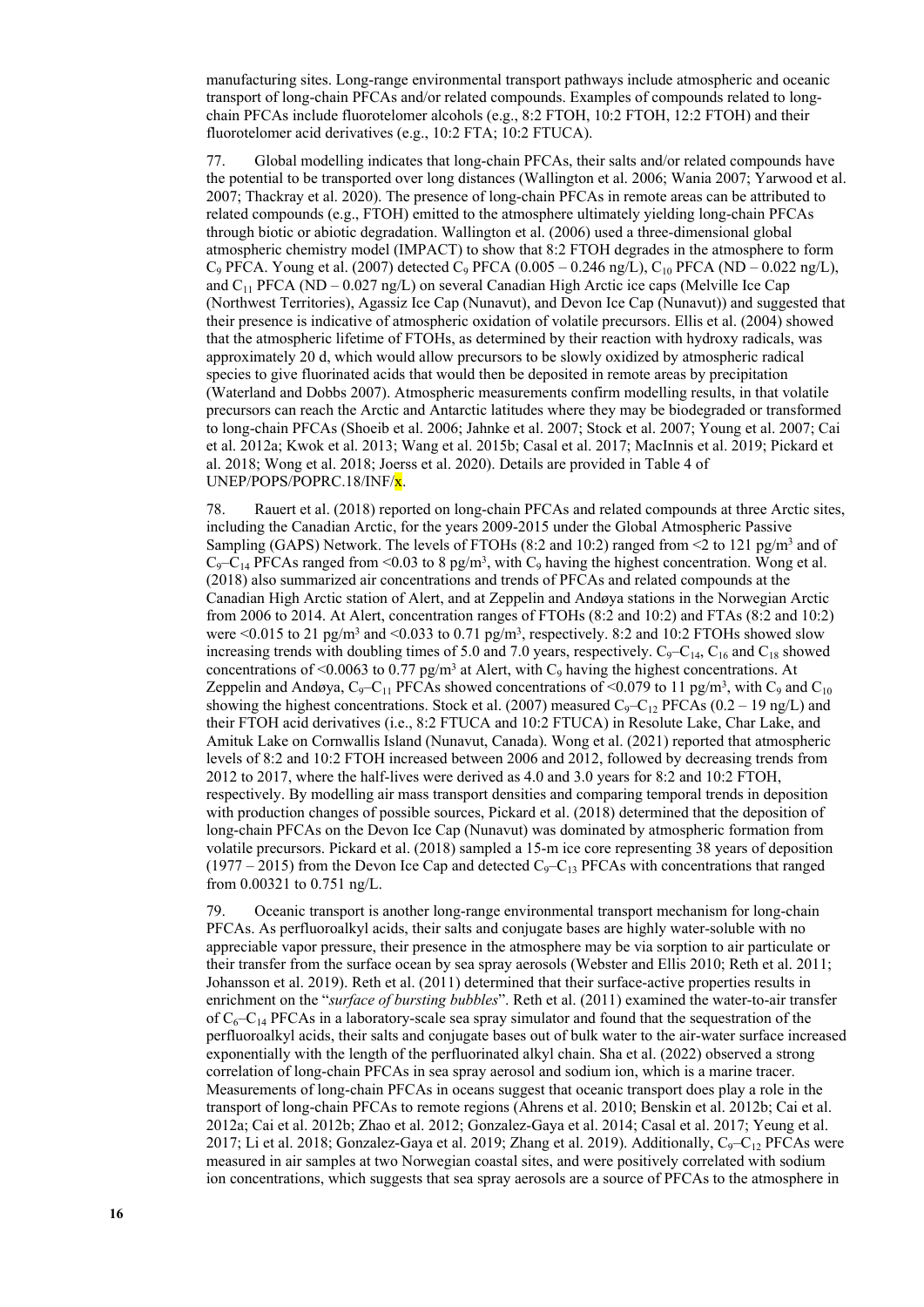coastal areas (Sha et al. 2022).

80. Long-chain PFCAs (primarily  $C_9$  to  $C_{18}$  PFCAs), have been measured in Antarctic and Arctic environmental matrices, including snow, ice caps, lake water, air, lichen, lake sediment and seawater, and biota, such as penguin (e.g., *Pygoscelis papua*), polar bear (*Ursus maritimus*), Arctic fox (*Vulpes lagopus*), caribou and reindeer (*Rangifer tarandus*), Alaskan sea otter (*Enhydra lutris kenyoni*) and muskox (*Ovibos moschatus*) (Bossi et al. 2005; Letcher et al. 2018; Smithwick et al. 2005a; Smithwick et al. 2005b; Smithwick et al. 2006; Tao et al. 2006; Butt et al. 2007a; Butt et al. 2007b; Butt et al. 2008; Dietz et al. 2008; Hart et al. 2009; Katz et al. 2009; Schiavone et al. 2009; Bengtson Nash et al. 2010; Müller et al. 2011; Greaves et al. 2012, 2013; Llorca et al. 2012; Rotander et al. 2012; Aas et al. 2014; Bossi et al. 2015; Lescord et al. 2015; Routti et al. 2015; Munoz et al. 2017a; Routti et al. 2016; Routti et al. 2017; Tartu et al. 2017; Boisvert et al. 2019; Costantini et al. 2019; Roscales et al. 2019; Roos et al. 2021). Refer to Table 4 of UNEP/POPS/POPRC.18/INF/ $\bf{x}$  for concentrations in biota. In addition,  $C_9 - C_{13}$  PFCAs have been measured in humans living in locations distant from sources, such as Greenland and Northern Canada, highlighting the significance of the long-range environmental transport of PFASs to remote communities (Long et al. 2015; Wielsoe et al. 2017; Caron-Beaudoin et al. 2019; Caron-Beaudoin et al. 2020; Hjermitslev et al. 2020; Garcia-Barrios et al. 2021; Dubeau et al. 2022).

81. No measurements of  $C_{19}-C_{21}$  PFCAs in environmental matrices or biota from locations distant from sources have been identified in the literature. A read-across argument can be made to address these data gaps. The high degree of chemical similarity for the series of acids has been described earlier and is suggestive of similar transport mechanisms. There is empirical evidence of the presence of long-chain PFCAs in locations distant from sources of long-chain PFCAs up to  $C_{18}$ . While analytical limitations present challenges in empirical determination of certain long-chain PFCAs (refer to section 1), there is evidence of use/release of compounds related to  $C_{19}-C_{21}$  PFCAs, as indicated by the chain length distribution of FTOH substances identified in the patent literature. As a result of the release of compounds related to long-chain PFCAs during their production and use in many applications (as described in section 2.1.2), and the potential for these precursors to undergo longrange environmental transport, long-chain PFCAs of up to 21 carbons may be expected to be present in remote environments.

#### **2.3 Exposure**

#### **2.3.1 Environmental monitoring data**

82. Long-chain PFCAs were detected globally, in all continents as well as in all environmental compartments, including biota, freshwater, saltwater, sediment, soil and rainwater, as can be seen in Figure 1, representing concentrations measured from 1980 to 2019. Long-chain PFCAs with chain lengths C<sub>9</sub> to C<sub>14</sub> were measured in Africa, Antarctica, Asia, Europe, North America, Oceania and South America. Only Europe reported measurements of  $C_{19}-C_{21}$  in the environment, which were measured in snow in Sweden (Plassman and Berger 2013). C<sub>18</sub> was detected in biota, freshwater, saltwater, sediment and soil. In biota, mean concentrations of  $C_{18}$  were measured in Adelie penguin (*Pygoscelis adeliae*) eggs from Antarctica up to 0.5 ng/g, and in freshwater fish (*Culter erythropterus)* muscle from China at 0.03 ng/g (Schiavone et al. 2009; Liu et al. 2018c). Maximum concentrations of C18 were also measured in the livers of ringed seal (*Pusa hispida*) and polar bear (*Ursus maritimus*) from Greenland at 0.5 and 0.4 ng/g, respectively (Boisvert et al. 2019). The list of references used to generate Figure 1 is provided in UNEP/POPS/POPRC.18/INF/x. Details on the reported environmental concentrations of long-chain PFCAs are provided in UNEP/POPS/POPRC.18/INF/z.

83. A further breakdown of worldwide concentrations of long-chain PFCAs is illustrated in Figure 2 of UNEP/POPS/POPRC.18/INF/ $x$ , which shows the occurrence of long-chain PFCAs by chain length, as well as measurements in seas and oceans. The compartments in which long-chain PFCAs were measured in all continents were biota, freshwater, and soil. Asia, Europe and North America reported concentrations of long-chain PFCAs in all environmental compartments, including ice/snow, rainwater and sediment. Biota was the compartment with the most reported measurements worldwide (n=3780), followed by freshwater. Long-chain PFCAs were also measured in saltwater in coastal regions of Asia, Europe, North America, South America, and in seas and oceans. Birds/eggs were the only biota that were sampled in all continents (refer to Figure 3 of UNEP/POPS/POPRC.18/INF/ $\mathbf{x}$ ). The highest concentration of long-chain PFCAs in biota was measured in European starling eggs in Canada (PFDA= 720 ng/g, Gewurtz et al. 2018). Birds/eggs were the most studied, followed by fish, mammals, invertebrates, reptiles, and then plants. Some of the highest measured concentrations of long-chain PFCAs were reported in freshwater at an industrial park in Taiwan, at US Air Force sites in North America, and downstream of industrial sites in France (Anderson et al. 2016, Bach et al. 2017, Liu et al. 2012).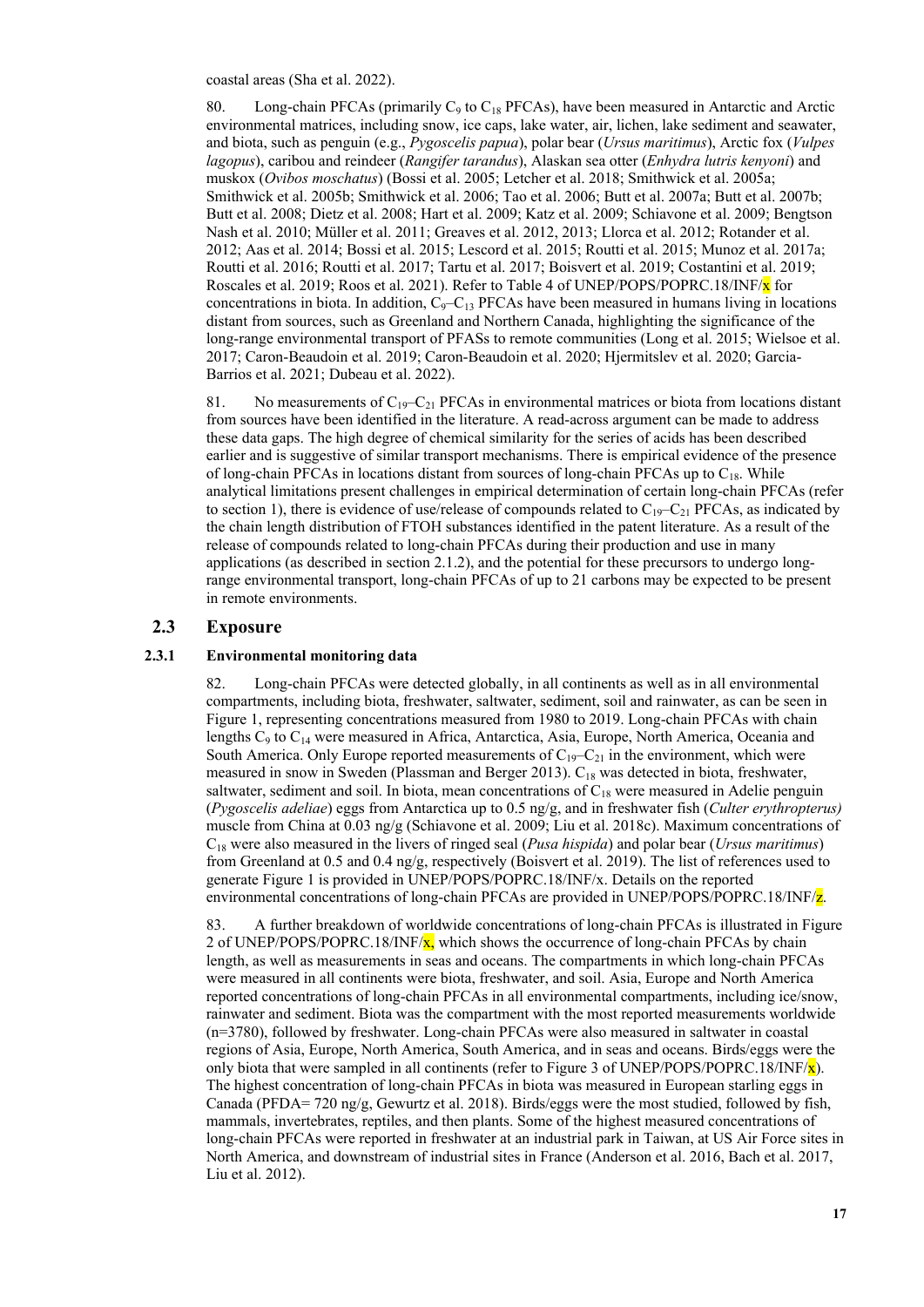

**Figure 1. Worldwide occurrence of long-chain PFCAs (C9–C21) in different environmental compartments. All measurements are in ng/L or ng/g, except for biota which are in ng/mL or ng/g.** Tukey box plots are interpreted as follows: the numbers above the bars indicate the number of data points and the lower and upper hinges (edges) of the box represent the first and third quantiles (Q1 and Q3), which are the 25th and 75th percentiles, respectively, while the black horizontal line within the box represents the second quantile, or the 50th percentile (median). The distance between the 25th and 75th percentile is called the interquartile range (IQR). The lower whisker represents the lowest data that are within the  $Q1 - 1.5$  x IQR threshold, and the upper whisker represents the highest data that are within the  $Q3 + 1.5 \times IQR$  threshold. Data exceeding these thresholds appear as circles. However, if the minimum and maximum are within these thresholds, they represent the lower and upper whiskers and no outliers are present.

84. Temporal trends for long-chain PFCAs (up to  $C_{15}$  PFCA) have been reported in wildlife (including top predator species found in remote regions such as polar bears) (De Silva and Mabury 2004; Bossi et al. 2005; Letcher et al. 2015; Smithwick et al. 2005a; Smithwick et al. 2006; Butt et al. 2007a; Butt et al. 2007b; Verreault et al. 2007; Butt et al. 2008; Dietz et al. 2008; Tomy et al. 2009a; Holmström et al. 2010; O'Connell et al. 2010; Miller et al. 2015; Gewurtz et al. 2016; Lam et al. 2016; Dassuncao et al. 2017; Smythe et al. 2018; Falk et al. 2019; Gui et al. 2019; Wu et al. 2020; Soerensen and Faxneld 2020). From 1972 to 2002, mean doubling times for concentrations in polar bear livers from North American Arctic regions ranged from 5.8 to 9.1 years for  $C_9 - C_{11}$  PFCAs (Smithwick et al. 2006). From 1984 to 2006, 128 sub-adult (3–5 years old) Greenland polar bears showed annual increases for C<sub>9</sub> PFCA (6.1%), C<sub>10</sub> PFCA (4.3%), C<sub>11</sub> PFCA (5.9%), C<sub>12</sub> PFCA (52%), and C<sub>13</sub> PFCA  $(8.5\%)$  (Dietz et al. 2008). From 1974 to 2007, C<sub>9</sub>-C<sub>15</sub> PFCA doubling times ranged from 5.6 to 9.0 years in peregrine falcon (*Falco peregrinus*) eggs collected from Sweden (Holmström et al. 2010). Temporal trends for the harbor porpoise (*Phocoena phococena*) populations from the Baltic Sea and North Sea showed that  $C_9 - C_{13}$  PFCA concentrations increased significantly from 1991 to 2008 (Huber et al. 2012). Liver and serum mean concentrations of C<sub>9</sub> and C<sub>10</sub> PFCAs in the Baikal seal (*Pusa sibirica*) (Lake Baikal, Russia) collected in 2005 were 1.2 and 1.7-fold greater than liver and serum concentrations from 1992 (Ishibashi et al. 2008a). For the years 1980 to 2010, the ∑PFCAs (including  $C_8-C_{12}$  PFCAs) in livers of male beluga whales (Nunavut, Canada) showed an annual increase of 1.8  $\pm$ 0.5 ng/g ww (Tomy et al. 2009). For the years 1986 to 2013,  $C_9 - C_{13}$  PFCA concentrations in the muscle tissue of North Atlantic male pilot whales (*Globicephala melas*) (caught in Faroe Islands) increased 2.8% to 8.3% per year (Dassuncao et al. 2017).

#### **2.3.2 Human exposure**

85. Humans may be exposed to long-chain PFCAs and their related products through food, drinking water, indoor/outdoor air, indoor dust and consumer products; however, the relative importance of each of these pathways for the general population remains unclear (ATSDR 2021). Meanwhile, evidence suggests that wildlife species consumption, particularly top predator marine species, is the main pathway of exposure to long-chain PFCAs for Circumpolar populations (Caron-Beaudoin et al. 2020, Aker et al. 2021, AMAP 2021).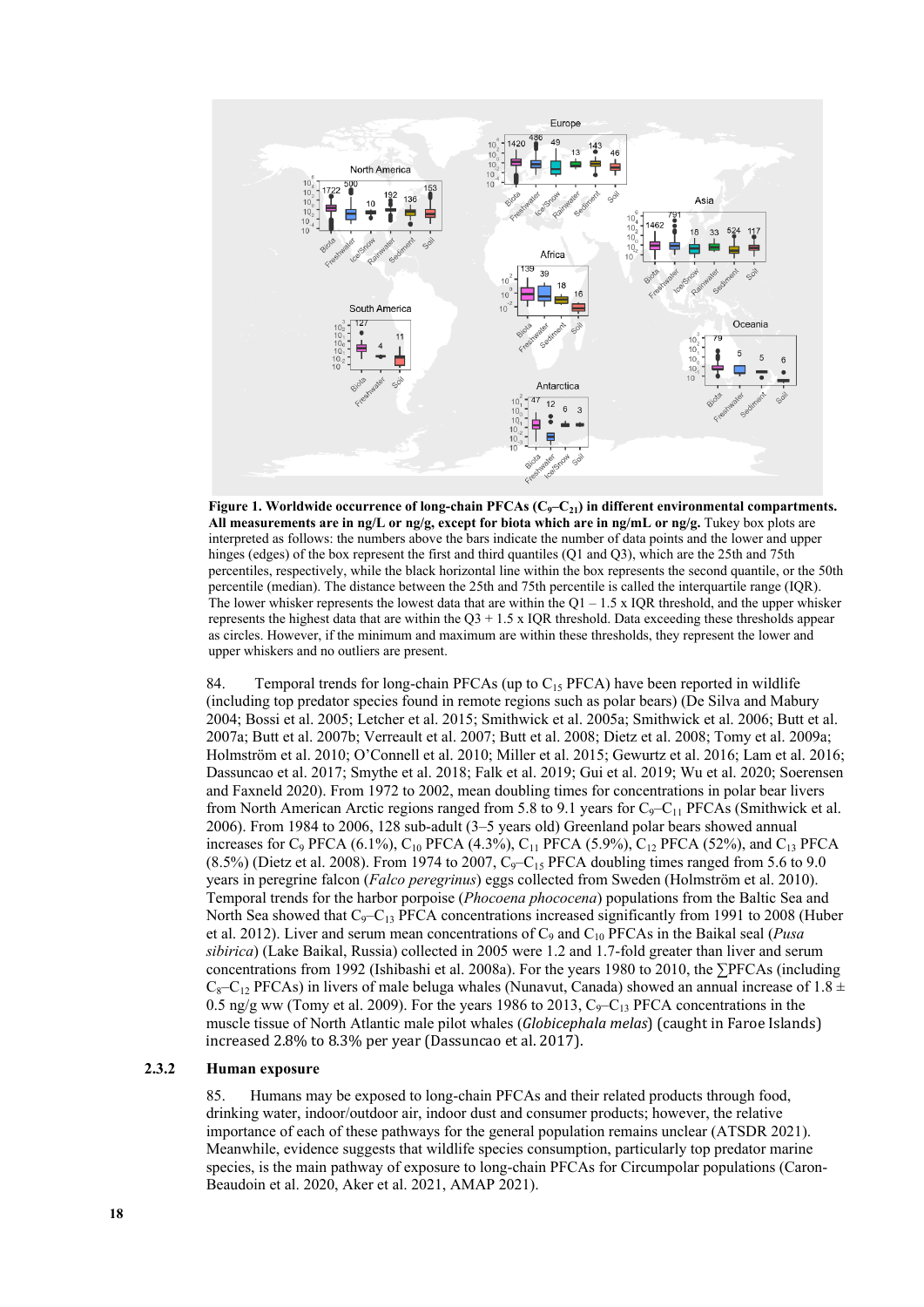86. The diet has been suggested as a principal exposure route for long-chain PFCAs (Vestergren et al. 2012; Poothong et al. 2020). A number of studies have investigated the presence of long-chain PFCAs in market food items (see EFSA 2020 Annex A4; see section 2.3.2 and Table 7 of UNEP/POPS/POPRC.18/INF/ $x$ ). However, overall, the detection frequencies of long-chain PFCAs in food items tend to be low. This is due in part to the methodological challenges associated with targeted analyses in varied and complex food matrices. When detected in foods, values for long-chain PFCAs are in the low pg/g to low ng/g range, with the highest concentrations being found in fish (or fish offal) and meats. Importantly, long-chain PFCAs are also being found in traditional food sources that are hunted and harvested from the wild. This has the potential to lead to elevated levels in human populations relying on these species for subsistence. For example, marine food consumption is most likely a major contribution to long-chain PFCA among Inuit in Arctic regions (Aker et al. 2021). Ostertag et al. (2009) found that traditional foods contributed a higher percentage of PFASs to dietary exposure than market foods for Inuit in all age and gender groups.

87. Long-chain PFCAs have been infrequently measured and detected in tap water. This may be due in part to the fact that as the length of the perfluorinated chain increases, the water solubility of the PFCA molecule will likely decrease (Ellis et al. 2004). Existing data for long-chain PFCAs in drinking water as measured at the tap are summarized in Table 6 in UNEP/POPS/POPRC.18/INF/ $\bf{x}$ . C<sub>9</sub>–C<sub>14</sub> PFCAs were recurrently detected in drinking water samples from Africa, Europe, Asia and the Americas in a study conducted during 2015 to 2016.  $C_9$  PFCA was found in the highest concentrations with a maximum value of 4.5 ng/L (Kaboré et al. 2018). In the USA, data on C<sub>9</sub> PFCA was collected under the Third Unregulated Contaminant Monitoring Rule. The data showed that in 14 of the 4,920 public water systems (or 19 out of a total of 36,972 water samples),  $C_9$  PFCA was detected above the minimum reporting level of 0.02  $\mu$ g/L (US EPA 2017). Levels of C<sub>9</sub> PFCA in tap water were statistically significant predictors of plasma concentrations among individuals who drank more than 8 cups of tap water per day (Hu et al. 2019). In a Chinese study, women drinking bottled water had significantly lower (between 6% and 13%) blood concentrations of  $C_9 - C_{12}$  PFCA compared with those consuming mainly tap water (Zhou et al. 2019). Although the authors indicated that concentrations of PFASs have been found in previous studies to be higher in tap water as compared to bottled water, they did not measure long-chain PFCAs in tap or bottled water in their study. Drinking water may be an important source of exposure to long-chain PFCAs in areas contaminated with a point source of pollution. In a study of 29 public drinking water systems (PWS) in New Jersey, USA, C<sub>9</sub> PFCA was detected at two PWS at high concentrations of 72 ng/L and 96 ng/L. An industrial facility, where large quantities of  $C<sub>9</sub> PFCA$  were used as a processing aid in the manufacture of fluoropolymers, is located near the Delaware River about 2 miles from the site with the highest  $C<sub>9</sub> PFCA$  concentration and is a possible source of contamination at both of these two PWS (Post et al. 2013).

88. Analyses of major routes of exposure to long-chain PFCAs indicate that house dust ingestion and inhalation of indoor air can make important contributions to total intakes in the general population (Shoeib et al. 2011; Poothong et al. 2020). In a study of a Swedish population, the ingestion of house dust was estimated to account for >40% of the  $C_9$ ,  $C_{13}$  and  $C_{14}$  PFCA uptake (Vestergren et al. 2012). Significant positive associations have been noted between levels of C9 PFCA in serum and levels in house dust or air (Makey et al. 2017; Poothong et al. 2020). Significant positive correlations were also noted between  $C_9$  and  $C_{11}$  PFCAs in serum samples and intakes of their precursor compounds (8:2) FTOH and 10:2 FTOH) from indoor air (Makey et al. 2017; Poothong et al. 2020). Studies have measured  $C_9 - C_{15}$  PFCAs in indoor air and/or dust samples from several countries at various locations, including private homes, hotels, office buildings, vehicles and daycares (see Table 5 in UNEP/POPS/POPRC.18/INF/x).

89. Maternal transfer through cord blood and breastfeeding are sources of long-chain PFCAs for the fetus and for nursing infants/children. Long-chain PFCAs have been detected in umbilical cord blood (Apelberg et al. 2007a, 2007b; Manzano-Salgado et al. 2015; Morello-Frosch et al. 2016), and studies show levels correlate with maternal blood/serum levels, indicating that these substances can cross the placental barrier resulting in *in utero* exposure (Manzano-Salgado et al. 2015; Yang et al.  $2016$ ). C<sub>9</sub> PFCA has been the most frequently detected in umbilical cord blood/serum with concentrations as high as 2.24 ng/mL in cord serum (Manzano-Salgado et al. 2015). Relatively lower detection frequencies were reported for  $C_{10}-C_{12}$  PFCAs with a maximum concentration of 1.9 ng/mL (Apelberg et al. 2007a, 2007b; Morello-Frosch et al. 2016). Studies from Europe, Asia and North America have detected  $C_9 - C_{18}$  PFCAs in human milk with values typically ranging from below the limit of detection to low pg/mL (see Table 8 of UNEP/POPS/POPRC.18/INF $\overline{x}$ ). In addition to being an exposure source for infants, breastfeeding is also an elimination route for mothers. A study of Norwegian women showed that parous women had  $62\%$  lower C<sub>9</sub> PFCA levels as compared to nulliparous women and that the duration of breastfeeding was associated with decreased levels of  $C_9$ PFCA in maternal serum (Brantsaeter et al. 2013). In another study, each month of breastfeeding was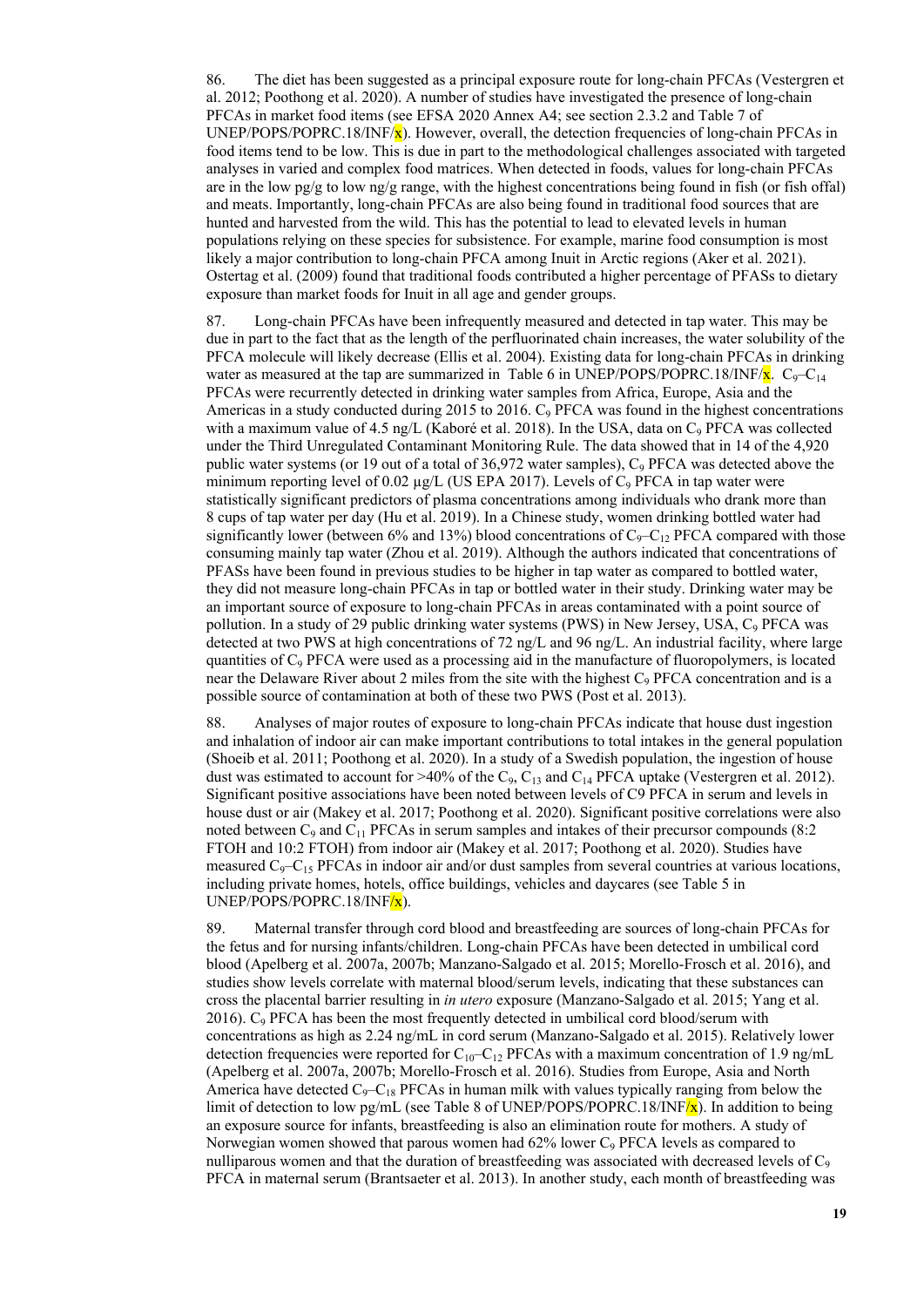90. Long-chain PFCAs have been detected globally in humans. Plasma and serum concentrations reflect an integrated exposure to long-chain PFCAs regardless of the source (Sexton et al. 2004). Due in part to analytical challenges (see paragraph  $\overline{13}$ ), much of the biomonitoring data is limited to the measurement of  $C_9 - C_{14}$  PFCAs. The  $C_9$  PFCA typically has the highest detection frequencies, which are often close to 100%. Some studies have also measured and detected up to  $C_{18}$  PFCAs, however detection frequencies are low (e.g., less than 2% for  $C_{14}-C_{16}$ ,  $C_{18}$ , Nystrom et al. 2022). The results from 29 biomonitoring studies in the EU showed  $C_9 - C_{11}$  PFCA serum concentrations to be in the high pg/mL to low ng/mL range, whereas  $C_{12}-C_{14}$  PFCAs were relatively lower in the pg/mL range (ECHA 2018a). A similar range in values was noted for other larger scale biomonitoring studies in Asia, Australia and North America (see Table 9 of UNEP/POPS/POPRC.18/INF/x). In cycle 2 (2009–2011), cycle 5 (2016–2017) and cycle 6 (2018-2019) of the Canadian Health Measures Survey (CHMS), geometric mean plasma concentrations of  $C_9 - C_{11}$  PFCAs ranged from 0.12 to 0.82  $\mu$ g/L in participants aged 12-79 (Health Canada 2021b). Of note, concentrations of long-chain PFCAs in the serum/plasma of Nunavik adults, including pregnant Inuit women  $(C_9-C_{11})$ , First Nation Anishinabe youth  $(C_9)$  and seven Gwich'in and Dene First Nation communities  $(C_9)$  who live in very different areas across Canada (but all remote) were higher than CHMS values for comparable age and sex groups, and time periods (Caron-Beaudoin et al. 2019; Caron-Beaudoin et al. 2020; Aker et al. 2021; AMAP 2021; Garcia-Barrios et al. 2021; Dubeau et al. 2022). Specifically, C<sub>9</sub> PFCA geometric mean concentrations among participants from Anishinabe communities aged 3 to 5, 6 to 11 and 12 to 19 years old were 3.80 μg/L, 9.44 μg/L and 3.01 μg/L, respectively (Dubeau et al. 2022). These values are 8, 21 and 7 times higher respectively than CHMS cycle 5 values for the same age groups. Concentrations of  $C_9$ PFCA were up to seven times higher in Nunavik adults and pregnant women as compared to CHMS values (Caron-Beaudoin et al. 2020; Aker et al. 2021). C<sub>9</sub>-C<sub>13</sub> PFCAs have also been found in serum samples from Inuit women and men from Greenland at concentrations ranging from 0.031 to 38.6 ng/mL (µg/L) (Long et al. 2015; Wielsoe et al. 2017; Hjermitslev et al. 2020; Wielsoe et al. 2022), highlighting the significance of the long-range environmental transport of PFASs to remote communities. Importantly, there is also evidence of an association between serum concentrations of long-chain PFCAs in Indigenous populations in these remote communities and biomarkers for the consumption of marine wildlife species (n-3/n-6 fatty acid ration) and particularly top predator marine species, including marine mammals, fish and seabirds. (Long et al. 2015; Caron-Beaudoin et al. 2020; Hjermitslev et al. 2020; Aker et al. 2021; Wielsoe et al. 2022). In these studies, serum concentrations of long-chain PFCAs have also been observed to increase with age, possibly due to a number of factors, including continuous exposure since the 1950s, bioaccumulation, relatively long biological half-lives and renal resorption processes (Ji et al. 2012). In some but not all studies, higher concentrations have been observed in older males than females, possibly due to the loss of PFASs through menstruation and the transfer of these pollutants from mothers to offspring via parturition and lactation (Ji et al. 2012; Seo et al. 2018). In Inuit populations, differences in PFAS concentrations may also be reflective of the different types of wildlife species (or parts of animals) consumed across age and gender groups (Aker et al. 2021).

91. Occupational exposure can lead to higher serum levels of long-chain PFCAs. In a Swedish study of eight ski wax technicians, blood levels of  $C_9-C_{11}$  PFCA were all higher in technicians as compared to representative populations from Sweden, China, and North America; C9 PFCA was 15- 270 times higher in the ski wax technicians (Nilsson et al. 2010). Further, a significant correlation was found between the number of years in the ski wax profession and serum levels of  $C_9-C_{13}$  PFCAs (Freberg et al. 2010; Nilsson et al. 2010). In a study of 86 female firefighters in the USA, firefighters had 1.26 times higher geometric mean concentrations of  $C_9$  PFCA (95% confidence interval (CI) = 1.01, 1.58) and 1.83 times higher mean concentrations of C<sub>11</sub> PFCA (95% CI = 0.97, 3.45) as compared to office workers. Firefighters that worked at the airport had C<sub>9</sub> PFCA levels that were two times higher compared to firefighters assigned to other stations (Trowbridge et al. 2020). Other US studies of more than 100 firefighters also found higher levels of  $C_9$ ,  $C_{10}$  and  $C_{12}$  PFCAs in firefighters as compared to levels in the general population as measured in the National Health and Nutrition and Examination Survey (NHANES) (Dobraca et al. 2015; Graber et al. 2021). In contrast to these findings, a study of 38 firefighters in the USA, noted that levels of  $C_9$  and  $C_{11}$  PFCA were significantly lower than the NHANES measurements (Khalil et al. 2020). In a study of eight male firefighters in Finland, levels of  $C_9$  PFCA were 0.43–6.69 ng/mL in the firefighters as compared to 0.35–1.66 ng/mL for the general Nordic population (Laitinen et al. 2014).

92. Although serum concentrations of other PFASs such as PFOA and PFOS generally appear to be declining after the 2000s (when their production was phased-out or restricted nationally and internationally), time trends for the long-chain PFCAs have been inconsistent. For example, levels of  $C_9$  and  $C_{10}$  PFCAs increased from 1986 to 2007 in a Norwegian study, whereas levels of  $C_{11}$  PFCA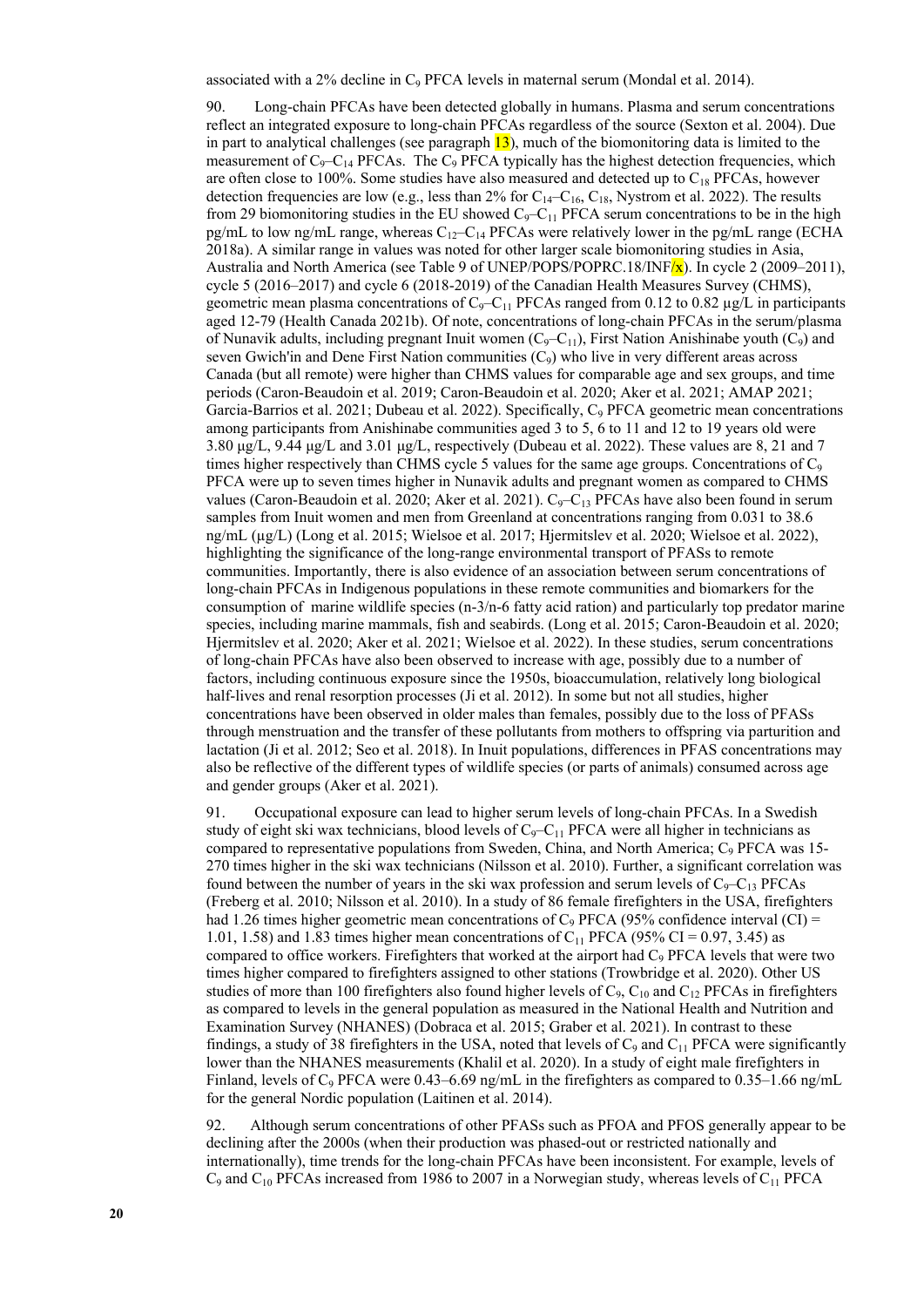were stable (Berg et al. 2021). In a study of first time mothers in Sweden, levels of  $C<sub>9</sub> PFCA$  increased from 1996 to 2008, but then declined until 2019. Meanwhile,  $C_{11}$  and  $C_{13}$  PFCAs showed increasing temporal trends during the study period 1996-2019 (Gyllenhammar et al. 2020). Levels of  $C_9$  and  $C_{10}$ PFCAs in a cohort of Swedish children also demonstrated downward trends from 2008 to 2019 (Hedvall Kallerman et al. 2020). Conversely, a study of a cohort of senior adults reported an increase in  $C_9 - C_{11}$  PFCAs during 2001-2014 (Stubleski et al 2006). For roughly the same period (2003-2014), data from the US NHANES study showed that levels of  $C_9$  and  $C_{10}$  PFCAs decreased (CDC 2018). No overall temporal trends for  $C_9 - C_{14}$  PFCAs were observed in German Biobank specimens for the period of 1982-2010 (Schröter-Kermani et al. 2013), although the time period of 2000 to 2009 showed increasing concentrations of  $C_9 - C_{10}$  PFCA (Yeung et al. 2013) and new information used to extend the dataset showed a decline in  $C_9$  PFCA from 2006 to 2019 (Göckener et al. 2020). Levels of  $C_9$ ,  $C_{10}$  and C11 PFCA in the general Canadian population were declining or stable between 2011 and 2016-2017 (Health Canada 2021a,b). However, during the same time period, concentrations of  $C_9$ ,  $C_{10}$  and  $C_{11}$ PFCA in Canadian Nunavik pregnant women increased by 19%, 13% and 21%, respectively (Caron-Beaudoin et al. 2020), with a chemical profile suggesting that these increasing levels of long-chain PFCAs result from the environmental degradation of FTOHs that are highly volatile and increasingly detected in the Arctic (Muir et al 2019). Moreover, a systematic review examining the phase out of PFASs worldwide found that, between roughly 1980 and 2013,  $C_9-C_{14}$  PFCAs in humans were generally increasing, with no evidence of significantly declining trends in any global region (Land et al. 2018).

### **2.4 Hazard assessment for endpoints of concern**

93. PFASs, in general, have been shown to activate the peroxisome proliferating receptors (PPARs) in multiple species (Ishibashi et al. 2008b; Hickey et al. 2009; Ishibashi et al. 2011; Kurtz et al. 2019; Routti et al. 2019a). PPAR- $\alpha$  plays a critical physiological role as a lipid sensor and a regulator of lipid metabolism. Within the cytochrome P450 enzymes, the CYP4A family members are integral to several metabolic functions, including detoxifying xenobiotic compounds. PPARs regulate CYP4A expression, which in turn acts as a modulator with other PPAR- $\alpha$  target genes involved in lipid homeostasis. Activation of the PPAR-α−CYP4A pathway could result in altered liver function, developmental toxicity, immunotoxicity, and feeding disorders (Kurtz et al. 2019; Kubota et al. 2011).  $C_9$  and  $C_{10}$  PFCAs have been shown to induce hepatic CYP4A-like proteins via PPAR- $\alpha$  signaling in Lake Baikal seals (Ishibashi et al. 2008b). PPAR-α mRNA expression and CYP4A protein expression in kidneys of cetaceans have also been positively correlated with  $C_{10}$ ,  $C_{11}$ ,  $C_{13}$  and  $C_{14}$  PFCAs (Kurtz et al. 2019).

94. In laboratory toxicity studies assessing aquatic organism endpoints such as growth, reproduction, and lethality, long-chain PFCAs (up to  $C_{14}$  PFCA) show low to moderate toxicity depending on species sensitivity. Species tested include pelagic cladoceran (*Daphnia magna),* benthic cladoceran (*Chydorus sphaericus*), rainbow trout, medaka (*Oryzias latipes*), green algae (*Chlorella vulgaris*), diatom (*Skeletonema marinoi*), blue-green algae (*Geitlerinema amphibium*), nematode (*Caenorhabditis elegans*), algae (*Scenedesmus obliquus*) and African clawed frog (*Xenopus laevis*) (Ding et al. 2012, Benninghoff et al. 2011, Ishibashi et al. 2008c, Hoke et al. 2012, Latala et al. 2009, Tominaga et al. 2004, Liu et al. 2008a, Kim et al. 2013). For example, for  $C_9 - C_{12}$  PFCAs, the 48h median effective concentration (EC50) values for immobilization for a pelagic cladoceran (*Daphnia magna)* and a benthic cladoceran (*Chydorus sphaericus*) ranged from 12.4 to 181 mg/L with the benthic cladoceran showing greater sensitivity (Ding et al. 2012). Refer to section 2.4 of UNEP/POPS/POPRC.18/INF $/x$  for detailed results.

95. In additional laboratory toxicity studies assessing the exposure to long-chain PFCAs (up to  $C_{13}$ ) PFCA), endpoints where effects were observed also included developmental effects, behavioural effects, hepatotoxicity, immunotoxicity, neurotoxicity, genotoxicity, changes in gene expression, chemosensitivity and altered thyroid function. Species tested include common cormorant (*Phalacrocorax carbo*), zebrafish, rainbow trout, African clawed frog, rare minnow (*Gobiocypris rarus*), mussels (*Pema viridis*; *Mytilus californianus*) and chickens (*Gallus gallus*) (Matsubara et al. 2006; Stevenson et al. 2006; Liu et al. 2008a; Liu et al. 2008b; O'Brien et al. 2009; Wei et al. 2009; Yeung et al. 2009; Nobels et al. 2010; Tichy et al. 2010; Benninghoff et al. 2011; Liu et al. 2011b; Vongphachan et al. 2011; Benninghoff et al. 2012; O'Brien et al. 2013; Zhang et al. 2012a; Zhang et al. 2012b; Zheng et al. 2012; Kim et al. 2013; Ulhaq et al. 2013a; Ulhaq et al. 2013b; Jo et al. 2014; Liu et al. 2014a; Liu et al. 2014b; Yang et al. 2014; Liu et al. 2015; Lu et al. 2015; Gorrochategui et al. 2016; Jantzen et al. 2016a,b; Zhang et al. 2016; Guo et al. 2018; Zhang et al. 2018; Menger et al. 2020; Liu and Gin 2018). For example, embryo-larval zebrafish exposed to  $C_9$  PFCA at 0.93 mg/L resulted in altered responses in locomotion and gene expression as well as biochemical and behavioural changes in young adult zebrafish exposed embryonically (Jantzen et al. 2016a; Jantzen et al. 2016b).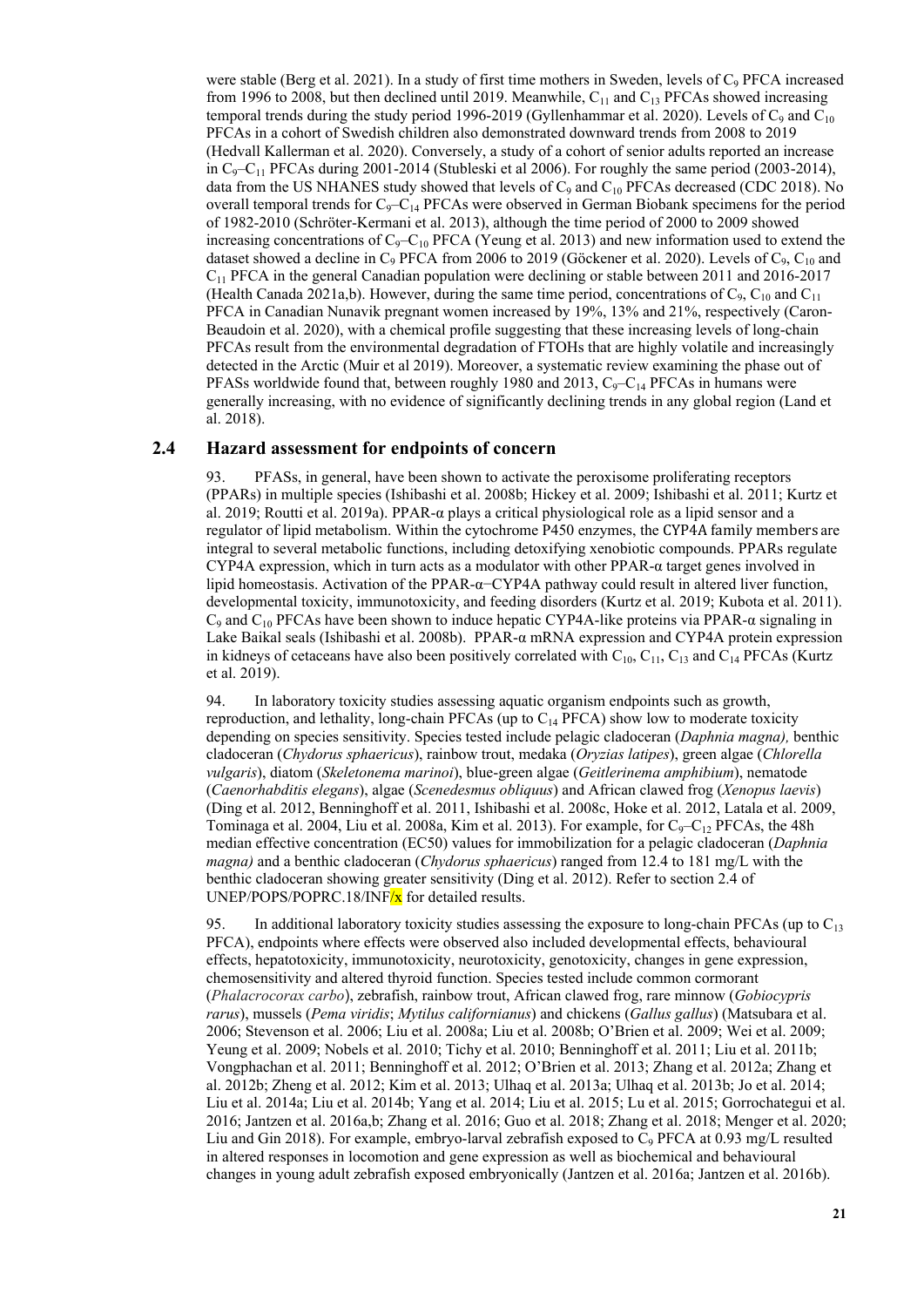Additionally,  $C_9$  and  $C_{10}$  PFCAs inhibited the p-glycoprotein in the marine mussel with average median inhibitory concentration (IC50) values of 2.2 mg/L and 3.7 mg/L, respectively, indicating that  $C_9$  and  $C_{10}$  PFCAs are chemo sensitizers (Stevenson et al. 2006). Refer to section 2.4 of UNEP/POPS/POPRC.18/INF $/x$  for detailed results.

96. For the field-based wildlife studies, it is difficult to uniquely distinguish effects from exposure to long-chain PFCAs, as exposures from mixtures of other PFASs (e.g., PFOS, PFOA) and other contaminants cannot be excluded (Knudsen et al. 2007; Letcher et al. 2010; Bourgeon et al. 2017; Liu et al. 2018a; Routti et al. 2019b). PFASs (including related compounds) are also often summed as a group and statistically correlated with the effect observed. Thus, mixtures can be confounding when determining whether a singular substance or group of substances is affecting the health and condition of the wildlife species under investigation. As such, a direct cause-effect correlation is difficult, as statistical correlations, by themselves, do not imply causal relationships. Recognizing this uncertainty, several field-based wildlife studies have shown statistical correlations with observed effects for longchain PFCA mixtures (from  $C_9$  to  $C_{16}$ ) in various wildlife species, including top predators (Houde et al. 2006b; Erikstad et al. 2009; Peng et al. 2010; Miljeteig et al. 2012; Houde et al. 2013; Aas et al. 2014; Ask 2015; Bustnes et al. 2015; Elliott et al. 2019; Persson and Magnusson 2015; Eggers Pedersen et al. 2016; Blévin et al. 2017; Soloff et al. 2017; Tartu et al. 2017; Bangma et al. 2018; Grønnestad et al. 2018; Lopez-Antia et al. 2019; Briels et al. 2019; Costantini et al. 2019; Groffen et al. 2019; Kurtz et al. 2019; Lasters et al. 2019; Blévin et al. 2020; Guillette et al. 2020; Sun et al. 2020). Refer to section 2.4of UNEP/POPS/POPRC.18/INF $/x$  for detailed results.

97. Current environmental monitoring data indicate that concentrations for long-chain PFCAs are generally at the nanogram level (ng/g or ng/L) in biota. These concentrations are below the available tested toxicity thresholds, which are generally at the microgram  $(\mu g/g)$  or milligram level (mg/L) with varying sensitivity across species. There is a potential for further ecological effects to be caused by mixtures of long-chain PFCAs at environmental concentrations as well as interactions with other environmental stressors, though these effects cannot currently be predicted. There are unique concerns about highly persistent and bioaccumulative substances such as long-chain PFCAs. Long-chain PFCAs are acknowledged to have the potential to cause serious and irreversible impacts to wildlife populations in the long-term due to their persistent nature (MacLeod et al. 2014; Ahrens and Bundschuh 2014). Long-chain PFCAs are persistent and remain in the environment for a very long time, which increases their probability, magnitude and duration of exposure to wildlife. Maternal transfer of long-chain PFCAs has also been demonstrated in wildlife (Houde et al. 2006; Taylor et al. 2021; Grønnestad et al. 2017). Long-chain PFCAs are also subject to long-range environmental transport, which can also result in regional or global contamination. As such, releases of long-chain PFCAs can lead to elevated concentrations in organisms over wide areas. Long-chain PFCAs may also biomagnify through the food chain, resulting in increased internal concentrations for top predator species. Several different long-chain PFCAs may be present simultaneously in the tissues of organisms, increasing the likelihood and potential severity of harm. Increasing temporal concentration trends (i.e., doubling times) in wildlife (as discussed earlier in Section 2.3.1), including top predator species, suggest that long-chain PFCAs can approach or exceed toxicity thresholds resulting in harm for wildlife populations in the future.

98. A number of mammalian toxicity studies in animal models are available for assessing the adverse effects of long-chain PFCAs. The most commonly observed effects in animal models include effects on liver, the immune system, on reproductive and developmental endpoints and on the thyroid. Further details on the studies investigating these endpoints are located in Section 2.4 of UNEP/POPS/POPRC.18/INF/x. Other effects reported to a lesser extent in animal models include renal, cardiovascular and neurological effects, metabolic disruption, body and organ weight changes, and mortality.

99. *In vivo* data in rodents provide evidence of hepatotoxicity after acute, short-term and/or subchronic exposure to  $C_9-C_{12}$ ,  $C_{14}$ ,  $C_{16}$  and  $C_{18}$  PFCAs. Effects include liver weight alterations, hepatocellular hypertrophy, histopathological changes (including degeneration and necrosis), alterations in liver gene expression, and clinical chemistry changes (Zhang et al. 2008; Ding et al. 2009; Mertens et al. 2010; Fang et al. 2012a, 2012b, 2012c; Hirata-Koizumi et al. 2012; Takahashi et al. 2014; Fang et al. 2015; Hirata-Koizumi et al. 2015; Kato et al. 2015; Wang et al. 2015a; Frawley et al. 2018; NTP 2019; Costello et al. 2022). For example, hepatocyte necrosis and hepatomegaly were observed in rats treated with 0.5 mg/kg bw/d of  $C_{10}$  PFCA for 28 days (Frawley et al. 2018).

100. Effects on the immune system induced by exposure to  $C_9 - C_{11}$  PFCAs are reported in rodents after acute, short-term and/or subchronic oral exposure (gavage or drinking water), or after intraperitoneal administration. The effects observed include splenic and thymic atrophy, reduced phagocytic function of macrophages, altered balance of immune cells, and inhibition of cytokine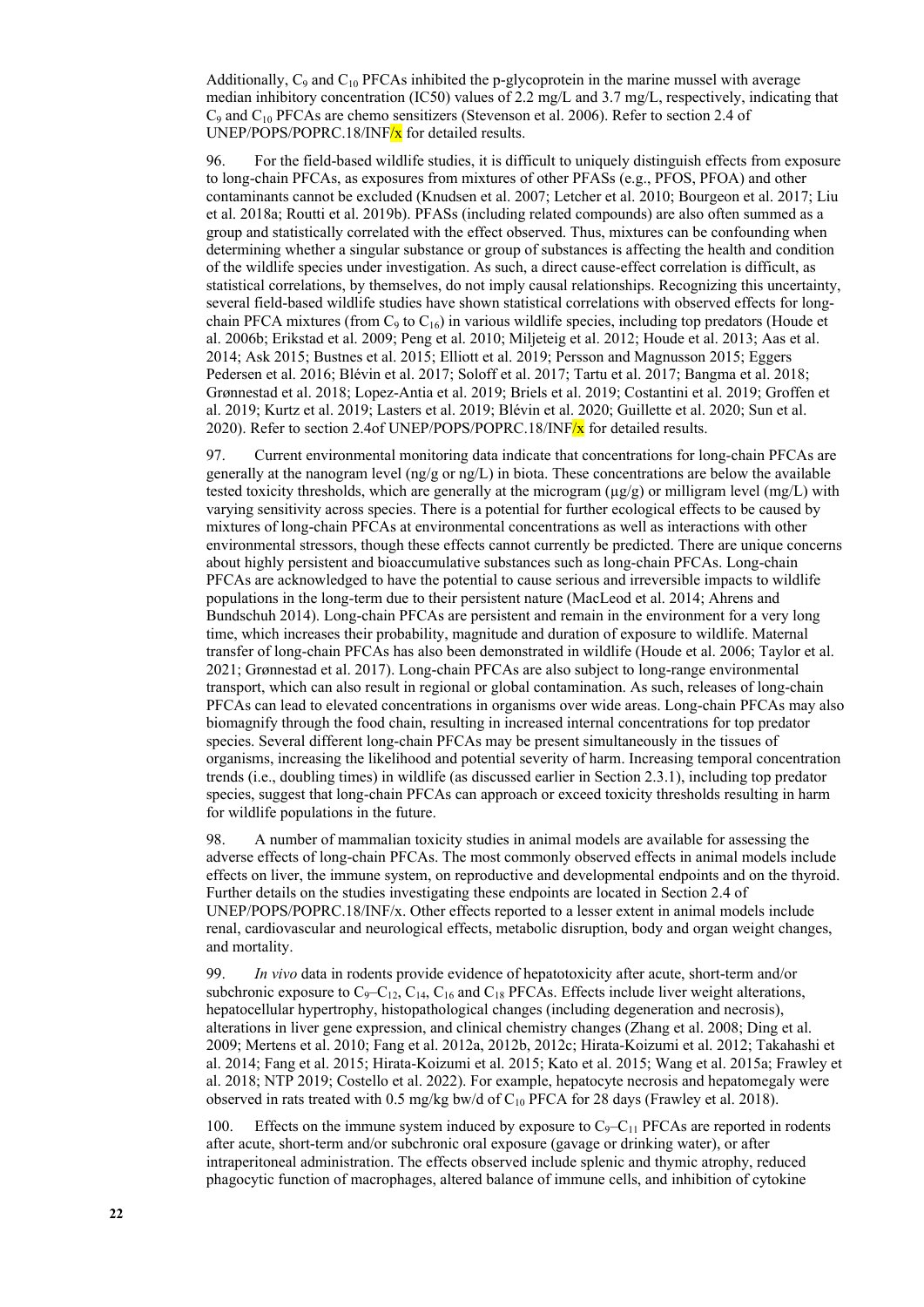production (Fang et al. 2008, 2009, 2010; Rockwell et al. 2013; Bodin et al. 2016; Rockwell et al. 2017; Frawley et al. 2018; NTP 2019). For example,  $C_9$ -induced apoptosis was observed in rat splenocytes and the production of pro-inflammatory and anti-inflammatory cytokines was significantly increased and decreased respectively at exposures of 5 mg/kg bw/d for 14 days (Fang et al. 2010).

101. Several long-chain PFCAs  $(C_9, C_{11}, C_{12}, C_{14}, C_{16}$  and  $C_{18}$ ) have been shown to induce reproductive and developmental toxicity in rodents after short-term and/or subchronic oral exposure (gavage). Effects observed included reproductive organ weight alteration, testicular toxicity, and altered reproductive hormone levels. Developmental effects included postnatal mortality, reduced body weight, and developmental delays (Harris and Birnbaum 1989; Shi et al. 2007; Feng et al. 2009; Lau et al. 2009; Shi et al. 2009; Wolf et al. 2010; Hirata-Koizumi et al. 2012; Rogers et al. 2014; Takahashi et al. 2014; Das et al. 2015; Hirata-Koizumi et al. 2015; Kato et al. 2015; Singh and Singh 2018; Chen et al. 2019; NTP 2019; Singh and Singh 2019a, 2019b, 2019c). For example, in rats exposed to 2.5 mg/kg bw/d of  $C_{12}$  PFCA, only 1 of the 12 dams delivered live pups and decreases in pup body weight gain were noted (Kato et al. 2015).

102. Short-term studies performed in rats and mice provide evidence that oral (gavage) exposure to  $C_9$ ,  $C_{10}$  and  $C_{14}$  PFCAs induce altered thyroid weight and histopathological alterations in the thyroid gland as well as changes to thyroid hormone levels (Harris et al. 1989; Fang et al. 2009; Hirata-Koizumi et al. 2015; NTP 2019). For example, rats exposed up to 25 mg/kg bw/d of  $C_9$  or  $C_{10}$  PFCA for 28 days experienced altered thyroid weight and altered thyroid hormone levels (NTP 2019).

103. Over 200 epidemiological studies have investigated associations between exposure to longchain PFCAs and various disease incidences or markers of effects. Although some studies have reported null, equivocal or even negative associations with exposure (i.e., protective effects), many studies have established positive associations between exposure to long-chain PFCAs and various health related outcomes. While there are limitations to epidemiological studies, including the fact that the associations identified are not causal in nature, when combined with toxicological data from experimental animals, the findings are more compelling and the overall evidence is strengthened. Endpoints commonly investigated in epidemiological studies include effects on the liver, the immune system, cardiometabolic function, reproduction and development and effects on the thyroid.

104. Several epidemiological studies evaluated hepatic endpoints and noted associations between exposure to  $C_9 - C_{14}$  PFCAs and increased levels of serum lipid levels and changes to clinical biomarkers of liver function (e.g., EFSA 2020; ATSDR 202; Blomberg et al. 2021; Costello et al. 2022). With regards to the immune system, epidemiological studies noted positive associations between exposure to  $C_9 - C_{12}$ ,  $C_{14}$  PFCAs and the incidence of infectious diseases, alterations of immune marker levels, asthma and allergic diseases (e.g., Dong et al. 2013; Zhu et al. 2016; Chen et al. 2018b; Impinen et al. 2018). The strongest evidence of immunotoxicity comes from investigations into antibody response to vaccines (Grandjean et al. 2012, 2017; Granum et al. 2013, Kielsen et al. 2016; Timmerman et al. 2020, 2022). Several studies evaluated possible associations between exposure to  $C_9-C_{14}$  PFCAs and reproductive outcomes in adolescents/adults. Associations were noted with altered hormone levels and issues related to menstruation, menopause and female reproductive health (e.g., Taylor 2014; Jensen et al. 2015; Tsai et al. 2015; Ding et al. 2020). In terms of developmental endpoints, associations were also observed with birth size, bone development, reproductive outcomes, neurobehavioural and neuropsychological endpoints (e.g., Lind et al. 2016; Kwon et al. 2016; Buck Louis et al. 2018; Vuong et al. 2018a; 2018b). Effects on the thyroid were investigated in relation to  $C_9 - C_{14}$  PFCAs and associations were noted with outcomes including the incidence of congenital hypothyroidism and altered levels of thyroid hormones, thyroglobulin, and thyroid peroxidase antibodies in children and adults (e.g., Kim et al. 2016; Ballesteros et al. 2017; Aimuzi et al. 2019; Caron-Beaudoin et al. 2019; Itoh et al. 2019). Further details on some of the epidemiological studies investigating these endpoints are located in Section 2.4 of UNEP/POPS/POPRC.18/INF $\frac{x}{x}$ . Comprehensive reviews of the data have concluded that the most convincing evidence exists for associations between exposure to  $C_9-C_{10}$  PFCAs and increased serum lipid levels (ATSDR 2021; EFSA 2020), as well as for associations between  $C_{10}$  PFCA and immune effects (decreased antibody responses to vaccines) (ATSDR 2021; Kirk et al. 2018).

105. Long-chain PFCAs are commonly detected together with a range of other PFASs in human blood samples. Although little is known about the mixture toxicity of long-chain PFCAs in serum, some studies have investigated synthetic mixtures in an attempt to describe mixture effects. In a cell viability study, human liver cells were exposed to mixtures of nine or eleven individual PFASs, including  $C_9 - C_{13}$  PFCAs. Mixtures of nine PFASs (including  $C_9 - C_{11}$  PFCAs) that had the same nonmonotonic J-shaped response curves (i.e., response decreases and then increases with increasing concentration), showed synergistic effects. However, mixtures of eleven PFASs (including  $C_9 - C_{13}$ ) PFCAs), which included those with both J-shaped and classical S-shaped response curves (i.e.,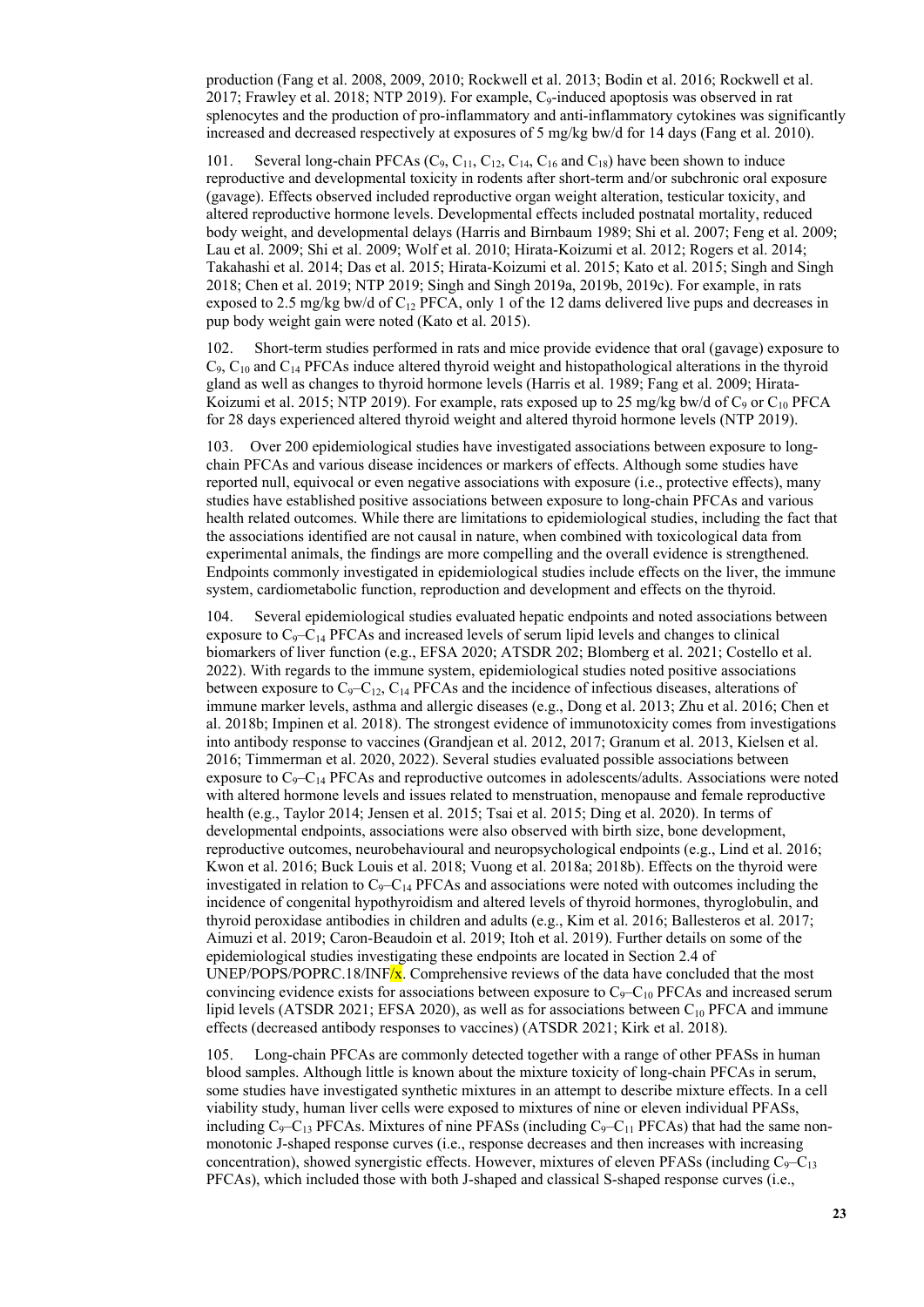response increases with increasing concentration) showed only partial addition effects (Hu et al. 2014). Synergistic interactions were also observed in cytotoxicity studies in which human liver cells were exposed to binary, ternary, and multi-component combinations of PFASs (including  $C_9$  and  $C_{10}$ ) PFCAs). Binary mixtures of  $C_9$  and  $C_{10}$  PFCAs in particular demonstrated strong synergism under inhibitory concentrations ranging from 10 to 90% (Ojo et al. 2020). Synergistic effects were also observed when Chinese hamster ovary cells were exposed to a mixture of five PFASs, including  $C_9$ and  $C_{10}$  PFCA, and tested for anti-androgen activity (Kjeldsen and Bonefeld-Jørgensen 2013). Therefore, given the vast number and ubiquity of PFASs, it is reasonable to assume that cumulative effects could occur following exposure to PFASs.

106. Data on the adverse effects of long-chain PFCAs is generally lacking for PFCAs with longer chain lengths (i.e.,  $C_{15}$ ,  $C_{17}$  and  $C_{19}-C_{21}$ ). This is due in part to analytical difficulties in measuring longer chain PFCAs, as discussed earlier. However, predicting the hazard properties of chemicals in the absence of data is a well-established practice and read-across can be used to fill data gaps. Longchain PFCAs have a high degree of chemical similarity for the series of acids, and existing data show effects on common endpoints. Data from homologues, including the extensively studied  $C_8$  PFCA (PFOA), which has been listed under Annex A of the Stockholm Convention, indicates the potential for adverse effects. Furthermore, several studies show that the activity/toxicity of PFCAs can increase with chain length. For example, in vivo studies in aquatic species and mammals indicate that the activity/toxicity of PFCAs tend to increase with chain length up to  $C_{12}$  (Kudo et al. 2006; Ding et al. 2012; Liu et al. 2014a; Das et al. 2015; NTP 2019). In vitro data in mammalian cells indicate a similar trend of increasing activity/toxicity with increasing chain length up to  $C_{18}$  (e.g., Buhrke et al. 2013; Gorrochategui et al. 2014; Rand et al. 2014; Yang et al. 2017; Lee and Kim 2018; Ojo et al. 2020; Reardon et al. 2021). Therefore, despite the lack of data for some substances, based on read-across, it is expected that all long-chain PFCAs could have similar adverse effects on human health and the environment, although the toxic potency may vary with chain length.

## **3. Synthesis of information**

107. Long-chain PFCAs, their salts and related compounds are used, or may have been used, in a range of applications, including in industrial applications; electronics; medical devices; printing inks and photographic materials; automotive care products; building and construction materials; cookware and food-contact materials; fire-fighting foams; ski waxes; and various other consumer products. In addition, long-chain PFCAs and their related compounds may be unintentionally produced during the manufacturing of PFASs.

108. Information in the public domain on the historic and current production of long-chain PFCAs, their salts and related compounds is limited, and estimated volumes vary between authors. Estimates of the global production of the ammonium salt of  $C<sub>9</sub> PFCA$  have been reported to be in the range of 15 to 100 tonnes/year for the period between 1975 and 2004. The usage of APFN in Japan, Western Europe and the USA has been estimated to range between 8 and 107 tonnes per year for the years 1975 to 2015. Worldwide production of fluorotelomers (compounds related to long-chain PFCAs) was estimated at approximately 9100 tonnes in 2006. Another source estimated or projected the global annual production of fluorotelomer-based products to range between 2500 and 20 000 tonnes for the years 1961 to 2004, and at 45 000 tonnes/year for the period 2005 to 2030. A geographical shift of industrial sources of PFCAs, as a result of the relocation of PFCA, fluoropolymer and other PFAS product production from the USA, Western Europe and Japan to emerging Asian economies, especially China, has been reported in the literature.

109. Long-chain PFCAs are released to the environment from direct (i.e. production of PFCAs and during the life cycle of products containing long-chain PFCAs) and indirect sources (i.e. when compounds related to the long-chain PFCAs emitted to the environment have degraded to long-chain PFCAs). Release of long-chain PFCAs, their salts and related compounds to the environment is documented by their detection in environmental matrices collected in proximity to production facilities and industrial areas; sites impacted by fire-fighting foam; wastewater, sludge and leachate from waste treatment facilities; agricultural sites with a history of application of biosolids; snow and soil from skiing areas; and indoor environments.

110. Long-chain PFCAs are extremely persistent in the environment. The carbon-fluorine bond is one of the strongest covalent bonds, and is extremely stable and generally resistant to degradation by acids, bases, oxidants, reductants, photolytic processes, microbes and metabolic processes. The strong carbon-fluorine bond and high density of electron-rich repellent fluorine atoms protect the carbon backbone and result in inertness to both heat and chemical reagents. A number of studies demonstrate that long-chain PFCAs do not degrade under environmentally relevant conditions. For example,  $C_9$ PFCA did not biodegrade under the OECD 301F method. Other studies demonstrate some degradation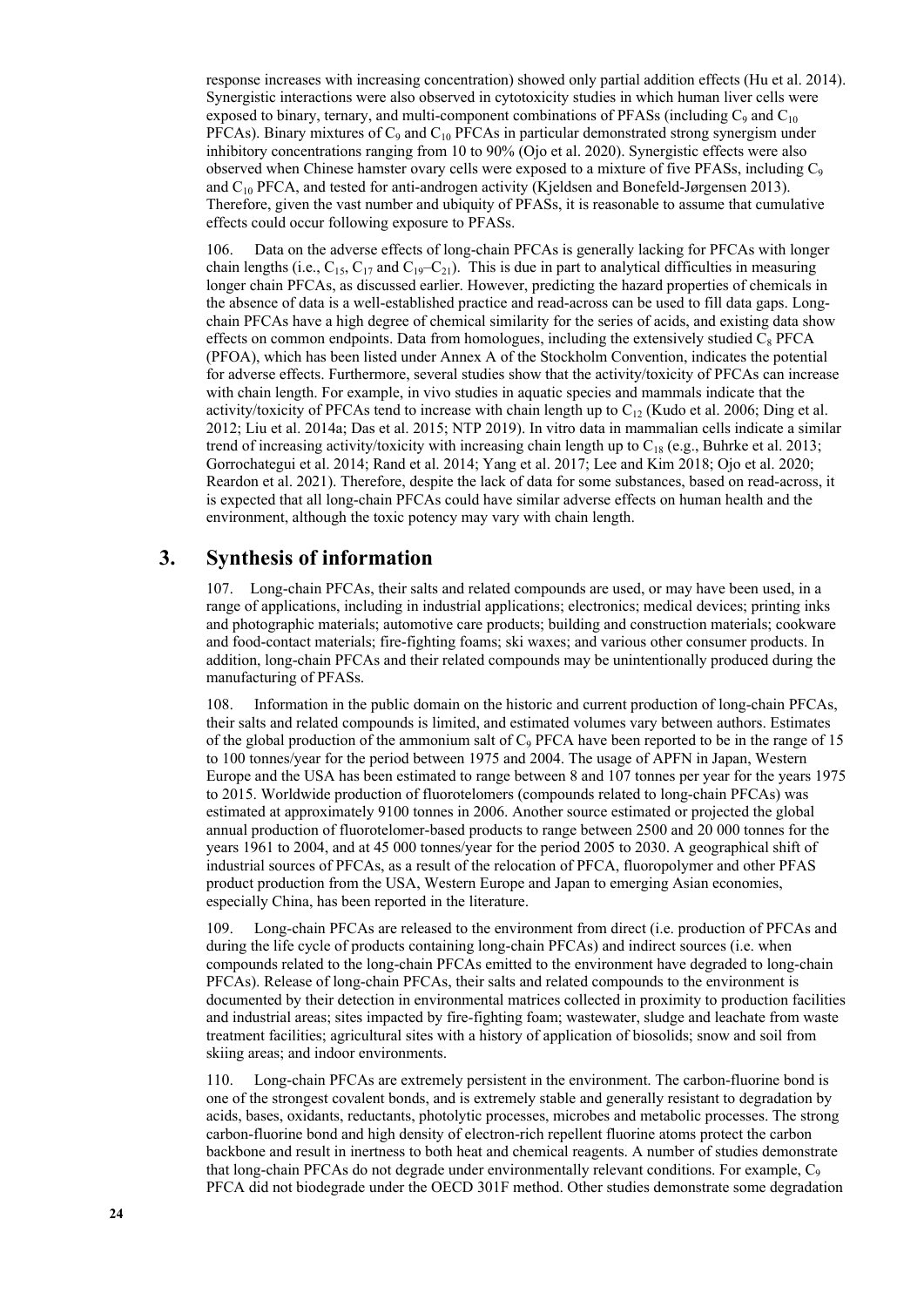of long-chain PFCAs, but not under environmentally relevant conditions.

111. Some measured BCFs and BAFs greater than 5000 have been reported for  $C_9 - C_{14}$  PFCAs in freshwater and marine aquatic organisms. TMFs and BMFs greater than 1 have been reported for  $C<sub>9</sub>$ –  $C_{16}$  PFCAs in studies that focused on top predator species, providing evidence that long-chain PFCAs biomagnify in air-breathing organisms. PFCAs up to  $C_{18}$  have been measured in top predator species, such as polar bears, herring gulls and peregrine falcons. In humans, long-chain PFCAs accumulate in the blood and well perfused tissues, and are eliminated very slowly from the body (i.e. estimated mean half-lives for  $C_9$  PFCA range from 2.5 to 4.3 years, and mean half-lives for both  $C_{10}$  and  $C_{11}$  PFCA range from 4.5 to 12 years). Using a read-across approach on the basis of the high degree of chemical similarity for the series of acids, it is reasonable to expect that long-chain PFCAs of up to 21 carbons have the potential to bioaccumulate in aquatic and terrestrial organisms, and in humans.

Global modelling indicates that long-chain PFCAs, their salts and/or related compounds have the potential to be transported over long distances. In addition,  $C_9-C_{18}$  PFCAs have been measured in environmental matrices, biota and human populations from remote sites, such as the Arctic and the Antarctic, indicating that long-chain PFCAs have the potential for long-range environmental transport. Furthermore, increasing temporal concentration trends in polar bears and human populations from remote regions have been reported. Compounds related to long-chain PFCAs have also been measured in ambient air from various regions around the world, including in remote areas. Available research indicates that the presence of long-chain PFCAs in remote areas results from the atmospheric and oceanic transport of volatile precursors and/or the acids themselves. There is empirical evidence of the presence of long-chain PFCAs up to  $C_{18}$  in locations distant from sources.  $C_{19}-C_{21}$  PFCAs may also be expected to be present in remote environments as a result of the release of compounds related to longchain PFCAs during their production and use in many applications, and the potential for these precursors to undergo long-range environmental transport.

113. Long-chain PFCAs are detected globally, in all continents as well as in all environmental compartments, including biota, freshwater, saltwater, sediment, soil and rainwater. Increasing temporal trends for long-chain PFCAs (up to  $C_{15}$  PFCA) have been reported in wildlife, including in top predator species, and in humans. In humans,  $C_9 - C_{18}$  PFCAs have been detected globally in various tissues and fluids. Exposure of the general population to long-chain PFCAs and their related products may take place through exposure to indoor dust, food, drinking water, indoor/outdoor air and consumer products. While the relative importance of each of these pathways for the general population remains unclear, evidence suggests that consumption of wildlife species, and particularly top predator species, is the main pathway for exposure for Circumpolar populations. Maternal transfer through cord blood and breastfeeding are sources of long-chain PFCAs for the fetus and for nursing infants/children. Occupational exposure to certain workers (e.g. firefighters, ski wax technicians) can lead to higher serum levels of long-chain PFCAs.

114. Laboratory studies of ecological endpoints demonstrated developmental effects, behavioural effects, hepatotoxicity, immunotoxicity, neurotoxicity, changes in gene expression, genotoxicity and altered thyroid hormones. In addition, vitellogenin induction has occurred in juvenile rainbow trout after dietary exposure to  $C_9 - C_{11}$  PFCAs. Toxicological and epidemiological evidence indicates that long-chain PFCAs are associated with adverse effects in humans, including hepatotoxicity, developmental/reproductive toxicity, immunotoxicity, thyroid toxicity and altered cardiometabolic functions. Further ecological effects of long-chain PFCAs may be possible but cannot yet be predicted by current science because the interactions of long-chain PFCAs in mixtures or with other environmental stressors is not fully understood. Data on the adverse effects of long-chain PFCAs is generally lacking for PFCAs with longer chain lengths (e.g.,  $C_{15}$ ,  $C_{17}$  and  $C_{19}-C_{21}$ ). However, readacross can be used to fill data gaps. Long-chain PFCAs have a high degree of chemical similarity for the series of acids, and existing data show effects on common endpoints. Data from homologues, including the extensively studied  $C_8$  PFCA (PFOA), indicates the potential for adverse effects. Furthermore, several studies show that the activity/toxicity of PFCAs can increase with chain length. Therefore, it is expected that all long-chain PFCAs would have similar adverse effects on human health and the environment, although the toxic potency may vary with chain length.

115. Long-chain PFCAs are persistent and remain in the environment for a very long time, which increases their probability, magnitude and duration of exposure to wildlife and humans. Long-chain PFCAs are also subject to long-range environmental transport, which can also result in regional or global contamination. As such, releases of long-chain PFCAs can lead to elevated concentrations in organisms over wide areas. Long-chain PFCAs may also biomagnify through the food chain, resulting in increased concentrations for top predator species. Several different long-chain PFCAs may be present simultaneously in the tissues of organisms, increasing the likelihood and potential severity of harm. Current environmental monitoring data measure concentrations that are below the available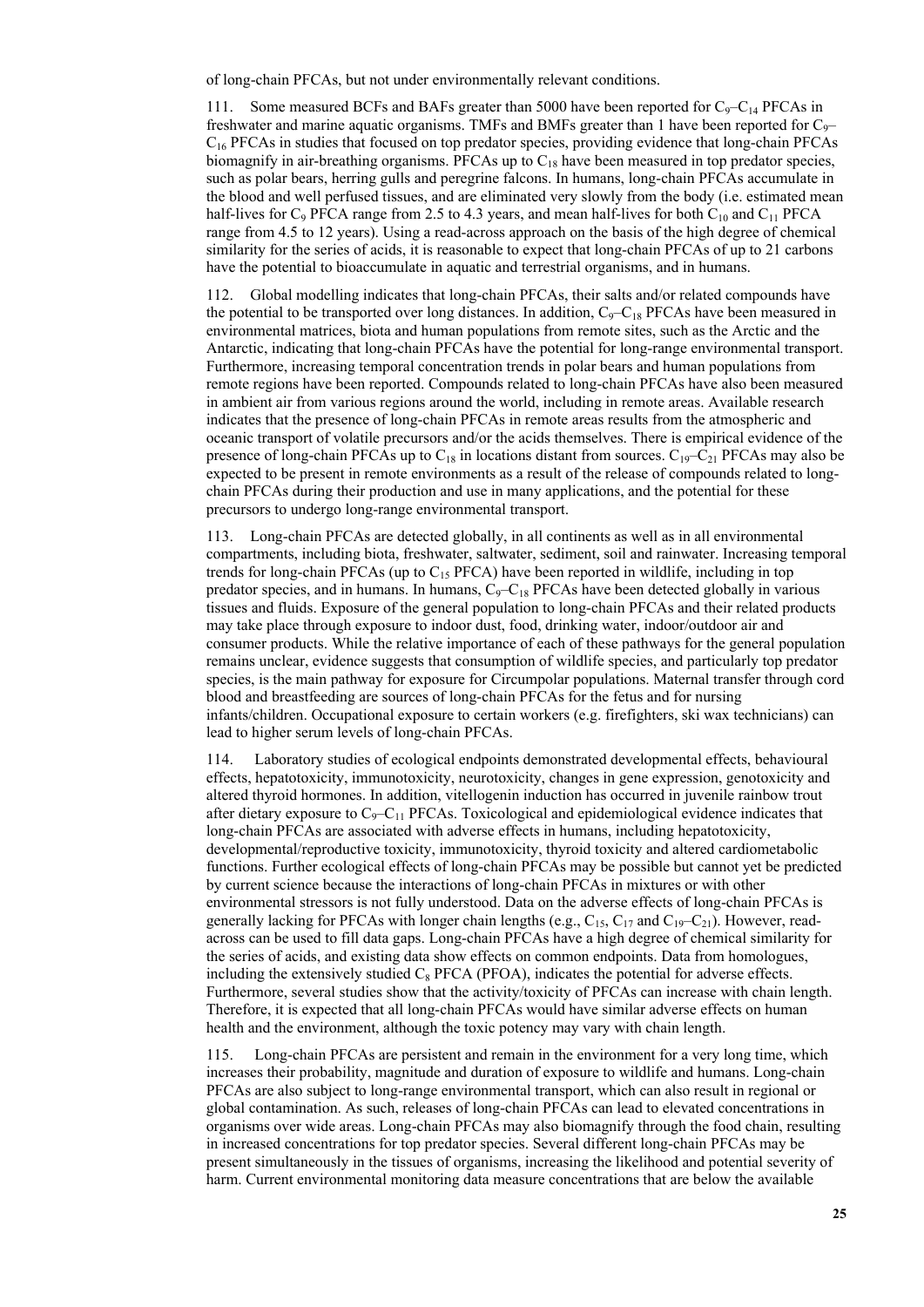tested toxicity thresholds. However, increasing temporal concentration trends in wildlife, including top predator species, suggest that long-chain PFCAs can approach toxicity thresholds resulting in harm for wildlife populations in the future. In humans, the reported temporal concentration trends for longchain PFCAs have been inconsistent. However, between 2011 and 2016-2017, concentrations of certain long-chain PFCAs have been reported to have increased in Canadian Nunavik pregnant women who rely on Arctic wildlife species for subsistence, while levels of these PFCAs were declining or stable in the general Canadian population. This suggests that certain populations are at risk of greater exposure to long-chain PFCAs.

## **4. Concluding statement**

116. Due to the ongoing production and use of long-chain PFCAs, their salts and compounds related to PFCAs, long-chain PFCAs are directly or indirectly emitted into the environment from human activities. Long-chain PFCAs are globally ubiquitous in environmental compartments, including biota, freshwater, saltwater, sediment, soil and rainwater, and humans. Long-chain PFCAs are persistent, bioaccumulative, have evidence of adverse effects to human health and/or the environment, and have the potential to undergo long-range environmental transport, in part due to the long-range atmospheric transport of compounds related to long-chain PFCAs. Therefore, it is concluded that long-chain PFCAs, their salts and related compounds are likely, as a result of their long-range environmental transport, to lead to adverse human health and/or environmental effects such that global action is warranted.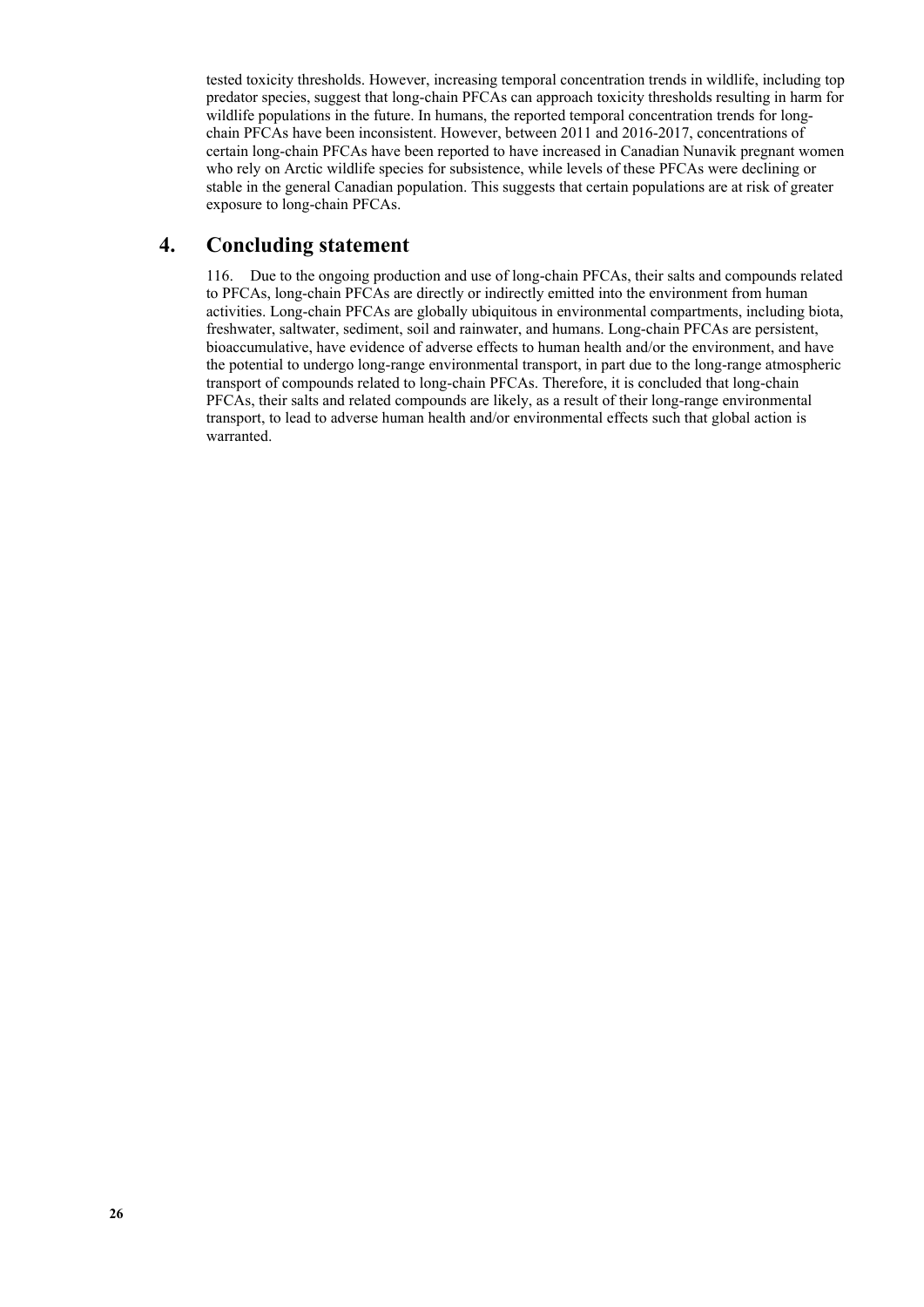## **5. References**

Aas CB, Fuglei E, Herzke D, Yoccoz NG, Routti H. 2014. Effect of body condition on tissue distribution of perfluoroalkyl substances (PFASs) in Arctic fox (*Vulpes lagopus*). Environ Sci Technol. 48: 11654–11661.

Ahrens L, Xie Z, Ebinghaus R. 2010. Distribution of perfluoroalkyl compounds in seawater from northern Europe, Atlantic Ocean and Southern Ocean. Chemosphere. 78:1011–1016.

Ahrens L, Shoeib M, Harner T, Lee SC, Guo R, Reiner EJ. 2011. Wastewater Treatment Plant and Landfills as Sources of Polyfluoroalkyl Compounds to the Atmosphere. Environ. Sci. Technol. 45:8098–8105.

Ahrens L and Bundschuh M. 2014. Fate and effects of poly- and perfluoroalkyl substances in the aquatic environment: a review. Environmental Toxicology and Chemistry. 33(9):1921–1929.

Ahrens L, Norstorm K, Viktor T, Cousins AP, Josefsson S. 2015. Stockholm Arlanda Airport as a source of per- and polyfluoroalkyl substances to water, sediment and fish. Chemosphere.129: 33–38.

Aimuzi R, Luo K, Chen Q, Wang H, Feng L, Ouyang F, Zhang J. 2019. Perfluoroalkyl and polyfluoroalkyl substances and fetal thyroid hormone levels in umbilical cord blood among newborns by prelabor caesarean delivery. Environ Int. 130:104929.

Aker A, Lemire M, Ayotte P. 2021. Environmental Contaminants: Persistent Organic Pollutants and Contaminants of Emerging Arctic Concern. Nunavik Inuit Health Survey 2017 Qanuilirpitaa? How are we now? Quebec: Nunavik Regional Board of Health and Social Services (NRBHSS) & Institut national de santé publique du Québec (INSPQ).

Alder AC, van der Voet J. 2014. Occurrence and point source characterization of perfluoroalkyl acids in sewage sludge. Chemosphere. 129:62–73.

[AMAP] Arctic Monitoring and Assessment Programme. 2021.Human Health in the Arctic Summary for Policy-makers. Tromsø, Norway. Available at <https://www.amap.no/documents/download/6756/inline>.

Androulakakis A, Alygizakis N, Gkotsis G, Nika M, Nikolopoulou V, Bizani E, Chadwick E, Cincinelli A, Claßen D, Danielsson S, Dekker Rene WRJ, Duke G, Glowacka N, Jansman HAH, Krone O, Martellini T, Movalli P, Persson S, Roosf A, O'Rourke E, Siebert U, Treu G, van den Brink NW, Walker LA, Deaville R, Slobodnik J, Thomaidis NS. 2022. Determination of 56 per- and polyfluoroalkyl substances in top predators and their prey from Northern Europe by LC-MS/MS. Chemosphere 287:131775

Anliker R, Moser P, Doppinger D. 1988. Bioaccumulation of dyestuffs and organic pigments in fish. Relationships to hydrophobicity and steric factors. Chemosphere. 17:1631–1644.

Anderson RH, Long GC, Porter RC, Anderson JK. 2016. Occurrence of select perfluoroalkyl substances at U.S. Air Force aqueous film-forming foam release sites other than fire-training areas: field validation of critical fate and transport properties. Chemosphere. 150:678–685.

Apelberg BJ, Goldman LR, Calafat AM, Herbstman JB, Kuklenyik Z, Heidler J, Needham LL, Halden RU, Witter FR. 2007a. Determinants of fetal exposure to polyfluoroalkyl compounds in Baltimore, Maryland. Environ.Sci.Technol. 41(11): 3891-3897.

Apelberg BJ, Witter FR, Herbstman JB, Calafat AM, Halden RU, Needham LL, Goldman LR. 2007b. Cord serum concentrations of perfluorooctane sulfonate (PFOS) and perfluorooctanoate (PFOA) in relation to weight and size at birth. Environ.Health Perspect. 115(11): 1670-1676.

Arcadis. 2021. PFAS in products and waste streams in the Netherlands. Available from: [https://open.overheid.nl/repository/ronl-82c63cd6-574c-4a1d-829e-](https://open.overheid.nl/repository/ronl-82c63cd6-574c-4a1d-829e-80b5b5942e0b/1/pdf/Bijlage%203%20PFAS%20in%20Products%20and%20Waste%20streams%20-%20eindconcept%20eindrapport.pdf)[80b5b5942e0b/1/pdf/Bijlage%203%20PFAS%20in%20Products%20and%20Waste%20streams%20-](https://open.overheid.nl/repository/ronl-82c63cd6-574c-4a1d-829e-80b5b5942e0b/1/pdf/Bijlage%203%20PFAS%20in%20Products%20and%20Waste%20streams%20-%20eindconcept%20eindrapport.pdf) [%20eindconcept%20eindrapport.pdf](https://open.overheid.nl/repository/ronl-82c63cd6-574c-4a1d-829e-80b5b5942e0b/1/pdf/Bijlage%203%20PFAS%20in%20Products%20and%20Waste%20streams%20-%20eindconcept%20eindrapport.pdf) [Accessed: 3 May 2022]

Armitage JM, Arnot JA, Wania F. 2012. Potential role of phospholipids in determining the internal tissue distribution of perfluoroalkyl acids in biota. Environ Sci Technol. 46:12285–12286.

Arp HPH, Niederer C, Goss K-U. 2006. Predicting the partitioning behaviour of various fluorinated compounds. Environ Sci Technol. 40(23):7298–7304.

Ask AG. 2015. Perfluoroalkyl and Polyfluoroalkyl Substances (PFASs) Affect the Thyroid Hormone System, Body Condition, and Body Mass in Two Arctic Seabird Species. [Master Thesis]. Trondheim: NTNU-Trondheim, Norweign University of Science and Technology.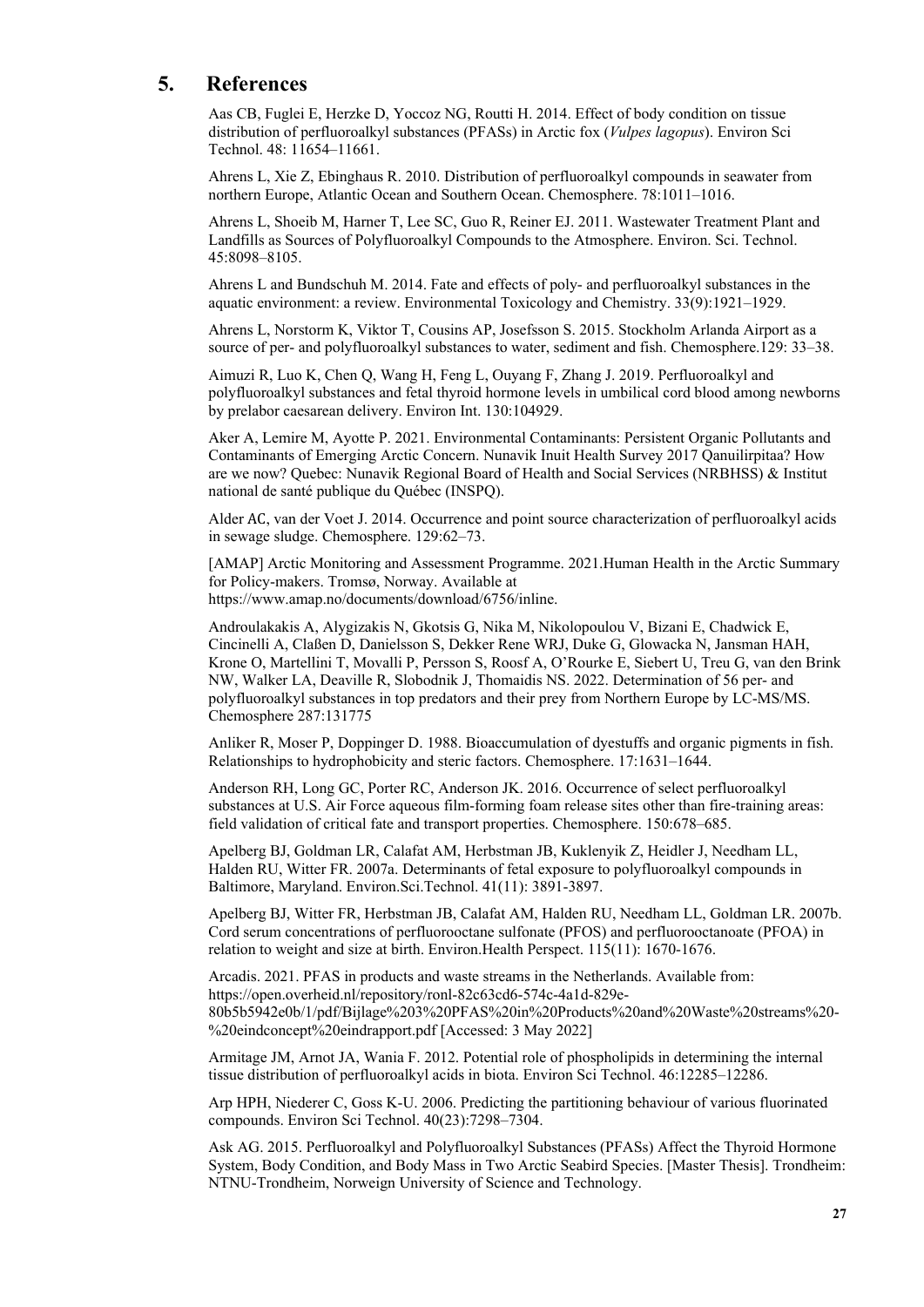[ATSDR] Agency for Toxic Substances and Disease Registry. 2021. Toxicological Profile for Perfluoroalkyls. U.S. Department of Health and Human Services, Public Health Service, Atlanta, GA.

Bach C, Dauchy X, Boiteux V, Colin A, Hemard J, Sagres V, Rosin C, Munoz JF. 2017. The impact of two fluoropolymer manufacturing facilities on downstream contamination of a river and drinking water resources with per- and polyfluoroalkyl substances. Environ Sci Pollut Res. 24:4916–4925.

Backe WJ, Day TC, Field JA. 2013. Zwitterionic, Cationic, and Anionic Fluorinated Chemicals in Aqueous Film Forming Foam Formulations and Groundwater from U.S. Military Bases by Nonaqueous Large-Volume Injection HPLC-MS/MS. Environ. Sci. Technol. 47:5226−5234.

Ballesteros V, Costa O, Iñiguez C, Fletcher T, Ballester F, Lopez-Espinosa MJ. 2017. Exposure to perfluoroalkyl substances and thyroid function in pregnant women and children: A systematic review of epidemiologic studies. Environ Int. 99:15–28.

Bangma JT, Reiner JL, Lowers RH, Cantu TM, Scott J, Korte JE, Scheidt DM, McDonough C, Tucker J, Back B, Adams DH, Bowden JA. 2018. Perfluorinated alkyl acids and fecundity assessment in striped mullet (*Mugil cephalus*) at Merritt Island national wildlife refuge. Science of the Total Environment. 619-620:740–747.

Banks RE, Smart BE, Tatlow JC. Organofluorine chemistry: principles and commercial applications. Springer, 1994. ISBN: 978-0-306-44610-8. [As cited in OECD 2013]

Bao J, Lee YL, Chen PC, Jin YH, Dong GH. 2014. Perfluoroalkyl acids in blood serum samples from children in Taiwan. Environ.Sci.Pollut.Res. 21(12): 7650-7655.

Bao WW, Qian ZM, Geiger SD, Liu E, Liu Y, Wang SQ, Lawrence WR, Yang B-Y, Hu L-W, Zeng X-W, et al. 2017. Gender-specific associations between serum isomers of perfluoroalkyl substances and blood pressure among Chinese: Isomers of C8 Health Project in China. Sci Total Environ. 607- 608:1304–1312.

Barber JL, Berger U, Chaemfa C, Huber S, Jahnke A, Temme C, Jones KC. 2007. Analysis of perand polyfluorinated alkyl substances in air samples from northwest Europe. J.Environ.Monit. 9(6): 530-541.

Beatty RP, Inventor. E. I. du Pont de Nemours and Company, assignee. 2003 Apr 1. Fluorinated lubricant additives. United States Patent US 6541430. Available from: https://patents.justia.com/patent/6541430 [Accessed: 23 February 2022]

Bečanová J, Melymuk L, Vojta, Š. Komprdová, K. and Klánová, J. 2016. Screening for perfluoroalkyl acids in consumer products, building materials and wastes. Chemosphere. 164:322–329.

Beneficemalouet S, Blancou H, Itier J, Commeyras A. 1991. An improved synthesis of perfluorocarboxylic acids. Synthesis. (Stuttg):647–648.

Bengtson Nash S, Rintoul SR, Kawaguchi S, Staniland I, Hoff Jvd, Tierney M, Bossi R, 2010. Perfluorinated compounds in the Antarctic region: ocean circulation provides prolonged protection from distant sources. Environ Pollut.158:2985–2991.

Benninghoff AD, Bisson WH, Koch DC, Ehresman DJ, Kolluri SK, Williams DE. 2011. Estrogen-like activity of perfluoroalkyl acids in vivo and interaction with human and rainbow trout estrogen receptors in vitro. Toxicol Sci. 120(1):42–58.

Benninghoff AD, Orner GA, Buchner CH, Hendricks JD, Duffy AM, Williams DE. 2012. Promotion of hepatocarcinogenesis by perfluoroalkyl acids in rainbow trout. Toxicol Sci. 125(1):69–78.

Benskin JP, Li B, Ikonomou MG, Grace JR, Li LY. 2012a. Per- and Polyfluoroalkyl Substances in Landfill Leachate: Patterns, Time Trends, and Sources. Environ. Sci. Technol. 46:11532−11540.

Benskin JP, Muir DCG, Scott BF, Spencer C, De Silva AO, Kylin H, Martin JW, Morris A, Lohmann R, Tomy G, Rosenberg B, Taniyasu S, Yamshita N. 2012b. Perfluoroalkyl acids in the Atlantic and Canadian Arctic Oceans. Environ Sci Technol. 46(11):5815–5823.

Berg V, Sandanger TM, Hanssen L, Rylander C, Nøst TH. 2021. Time trends of perfluoroalkyl substances in blood in 30-year old Norwegian men and women in the period 1986–2007. Environ.Sci.Pollut.Res. https://doi.org/10.1007/s11356-021-13809-6.

Berger U, Herzke D. 2006. Per- and polyfluorinated alkyl substances (PFAs) extracted from textile samples. Organohal Compds. 68:2023–2026.

Bernett MK, Zisman WA. 1959. Wetting of low-energy solids by aqueous solutions of highly fluorinated acids and salts. J Phys Chem. 63:1911–1916.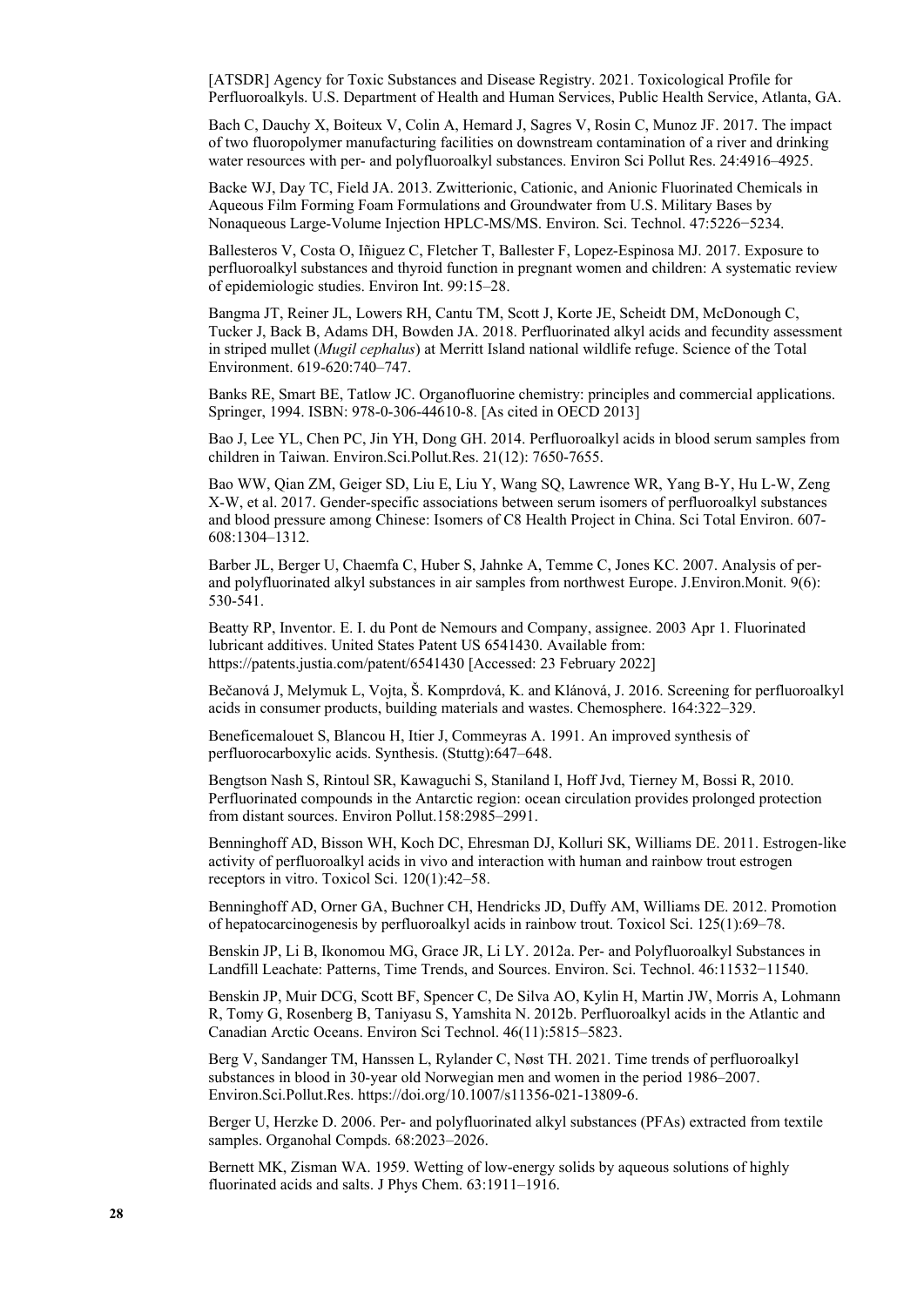Bischel HN, MacManus-Spencer LA, Luthy RG. 2010. Noncovalent interactions of long-chain perfluoroalkyl acids with serum albumin. Environ Sci Technol. 44:5263–5269.

Bischel HN, MacManus-Spencer LA, Zhang C, Luthy RG. 2011. Strong associations of short-chain perfluoroalkyl acids with serum albumin and investigation of binding mechanism. Environmental Toxicology and Chemistry. 30(11):2423–30

Blancou H, Moreau P, Commeyras A. 1976. Preparation of perfluoroalkane carboxylic and sulfonicacid derivatives by the action of metallic couples on perfluoroalkyl iodides in dimethyl-sulfoxide. J Chem Soc Chem Commun. :885–886.

Blévin P, Tartu S, Ellis HI, Chastel O, Bustamante P, Parenteau C, Herzke D, Angelier F, Gabrielsen GW. 2017. Contaminants and energy expenditure in an Arctic seabird: Organochlorine pesticides and perfluoroalkyl substances are associated with metabolic rate in a contrasted manner. Environ Res. 157:118–126.

Blévin P, Shaffer SA, Bustamante P, Angelier F, Picard B, Herzke D, Moe B, Gabrielsen GW, Bustnes JO, Chastel O. 2020. Contaminants, prolactin and parental care in an Arctic seabird: Contrasted associations of perfluoroalkyl substances and organochlorine compounds with egg-turning behavior. Gen Comp Endocrinol. 291:113420.

Blom C, Hanssen L. 2015. Analysis of per- and polyfluorinated substances in articles. Available from: <https://www.norden.org/en/publication/analysis-and-polyfluorinated-substances-articles>[Accessed: 24 February 2022]

Blomberg AJ, Shih YH, Messerlian C, Jørgensen LH, Weihe P, Grandjean P. 2021. Early-life associations between per- and polyfluoroalkyl substances and serum lipids in a longitudinal birth cohort. Environ.Res. 200: 111400.

Bodin J, Groeng EC, Andreassen M, Dirven H, Nygaard UC. 2016. Exposure to perfluoroundecanoic acid (PFUnDA) accelerates insulitis development in a mouse model of type 1 diabetes. Toxicol Rep. 3:664–672.

Boisvert G, Sonne C, Riget FF, Dietz R, Letcher RJ. 2019. Bioaccumulation and biomagnification of perfluoroalkyl acids and precursors in East Greenland polar bears and thier ringed seal prey. Environmental Pollution. 252:1335–1343.

Borg D, Ivarsson J. 2017. Analysis of PFASs and TOF in products. Available from: <https://norden.diva-portal.org/smash/get/diva2:1118439/FULLTEXT01.pdf>[Accessed: 24 February 2022]

Bossi R, Riget FF, Dietz R. 2005. Temporal and spatial trends of perfluorinated compounds in ringed seal (*Phoca hispida*) from Greenland. Environ Sci Technol. 39:7416–7422.

Bossi R, Strand J, Sortkjær O, Larsen MM. 2008. Perfluoroalkyl compounds in Danish wastewater treatment plants and aquatic environments. Environment International. 34:443–450.

Bossi R, Dam M, Riget F. 2015. Perfluorinated alkyl substances (PFAS) in terrestrial environments in Greenland and Faroe Islands. Chemosphere. 129:164–169.

Bourgeon S, Riemer AK, Tartu S, Aars J, Polder A, Jenssen BM, Routti H. 2017. Potentiation of ecological factors on the disruption of thyroid hormones by organo-halogenated contaminants in female polar bears (*Ursus maritimus*) from the Barents Sea. Environ Res. 158:94–104.

Brantsæter AL, Whitworth KW, Ydersbond TA, Haug LS, Haugen M, Knutsen HK, Thomsen C, Meltzer HM, Becher G, Sabaredzovic A, et al. 2013. Determinants of plasma concentrations of perfluoroalkyl substances in pregnant Norwegian women. Environ.Int. 54: 74-84.

Briels N, Torgersen LN, Castano-Ortiz JM, Løseth ME, Herzke D, Nygård T, Ciesielski TM, Poma G, Malarvannan G, Covaci A, Jaspers VLB. 2019. Integrated exposure assessment of northern goshawk (*Accipiter gentilis*) nestlings to legacy and emerging organic pollutants using non-destructive samples. Environmental Research. 178:108678.

Buck RC, Franklin J, Berger U, Conder JM, Cousins IT, de Voogt P, Jensen AA, Kannan K, Mabury SA, van Leeuwenkk SPJ. 2011. Perfluoroalkyl and Polyfluoroalkyl Substances in the Environment: Terminology, Classification, and Origins. Integr. Environ. Assess. Manag. 7(4):513–541.

Buck Louis GM, Zhai S, Smarr MM, Grewal J, Zhang C, Grantz KL, Hinkle SN, Sundaram R, Lee S, Honda M, et al. 2018. Endocrine disruptors and neonatal anthropometry, NICHD Fetal Growth Studies - Singletons. Environ Int. 119:515–526.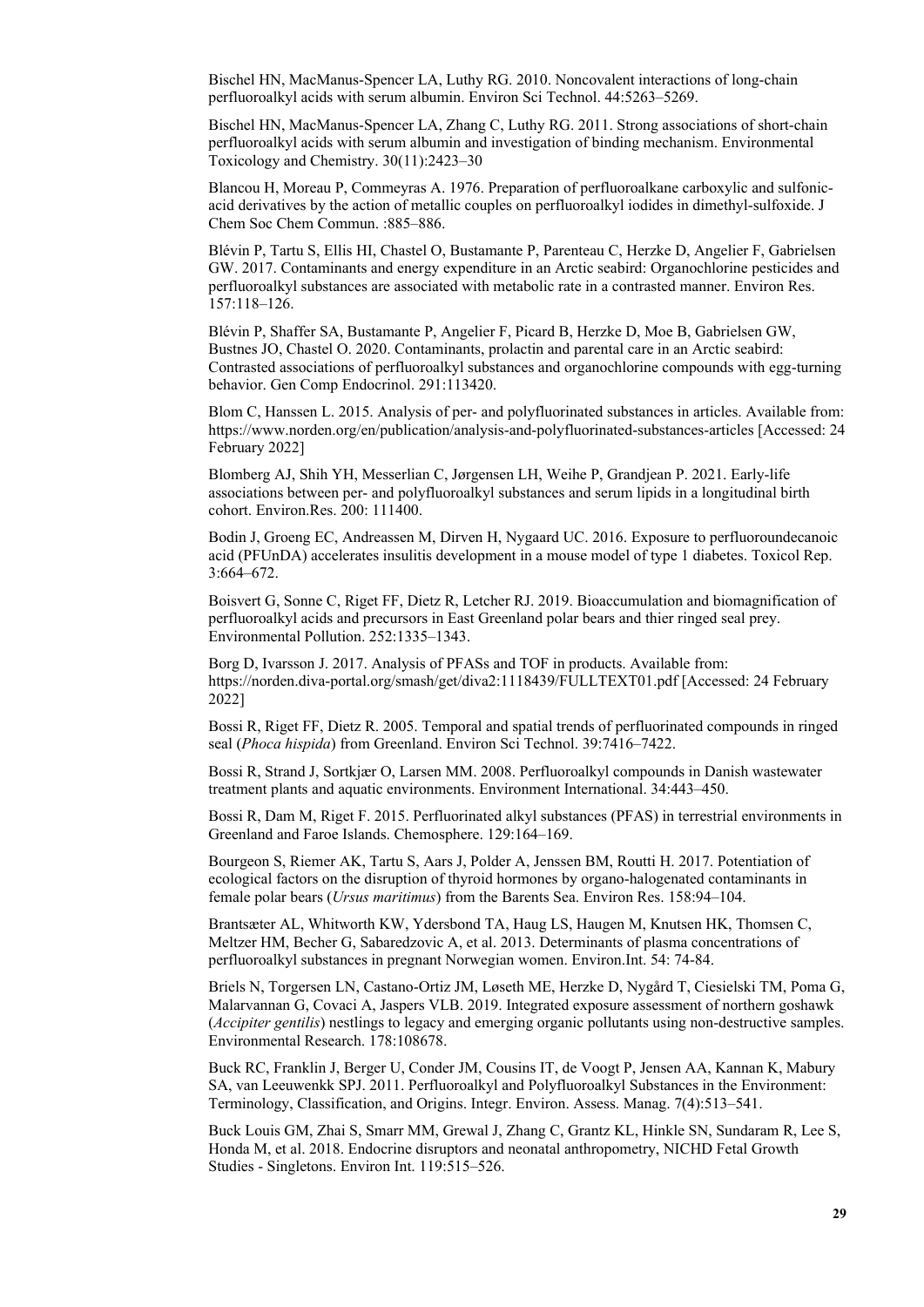Buhrke T, Kibellus A, Lampen A. 2013. In vitro toxicological characterization of perfluorinated carboxylic acids with different carbon chain lengths. Toxicol Lett. 218(2): 97-104.

Burkhard LP. 2021. Evaluation of Published Bioconcentration Factor (BCF) and Bioaccumulation Factor (BAF) Data for Per‐ and Polyfluoroalkyl Substances Across Aquatic Species. Environmental Toxicology and Chemistry. 40(6):1530–1543.

Busch J, Ahrens L, Sturm R, Ebinghaus R. 2010. Polyfluoroalkyl compounds in landfill leachates. Environmental Pollution. 158:1467–1471.

Bustnes JO, Bangjord G, Ahrens L, Herzke D, Yoccoz NG. 2015. Perfluoroalkyl substance concentrations in a terrestrial raptor: relationships to environmental conditions and individual traits. Environmental Toxicology and Chemistry. 34(1):184–191.

Butt CM, Stock NL, Mabury SA, Muir DCG, Braune BM. 2007a. Prevalence of long-chain perfluorinated carboxylates in seabirds from the Canadian Arctic between 1975 and 2004. Environ Sci Technol. 41:3521–3528.

Butt CM, Muir DCG, Stirling I, Kwan M, Mabury SA. 2007b. Rapid response of Arctic ringed seals to changes in perfluroalkyl production. Environ Sci Technol. 41 (1): 42–49.

Butt CM, Mabury SA, Kwan M, Wang X, Muir DCG. 2008. Spatial trends of perfluoroalkyl compounds in ringed seals (*Phoca hispida*) from the Canadian Arctic. Environ Toxicol Chem. 27(3):542–553.

Butt CM, Muir DCG, Mabury SA. 2013. Biotransformation pathways of fluorotelomer-based polyfluoroalkyl substances: A review. Environmental Toxicology and Chemistry. 33(2):243–267.

Cai M, Xie Z, Möller A, Yin Z, Huang P, Minggang C, Yang H, Sturm R, He J, Ebinghaus R. 2012a. Polyfluorinated compounds in the atmosphere along a cruise pathway from the Japan Sea to the Arctic Ocean. Chemosphere. 87:989–997.

Cai M, Yang H, Xie Z, Zhao Z, Wang F, Lu Z, Sturm R, Ebinghaus R. 2012b. Per- and polyfluoroalkyl substances in snow, lake, surface runoff water and coastal seawater in Fildes Peninsula, King George Island, Antarctica. Journal of Hazardous Materials. 209-210: 335–342.

Canada. 1999. *Canadian Environmental Protection Act, 1999*. S.C. 1999, c.33. Canada Gazette Part III, vol. 22, no. 3. Available from:<https://laws-lois.justice.gc.ca/eng/acts/C-15.31/>[Accessed: 14 April 2022]

Canada. 2000. *Canadian Environmental Protection Act, 1999: Persistence and Bioaccumulation Regulations.* P.C. 2000-348, 23 March, 2000, SOR/2000-107. Available from: https://lawslois.justice.gc.ca/eng/regulations/SOR-2000-107/page-1.html [Accessed: 14 April 2022]

Canada. 2012. *Prohibition of Certain Toxic Substances Regulations, 2012.* SOR/2012-285. Available from:<https://laws-lois.justice.gc.ca/eng/regulations/SOR-2012-285/index.html> [Accessed: 14 April 2022]

Canada. 2018. Dept. of the Environment. Dept. of Health. Consultation Document on Proposed Amendments to the Prohibition of Certain Toxic Substances Regulations, 2012 for PFOS, PFOA, LC-PFCAs, HBCD, PBDEs, DP and DBDPE (December 2018). Available from: [https://www.canada.ca/en/environment-climate-change/services/canadian-environmental-protection](https://www.canada.ca/en/environment-climate-change/services/canadian-environmental-protection-act-registry/proposed-amendments-certain-toxic-substances-2018-consultation.html)[act-registry/proposed-amendments-certain-toxic-substances-2018-consultation.html](https://www.canada.ca/en/environment-climate-change/services/canadian-environmental-protection-act-registry/proposed-amendments-certain-toxic-substances-2018-consultation.html)  [Accessed: 6 April 2022]

Canada. 2022. Proposed *Prohibition of Certain Toxic Substances Regulations, 2022*. Canada Gazette Part I, Vol. 156, No. 20. Available from: [https://www.canadagazette.gc.ca/rp-pr/p1/2022/2022-05-](https://www.canadagazette.gc.ca/rp-pr/p1/2022/2022-05-14/pdf/g1-15620.pdf#page=93) [14/pdf/g1-15620.pdf#page=93](https://www.canadagazette.gc.ca/rp-pr/p1/2022/2022-05-14/pdf/g1-15620.pdf#page=93) [Accessed: 16 May 2022]

Carlson GL, Tupper S. 2020. Ski wax use contributes to environmental contamination by per-and polyfluoroalkyl substances. Chemosphere. 261:128078.

Caron-Beaudoin E, Ayotte P, Laouan Sidi EA; Community of Lac Simon; Community of Winneway – Long Point First Nation; CSSS Tshukuminu Kanani of Nutashkuan; Community of Unamen Shipu, Gros-Louis McHugh N, Lemire M. 2019. Exposure to perfluoroalkyl substances (PFAS) and associations with thyroid parameters in First Nation children and youth from Quebec. Environ Int. 2019 Jul;128:13-23.

Caron-Beaudoin E, Ayotte P, Blanchette C, Muckle G, Avard E, Ricard S, Lemire M. 2020. Perfluoroalkyl acids in pregnant women from Nunavik (Quebec, Canada): Trends in exposure and associations with country foods consumption. Environ Int. 2020 Dec;145:106169.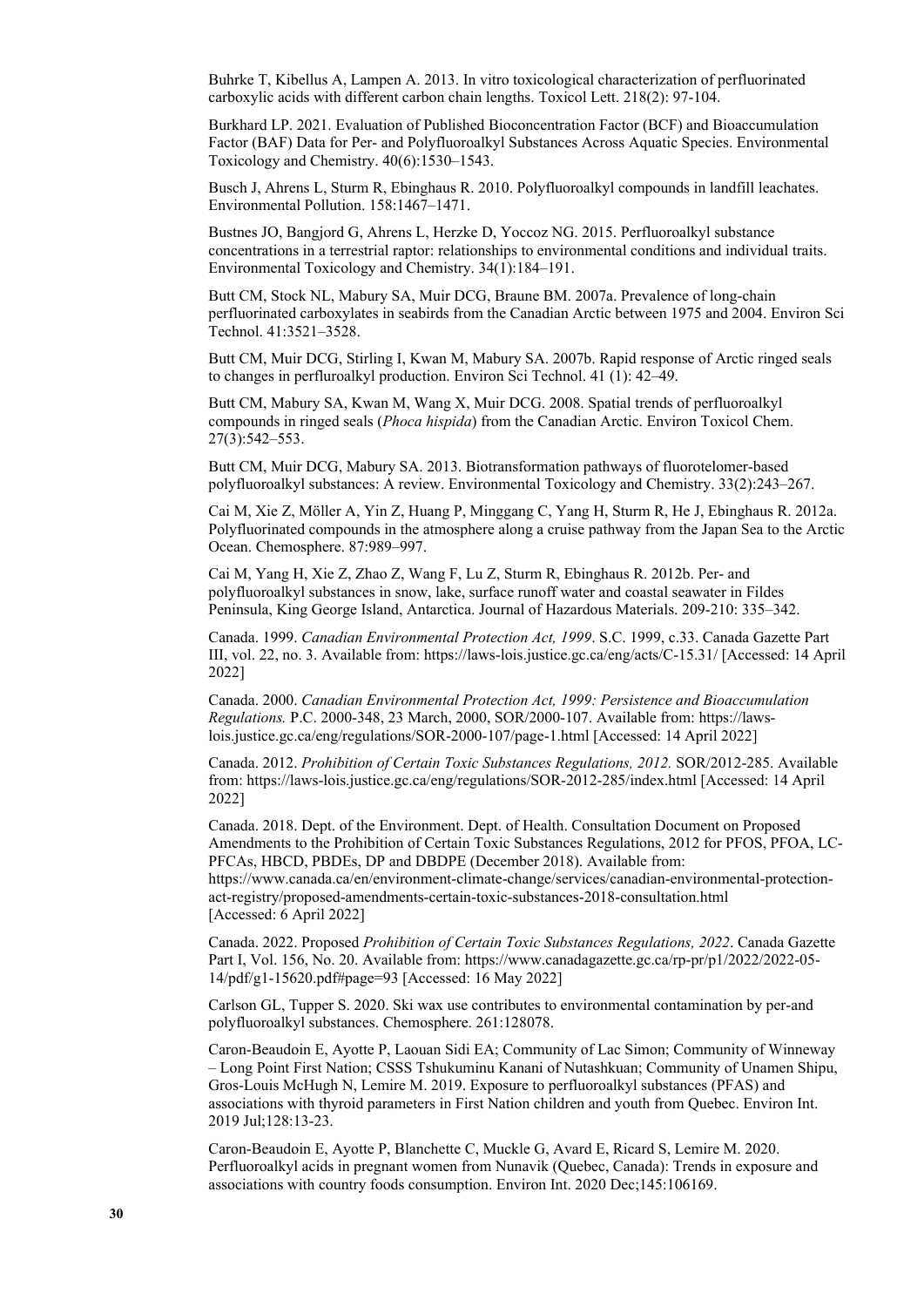Casal P, Zhang Y, Martin JW, Pizzaro M, Jiménez B, Dachs J. 2017. Role of snow deposition of perfluoroalkylated substances at coastal Livingston Island (Maritime Antarctica). Environ Sci Technol. 51:8460–8470.

[CDC] Centers for Disease Control and Prevention. 2018. Fourth National Report on Human Exposure to Environmental Chemicals. Updated Tables, March 2018, Volume One. Available at https://www.cdc.gov/exposurereport/pdf/FourthReport\_UpdatedTables\_Volume1\_Mar2018.pdf.

[CDR]. Chemical Data Reporting. 2020. United States Environmental Protection Agency. [Accessed 6 July 2020] CAS No. 678-39-7; CAS No. 865-86-1; CAS No. 39239-77-5; CAS No. 60699-5106

Chen F, Gong Z, Kelly BC. 2016. Bioavailability and bioconcentration potential of perfluoroalkylphosphinic and –phosphonic acids in zebrafish (*Danio rerio*): comparison to perfluorocarboxylates and perfluorosulfonates. Science of the Total Environment. 568:33–41.

Chen H, Yao Y, Zhao Z, Wang Y, Wang Q, Ren C, Wang B, Sun H, Alder AC, Kannan K. 2018a. Multimedia Distribution and Transfer of Per- and Polyfluoroalkyl Substances (PFASs) Surrounding Two Fluorochemical Manufacturing Facilities in Fuxin, China. Environ. Sci. Technol. 52:8263−8271.

Chen Q, Huang R, Hua L, Guo Y, Huang L, Zhao Y, Wang X, Zhang J. 2018b. Prenatal exposure to perfluoroalkyl and polyfluoroalkyl substances and childhood atopic dermatitis: a prospective birth cohort study. Environ Health. 17(1):8.

Chen Y, Li H, Mo J, Chen X, Wu K, Ge F, Ma L, Li X, Guo X, Zhao J, et al. 2019. Perfluorododecanoic acid blocks rat leydig cell development during prepuberty. Chem Res Toxicol. 32(1):146–155.

Chen H, Wang Q, Cai Y, Yuan R, Wang F, Zhou B. 2020. Investigation of the interaction mechanism of perfluoroalkyl carboxylic acids with human serum albumin by spectroscopic methods. Int J Environ Res Public Health. 17(4):1319–1330.

Cheng W, Ng CA. 2018. Predicting relative protein affinity of novel per- and polyfluoroalkyl substances (PFASs) by an efficient molecular dynamics approach. Environ Sci and Technol. 52:7972– 7980.

Chinthakindi, S, Zhu, H, Kannan, K. 2021. An exploratory analysis of poly-and per-fluoroalkyl substances in pet food packaging from the United States. Environmental Technology and Innovation. 21:101247.

Choi S, Kim J-J, Kim M-H, Joo Y-S, Chung M-S, Kho Y, Lee K-W. 2020. Origin and organ-specific bioaccumulation pattern of perfluorinated alkyl substances in crabs.261: 114185.

Colomban C, Kudrik EV, Afanasiev P, Sorokin AB. 2014. Catalytic defluorination of perfluorinated aromatics under oxidative conditions using N-bridged diiron phthalocyanine. J Am Chem Soc. 136: 11321–11330

Commission for Environmental Cooperation. 2017. Furthering the Understanding of the Migration of Chemicals from Consumer Products – A Study of Per- and Polyfluoroalkyl Substances (PFASs) in Clothing, Apparel, and Children's Items. Montreal, Canada: Commission for Environmental Cooperation. 201 pp.

Conder JM, Hoke RA, de Wolf W, Russell MH, Buck RC. 2008. Are PFCAs bioaccumulative? A critical review and comparison with regulatory criteria and persistent lipophilic compounds. Environ Sci Technol. 42(4):995–1003.

Costantini D, Blevin P, Herzke D, Moe B, Gabrielsen GW, Bustnes JO, Chastel O. 2019. Higher plasma oxidative damage and lower plasma antioxidant defences in an Arctic seabird exposed to longer perfluoroalkyl acids. Environmental Research. 168:278–285.

Costello E, Rock S, Stratakis N, Eckel SP, Walker DI, Valvi D, Cserbik D, Jenkins T, Xanthakos SA, Kohli R, et al. 2022. Exposure to per- and Polyfluoroalkyl Substances and Markers of Liver Injury: A Systematic Review and Meta-Analysis. Environ Health Perspect. 130(4):46001.

Cui Q, Pan Y, Zhang H, Sheng N, Dai J. 2018. Elevated concentrations of perfluorohexanesulfonate and other per- and polyfluoroalkyl substances in Baiyangdian Lake (China): Source characterization and exposure assessment. Environ.Pollut. 241: 684–691.

Curtzwiler GW, Silva P, Hall A, Ivey A, Vorst K. 2021. Significance of Perfluoroalkyl Substances (PFAS) in Food Packaging. Integr Environ Assess Manag. 17(1):7–12.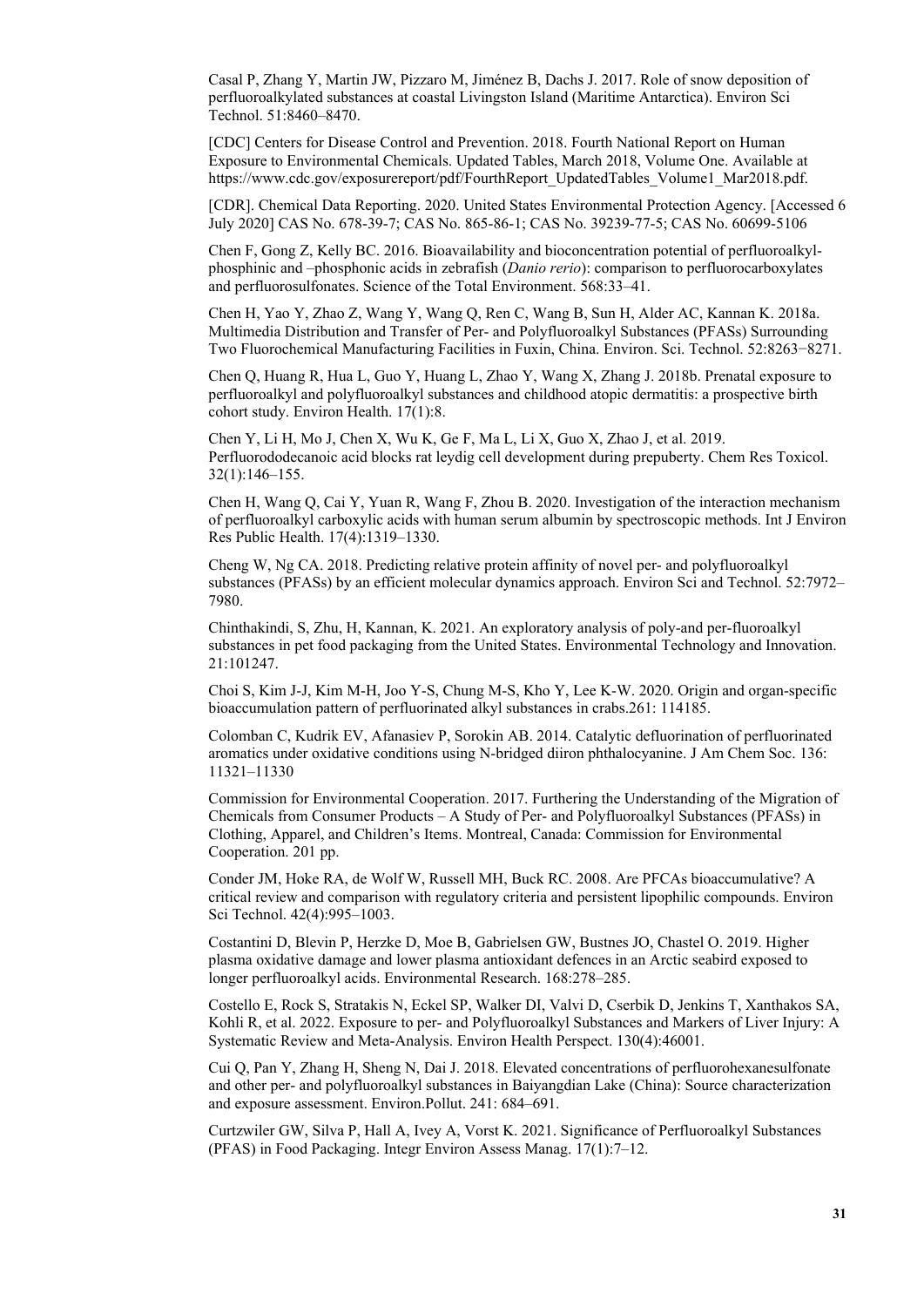Danish Environmental Protection Agency. 2018. Risk assessment of fluorinated substances in cosmetic products. Survey of chemical substances in consumer products No. 169. Available from: https://www2.mst.dk/Udgiv/publications/2018/10/978-87-93710-94-8.pdf [Accessed: 24 February 2022]

Das KP, Grey BE, Rosen MB, Wood CR, Tatum-Gibbs KR, Zehr RD, Strynar MJ, Lindstrom AB, Lau C. 2015. Developmental toxicity of perfluorononanoic acid in mice. Reprod Toxicol. 51:133–44.

Dassuncao C, Hu XC, Zhang X, Bossi R, Dam M, Mikkelsen B, Sunderland EM. 2017. Temporal shifts in poly- and perfluoroalkyl substances (PFASs) in North Atlantic pilot whales indicate large contribution of atmospheric precursors. Environ Sci Technol. 51:4512–4521.

De Silva AO, Mabury SA. 2004. Isolating isomers of perfluorocarboxylates in polar bears (*Ursus maritimus*) from two geographical locations. Environ Sci Technol. 38:6538–6545.

De Silva AO, Mabury SA. 2009. Toxicokinetics of perfluorocarboxylate isomers in rainbow trout. Environ. Toxicol. Chem. 28(2):330–337

DeWitt J, Peden-Adams M, Keil D. (2015). Immunotoxic Effects of Perfluoroalkylated Compounds: Mechanisms of Action. In: Molecular Immunotoxicology. Corsini E and van Loveren H (eds.). Wiley-VCH Verlag GmbH & Co. KGaA, Germany. pp. 263-284.

Dietz R, Bossi R, Riget FF, Sonne S, Born EW. 2008. Increasing perfluoroalykl contaminants in east Greenland polar bears (*Ursus maritimus*): a new toxic threat to the Arctic bears. Environ Sci Technol. 42(7):2701–2707.

Dimitrov SD, Dimitrova NC, Walker JD, Veith GD, Mekenyan OG. 2003. Bioconcentration potential predictions based on molecular attributes—an early warning approach for chemicals found in humans, birds, fish and wildlife. QSAR Comb Sci. 22:58–68.

Ding L, Hao F, Shi Z, Wang Y, Zhang H, Tang H, Dai J. 2009. Systems biological responses to chronic perfluorododecanoic acid exposure by integrated metabonomic and transcriptomic studies. J Proteome Res. 8(6):2882–91.

Ding G-H, Frömel T, van den Brandhof E-J, Baerselman R, Peijnenburg WJGM. 2012. Acute toxicity of poly- and perfluorinated compounds to two cladocerans, *Daphnia magna* and *Chydorus sphaericus*. Environmental Toxicology and Chemistry. 31 (3):605–610.

Ding N, Harlow SD, Randolph Jr. JF, Loch-Caruso R, Park, SK. 2020. Perfluoroalkyl and polyfluoroalkyl substances (PFAS) and their effects on the ovary. Hum Reprod Update. 26(5):724– 752.

Dinglasan-Panlilio MJA, Mabury S. 2006. Significant Residual Fluorinated Alcohols Present in Various Fluorinated Materials. Environ Sci Technol. 40:1447–1453.

Dixon DA. 2001. Fluorochemical decomposition process. Pacific Northwest National Laboratory, Richland WA

Dobraca D, Israel L, McNeel S, Voss R, Wang M, Gajek R, Park JS, Harwani S, Barley F, She J, Das R. 2015. Biomonitoring in California firefighters: metals and perfluorinated chemicals. J. 57(1):88- 97.

Dong GH, Tung KY, Tsai CH, Liu MM, Wang D, Liu W, Jin YH, Hsieh WS, Lee YL, Chen PC. 2013. Serum polyfluoroalkyl concentrations, asthma outcomes, and immunological markers in a casecontrol study of Taiwanese children. Environ Health Perspect. 121(4):507–13.

Droge STJ. 2019. Membrane-water partition coefficients to aid risk assessment of perfluoroalkyl anions and alkyl sulfates. Environ Sci Technol. 53:760–770.

Duan Y, Sun H, Yao Y, Meng Y, Li Y. 2020. Distribution of novel and legacy per-/polyfluoroalkyl substances in serum and its associations with two glycemic biomarkers among Chinese adult men and women with normal blood glucose levels. Environ Int. 134:105295.

Dubeau C, Aker A, Caron-Beaudoin É, Ayotte P, Blanchette C, McHugh N, Lemire, M. 2022. Perfluoroalkyl acid and bisphenol-A exposure via food sources in four First Nation communities in Quebec, Canada. Public Health Nutrition, 1-16. doi:10.1017/S1368980022000581.

Ebnesajjad S. 2013. Introduction to Fluoropolymers - Material, Technology, and Applications. Elsevier [As cited in ECHA 2018b]

[ECHA] European Chemicals Agency. 2012a. Support Document for Identification of Henicosafluoroundecanoic Acid as a Substance of Very High Concern Because of its vPvB Properties.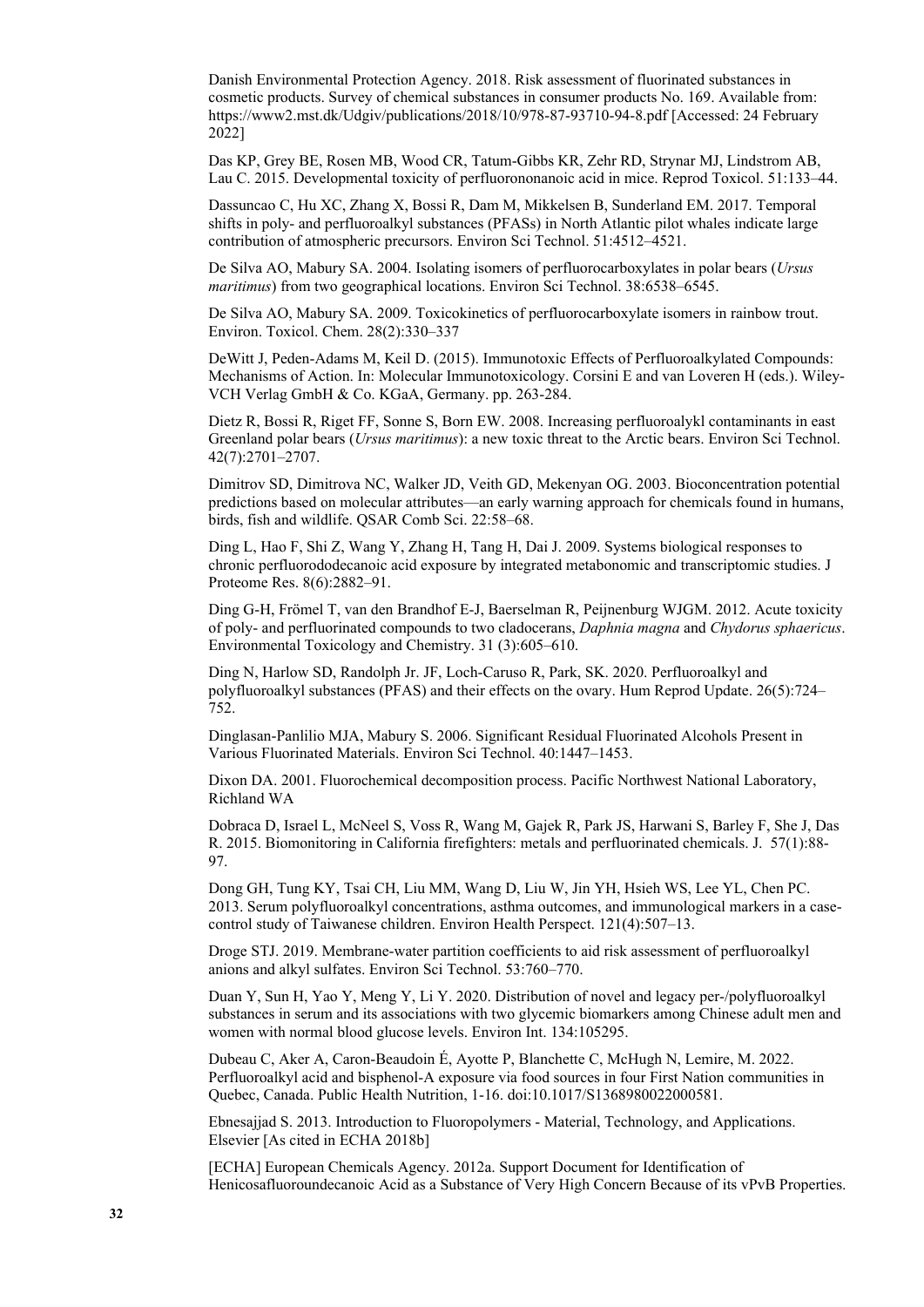Available from:<https://echa.europa.eu/documents/10162/01986fb8-ede8-4458-b54e-12ff8a534b98> [Accessed: 23 October 2020]

[ECHA] European Chemicals Agency. 2012b. Support Document for Identification of Heptacosafluorotetradecanoic Acid as a Substance of Very High Concern Because of its vPvB Properties. Available from: [https://echa.europa.eu/documents/10162/997efe1b-0564-4ca1-a012](https://echa.europa.eu/documents/10162/997efe1b-0564-4ca1-a012-bab93e518f25) [bab93e518f25](https://echa.europa.eu/documents/10162/997efe1b-0564-4ca1-a012-bab93e518f25) [Accessed: 23 October 2020]

[ECHA] European Chemicals Agency. 2012c. Support Document for Identification of Pentacosafluorotridecanoic Acid as a Substance of Very High Concern Because of its vPvB Properties. Available from: [https://echa.europa.eu/documents/10162/3fd11ee9-6925-475f-b328](https://echa.europa.eu/documents/10162/3fd11ee9-6925-475f-b328-d224d45219a4) [d224d45219a4](https://echa.europa.eu/documents/10162/3fd11ee9-6925-475f-b328-d224d45219a4) [Accessed: 23 October 2020]

[ECHA] European Chemicals Agency. 2012d. Support Document for Identification of Tricosafluododecanoic Acid as a Substance of Very High Concern Because of its vPvB Properties. Available from:<https://echa.europa.eu/documents/10162/0d5abffa-6bbf-40c7-b6b1-1ca3736cf570> [Accessed: 23 October 2020]

[ECHA] European Chemicals Agency. 2015. Support Document for Identification of Perfluorononan-1-oic Acid and its Sodium and Ammonium Salts as Substances of Very High Concern Because of their Toxic for Reproduction and PBT Properties. Available from: <https://echa.europa.eu/documents/10162/48ae5fe3-9436-4a10-a533-ed642b92ce47>[Accessed 23: October 2020]

[ECHA] European Chemicals Agency. 2016. Support Document for Identification of Nonadecafluorodecanoic Acid (PFDA) and its Sodium and Ammonium Salts as a Substance of Very High Concern Because of its Toxic for Reproduction (Article 57 c) and Persistent, Bioaccumulative, and Toxic (PBT) (Article 75 D) Properties. Available from:

<https://echa.europa.eu/documents/10162/d580f392-aadd-459c-5bfa-7a2e4dd86032> [Accessed: 23 October 2020]

[ECHA] European Chemicals Agency. 2017. Annex XV Restriction Report. Proposal for a Restriction on C9-C14 PFCAs including their salts and precursors. Available from: <https://echa.europa.eu/documents/10162/2ec5dfdd-0e63-0b49-d756-4dc1bae7ec61>[Accessed: 23 October 2020]

[ECHA] European Chemicals Agency. 2018a. Committee for Risk Assessment (RAC). Committee for Socio-economic Analysis (SEAC). Background document to the Opinion on an Annex XV dossier proposing restrictions on C9-C14 PFCAs including their salts and precursors. 29 November 2018. Available from:<https://echa.europa.eu/documents/10162/02d5672d-9123-8a8c-5898-ac68f81e5a72> [Accessed: 23 October 2020]

[ECHA] European Chemicals Agency. 2018b. Committee for Risk Assessment (RAC). Committee for Socio-economic Analysis (SEAC). Opinion on an Annex XV dossier proposing restrictions on PFNA, PFDA, PFUnDA, PFDoDA, PFTrDA, PFTDA; their salts and precursors. Compiled version prepared by the ECHA Secretariat of RAC's opinion (adopted 14 September 2018) and SEAC's opinion (adopted 29 November 2018). Available from: [https://echa.europa.eu/documents/10162/5aabe3cc](https://echa.europa.eu/documents/10162/5aabe3cc-a317-4b2f-5446-5fc22c522c31)[a317-4b2f-5446-5fc22c522c31](https://echa.europa.eu/documents/10162/5aabe3cc-a317-4b2f-5446-5fc22c522c31) [Accessed: 23 October 2020]

[ECHA] European Chemicals Agency. 2020. Committee for Risk Assessment (RAC). Committee for Socio-economic Analysis (SEAC). Opinion related to the request by the Executive Director of ECHA under Art. 77(3)9(c) of REACH to prepare a supplementary opinion on : Proposed derogations from the restrictions on  $C9 - C14$  perfluorocarboxylic acids  $(C9 - C14$  PFCA), their salts and related substances and on Perfluorooctanoic acid (PFOA), its satls and PFOA-related substances. Compiled version prepared by the ECHA Secretariat of RAC's opinion (adopted 30 November 2020) and SEAC's opinion (adopted 10 December 2020). Available from: https://echa.europa.eu/documents/10162/13579/art77\_3c\_pfoa\_pfca\_derogations\_compiled\_rac\_seac

[opinions\\_en.pdf/6582d9a1-56b2-3e88-a70f-cdf3ab33d421](https://echa.europa.eu/documents/10162/13579/art77_3c_pfoa_pfca_derogations_compiled_rac_seac_opinions_en.pdf/6582d9a1-56b2-3e88-a70f-cdf3ab33d421) [Accessed: 19 January 2021]

[ECHA] European Chemicals Agency. 2022. Annexes to Annex XV Restriction Report. Per- and polyfluoroalkyl substances (PFASs) in firefighting foams. Available from: <https://echa.europa.eu/documents/10162/faf3207a-4910-292e-e994-2ab1281a0512> [Accessed: 4 May 2022]

[EFSA] European Food Safety Authority. 2020. Scientific Opinion on the Risk to Human Health Related to the Presence of Perfluoroalkyl Substances in Food. EFSA Journal. Available at https://efsa.onlinelibrary.wiley.com/doi/epdf/10.2903/j.efsa.2020.6223.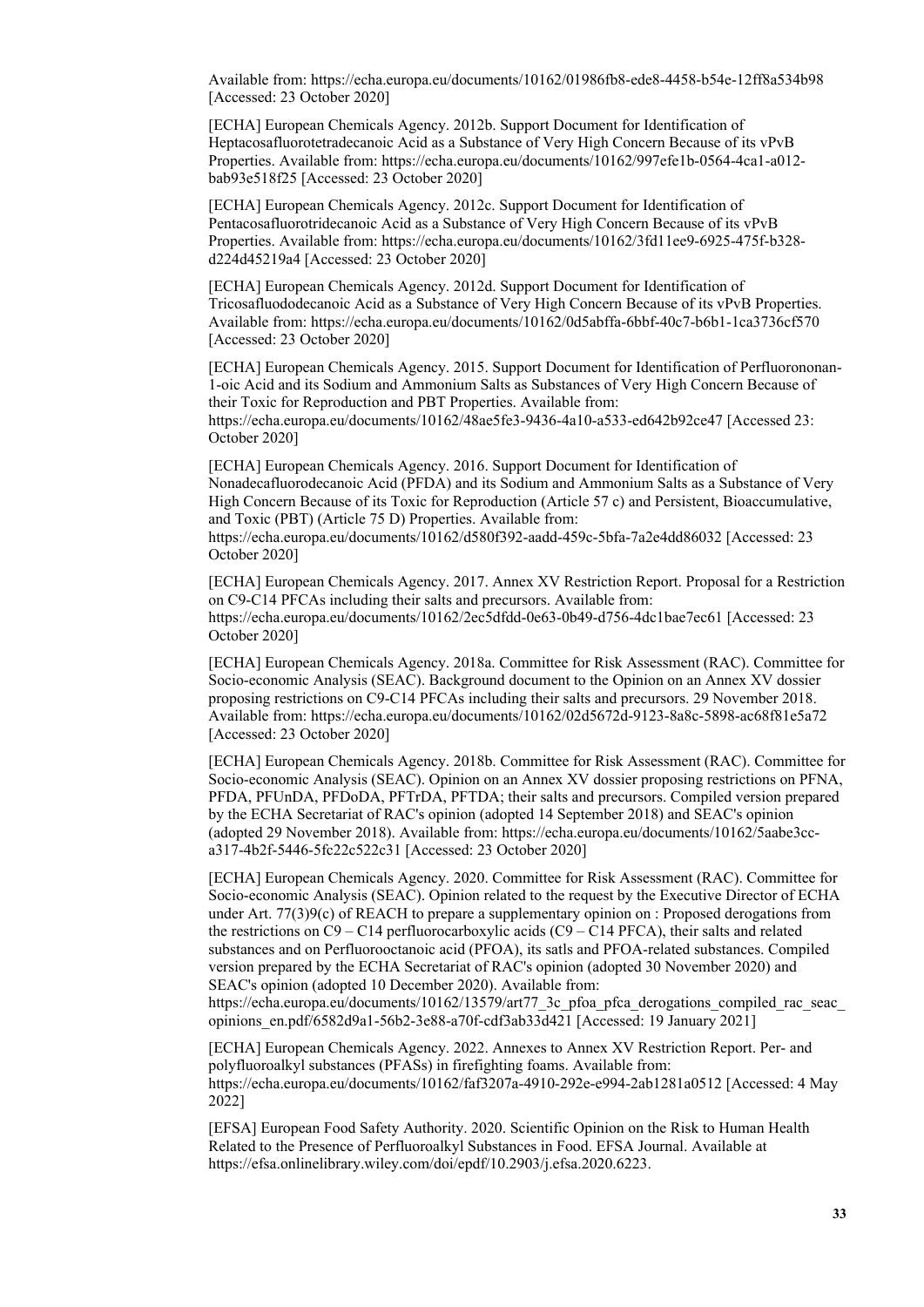Eggers Pedersen K, Letcher RJ, Sonne C, Dietz R, Styrishave B. 2016. Per- and polyfluoroalkyl substances (PFASs) – new endocrine disruptors in polar bears (Ursus maritimus)? Environment International. 96:180–189.

Elliott SM, Route WT, DeCicco LA, VanderMeulen DD, Corsi SR, Blackwell BR. 2019. Contaminants in bald eagles of the upper Midwestern U.S.: a framework for prioritizing future research based on in-vitro bioassays. Environmental Pollution. 244:861–870.

Ellis DA, Martin JW, De Silva AO, Mabury SA, Hurley MD, Sulbaek Andersen MP, Wallington TJ. 2004. Degradation of fluorotelomer alcohols : a likely atomspheric source of perfluorinated carobxylic acids. Environ Sci Technol. 38:3316–3321

Environment Canada. 2001. Primary Report on PFAs from Section 71 survey prepared by Use Patterns Section, Chemicals Control Division, Commercial Chemicals Evaluation Branch. Gatineau (QC).

Environment Canada. 2005. Report on PFCAs results of notice issued under Section 71 CEPA for 2004 calendar year.

Environment Canada. 2012. Ecological Screening Assessment Report Long-Chain (C9–C20) Perfluorocarboxylic Acids, their Salts and their Precursors. Available from: [http://www.ec.gc.ca/ese](http://www.ec.gc.ca/ese-ees/default.asp?lang=En&n=CA29B043-1)[ees/default.asp?lang=En&n=CA29B043-1](http://www.ec.gc.ca/ese-ees/default.asp?lang=En&n=CA29B043-1) [Accessed: 23 October 2020]

[ECCC] Environment and Climate Change Canada. 2022. Personal communication.

Ericson I, Domingo JL, Nadal M, Bigas E, Llebaria X, Van Bavel B, Lindström G. 2009. Levels of perfluorinated chemicals in municipal drinking water from Catalonia, Spain: Public health implications. Arch.Environ.Contam.Toxicol. 57(4): 631-638.

Erikstad KE, Bustnes JO, Lorensten S-H, Reiersten TK. 2009. Sex ratio in lesser black-backed gull in relation to environmental pollutants. Behav Ecol Sociobiol. 63:931–938.

European Commission. 2021. Commission Regulation (EU) 2021/1297 of 4 August 2021 amending Annex XVII to Regulation (EC) No 1907/2006 of the European Parliament and of the Council as regards perfluorocarboxylic acids containing 9 to 14 carbon atoms in the chain (C9-C14 PFCAs), their salts and C9-C14 PFCA-related substances. Available from: [https://eur-lex.europa.eu/legal](https://eur-lex.europa.eu/legal-content/EN/TXT/PDF/?uri=CELEX:32021R1297&from=EN)[content/EN/TXT/PDF/?uri=CELEX:32021R1297&from=EN](https://eur-lex.europa.eu/legal-content/EN/TXT/PDF/?uri=CELEX:32021R1297&from=EN) [Accessed: 8 December 2021]

Falk S, Stahl T, Fliendner A, Rüdel H, Tarricone K, Brunn H, Koschorreck J. 2019. Levels, accumulation patterns and retrospective trends of perfluoroalkyl acids (PFAAs) in terrestrial ecosystems over the last three decades. Environmental Pollution. 246:921–931.

Fang, X, Zhang L, Feng Y, Zhao Y, Dai J. 2008. Immunotoxic effects of perfluorononanoic acid on BALB/c mice. Toxicol Sci. 105(2):312–21.

Fang X, Feng Y, Shi Z, Dai J. 2009. Alterations of cytokines and MAPK signaling pathways are related to the immunotoxic effect of perfluorononanoic acid. Toxicol Sci. 108(2):367–76.

Fang X, Feng Y, Wang J, Dai J. 2010. Perfluorononanoic acid-induced apoptosis in rat spleen involves oxidative stress and the activation of caspase-independent death pathway. Toxicology.  $267(1-3):54-9.$ 

Fang X, Zou S, Zhao Y, Cui R, Zhang W, Hu J, Dai J. 2012a. Kupffer cells suppress perfluorononanoic acid-induced hepatic peroxisome proliferator-activated receptor alpha expression by releasing cytokines. Arch Toxicol. 86(10):1515–25.

Fang X, Gao G, Xue H, Zhang X, Wang H. 2012b. In vitro and in vivo studies of the toxic effects of perfluorononanoic acid on rat hepatocytes and Kupffer cells. Environ Toxicol Pharmacol. 34(2):484– 494.

Fang X, Gao G, Xue H, Zhang X, Wang, H. 2012c. Exposure of perfluorononanoic acid suppresses the hepatic insulin signal pathway and increases serum glucose in rats. Toxicology. 294(2–3):109–15.

Fang S, Chen X, Zhao S, Zhang Y, Jiang W, Yang L, Zhu L. 2014. Trophic magnification and isomer fractionation of perfluoroalkyl substances in the food web of Taihu Lake, China. Environ Sci48:2173– 2182.

Fang, X, Gao G, Zhang X, Wang H. 2015. Perfluorononanoic acid disturbed the metabolism of lipid in the liver of streptozotocin-induced diabetic rats. Toxicol Mech Methods. 25(8):622–7.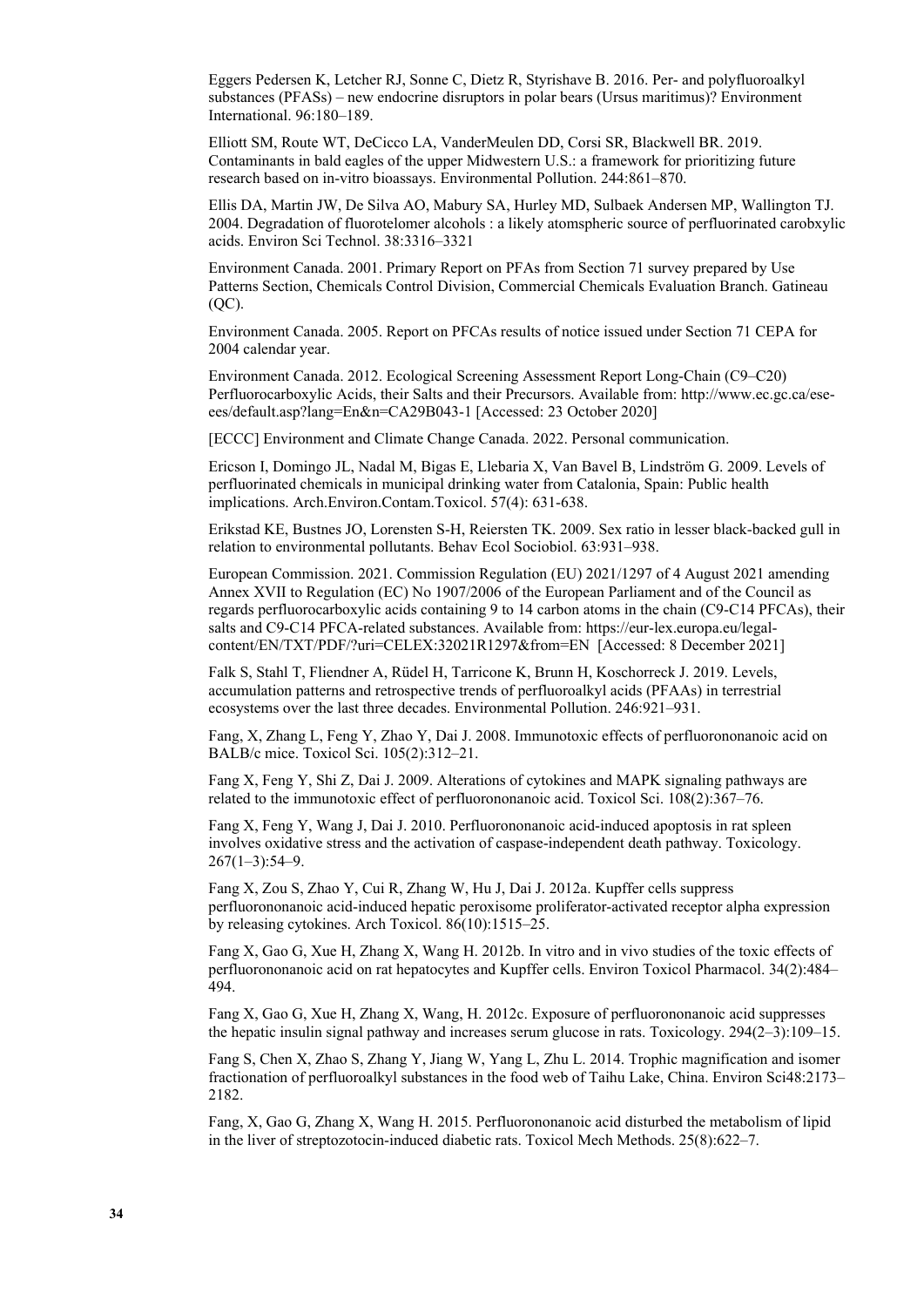Fang S, Plassmann MM, Cousins IT. 2020. Levels of per- and polyfluoroalkyl substances (PFAS) in ski wax products on the market in 2019 indicate no changes in formulation. Environ. Sci.: Processes Impacts. 22:2142.

Favreau P, Poncioni-Rothlisberger C, Place BJ, Bouchex-Bellomie H, Weber A, Tremp J, Field JA, Kohler M. 2017. Multianalyte profiling of per- and polyfluoroalkyl substances (PFASs) in liquid commercial products. Chemosphere. 171:491–501.

Feng Y, Shi Z, Fang X, Xu M, Dai J. 2009. Perfluorononanoic acid induces apoptosis involving the Fas death receptor signaling pathway in rat testis. Toxicol.Lett. 190(2): 224-230.

Fontell K, Lindman B. 1983. Fluorocarbon surfactants - phase-equilibria and phase structures in aqueous systems of a totally fluorinated fatty-acid and some of tts salts. J Phys Chem. 87:3289–3297.

Frawley RP, Smith M, Cesta MF, Hayes-Bouknight S, Blystone C, Kissling GE, Harris S, Germolec D. 2018. Immunotoxic and hepatotoxic effects of perfluoro-n-decanoic acid (PFDA) on female Harlan Sprague-Dawley rats and B6C3F1/N mice when administered by oral gavage for 28 days. J Immunotoxicol. 15(1):41–52.

Freberg BI, Haug LS, Olsen R, Daae HL, Hersson M, Thomsen C, Thorud S, Becher G, Molander P, Ellingsen DG. 2010. Occupational exposure to airborne perfluorinated compounds during professional ski waxing.Environ. Sci. Technol. 44: 7723-7728

Fuertes I, Gómez-Lavín S, Elizalde MP, Urtiaga A. 2017. Perfluorinated alkyl substances (PFASs) in northern Spain municipal solid waste landfill leachates. Chemosphere. 168:399–407.

Gao K, Gao Y, L Yi, Fu J, Zhang A. 2016. A rapid and fully automatic method for the accurate determination of a wide carbon-chain range of per- and polyfluoroalkyl substances (C4–C18) in human serum. J. Chromatogr. A. 1471:1–10.

Gao S, Jing M, Xu M, Han D, Niu Q, Liu R. 2020. Cytotoxicity of perfluorodecanoic acid on mouse primary nephrocytes through oxidative stress: Combined analysis at cellular and molecular levels. J Haz Mater. 393:122444.

Garcia-Barrios J, Drysdale M, Ratelle M, Gaudreau É, LeBlanc A, Gamberg M, Laird BD. 2021. Biomarkers of poly- and perfluoroalkyl substances (PFAS) in sub-arctic and arctic communities in Canada. Int.J.Hyg.Environ.Health. 235: 113754.

Gebbink WA, Hebert CE, Letcher RJ. 2009. Perfluorinated carboxylates and sulfonates and precursor compounds in herring gull eggs from colonies spanning the Laurentian Great Lakes of North America. Environ Sci Technol. 43:7443–7449.

Gebbink WA and Letcher RJ. 2012. Comparative tissue and body compartment accumulation and maternal transfer to eggs of perfluoroalkyl sulfonates and carboxylates in Great Lakes herring gulls. Environmental Pollution. 162:40–47.

Gebbink WA, Ullah S, Sandblom O, Berger U. 2013. Polyfluoroalkyl phosphate esters and perfluoroalkyl carboxylic acids in target food samples and packaging—method development and screening. Environ Sci Pollut Res. 20:7949–7958.

Gebbink WA, Glynn A, Darnerud PO, Berger U. 2015. Perfluoroalkyl acids and their precursors in Swedish food: The relative importance of direct and indirect dietary exposure. Environ.Pollut. 198: 108-115.

Gebbink WA, Bignert A, Berger U. 2016. Perfluoroalkyl acids (PFAAs) and selected precursors in the Baltic Sea environment: do precursors play a role in food web accumulation of PFAAs? Environ Sci50:6354–6362.

Gebbink WA, Van Asseldonk L, Van Leeuwen SPJ. 2017. Presence of emerging per- and polyfluoroalkyl substances (PFASs) in river and drinking water near a fluorochemical production plant in the Netherlands. Environ.Sci.Technol. 51(19): 11057-11065.

Gewurtz SB, Bhavsar SP, Crozier PW, Diamond ML, Helm PA, Marvin CH, Reiner EJ. 2009. Perfluoroalkyl contaminants in window film: indoor/outdoor, urban/rural, and winter/summer contamination and assessment of carpet as a possible source. Environ Sci Technol. 43:7317–7323.

Gewurtz SB, Martin PA, Letcher RJ, Burgess NM, Champoux L, Elliott JE, Weseloh DVC. 2016. Spatio-temporal trends and monitoring design of perfluoroalkyl acids in the eggs of gull (Larid) species from across Canada and parts of the United States. Science of the Total Environment. 565: 440–450.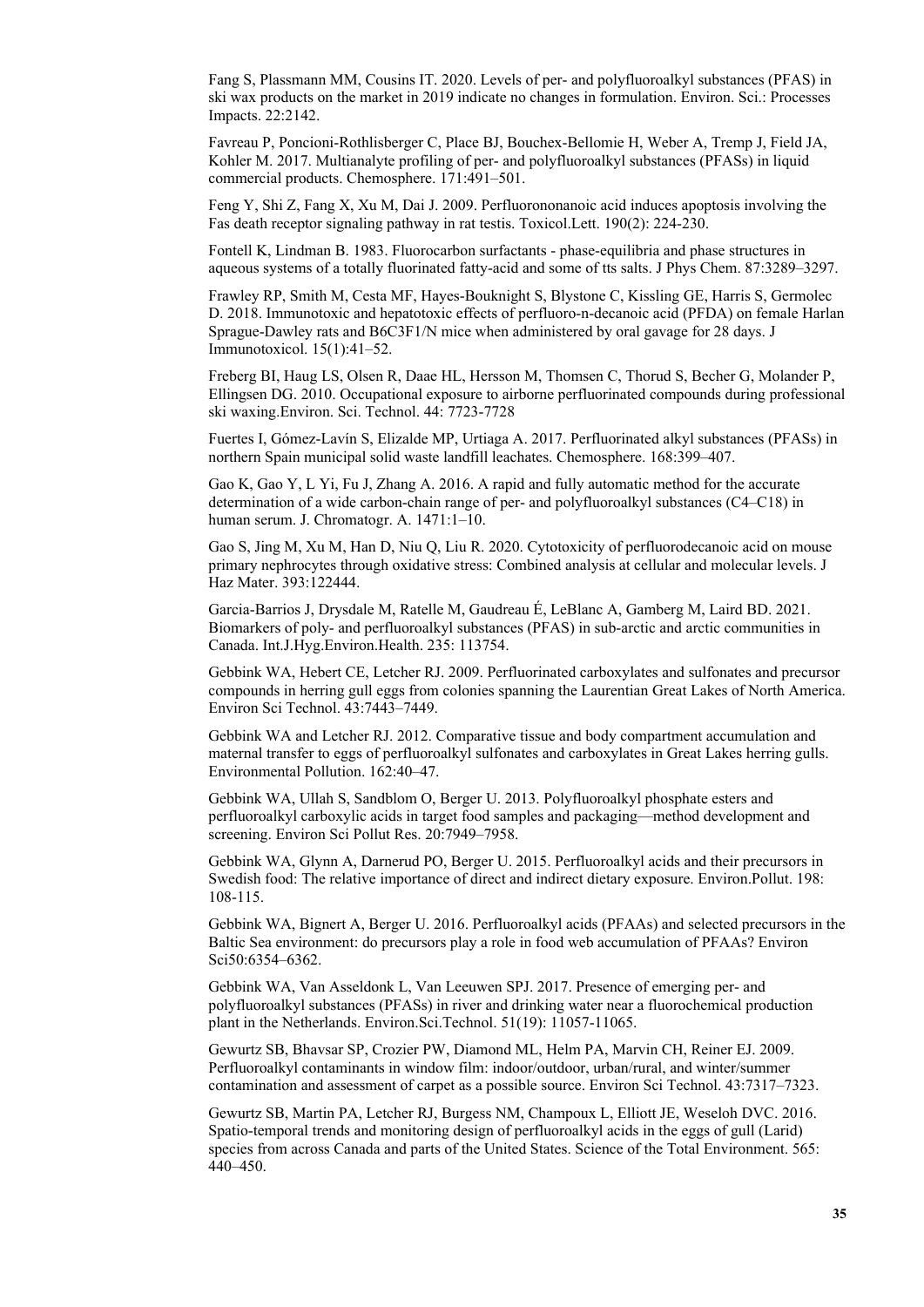Gewurtz SB, Martin PA, Letcher RJ, Burgess NM, Champoux L, Elliott JE, Idrissi A. 2018. Perfluoroalkyl acids in European starling eggs indicate landfill and urban influences in Canadian terrestrial environments. Environ Sci Technol. 52: 5571–5580.

Glüge J, Scheringer M, Cousins IT, DeWitt JC, Goldenman G, Herzke D, Lohmann R, Ng CA, Trieri X, Wang Z. 2020. An overview of the uses of per- and polyfluoroalkyl substances (PFAS). Environ. Sci.: Processes Impacts. 22:2345.

Göckener B, Weber T, Rüdel H, Bücking M, Kolossa-Gehring M. 2020. Human biomonitoring of perand polyfluoroalkyl substances in German blood plasma samples from 1982 to 2019. Environ.Int. 145: 106123.

Göckener B, Fliedner A, Rüdel H, Badry A, Koschorreck J. 2022. Long-Term Trends of Per- and Polyfluoroalkyl Substances (PFAS) in Suspended Particular Matter from German Rivers Using the Direct Total Oxidizable Precursor (dTOP) Assay. Environ. Sci. Technol. 56:208−217.

Goeritz I, Falk S, Stahl T, Schafers C, Schlechtriem C. 2013. Biomagnification and tissue distribution of perfluoroalkyl substances (PFASs) in market-size rainbow trout (*Oncorhynchus mykiss*). Environmental Toxicology and Chemistry. 32 (9):2078–2088.

Gonzalez-Gaya B, Dachs J, Roscales JL, Caballero G, Jimenez B. 2014. Perfluoroalkylated substances in the global tropical and subtropical surface oceans. Environ Sci Technol. 48:13076–13084.

Gonzalez-Gaya B, Casal P, Jurado E, Dachs J, Jimenez B. 2019. Vertical transport and sinks of perfluoroalkyl substances in the global open ocean. Environ Sci Process Impacts. 21(11):1957–1969.

Gorrochategui E, Perez-Albaladejo E, Casas J, Lacorte S, Porte C. 2014. Perfluorinated chemicals: differential toxicity, inhibition of aromatase activity and alteration of cellular lipids in human placental cells. Toxicol Appl Pharmacol. 277(2): 124-30.

Gorrochategui E, Lacorte S, Tauler R, Martin FL. 2016. Perfluoroalkylated substance effects in Xenopus laevis A6 kidney epithelial cells determined by ATR-FTIR spectroscopy and chemometric analysis. Chem Res Toxicol. 29: 924–932.

Goss K-U. 2008. The pKa values of PFOA and other highly fluorinated carboxylic acids. Environ Sci Technol. 42:456–458.

Graber JM, Black TM, Shah NN, Caban-Martinez AJ, Lu SE, Brancard T, Yu CH, Turyk ME, Black K, Steinberg MB, Fan Z, Burgess JL. 2021. Prevalence and Predictors of Per- and Polyfluoroalkyl Substances (PFAS) Serum Levels among Members of a Suburban US Volunteer Fire Department. Int. J. Environ. Res. Public Health. 18(7):3730.

Granby K, Tesdal Håland J. 2018. Per- and polyfluorinated alkyl substances (PFAS) in paper and board Food Contact Materials - Selected samples from the Norwegian market 2017. Technical University of Denmark. Available from :

https://www.mattilsynet.no/mat\_og\_vann/produksjon\_av\_mat/matkontaktmaterialer/rapport\_fra\_dtu per and polyfluorinated alkyl substances pfas in paper and board food contact materials 2017. 35382/binary/Rapport%20fra%20DTU%20Per-

%20and%20polyfluorinated%20alkyl%20substances%20(PFAS)%20in%20paper%20and%20board% 20Food%20Contact%20Materials,%202017 [Accessed: 6 April 2022]

Grandjean P, Andersen EW, Budtz-Jørgensen E, Nielsen F, Mølbak K, Weihe P, Heilmann C. 2012. Serum vaccine antibody concentrations in children exposed to perfluorinated compounds. JAMA. 307(4): 391-397.

Grandjean P, Heilmann C, Weihe P, Nielsen F, Mogensen UB, Budtz-Jorgensen E. 2017. Serum vaccine antibody concentrations in adolescents exposed to perfluorinated compounds. Environ Health Perspect. 125(7): 077018.

Granum B, Haug LS, Namork E, Stølevik SB, Thomsen C, Aaberge IS, van Loveren H, Løvik M, Nygaard UC. 2013. Pre-natal exposure to perfluoroalkyl substances may be associated with altered vaccine antibody levels and immune-related health outcomes in early childhood. J.Immunotoxicol. 10(4): 373-379.

Greaves AK, Letcher RJ, Sonne C, Dietz R, Born EW. 2012. Tissue-specific concentrations and patterns of perfluoroalkyl carboxylates and sulfonates in East Greenland polar bears. Environ Sci Technol. 46:11575–11583.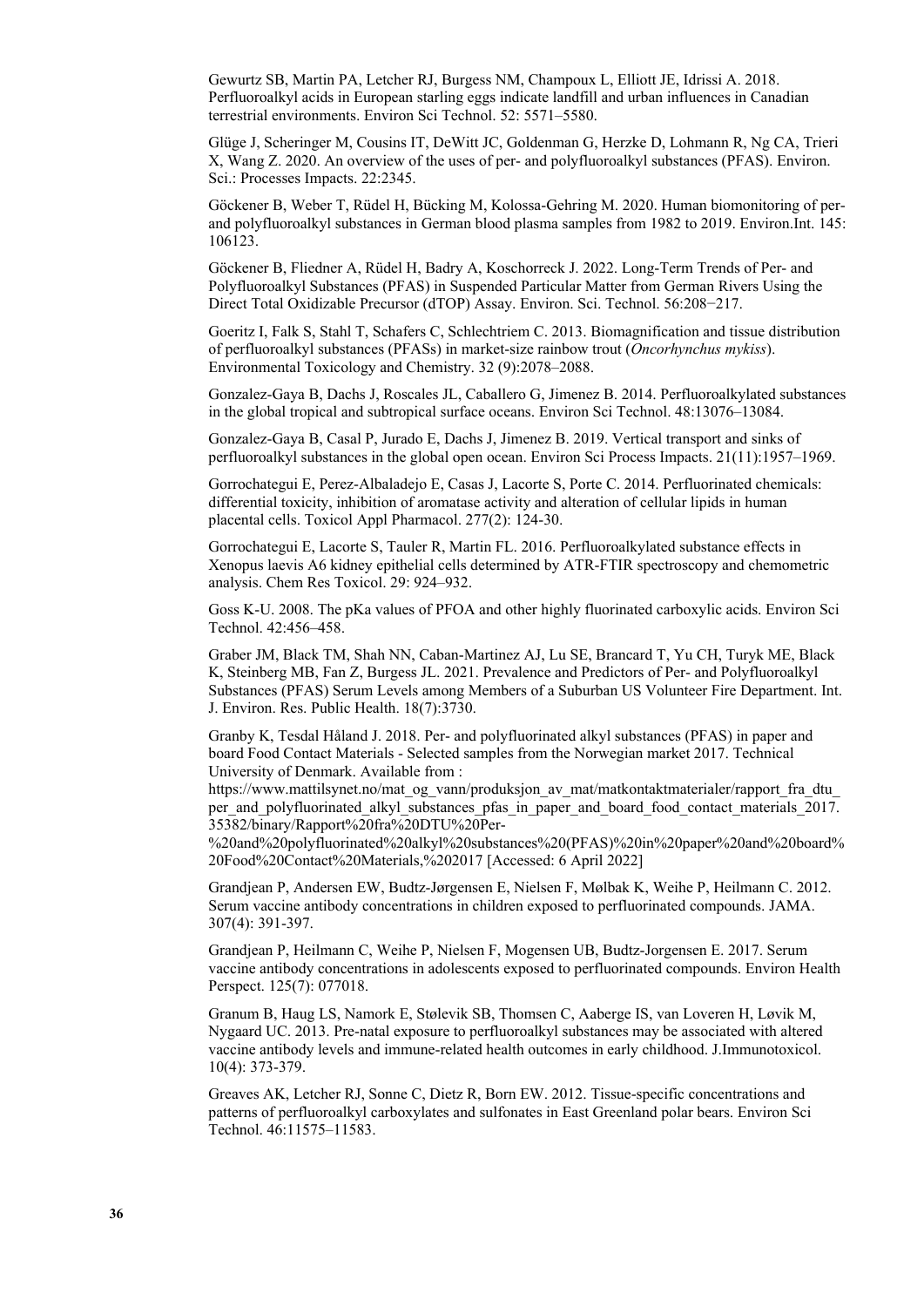Greaves AK, Letcher RJ, Sonne C, Dietz R. 2013. Brain region distribution and patterns of bioaccumulative perfluoroalkyl carboxylates and sulfonates in East Greenland polar bears (*Ursus maritimus*). Environmental Toxicology and Chemistry. 32(3):713–722.

Gremmel C, Frömel T, Knepper TP. 2016. Systematic determination of perfluoroalkyl and polyfluoroalkyl substances (PFASs) in outdoor jackets. Chemosphere. 160:173–180.

Groffen T, Lasters R, Lopez-Antia A, Prinsen E, Bervoets L, Eens M. 2019. Limited reproductive impairment in a passerine bird species exposed along a perfluoroalkyl acid (PFAA) pollution gradient. Science of the Total Environment. 652:718–728.

Grønnestad R, Villanger GD, Polder A, Kovacs KM, Lydersen C, Jenssen BM, Borgå K. 2017. Maternal transfer of perfluoroalkyl substances in hooded seals. Environl Toxicology and Chemistry. 36(3):763–70.

Grønnestad R, Villanger GD, Polder A, Kovacs KM, Lydersen C, Jenssen BM, Borgå K. 2018. Effects of a complex contaminant mixture on thyroid hormones in breeding hooded seal mothers and their pups. Environmental Pollution. 240:10–16.

Grønnestad R, Vázquez VP, Arukwe A, Jaspers VLB, Jenssen BN, Karimi M, Lyche JL, Krøkje Å. 2019. Levels, Patterns, and Biomagnification Potential of Perfluoroalkyl Substances in a Terrestrial Food Chain in a Nordic Skiing Area. Environ. Sci. Technol. 53:13390−13397.

Gui D, Zhang M, Zhang T, Zhang B, Lin W, Sun X, Yu X, Liu W, Wu Y. 2019. Bioaccumulation behaviour and spatiotemporal trends of per- and polyfluoroalkyl substances in Indo-Pacific humpback dolphins from the Pearl River Estuary, China. Science of the Total Environment. 658:1029–1038.

Guillette TC, McCord J, Guillette M, Polera ME, Rachels KT, Morgeson C, Kotlarz N, Knappe DRU, Reading BJ, Strynar M, Belcher SM. 2020. Elevated levels of per- and polyfluoroalkyl substances in Cape Fear River striped bass (*Morone saxatilis*) are associated with biomarkers of altered immune and liver function. Environment International. 136:105358.

Guo Z, Liu X, Krebs KA, Roache NF. 2009. Perfluorocarboxylic acids content in 166 articles of commerce. EPA/600/R-09/033. Available from: [https://cfpub.epa.gov/si/si\\_public\\_record\\_report.cfm?Lab=NRMRL&dirEntryId=206124](https://cfpub.epa.gov/si/si_public_record_report.cfm?Lab=NRMRL&dirEntryId=206124) [Accessed: 24 February 2022]

Guo X, Zhang S, Lu S, Zheng B, Xie P, Chen J, Li G, Wu Q, Cheng H, Sang N. 2018. Perfluorododecanoic acid exposure induced developmental neurotoxicity in zebrafish embryos. Environ Pollut. 241:1018–1026.

Gyllenhammar I, Benskin JP, Plassmann M, Sandblom O, Hedvall Kallerman P, Lampa E, Ankarberg EH. 2020. Levels of perfluoroalkyl substances (PFAS) in individual serum samples from first-time others in Uppsala, Sweden: results from year 2017-2019, and temporal trends for the time period 1996-2019. Report to the Swedish EPA (Health-Related Environmental Monitoring Program) Contract no. 215-18-001.

Hakli O, Ertekin K, Ozer MS, Aycan S. 2008. Determination of pKa values of clinically important perfluorochemicals in non aqueous media. Journal of Analytical Chemistry. 63(11):1051–1056

Hare EF, Shafrin EG, Zisman WA. 1954. Properties of films of adsorbed fluorinated acids. J Phys Chem. 58(3):236–239.

Harris MW and Birnbaum LS. 1989. Developmental toxicity of perfluorodecanoic acid in C57BL/6N mice. Fundam.Appl.Toxicol. 12(3): 442-448.

Harris MW, Uraih LC, Birnbaum LS. 1989. Acute toxicity of perfluorodecanoic acid in C57BL/6 mice differs from 2,3,7,8-tetrachlorodibenzo-p-dioxin. Toxicol.Sci. 13(4): 723-736.

Hart K, Gill VA, Kannan K. 2009. Temporal trends (1992-2007) of perfluorinated chemicals in northern sea otters (*Enhydra lutris kenyoni*) from south-central Alaska. Arch Environ Contam Toxicol. 56:607–614.

Haukås M, Berger U, Hop H, Gulliksen B, Gabrielsen GW. 2007. Bioaccumulation of per- and polyfluorinated alkyl substances (PFAS) in selected species from the Barents Sea food web. Environ Pollut. 148:360–371.

Health Canada. 2021a. Per- and polyfluoroalkyl substances (PFAS) in Canadians. Ottawa, ON. Available: [https://www.canada.ca/en/health-canada/services/environmental-workplace-health/reports](https://www.canada.ca/en/health-canada/services/environmental-workplace-health/reports-publications/environmental-contaminants/human-biomonitoring-resources/per-polyfluoroalkyl-substances-canadians.html)[publications/environmental-contaminants/human-biomonitoring-resources/per-polyfluoroalkyl](https://www.canada.ca/en/health-canada/services/environmental-workplace-health/reports-publications/environmental-contaminants/human-biomonitoring-resources/per-polyfluoroalkyl-substances-canadians.html)[substances-canadians.html](https://www.canada.ca/en/health-canada/services/environmental-workplace-health/reports-publications/environmental-contaminants/human-biomonitoring-resources/per-polyfluoroalkyl-substances-canadians.html)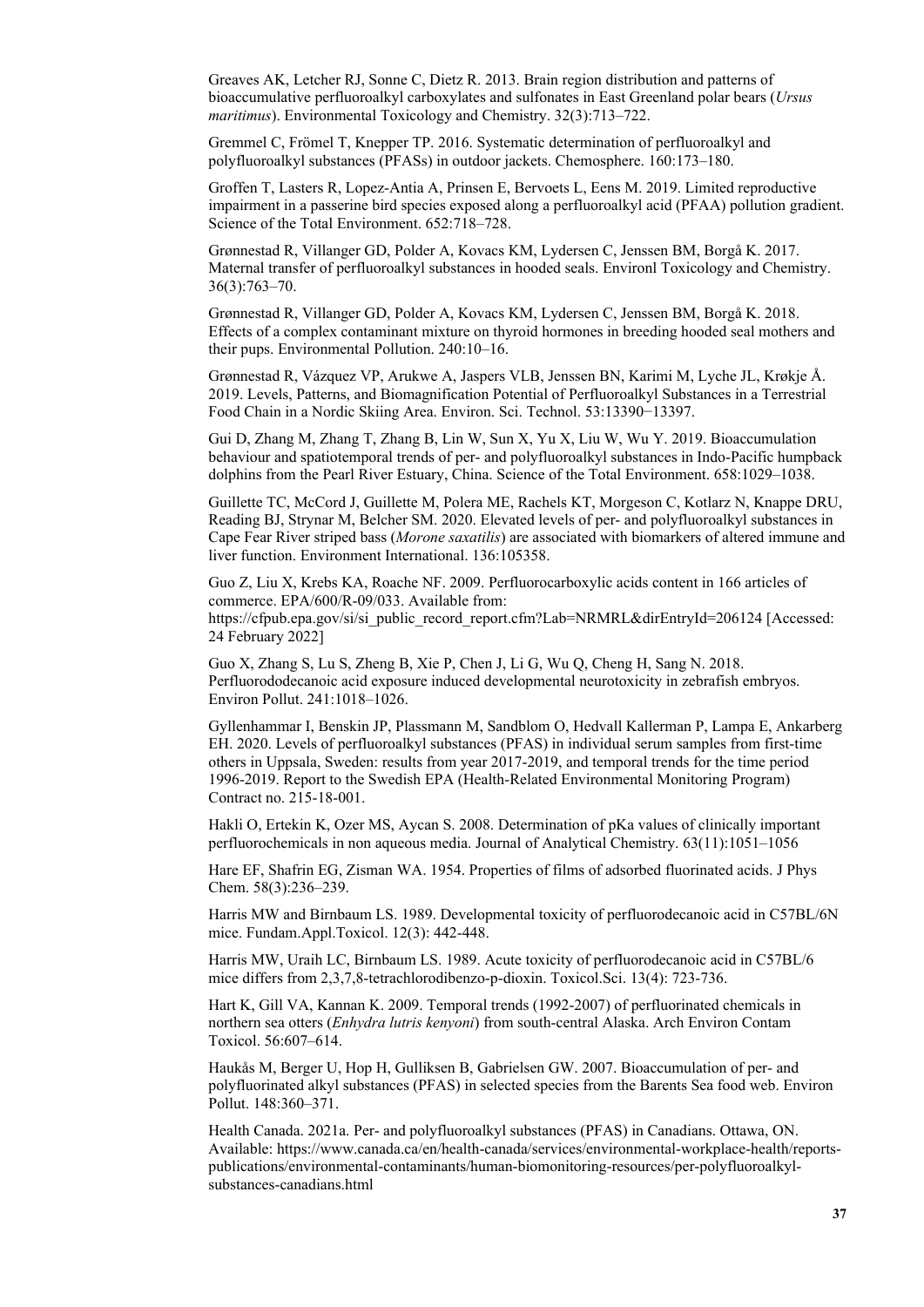Health Canada. 2021b. Sixth Report On Human Biomonitoring of Environmental Chemicals in Canada. Results of the Canadian Health Measures Survey Cycle 6 (2018–2019). Available at https://www.canada.ca/en/health-canada/services/environmental-workplace-health/reportspublications/environmental-contaminants/sixth-report-human-biomonitoring.html.

Hedvall Kallerman P, Benskin JP, Plassmann M, Sandblom O, Halldin Ankarberg E, Gyllenhammar I. 2020. Temporal trends of poly- and perfluoroalkyl substances (PFASs) in serum from children at 4, 8, and 12 years of age, in Uppsala 2008-2019. Report to the Swedish EPA (Health-Related Environmental Monitoring Program) Contract no. 215-18-001.

Hekster FM, de Voogt P, Pijinenburg AMCM, Laane RWPM. 2002. Perfluoroalkylated substances aquatic environmental assessment. Report RIKZ/2002.043. Prepared at the University of Amsterdam and RIKZ (The State Institute for Coast and Sea), July 1, 2002. 99 pp.

[HELCOM] Helsinki CommissionMicropollutants in wastewater and sewage sludge. Available from : <https://helcom.fi/wp-content/uploads/2022/04/Micropollutants-in-wastewater-and-sewage-sludge.pdf> [Accessed: 5 May 2022]

Herbst L, Hoffmann H, Kalus J, Reizlein K, Schmelzer U, Ibel K. 1985. Small-angle neutronscattering on nematic lyotropic liquid-crystals. Berichte der Bunsengesellschaft für physikalische Chemie. 89(10):1050–1064.

Herkert NJ, Kassotis CD, Zhang S, Han Y, Pulikkal VF, Sun M, Ferguson PL, Stapleton HM. 2022. Characterization of Per- and Polyfluorinated Alkyl Substances Present in Commercial Anti-fog Products and Their In Vitro Adipogenic Activity. Environ. Sci. Technol. 56:1162−1173.

Herzke D, Posner S, Olsson E. 2009. Survey, screening and analyses of PFCs in consumer products. Swerea IVF Project report 09/41. Available from: https://www.miljodirektoratet.no/globalassets/publikasjoner/klif2/publikasjoner/2578/ta2578.pdf [Accessed: 24 February 2022]

Herzke D, Olsson E, Posner S. 2012. Perfluoroalkyl and polyfluoroalkyl substances (PFASs) in consumer products in Norway – A pilot study. Chemosphere. 88: 980–987.

Heydebreck F, Tang J, Xie Z, Ebinghaus R. 2016. Emissions of Per- and Polyfluoroalkyl Substances in a Textile Manufacturing Plant in China and Their Relevance for Workers' Exposure. Environ. Sci. Technol. 50:10386−10396.

Hickey NJ, Crump D, Jones SP, Kennedy SW. 2009. Effects of 18 perfluoroalkyl compounds on mRNA expression in chicken embryo hepatocyte cultures. Toxicological Sciences. 111(2):311–320.

Higgins CP, Luthy RG. 2006. Sorption of perfluorinated surfactants on sediments. Environ Sci Technol. 40:7251–7256.

Hirata-Koizumi M, Fujii S, Furukawa M, Ono A, Hirose A. 2012. Repeated dose and reproductive/developmental toxicity of perfluorooctadecanoic acid in rats. J Toxicol Sci. 37(1):63–79.

Hirata-Koizumi M, Fujii S, Hina K, Matsumoto M, Takahashi M, Ono A, Hirose A. 2015. Repeated dose and reproductive/developmental toxicity of long-chain perfluoroalkyl carboxylic acids in rats: perfluorohexadecanoic acid and perfluorotetradecanoic acid. Fundamental Toxicological Sciences. 2(4):177–190.

Hjermitslev MH, Long M, Wielsøe M, Bonefeld-Jørgensen EC. 2020. Persistent organic pollutants in Greenlandic pregnant women and indices of foetal growth: The ACCEPT study. Sci. Tot. Environ. 698: 134118.

Hoke RA, Bouchelle LD, Ferrell B, Buck RC. 2012. Comparative acute freshwater hazard assessment and preliminary PNEC development for eight fluorinated acids. Chemosphere. 87:725–733.

Holmström KE, Johansson A-K, Bignert A, Lindberg P, Berger U. 2010. Temporal trends of perfluorinated surfactants in Swedish peregrine falcon eggs (*Falco peregrinus*) 1974-2007. Environ Sci Technol. 44 (11):4083–4088.

Hori H, Yamamoto A, Hayakawa E, Taniyasu S, Yamashita N, Kutsuna S, Kiatagawa H, Arakawa R. 2005a. Efficient decomposition of environmentally persistent perfluorocarboyxlic acids by use of persulfate as a photochemical oxidant. Environ Sci Technol. 39:2383–2388.

Hori H, Yamamoto A, Katsuna S. 2005b. Efficient photochemical decomposition of long-chain perfluorocarboxylic acids by means of an aqueous/liquid CO<sub>2</sub> biphasic system. Environ Sci Technol. 39:7692–7697.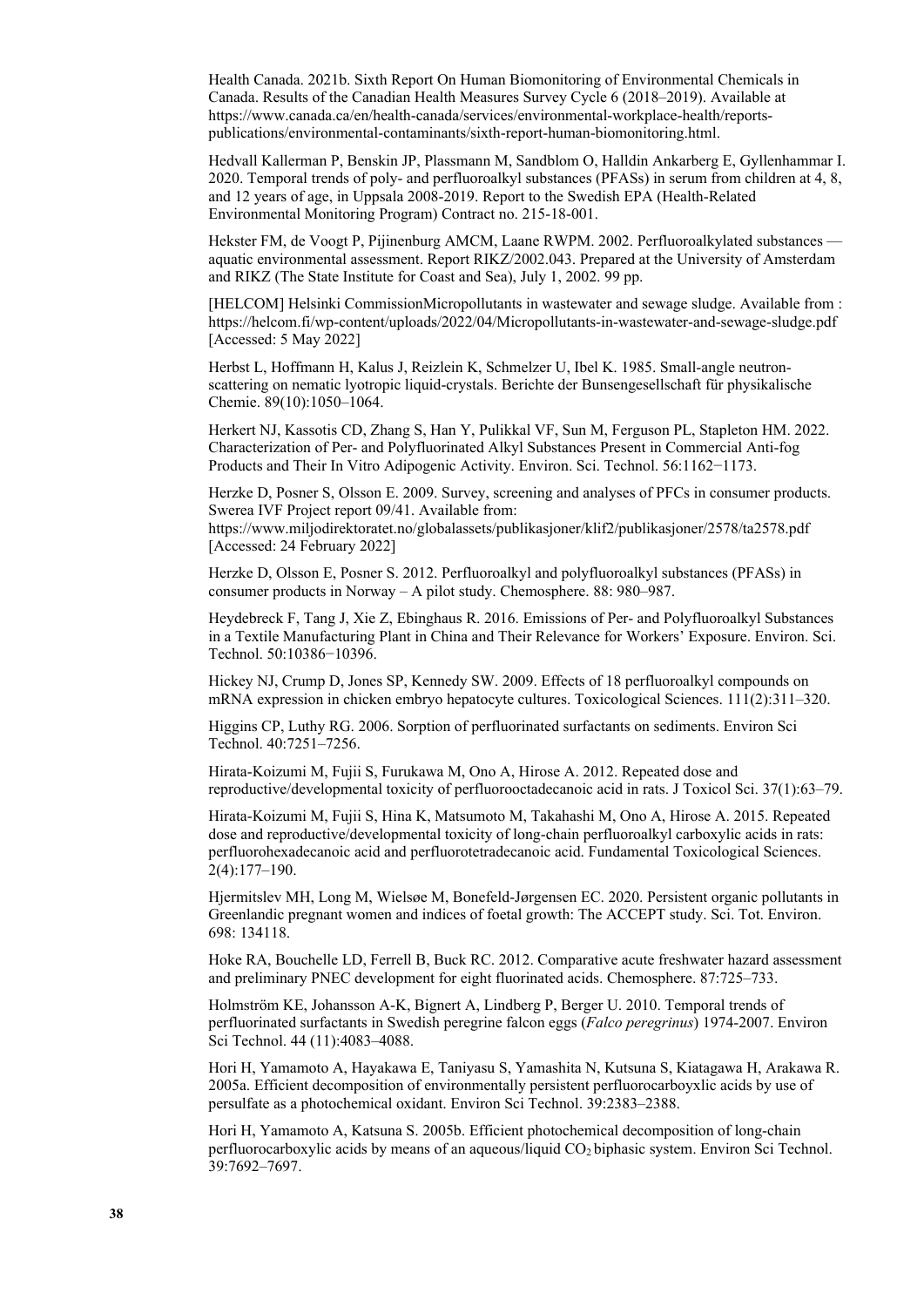Hori H, Nagaoka Y, Murayama M, Kutsuna S. 2008. Efficient decomposition of perfluorocarboxylic acids and alternative fluorochemical surfactants in hot water. Environ Sci Technol. 42(19):7238–7443.

Houde M, Martin JW, Letcher RJ, Solomon KR, Muir DG. 2006a. Biological monitoring of polyfluoroalkyl substances: a review. Environ Sci Technol. 40:3463–3473.

Houde M, Balmer BC, Brandsma S, Wells RS, Rowles TK, Solomon KR, Muir DCG. 2006b. Perfluoroalkyl compounds in relation to life-history and reproductive parameters in bottlenose dolphins (*Tursiops truncatus*) from Sarasota Bay, Florida, USA. Environmental Toxicology and Chemistry. 25(9):2405–2412.

Houde M, Douville M, Despatie SP, De Silva AO, Spencer C. 2013. Induction of gene responses in St. Lawrence River northern pike (*Esox lucius*) environmentally exposed to perfluorinated compounds. Chemosphere. 92(9):1195–200.

Hu J, Li J, Wang J, Zhang A, Dai J. 2014. Synergistic effects of perfluoroalkyl acids mixtures with Jshaped concentration-responses on viability of a human liver cell line. Chemosphere. 96: 81-88.

Hu XC, Andrews DQ, Lindstrom AB, Bruton TA, Schaider LA, Grandjean P, Lohmann R, Carignan CC, Blum A, Balan SA, et al. 2016. Detection of poly- and perfluoroalkyl substances (PFASs) in U.S. drinking water linked to industrial sites, military fire training areas, and wastewater treatment plants. Environ.Sci.Techno.Lett. 3(10): 344-350.

Hu XC, Tokranov AK, Liddie J, Zhang X, Grandjean P, Hart JE, Laden F, Sun Q, Yeung LWY, Sunderland EM. 2019. Tap water contributions to plasma concentrations of poly- and perfluoroalkyl substances (PFAS) in a nationwide prospective cohort of U.S. women. Environ.Health Perspect. 127(6): 67006.

Huang B-N, Haas A, Lieb M. 1987. A new method for the preparation of perfluorocarboxylic acids. J Fluor Chem. 36:49–62.

Huang M, Jiao J, Zhuang P, Chen X, Wang J, Zhang Y. 2018. Serum polyfluoroalkyl chemicals are associated with risk of cardiovascular diseases in national US population. Environ Int. 119:37–46.

Huber S, Ahrens L, Bardsen B-J, Siebert U, Bustnes JO, Vikingsson GA, Ebinghaus R, Herke D. 2012. Temporal trends and spatial differences of perfluoroalkylated substances in livers of harbour porpoise (*Phococena phococena*) populations from Northern Europe, 1991 – 2008. Science of the Total Environment. 419:216–224.

Hurley MD, Sulbaek Andersen MP, Wallington TJ. 2004. Atmospheric chemistry of perfluorinated carboxylic acids: reaction with OH radicals and atmospheric lifetimes. J Phys Chem 108: 615-620.

Ikawa Y, Tsuru S, Murata Y, Okawauchi M, Shigematsu M, Sugihara G. 1988. A pressure and temperature study on solubility and micelle formation of sodium perfluorodecanoate in aqueoussolution. J Solution Chem. 17:125–137.

Impinen A, Nygaard UC, Lodrup Carlsen KC, Mowinckel P, Carlsen KH, Haug LS, Granum B. 2018. Prenatal exposure to perfluoralkyl substances (PFASs) associated with respiratory tract infections but not allergy- and asthma-related health outcomes in childhood. Environ Res. 160:518–523.

Inoue Y, Hashizume N, Yakata N, Murakami H, Suzuki Y, Kikushima E, Otsuka M. 2012. Unique physicochemical properties of perfluorinated compounds and their bioconcentration in common carp *Cyprinus carpio* L. Arch Environ Contam Toxicol. 62:672–680.

Ishibashi H, Kim E-Y, Iwata H. 2011. Transactivation potencies of the Baikal seal *(Pusa sibirica*) peroxisome proliferator-activated receptor α by perfluoroalkyl carboxylates and sulfonates: estimation of PFOA induction equivalency factors. Environ Sci Technol. 45:3123–3130.

Inoue Y, Hashizume N, Yakata N, Murakami H, Suzuki Y, Kikushima E, Otsuka M. 2012. Unique physicochemical properties of perfluorinated compounds and their bioconcentration in common carp *Cyprinus carpio L*. Arch Environ Contam Toxicol. 62:672–680.

Ishibashi H, Iwata H, Kim E-Y, Tao L, Kannan K, Amano M, Miyazaki M, Tanabe S, Batoev VB, Petrov EA. 2008a. Contamination and effects of perfluorochemicals in Baikal seal (*Pusa sibrica*). 1. residue level, tissue distribution and temporal trend. Environ Sci Technol. 42(7):2295–2301.

Ishibashi H, Iwata H, Kim E-Y, Tao L, Kannan K, Tanabe S, Batoev VB, Petrov EA. 2008b. Contamination and effects of perfluorochemicals in Baikal seal (*Pusa sibrica*). 2. molecular characterization, expression level, and transcriptional activation of peroxisome proliferator-activated receptor #. Environ Sci Technol. 42(7):2302–2308.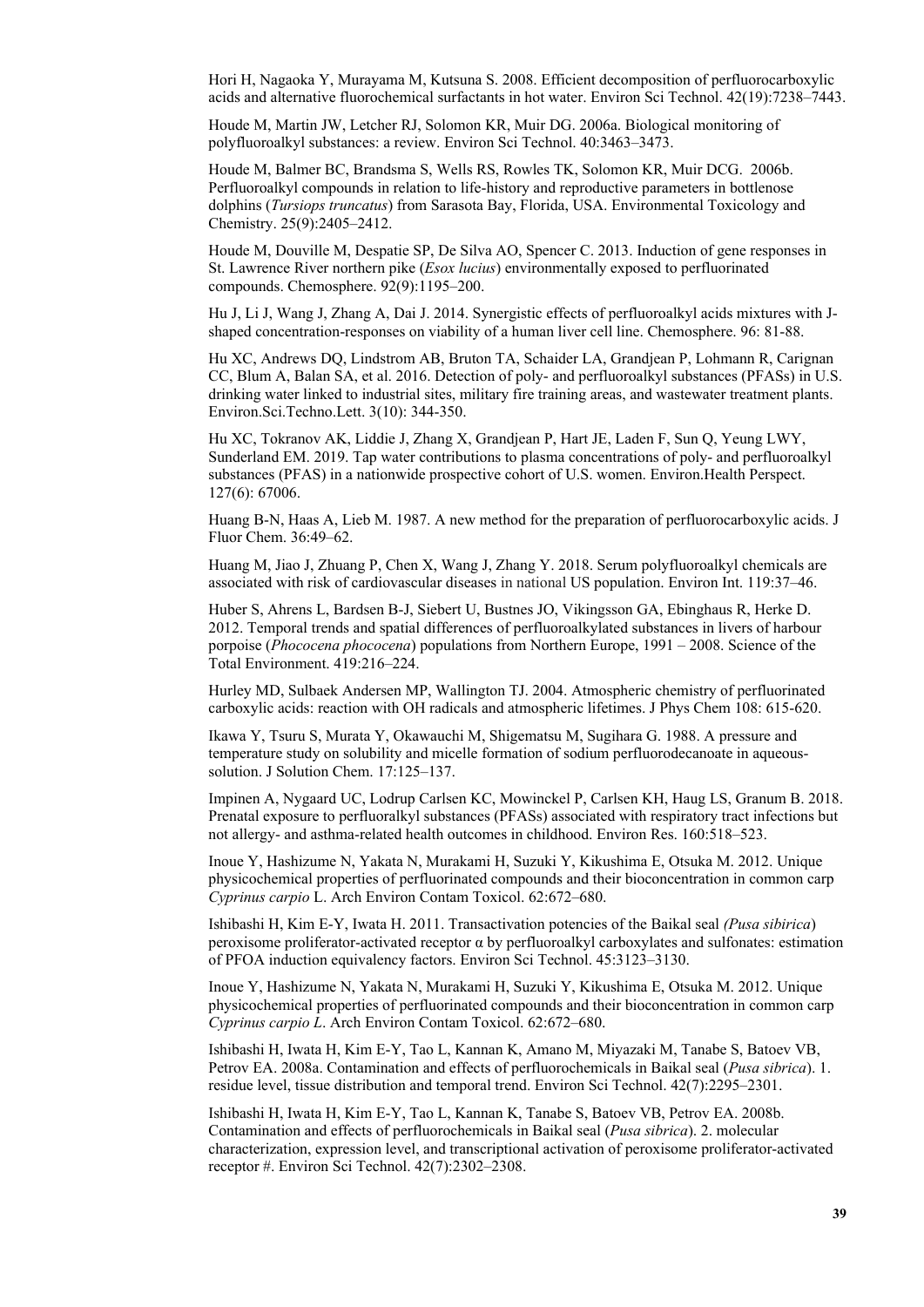Ishibashi H, Yamauchi R, Matsuoka M, Kim J-W, Hirano M, Yamaguchi A, Tominaga N, Arizono K. 2008c. Fluorotelomer alchohols induce hepatic vitellogenin through activation of the estrogen receptor in male medaka *(Oryzias latipes*). Chemosphere. 71:1853–1859.

Ishikawa N, Takahashi M, Sato T, Kitazume T. 1983. Ultrasound-promoted direct carboxylation of perfluoroalkyl iodides. J Fluor Chem. 22:585–587.

Itoh S, Araki A, Miyashita C, Yamazaki K, Goudarzi H, Minatoya M, Ait Bamai Y, Kobayashi S, Okada E, Kashino I, et al. 2019. Association between perfluoroalkyl substance exposure and thyroid hormone/thyroid antibody levels in maternal and cord blood: The Hokkaido Study. Environ Int. 133(Pt A):105139.

Jackson TW, Scheibly CM, Polera ME, Belcher SM. 2021. Rapid Characterization of Human Serum Albumin Binding for Per- and Polyfluoroalkyl Substances Using Differential Scanning Fluorimetry. Environ Sci Technol. 55(18):12291-12301

Jahnke A, Berger U, Ebinghaus R, Temme C. 2007. Latitudinal gradient of airborne polyfluorinated alkyl substances in the marine atomsphere between Germany and South Africa (53° N-33°S). Environ Sci Technol. 41(9):3055–3061.

Janousek RM, Lebertz S, Knepper TP. 2019. Previously unidentified sources of perfluoroalkyl and polyfluoroalkyl substances from building materials and industrial fabrics. Environ Sci Processes Impacts. 21:1936–1945.

Jantzen CE, Annunziato KM, Cooper KR. 2016a. Behavioral, morphometric, and gene expression effects in adult zebrafish (*Danio rerio*) embryonically exposed to PFOA, PFOS, and PFNA. Aquat Toxicol. 180:123–130.

Jantzen CE, Annunziato KA, Bugel SM, Cooper KR. 2016b. PFOS, PFNA, and PFOA sub-lethal exposure to embryonic zebrafish have different toxicity profiles in terms of morphometrics, behavior and gene expression. Aquat Toxicol. 175:160–70.

Jensen TK, Andersen LB, Kyhl HB, Nielsen F, Christesen HT Grandjean P. 2015. Association between perfluorinated compound exposure and miscarriage in Danish pregnant women. PLoS One. 10(4):e0123496.

Joen J, Kanna K, Lim HK, Moon HB, Kim SD. 2010. Bioconcentration of perfluorinated compounds in blackrock fish, Sebastes schlegeli, at different salinity levels. Environ Toxicol Chem. 29(11):2529– 2535.

Ji K, Kim S, Kho Y, Paek D, Sakong J, Ha J, Kim S, Choi K. 2012. Serum concentrations of major perfluorinated compounds among the general population in Korea: Dietary sources and potential impact on thyroid hormones. Environ.Int. 45: 78–85.

Jiawei T, Yizhen Z, Jiajun S, Xuelu S, Chao S, Chunhui Z. 2019. Occurrence and characteristics of perfluoroalkyl substances (PFASs) in electroplating industrial wastewater. Water Sci Technol. 79(4):731–740.

Jo A, Ji K, Choi K. 2014. Endocrine disruption effects of long-term exposure to perfluorodecanoic acid (PFDA) and perfluorotridecanoic acid (PFTrDA) in zebrafish (*Danio rerio*) and related mechanisms. Chemosphere. 108:360–366.

Joensen UN, Veyrand B, Antignac JP, Blomberg Jensen M, Petersen JH, Marchand P, Skakkebæk NE, Andersson AM, Le Bizec B, Jørgensen N. 2013. PFOS (perfluorooctanesulfonate) in serum is negatively associated with testosterone levels, but not with semen quality, in healthy men. Hum.Reprod. 28(3): 599–608.

Joerss H, Xie Z, Wagner CC, Wilken JvA, Sunderland EM, Ebinghaus R. 2020. Transport of legacy perfluoroalkyl substances and the replacement compound HFPO-DA through the Atlantic Gateway to the Arctic Ocean – is the Arctic a sink or a source? Environ Sci Technol. 54(16):9958–9967.

Johansson JH, Salter ME, Acosta Navarro JC, Leck C, Nilsson ED, Cousins IT. 2019. Global transport of perfluoroalkyl acids via sea spray aerosol. Environmental Science: Processes & Impacts. 21(4):635–649.

Johnson GR. 2022. PFAS in soil and groundwater following historical land application of biosolids. Water Research. 211:118035.

Jones PD, Hu W, De Coen W, Newsted JL, Giesy JP. 2003. Binding of perfluorinated fatty acids to serum proteins. Environmental Toxicology and Chemistry. 22 (11):2639–2649.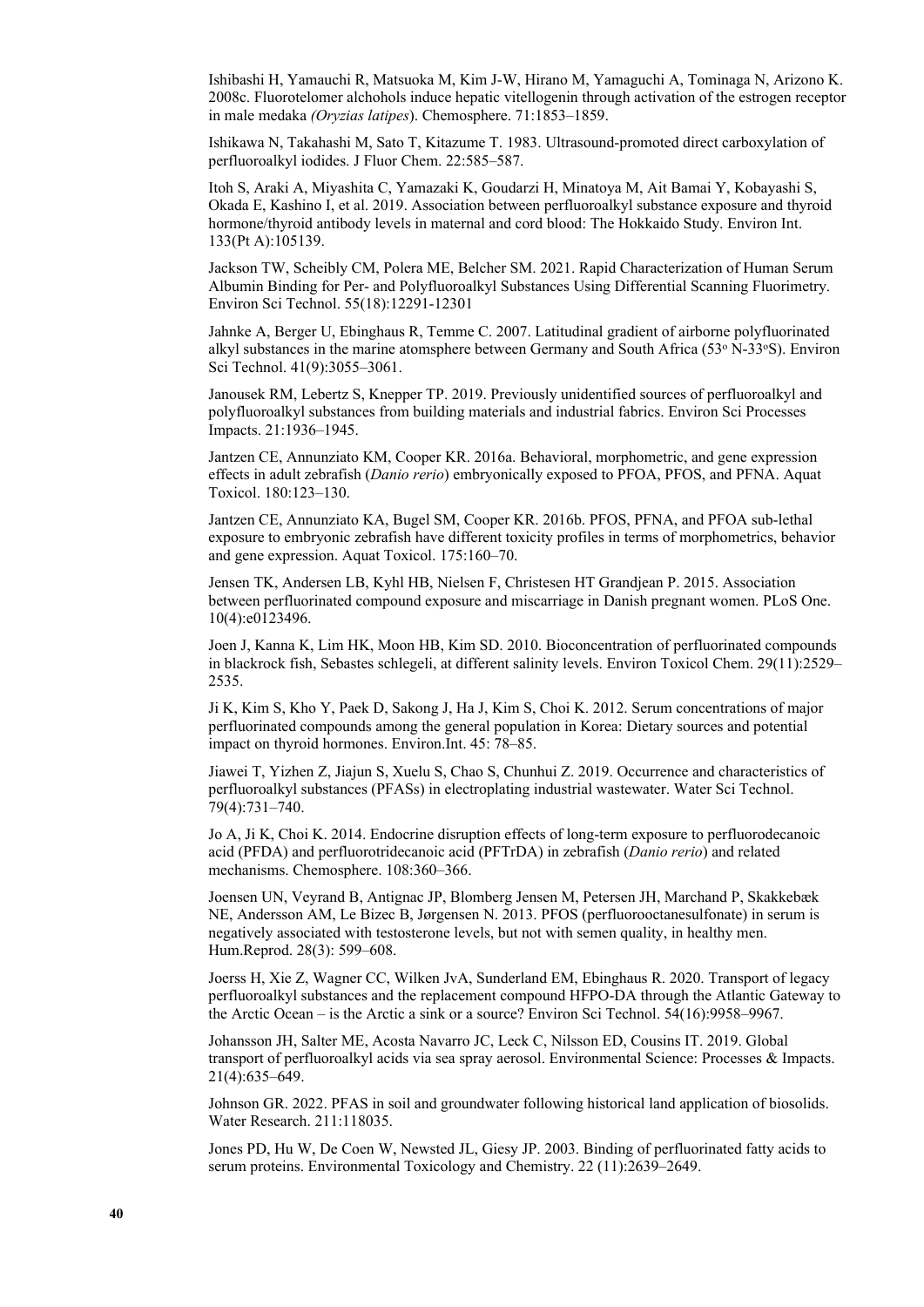Kaboré HA, Vo Duy S, Munoz G, Méité L, Desrosiers M, Liu J, Sory TK, Sauvé S. 2018. Worldwide drinking water occurrence and levels of newly-identified perfluoroalkyl and polyfluoroalkyl substances. Sci.Total Environ. 616-617: 1089-1100.

Kaiser MA, Larsen BS, Kao C-P, Buck RC. 2005. Vapor pressures of perfluorooctanoic, -nonanoic, decanoic, -undecanoic, and -dodecanoic acids. J Chem Eng Data. 50:1841–1843.

Kameoka H, ItoK, Ono J, Banno A, Matsumura C, Haga Y, Endo K, Mizutani S, Yabuki Y. 2021. Investigation of perfluoroalkyl carboxylic and sulfonic acids in leachates from industrial and municipal solid waste landfills, and their treated waters and effluents from their closest leachate treatment plants. Journal of Material Cycles and Waste Management. 24:287–296.

Kannan K. 2011. Perfluoroalkyl and polyfluoroalkyl substances: current and future perspectives. Environ Chem. 8:333–338.

Kärrman A, Ericson I, VanBavel B, Ola Darnerud P, Aune M, Glynn A, Ligneli S, Lindström G. 2007. Exposure of perfluorinated chemicals through lactation: Levels of matched human milk and serum and a temporal trend, 1996-2004, in Sweden. Environ.Health Perspect. 115(2): 226-230.

Kärrman A, Domingo JL, Llebaria X, Nadal M, Bigas E, van Bavel B, Lindström G. 2010. Biomonitoring perfluorinated compounds in Catalonia, Spain: Concentrations and trends in human liver and milk samples. Environ.Sci.Pollut.Res.Int. 17(3): 750-758.

Kato H, Fujii S, Takahashi M, Matsumoto M, Hirata-Koizumi M, Ono A, Hirose A. 2015. Repeated dose and reproductive/developmental toxicity of perfluorododecanoic acid in rats. Environ Toxicol. 30(11):1244–1263.

Katz S, Muir D, Gamberg M. 2009. Bioaccumulation of perfluorinated compounds in the vegetationcaribou-wolf food chain In: Smith S, Stow J, Edwards J, editors. Synopsis of research conducted under the 2008-2009 Northern Contaminants Program. Ottawa, Ontario: Department of Indian Affairs and Northern Development. p. 215–220.

Kauck EA, Diesslin AR. 1951. Some properties of perfluorocarboxylic acids. Ind Eng Chem. 43:2332–2334.

Kelly BC, Gobas FAPC, McLachlan MS. 2004. Intestinal absorption and biomagnification of organic contaminants in fish, wildlife and humans. Environ Toxicol Chem. 23(10):2324–2336.

Kelly BC, Ikonomou MG, Blair JD, Surridge B, Hoover D, Grace R, Gobas FAPC. 2009. Perfluoroalkyl contaminants in an arctic marine food web: Tropic magnification and wildlife exposure. Environ Sci Technol. 43:4037–4043.

Kelly BC, Ikonomou MG, Blair JD, Surridge B, Hoover D, Grace R, Gobas FAPC. 2019. Perfluoroalkyl contaminants in an Arctic marine food web: trophic magnification and wildlife exposure. Environ Sci Technol. 43:4037–4043.

Khalil N, Ducatman AM, Sinari S, Billheimer D, Hu C, Littau S, Burgess JL. 2020. Per-and polyfluoroalkyl substance and cardio metabolic markers in firefighters. J.Occup.Environ.Med. 62(12): 1076-1081.

Kielsen K, Shamim Z, Ryder LP, Nielsen F, Grandjean P, Budtz-Jørgensen E, Heilmann C. 2016. Antibody response to booster vaccination with tetanus and diphtheria in adults exposed to perfluorinated alkylates. J.Immunotoxicol. 13(2): 270-273.

Kim M, Son J, Park MS, Ji Y, Chae S, Jun C, Bae J-S, Kwon TK, Choo Y-S, Yoon H, Yoon D, Ryoo J, Kim S-H, Park M-J, Lee H-S. 2013. In vivo evaluation and comparison of developmental toxicity and teratogenicity of perfluoroalkyl compounds using *Xenopus* embryos. Chemosphere. 93(6):1153– 60.

Kim DH, Kim UJ, Kim HY, Choi SD, Oh JE. 2016. Perfluoroalkyl substances in serum from South Korean infants with congenital hypothyroidism and healthy infants--its relationship with thyroid hormones. Environ.Res. 147: 399-404.

Kim KY, Ndabambi M, Choi S, Oh J. 2021. Legacy and novel perfluoroalkyl and polyfluoroalkyl substances in industrial wastewater and the receiving river water: Temporal changes in relative abundances of regulated compounds and alternatives. Water Research. 191:116830.

Kirk M, Smurthwaite K, Braunig J, Trevenar S, D'Este C, Lucas R, Lal A, Korda R, Clements A, Mueller J, et al. 2018. The PFAS Health Study – Systematic Literature Review. Canberra: Australian National University.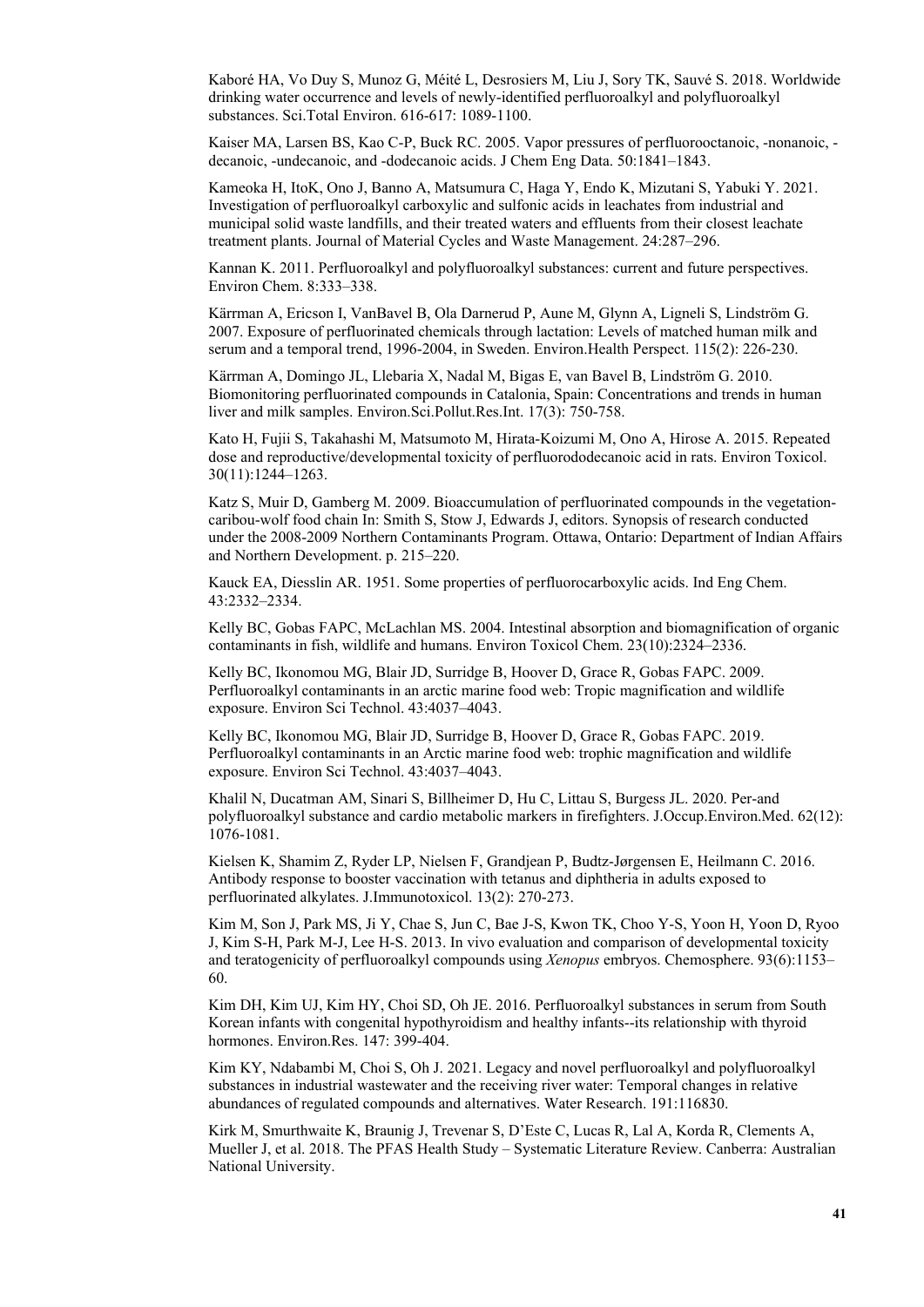Kissa E. 1994. Fluorinated Surfactants. Synthesis Properties Applications. New York (NY): Marcel Dekker, Inc.

Kjeldsen LS and Bonefeld-Jørgensen EC. 2013. Perfluorinated compounds affect the function of sex hormone receptors. Environ.Sci.Pollut.Res.Int. 20(11): 8031-8044.

Klevens HB, Raison M. 1954. Association dans les perfluoroacides. III. Etudes des tensions superficielles. J Chim Phys Physicochim Biol. 51.

Knudsen LB, Borgå K, Jørgensen EH, van Bavel B, Schlabach M, Verreault J, Gabrielsen GW. 2007. Halogenated organic contaminants and mercury in northern fulmars (*Fulmarus glacialis*): levels, relationships to dietary descriptors and blood to liver comparison. Environmental Pollution. 146:25– 33.

Kotthoff M, Müller J, Jürling H, Schlummer M, Fiedler D. 2015. Perfluoroalkyl and polyfluoroalkyl substances in consumer products. Environ Sci Pollut Res. 22:14546–14559.

Kubota A, Stegeman JJ, Goldstone JV, Nelson DR, Kim E-Y, Tanabe S, Iwata H. 2011. Cytochrome P450 CYP2 genes in the common cormorant: Evolutionary relationships with 130 diapsid CYP2 clan sequences and chemical effects on their expression. Comparative Biochemistry and Physiology Part C: Toxicology & Pharmacology. 153(3):280–289.

Kudo N. 2015. Metabolism and pharmacokinetics. In: Dewitt J, editor. Toxicological effects of perfluoroalkylk and polyfluoroalkyl substances. Switzerland: Springer International Publishing. p. 151-175.

Kudo N, Suzuki-Nakajima E, Mitsumoto A, Kawashima Y. 2006. Responses of the liver to perfluorinated fatty acids with different carbon chain length in male and female mice:in relation to induction of hepatomegaly, peroxisomal beta-oxidation and microsomal 1-acylglycerophosphocholine acyltransferase. Biol Pharm Bull. 29(9):1952–1957.

Kunieda H, Shinoda K. 1976. Krafft points, critical micelle concentrations, surface tension, and solubilizing power of aqueous solutions of fluorinated surfactants. J Phys Chem. 80(22):2468–2470.

Kurtz AE, Reiner JL, West KL, Jensen BA. 2019. Perfluorinated alkyl acids in Hawaiian cetaceans and potential biomarkers of effect: peroxisome proliferator-activated receptor alpha and cytochrome P450 4A. Environ Sci Technol. 53:2830–2839.

Kwadijk CJAF, Korytar P, Koelmans AA. 2010. Distribution of perfluorinated compounds in aquatic systems in the Netherlands. Environ Sci44:3746–3751.

Kwok KY, Yamazaki E, Yamashita N, Taniyasu S, Murphy MB, Horii Y, Petrick G, Kallerborn R, Kannan K, Murano K, Lam PKS. 2013. Transport of perfluoroalkyl substances (PFAS) from an arctic glacier to downstream locations: implications for sources. Science of the Total Environment. 447:46– 55.

Kwon EJ, Shin JS, Kim BM, Shah-Kulkarni S, Park H, Kho YL, Park EA, Kim YJ, Ha EH. 2016. Prenatal exposure to perfluorinated compounds affects birth weight through GSTM1 polymorphism. J. Occup. Environ. Med. 58(6): e198-205.

Labadie P, Chevreuil M. 2011. Partitioning behaviour of perfluorinated alkyl contaminants between water, sediment and fish in the Orge River (nearby Paris, France). Environ Pollut. 159(2):391–397.

Laitinen JA, Koponen J, Koikkalainen J, Kiviranta H. 2014. Firefighters' exposure to perfluoroalkyl acids and 2-butoxyethanol present in firefighting foams. Toxicol. Lett. 231(2): 227-232.

Lam H, Cho C, Lee JS, Soha H, Lee B, Lee JA, Tatarozako N, Sasaki K, Saito N, Iwabuchi K, Kannan K, Cho H. 2014. Perfluorinated alkyl substances in water, sediment, plankton and fish from Korean rivers and lakes: A nationwide survey. Science of the Total Environment. 491–492:154–162.

Lam JCW, Lyu J, Kwok KY, Lam PKS. 2016. Perfluoroalkyl substances (PFASs) in marine mammals from the South China Sea and their temporal changes 2002-2014: concern for alternatives of PFOS? Environ Sci Technol. 50:6728–6736.

Land M, de Wit CA, Bignert A, Cousins I, Herzke D, Johansson JH, Martin JW. 2018. What is the effect of phasing out long-chain per- and polyfluoroalkyl substances on the concentrations of perfluoroalkyl acids and their precursors in the environment? A systematic review. Environ Evid 7, 4.

Lang JR, Allred BM, Field JA, Levis JW, Barlaz MA. 2017. National Estimate of Per- and Polyfluoroalkyl Substance (PFAS) Release to U.S. Municipal Landfill Leachate. Environ. Sci. Technol. 51:2197−2205.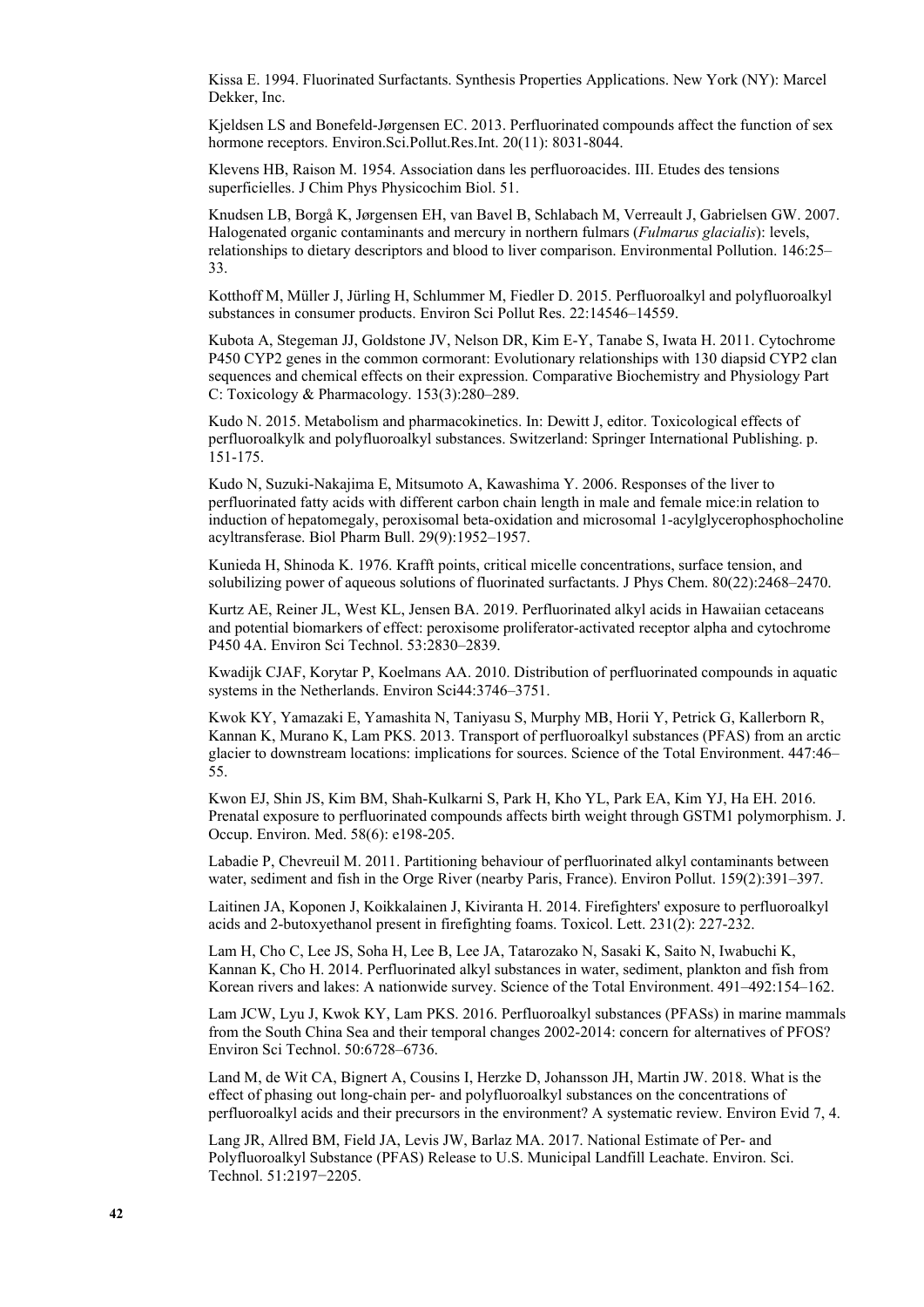Langberg HA, Breedveld GD, Slinde GA, Grønning HM, Høisæter Å, Jartun M, Rundberget T, Jenssen BM, Hale SE. 2020. Fluorinated Precursor Compounds in Sediments as a Source of Perfluorinated Alkyl Acids (PFAA) to Biota. Environ. Sci. Technol. 54:13077−13089.

Lasters R, Groffen T, Lopez-Antia A, Bervoets L, Eens M. 2019. Variation in PFAA concentrations and egg parameters throughout the egg-laying sequence in a free-living songbird (the great tit, *Parus major*): implications for biomonitoring studies. Environmental Pollution. 246:237--248.

Latala A, Nedzi M, Stepnowski P. 2009. Acute toxicity assessment of perfluorinated carboxylic acids towards the Baltic microalgae. Environmental Toxicology and Pharmacology. 28:167–171.

Lau C, Das KP, Tatum K, Zehr D, Wood CR, Rosen MB. 2009. Developmental toxicity of perfluorononanoic acid in the mouse. Toxicologist. 108:417.

Lee JK, Kim SH. 2018. Correlation between mast cell-mediated allergic inflammation and length of perfluorinated compounds. J Toxicol Environ Health A. 81(9): 302-313.

Lehmler H-J, Oyewumi M-O, Jay M, Bummer PM. 2001. Behaviour of partially fluorinated carboxylic acids at the air-water interface. J Fluor Chem. 107:141–146.

Lescord GL, Kidd KA, De Silva AO, Williamson M, Spencer C, Wang X, Muir DCG. 2015. Perfluorinated and polyfluorinated compounds in lake food webs from the Canadian High Arctic. Environ Sci Technol. 49:2694–2702.

Letcher RJ, Bustnes OJ, Dietz R, Jenssen BM, Jørgensen EH, Sonne C, Verreault J, Vijayan MM, Gabrielsen GW. 2010. Exposure and effects assessment of persistent organohalogen contaminants in Arctic wildlife and fish. Science of the Total Environment. 408:2995–3043.

Letcher RJ, Chu SG, McKinney MA, Tomy GT, Dietz R, Sonne C. 2014. Comparative hepatic in vitro depletion and metabolite formation of major perfluorooctane sulfonate precursors in polar bear, ringed seal and beluga whale. Chemosphere. 112:225–231.

Letcher, R.J., Su, G., Moore, J.N., Williams, L.L., Martin, P.A., de Solla, S.R. and Bowerman, W.W. 2015. Perfluorinated sulfonate and carboxylate compounds and precursors in herring gull eggs from across the Laurentian Great Lakes of North America: Temporal and recent spatial comparisons and exposure implications. Science of the Total Environment 538, 468-477.

Letcher, RJ, Morris, AD, Dyck, M, Sverko, E., Reiner, E, Blair, DAD, Chu, SG and Shen, L. 2018. Legacy and new halogenated persistent organic pollutants in polar bears from a contamination hotspot in the Arctic, Hudson Bay Canada. Science of the Total Environment 610-611, 121-136.

Li L, Zheng H, Wang T, Cai M, Wang, P. 2018. Perfluoroalkyl acids in surface seawater from the North Pacific to the Arctic Ocean: Contamination, distribution and transportation. Environ Pollut. 238:168–176.

Li J, Cai D, Chu C, Li Q, Zhou Y, Hu L. 2020a. Transplacental transfer of per- and polyfluoroalkyl substances (PFASs): differences between preterm and full-term deliveries and associations with placental transporter mRNA expression. Environ Sci Technol. 54(8):5062–5070.

Li Y, Yu N, Du L, Shi W, Yu H, Song M. 2020b. Transplacental transfer of per- and polyfluoroalkyl substances identified in paired maternal and cord sera using suspect and non-target screening. Environ Sci Technol. 54(6):3407–3416.

Li X, Hua Z. 2021. Multiphase distribution and spatial patterns of perfluoroalkyl acids (PFAAs) associated with catchment characteristics in a plain river network. Chemosphere. 263:128284.

Lindstrom AB, Strynar MJ, Delinsky AD, Nakayama SH, McMillan L, Libelo EL, Neill M, Thomas L. 2011. Application of WWTP Biosolids and Resulting Perfluorinated Compound Contamination of Surface and Well Water in Decatur, Alabama, USA. Environ. Sci. Technol. 45:8015–8021.

Lind V, Priskorn L, Lassen TH, Nielsen F, Kyhl HB, Kristensen DM, Christesen HT, Steener J, Grandjean P, Jensen TK. 2016. Prenatal exposure to perfluoroalkyl substances and anogenital distance at 3 months of age as marker of endocrine disruption. Reprod Toxicol. S0890-6238(16):30265–9.

Liu W, Chen S, Quan, X, Jin Y-H. 2008a. Toxic effect of serial perfluorosulfonic and perfluorocarboxylic acids on the membrane system of a freshwater alga measured by flow cytometry. Environ Toxicol Chem. 27(7):1597–1604.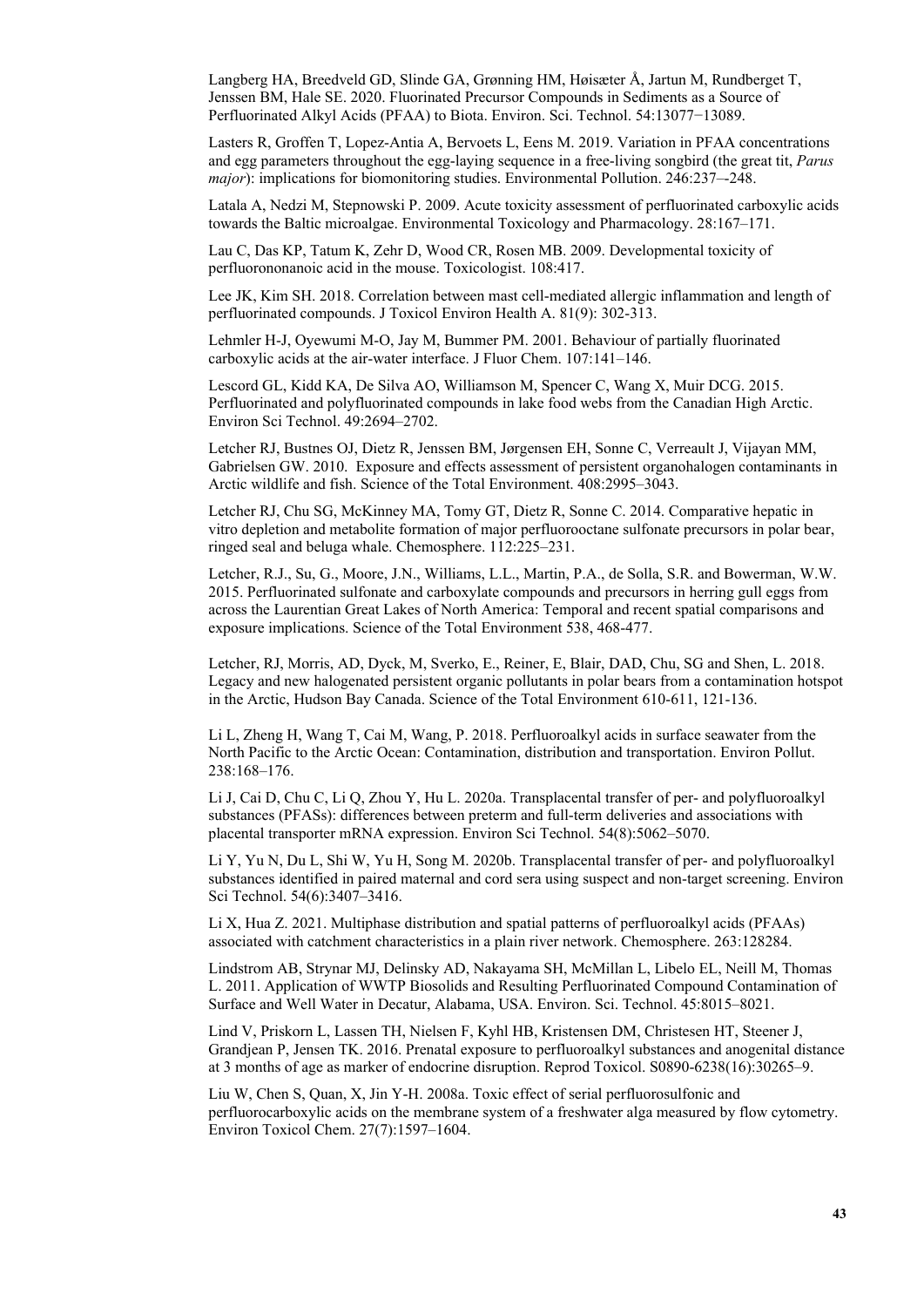Liu Y, Wang J, Wei Y, Zhang H, Xu M, Dai J. 2008b. Induction of time-dependent oxidative stress and related transcriptional effects of perfluorododecanoic acid in zebrafish liver. Aquat Toxicol. 89(4):242–50.

Liu C, Gin KYH, Chang VWC, Goh BPL, Reinhard M. 2011a. Novel perspectives on the bioaccumulation of PFCs – the concentration dependency. Environ Sci Technol 45:9758–9764.

Liu Y, Wang J, Fang X, Zhang H, Dai, J. 2011b. The thyroid-disrupting effects of long-term perfluorononanoate exposure on zebrafish (*Danio rerio*). Ecotoxicology. 20(1): 47–55.

Liu WL, Ko YC, Hwang BH, Li ZG, Yang TCC, Lee MR. 2012. Determination of perfluorocarboxylic acids in water by ion-pair dispersive liquid-liquid microextraction and gas chromatography-tandem mass spectrometry with injection port derivation. Analytica Chimica Acta. 726:28–34.

Liu C, Chang VWC, Gin KYH, Nguyen VT. 2014a. Genotoxicity of perfluorinated chemicals (PFCs) to the green mussel (*Perna viridis)*. Science of the Total Environment. 487: 117–122.

Liu C, Chang VWC, Gin KYH. 2014b. Oxidative toxicity of perfluorinated chemicals in green mussel and bioaccumulation factor dependent quantitative structure-activity relationship. Environmental Toxicology and Chemistry. 33 (10): 2323–2332.

Liu X, Guo Z, Krebs KA, Pope RH, Roache NF. 2014c. Concentrations and trends of perfluorinated chemicals in potential indoor sources from 2007 through 2011 in the US. Chemosphere. 98:51–57.

Liu H, Sheng N, Zhang W, Dai J. 2015. Toxic effects of perfluorononanoic acid on the development of zebrafish (*Danio rerio*) embryos. J Environ Sci. 32: 26–34.

Liu J, Qu R, Wang Z, Mendoza-Sanchez I, Sharma VK. 2017. Thermal- and photo-induced degradation of perfluorinated carboxylic acids: kinetics and mechanism. Water Research. 126:12–18.

Liu Y, Richardson ES, Derocher AE, Lunn NJ, Lehmler J, Li X, Zhang Y, Cui JY, Cheng L, Martin JW. 2018a. Hundreds of unrecognized halogenated contaminants discovered in polar bear serum. Angew Chem Int Ed. 57:16401–16406.

Liu G, Dhana K, Furtado JD, Rood J, Zong G, Liang L, Qi L, Bray GA, DeJonge L, Coull B, et al. 2018b. Perfluoroalkyl substances and changes in body weight and resting metabolic rate in response to weight-loss diets: A prospective study. PLoS Med 15(2):e1002502.

Liu W, He W, Wu J, Qin N, He Q, Xu F. 2018c. Residues, bioaccumulations and biomagnification of perfluoroalkyl acids (PFAAs) in aquatic animals from Lake Chaohu, China. Environ Pollut. 240:607– 614.

Liu C and Gin KY. 2018. Immunotoxicity in green mussels under perfluoroalkyl substance (PFAS) exposure: reversible response and response model development. Environ Toxicol Chem. 37(4):1138- 1145.

Liu J, Zhao X, Liu Y, Qiao X, Wang X, Ma M, Jin X, Liu C, Zheng B, Shen J, Guo R. 2019a. High contamination, bioaccumulation and risk assessment of perfluoroalkyl substances in multiple environmental media at the Baiyangdian Lake. Ecotoxicology and Environmental Safety. 182:109454.

Liu W, He W, Wu J, Qin N, He Q, Xu F. 2019b. Residues, bioaccumulations and biomagnification of perfluoroalkyl acids (PFAAs) in aquatic animals from Lake Chaohu, China. Environmental Pollution. 240:607–614.

Liu G, Zhang B, Hu Y, Rood J, Liang L, Qi L. 2020. Associations of perfluoroalkyl substances with blood lipids and apolipoproteins in lipoprotein subspecies: the POUNDS-lost study. Environ Health. 19(1):5.

Liu S, Zhao S, Liang Z, Wang F, Sun F, Chen D. 2021. Perfluoroalkyl substances (PFASs) in leachate, fly ash, and bottom ash from waste incineration plants: Implications for the environmental release of PFAS. Science of the Total Environment 795:148468.

Liu M, Munoz G, Duy SV, Sauvé S, Liu J. 2022. Per- and Polyfluoroalkyl Substances in Contaminated Soil and Groundwater at Airports: A Canadian Case Study. Environ. Sci. Technol. 56: 885−895.

Llorca M, Farre M, Tavano MS, Alonso B, Koremblit G, Barcel OD. 2012. Fate of a broad spectrum of perfluorinated compounds in soils and biota from Tierra del Fuego and Antarctica. Environ Pollut. 163:158–166.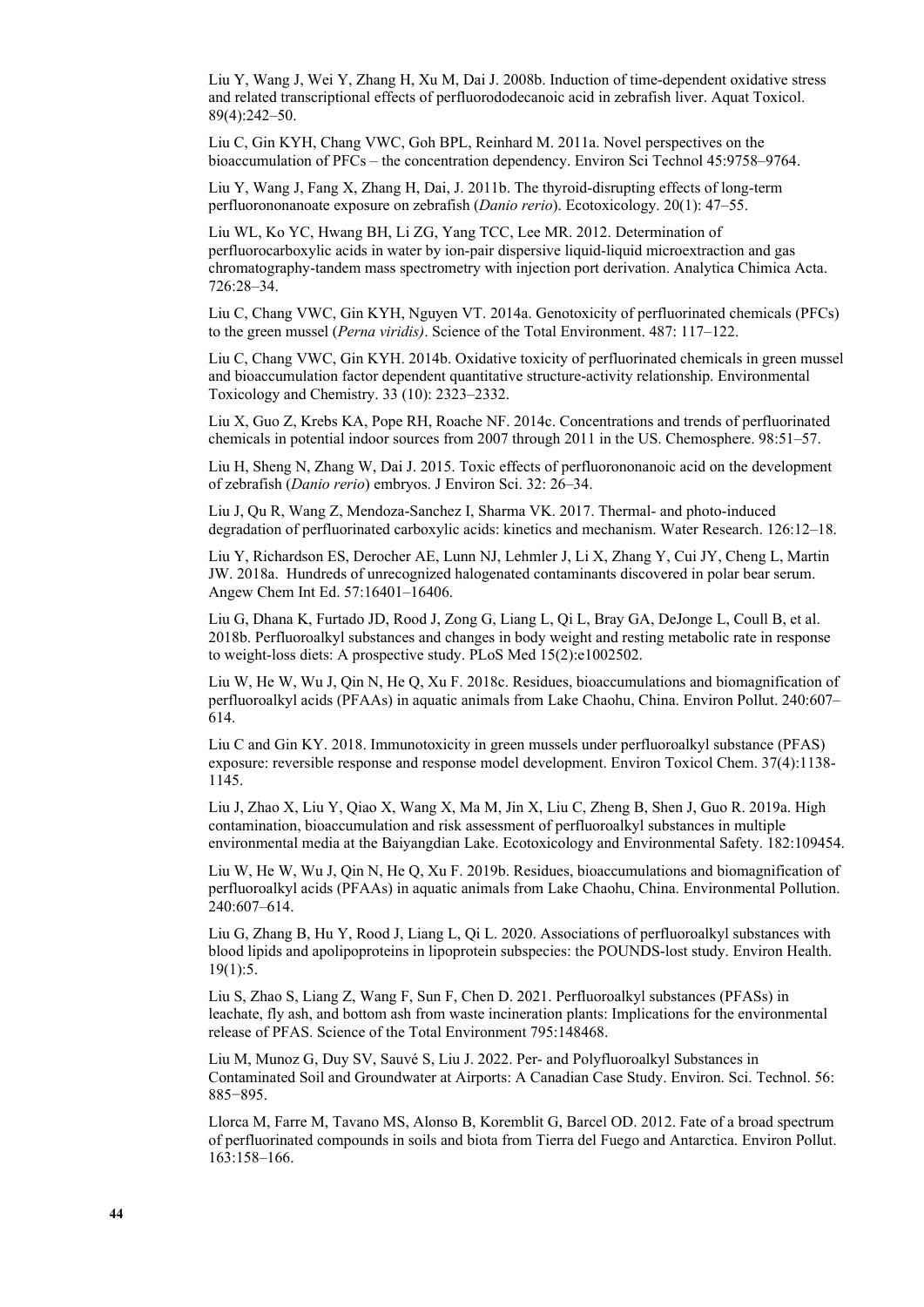Loganathan BG, Sajwan KS, Sinclair E, Kumar KS, Kannan K. 2007. Perfluoroalkyl sulfonates and perfluorocarboxylates in two wastewater treatment facilities in Kentucky and Georgia. Water Research. 41:4611–4620.

Loi EIH, Yeung LWY, Taniyasu S, Lam PKS, Kannan K, Yamashita N. 2011. Trophic magnification of poly- and perfluorinated compounds in a subtropical food web. Environ Sci Technol. 45:5506– 5513.

Loi EIH, Yeung LWY, Mabury SA, Lam PKS. 2013. Detections of commercial fluorosurfactants in Hong Kong marine environment and human blood: A Pilot Study. Environ Sci47(9): 4677–4685. doi:10.1021/es303805k.

Long M, Knudsen AKS, Pedersen HS, Bonefeld-Jørgensen EC. 2015. Food intake and serum persistent organic pollutants in the Greenlandic pregnant women: The ACCEPT sub-study. Sci.Total Environ. 529: 198-212.

Loos R, Locoro G, Bidoglio G, Contini S, Rimaviciute E, Gawlik BM. 2009. EU-wide survey of polar organic persistent pollutants in European river waters. Environmental Pollution. 157(2):561–568.

Loos R, Locoro G, Gomero S, Contini S, Schwesig D, Werres F, Balsaa P, Gans O, Weiss S, Blaha L, Bolchi M, Gawlik BM. 2010. Pan-European survey on the occurrence of selected polar organic persistent pollutants in ground water. Water Research. 44(14):4115–4126.

Lopez-Antia A, Groffen T, Lasters R, AbdElgawad H, Sun J, Asard H, Bervoets L, Eens M. 2019. Perfluoroalkyl acids (PFAAs) concentrations and oxidative status in two generations of Great Tits inhabiting a contamination hotspot. Environ Sci Technol. 53:1617–1626

Lu GH, Liu JC, Sun LS, Yuan LJ. 2015. Toxicity of perfluorononanoic acid and perfluorooctane sulfonate to *Daphnia magna*. Water Science and Engineering. 8(1):40–48.

Lum KJ, Sundaram R, Barr DB, Louis TA, Buck Louis, GM. 2017. Perfluoroalkyl chemicals, menstrual cycle length, and fecundity: findings from a prospective pregnancy study. Epidemiology. 28(1):90–98.

MacInnis JJ, Lehnherr I, Muir DCG, St. Pierre KA, St. Louis VL, Spencer C, De Silva AO. 2019. Fate and transport of perfluoroalkyl substances from snowpacks into a lake in the High Arctic of Canada. Environ Sci Technol. 53(18):10753–10762.

Mackay D, Fraser A. 2000. Bioaccumulation of persistent organic chemicals: mechanism and models. Environmental Pollution. 110:375–391.

MacLeod M, Breitholtz M, Cousins IT, de Wit CA, Persson LM, Rudén C, McLachlan MS. 2014. Identifying chemicals that are planetary boundary threats. Environ Sci Technol. 48: 11057–11063.

Makey CM, Webster TF, Martin JW, Shoeib M, Harner T, Dix-Cooper L, Webster GM. 2017. Airborne precursors predict maternal serum perfluoroalkyl acid concentrations. Environ. Sci. Technol. 51 (13): 7667-7675.

Manzano-Salgado CB, Casas M, Lopez-Espinosa MJ, Ballester F, Basterrechea M, Grimalt JO, Jiménez AM, Kraus T, Schettgen T, Sunyer J, et al. 2015. Transfer of perfluoroalkyl substances from mother to fetus in a Spanish birth cohort. Environ.Res. 142: 471-478.

Martin JW, Mabury SA, Solomon KR, Muir DCG. 2003a. Dietary accumulation of perfluorinated acids in juvenile rainbow trout (*Oncorhynchus mykiss*). Environ Toxicol Chem. 22:189–195.

Martin JW, Mabury SA, Solomon KR, Muir DCG. 2003b. Bioconcentration and tissue distribution of perfluorinated acids in rainbow trout (*Oncorhynchus mykiss*). Environ Toxicol Chem. 22:196–204.

Martin JW, Whittle M, Muir DCG, Mabury SA. 2004. Perfluoroalkyl contaminants in a food web from Lake Ontario. Environ Sci 38:5379–5385.

Matsubara E, Harada K, Inoue K, Koizumi A. 2006. Effects of perfluorinated amphiphiles on backward swimming in Paramecium caudatum. Biochemical and Biophysical Research Communication. 339:554–561.

Menger F, Pohl J, Ahrens L, Carlsson G, Örn S. 2020. Behavioural effects and bioconcentration of per- and polyfluoroalkyl substances (PFASs) in zebrafish (*Danio rerio*) embryos. Chemosphere. 245:125573.

Mertens JJ, Sved DW, Marit GB, Myers NR, Stetson PL, Murphy SR, Schmit B, Shinohara M, Farr CH. 2010. Subchronic toxicity of S-111-S-WB in Sprague Dawley rats. Int J Toxicol. 29(4):358–71.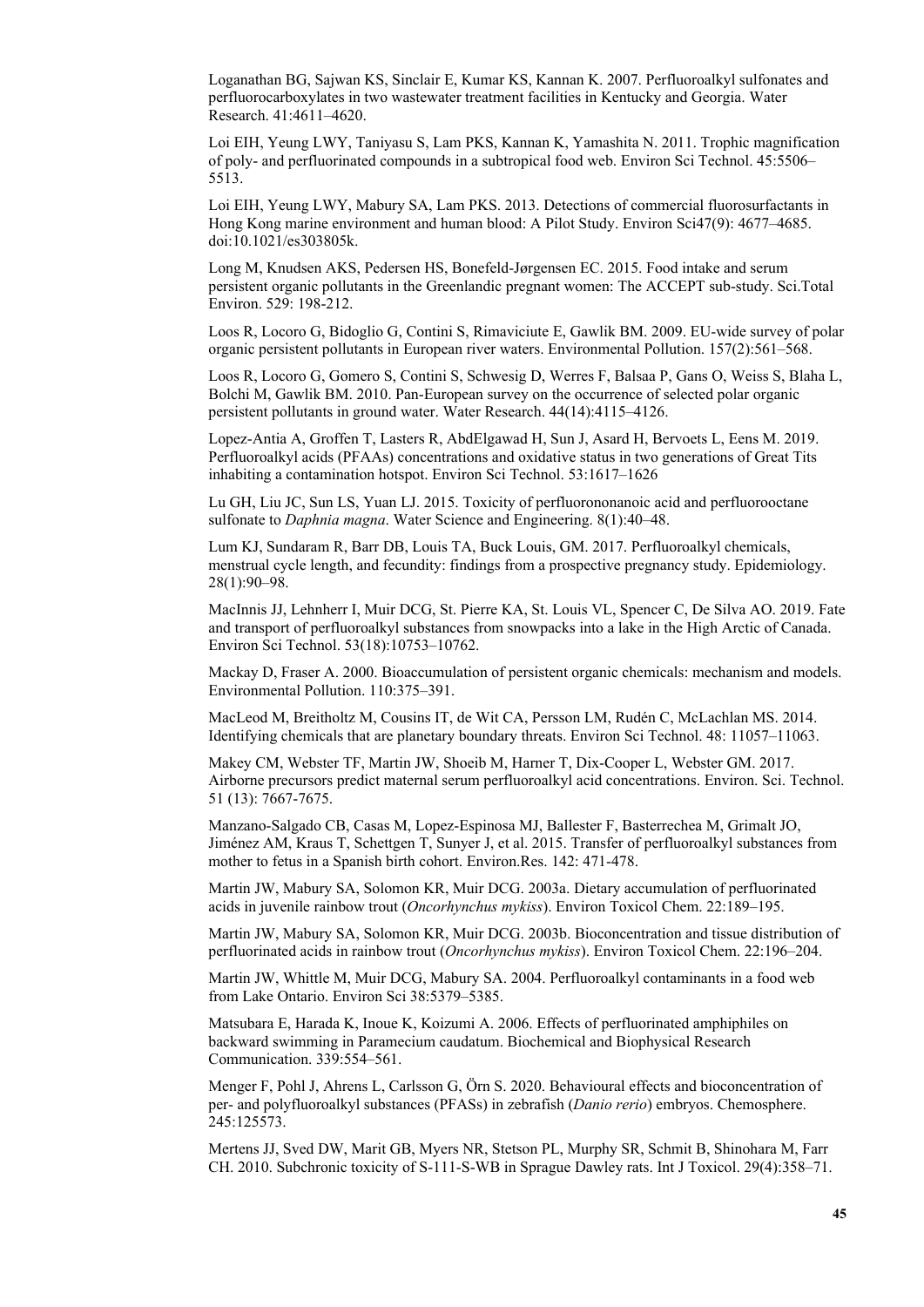Miljeteig C, Gabrielsen GW, Strøm H, Gavrilo MV, Lie E, Jenssen BM. 2012. Eggshell thinning and decreased concentrations of vitamin E are associated with contaminants in eggs of ivory gulls. Science of the Total Environment. 431:92–99.

Miller A, Elliott JE, Elliott KH, Lee S, Cyr F. 2015. Temporal trends of perfluoralkyl substances (PFAS) in eggs of coastal and offshore birds: increasing PFAS levels associated with offshore bird species breeding on the Pacific coast of Canada and wintering near Asia. Environmental Toxicology and Chemistry. 34 (8):1799–1808.

Mobacke I, Lind L, Dunder L, Salihovic S, Lind PM. 2018. Circulating levels of perfluoroalkyl substances and left ventricular geometry of the heart in the elderly. Environ Int. 115:295–300.

Mondal D, Weldon RH, Armstrong BG, Gibson LJ, Lopez-Espinosa MJ, Shin HM, Fletcher T. 2014. Breastfeeding: A potential excretion route for mothers and implications for infant exposure to perfluoroalkyl acids. Environ.Health Perspect. 122(2): 187-192.

Moodie D, Coggan T, Berry K, Kolobaric A, Fernandes M, Lee E, Reichman S, Nugegoda D, Clarke BO. 2021. Legacy and emerging per- and polyfluoroalkyl substances (PFASs) in Australian biosolids. Chemosphere. 270:129143.

Morello-Frosch R, Cushing LJ, Jesdale BM, Schwartz JM, Guo W, Guo T, Wang M, Harwani S, Petropoulou S-E, Duong W, et al. 2016. Environmental chemicals in an urban population of pregnant women and their newborns from San Francisco. Environ.Sci.Technol. 50(22): 12464-12472.

Moroi Y, Yano H, Shibata O, Yonemitsu T. 2001. Determination of acidity constants of perfluoroalkanoic acids. Bull Chem Soc Jpn. 74:667–672.

Muir D, Bossi R, Carlsson P, Evans M, De Silva A, Halsall C, Rauert C, Herzke D, Hung H, Letcher R, Rigét F, Roos A. 2019. Levels and trends of poly- and perfluoroalkyl substances in the Arctic environment – An update. Emerging Contaminants. 5:240-271.

Mukerjee P, Handa T. 1981. Adsorption of fluorocarbon and hydrocarbon surfactants to air-water, hexane-water, and perfluorohexane-water interfaces - relative affinities and fluorocarbon-hydrocarbon nonideality effects. J Phys Chem. 85:2298–2303.

Müller CE, De Silva AO, Small J, Williamson M, Wang X, Morris A, Katz S, Gamberg M, Muir DCG. 2011. Biomagnification of Perfluorinated Compounds in a Remote Terrestrial Food Chain: Lichen – Caribou – Wolf. Environ Sci Technol. 45:8665–8673.

Mehvish Mumtaz, Yixiang Bao, Liquan Liu, Jun Huang,\* Giovanni Cagnetta,\* and Gang Yu. 2019. Per- and Polyfluoroalkyl Substances in Representative Fluorocarbon Surfactants Used in Chinese Film-Forming Foams: Levels, Profile Shift, and Environmental Implications. Environ. Sci. Technol. Lett. 6:259−264.

Mumtaz M, Bao Y, Liu L, Huang J, Cagnetta G, Yu G. 2019. Per- and Polyfluoroalkyl Substances in Representative Fluorocarbon Surfactants Used in Chinese Film-Forming Foams: Levels, Profile Shift, and Environmental Implications. Environ. Sci. Technol. Lett. 6:259−264.

Munoz G, Labadie P, Geneste E, Pardon P, Tartu S, Chastel O, Budzinski H. 2017a. Biomonitoring of fluoroalkylated substances in Antarctica seabird plasma: development and validation of a fast and rugged method using on-line concentration liquid chromatography tandem mass spectrometry. Journal of Chromatography A. 1513:107–117.

Munoz G, Budzinski H, Babut M, Drouineau H, Lauzent M, Le Menach K, Lobry J, Selleslagh J, Simonnet-Laprade, Labadie P. 2017b. Evidence for the trophic transfer of perfluoroalkylated substances in a temperate macrotidal estuary. Environ Sci Technol. 51:8450–8459.

Munoz G, Budzinski H, Babut M, Lobry J, Selleslagh J, Tapie N, Labadie P. 2019. Temporal variations of perfluoroalkyl substances partitioning between surface water, suspended sediment, and biota in a macrotidal estuary233:319–326.

Murakami M, Adachi N, Saha M, Morita C, Takada H. 2011. Levels, temporal trends, and tissue distribution of perfluorinated surfactants in freshwater fish from Asian countries. Arch Environ Contam Toxicol. 61:631–641.

Nabb DL, Szostek B, Himmelstein MW, Mawn MP, Gargas ML, Sweeney LM, Stadler JC, Buck RC, Fasano WJ. 2007. In vitro metabolism of 8-2 fluorotelomer alcohol: interspecies comparisons and metabolic pathway refinement. Toxicological Sciences. 100(2):333–344.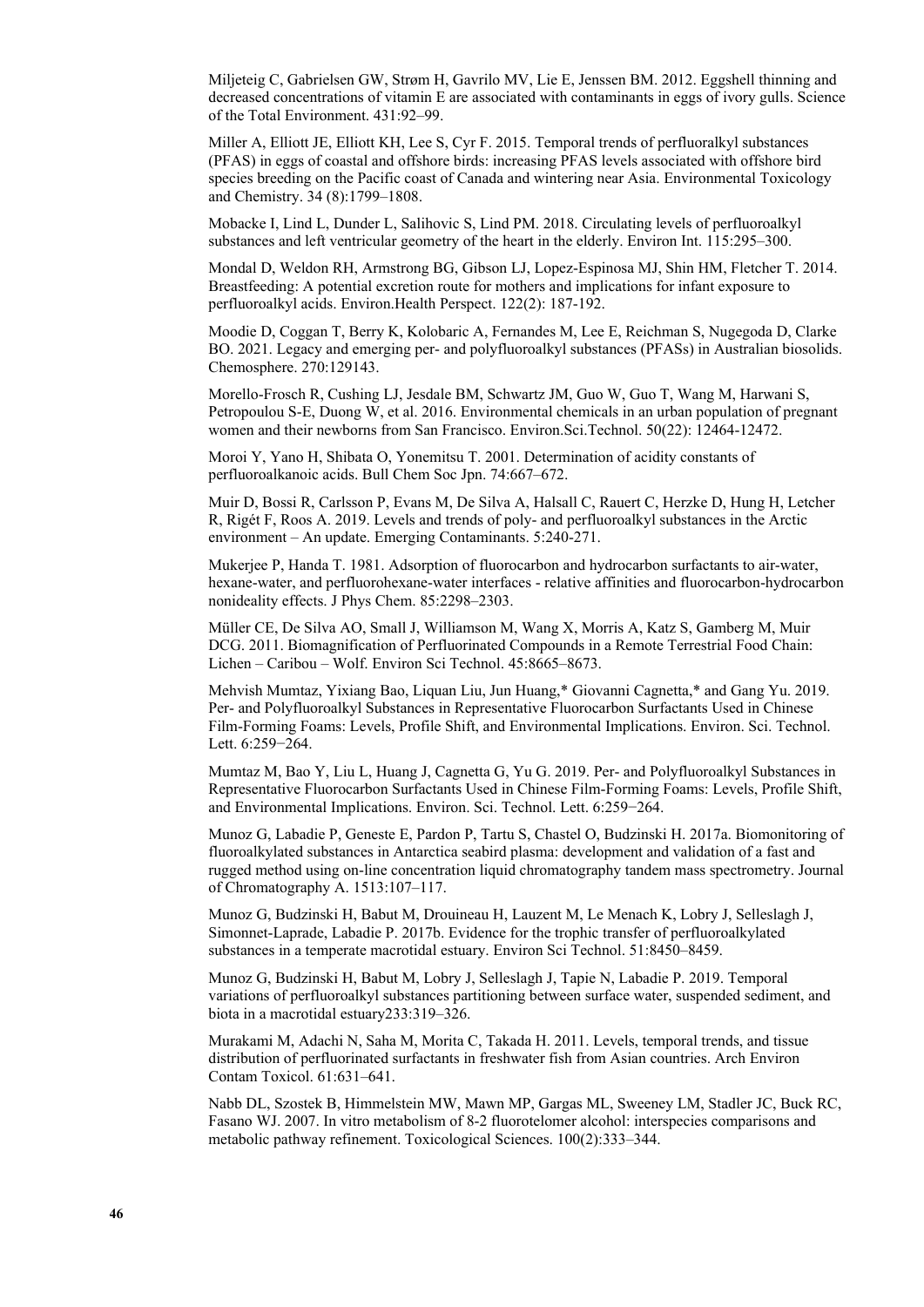Naile JE, Khim JS, Hong S, Park J, Kwon B-O, Ryu JS, Hwang JH, Jones PD, Giesy JP. 2013. Distributions and bioconcentration characteristics of perfluorinated compounds in environmental samples collected from the west coast of Korea. Chemosphere. 90:387–394.

Ng CA, Hungerbuhler K. 2013. Bioconcentration of perfluorinated alkyl acids: how important is specific binding? Environmental Science and Technology. 47:7214–7223.

Ng CA, Hungerbuhler K. 2014. Bioaccumulation of perfluorinated alkyl acids: observations and models. Environ Sci Technol. 48:4637–4648.

Nguyen HT, McLachlan MS, Tscharke B, Thai P, Braeunig J, Kaserzon S, O'Brien JW, Mueller JF. 2022. Background release and potential point sources of per- and polyfluoroalkyl substances to municipal wastewater treatment plants across Australia. Chemosphere. 293:133657.

Nian M, Li QQ, Bloom M, Qian ZM, Syberg KM, Vaughn MG, Wang SQ, Wei Q, Zeeshan M, Gurram N, et al. 2019. Liver function biomarkers disorder is associated with exposure to perfluoroalkyl acids in adults: Isomers of C8 Health Project in China. Environ Res. 172:81–88.

[NICNAS] National Industrial Chemicals Notification and Assessment Scheme. 2017. Indirect precursors of long-chain perfluorocarboxylic acids (PFCAs): Human health tier II assessment. Available from: [https://www.nicnas.gov.au/chemical-information/imap-assessments/imap-group](https://www.nicnas.gov.au/chemical-information/imap-assessments/imap-group-assessment-report?assessment_id=1811)[assessment-report?assessment\\_id=1811](https://www.nicnas.gov.au/chemical-information/imap-assessments/imap-group-assessment-report?assessment_id=1811) [Accessed: 22 June 2020]

[NICNAS] National Industrial Chemicals Notification and Assessment Scheme. 2019. Indirect precursors to perfluorocarboxylic acids: Environment tier II assessment. Available from: [https://www.nicnas.gov.au/chemical-information/imap-assessments/imap-assessments/tier-ii](https://www.nicnas.gov.au/chemical-information/imap-assessments/imap-assessments/tier-ii-environment-assessments/indirect-precursors-to-perfluorocarboxylic-acids)[environment-assessments/indirect-precursors-to-perfluorocarboxylic-acids](https://www.nicnas.gov.au/chemical-information/imap-assessments/imap-assessments/tier-ii-environment-assessments/indirect-precursors-to-perfluorocarboxylic-acids) [Accessed: 25 May 2020]

[NICNAS] National Industrial Chemicals Notification and Assessment Scheme. 2020. Data requirements for notification of new chemicals containing a perfluorinated carbon chain. Available from: [https://www.nicnas.gov.au/notify-your-chemical/data-requirements-for-new-chemical](https://www.nicnas.gov.au/notify-your-chemical/data-requirements-for-new-chemical-notifications/data-requirements-for-notification-of-new-chemicals-containing-a-perfluorinated-carbon-chain)[notifications/data-requirements-for-notification-of-new-chemicals-containing-a-perfluorinated](https://www.nicnas.gov.au/notify-your-chemical/data-requirements-for-new-chemical-notifications/data-requirements-for-notification-of-new-chemicals-containing-a-perfluorinated-carbon-chain)[carbon-chain](https://www.nicnas.gov.au/notify-your-chemical/data-requirements-for-new-chemical-notifications/data-requirements-for-notification-of-new-chemicals-containing-a-perfluorinated-carbon-chain) [Accessed: 26 June 2020]

Nilsson H, Kärrman A, Westberg H, Rotander A, van Bavel B, Lindström G. 2010. A time trend study of significantly elevated perfluorocarboxylate levels in humans after using fluorinated ski wax. Environ. Sci. Technol. 44:2150-2155.

Nobels I, Dardenne F, De Coen W, Blust R. 2010. Application of a multiple endpoint bacterial reporter assay to evaluate toxicological relevant endpoints of perfluorinated compounds with different functional groups and varying chain length. Toxicology in Vitro. 24:1768–1774.

Nordic Council of Ministers. 2015. Substances in Preparations in Nordic Countries (SPIN). Chemical Group, Nordic Council of Ministers, Copenhagen, Denmark. Accessed 17 March 2015. [As cited in NICNAS 2019]

Nordic Council of Ministers. 2019. PFASs in the Nordic environment. Screening of Poly- and Perfluoroalkyl Substances (PFASs) and Extractable Organic Fluorine (EOF) in the Nordic Environment. Available from: [PFASs in the Nordic environment \(diva-portal.org\)](http://norden.diva-portal.org/smash/get/diva2:1296387/FULLTEXT01.pdf) [Accessed: 6 April 2022]

[NTP] National Toxicology Program. 2019. NTP technical report on the toxicity studies of perfluoroalkyl carboxylates (perfluorohexanoic acid, perfluorooctanoic acid, perfluorononanoic acid, and perfluorodecanoic acid) administered by gavage to Sprague Dawley (Hsd:Sprague Dawley SD) rats. Research Triangle Park (NC): U.S. Department of Health and Human Services, National Toxicology Program. Toxicity Report 97.

Nystrom J, Benskin JP, Plassmann M, Sandblom O, Glynn A, Lampa E, Gyllenhammar I, Moraeus L, Lignell S. 2022. Demographic, life-style and physiological determinants of serum per- and polyfluoroalkyl substance (PFAS) concentrations in a national cross-sectional survey of Swedish adolescents.Res. 208:112674.

O'Brien JM, Crump D, Mundy LJ, Chu S, McLaren KK, Vongphachan V, Letcher RJ, Kennedy SW. 2009. Pipping success and liver mRNA expression in chicken emnbryos exposed in ovo to C8 and C11 perfluorinated carboxylic acids and C10 perfluorinated sulfonate. Toxicology Letters. 190:134– 139.

O'Brien JM, Williams A, Yauk CI, Crump D, Kennedy SW. 2013. In vitro microarray analysis identifies genes in acute-phase pathways that are down-regulated in the liver of chicken embryos exposed in ovo to PFUdA. Toxicology in Vitro. 27:1649–1658.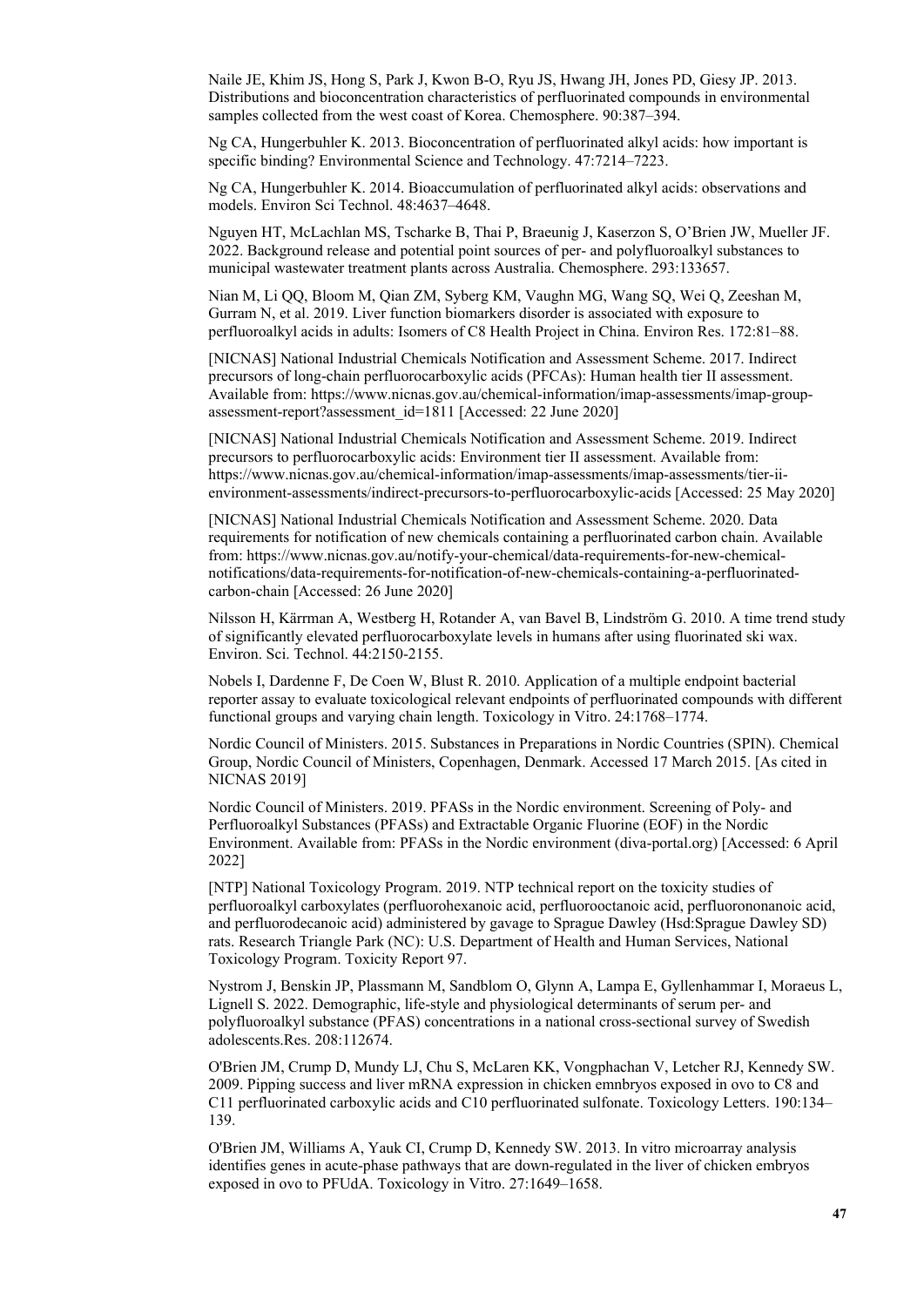O'Connell SG, Arendt M, Segars A, Kimmel T, Braun-McNeil J, Avens L, Schroeder B, Ngai L, Kucklick JR, Keller J. 2010. Temporal and spatial trends of perfluorinated compounds in juvenile loggerhead sea turtles (*Caretta caretta*) along the east cost of the United States. Environ Sci Technol. 44:5202–5209.

[OECD] Organization of Economic Cooperation and Development. 2002. Co-operation on existing chemicals. Hazard assessment of perfluorooctane sulfonate (PFOS) and its salts. Environment Directorate. Joint meeting of the Chemicals Committee and the Working Party on Chemicals, Pesticides and Biotechnology. ENV/JM/RD(2002)17/FINAL (Unclassified).

[OECD] Organisation for Economic Co-operation and Development. 2011. PFCS: Outcome of the 2009 Survey on the production, use and release of PFOS, PFAS, PFOA PFCA, their related substances and products/mixtures containing these substances. Available from: [http://www.oecd.org/officialdocuments/publicdisplaydocumentpdf/?cote=env/jm/mono\(2011\)1&docla](http://www.oecd.org/officialdocuments/publicdisplaydocumentpdf/?cote=env/jm/mono(2011)1&doclanguage=en) [nguage=en](http://www.oecd.org/officialdocuments/publicdisplaydocumentpdf/?cote=env/jm/mono(2011)1&doclanguage=en) [Accessed: 23 October 2020]

[OECD] Organisation for Economic Co-operation and Development. 2013. OECD/UNEP Global PFC Group, Synthesis paper on per- and polyfluorinated chemicals (PFCs), Environment, Health and Safety, Environment Directorate, OECD. Available from: [https://www.oecd.org/env/ehs/risk](https://www.oecd.org/env/ehs/risk-management/PFC_FINAL-Web.pdf)[management/PFC\\_FINAL-Web.pdf](https://www.oecd.org/env/ehs/risk-management/PFC_FINAL-Web.pdf) [Accessed: 23 October 2020]

[OECD] Organisation for Economic Co-operation and Development. 2014. Guidance on grouping of chemicals, second edition. Environment, Health and Safety Publications Series on Testing and Assessment. No. 194. Available from:

http://www.oecd.org/officialdocuments/publicdisplaydocumentpdf/?cote=env/jm/mono(2014)4&docla nguage=en [Accessed: 21 February 2022]

[OECD] Organisation for Economic Co-operation and Development. 2015. Working towards a global emission inventory of PFASs: focus on PFCAs - status quo and the way forward. OECD Environment, Health and Safety Publications Series on Risk Management. No. 30. Available from: [https://www.oecd.org/chemicalsafety/Working%20Towards%20a%20Global%20Emission%20Invent](https://www.oecd.org/chemicalsafety/Working%20Towards%20a%20Global%20Emission%20Inventory%20of%20PFASS.pdf) [ory%20of%20PFASS.pdf](https://www.oecd.org/chemicalsafety/Working%20Towards%20a%20Global%20Emission%20Inventory%20of%20PFASS.pdf) [Accessed: 24 February 2022]

[OECD] Organisation for Economic Co-operation and Development. 2020. Portal on Per and PolyFluorinated Chemicals. Country Information. Available from: <https://www.oecd.org/chemicalsafety/portal-perfluorinated-chemicals/>[Accessed: 23 October 2020]

Ohmori K, Kudo N, Katayama K, Kawashima Y. 2003. Comparison of the toxicokinetics between perfluorocarboxylic acids with different carbon chain length. Toxicology. 184(2-3):135–140.

Ojo AF, Peng C, Ng JC. 2020. Combined effects and toxicological interactions of perfluoroalkyl and polyfluoroalkyl substances mixtures in human liver cells (HepG2). Environmental Pollution. 263: 114182.

Oshida K, Vasani N, Thomas RS, Applegate D, Rosen M, Abbott B, Lau C, Guo G, Aleksunes LM, Klaassen, et al. 2015. Identification of modulators of the nuclear receptor peroxisome proliferatoractivated receptor  $\alpha$  (PPAR $\alpha$ ) in a mouse liver gene expression compendium. PLOS ONE. 10(2): e0112655.

Ostertag SK, Tague BA, Humphries MM, Tittlemier SA, Chan HM. 2009. Estimated dietary exposure to fluorinated compounds from traditional foods among Inuit in Nunavut, Canada. Chemosphere. 75(9):1165-1172.

Pan C-G, Zhao J-L, Liu Y-S, Zhang Q-Q, Chen Z-F, Lai H-J, Peng F-J, Liu S-S, Ying G-G. 2014. Bioaccumulation and risk assessment of per- and polyfluoroalkyl substances in wild freshwater fish from rivers in the Pearl River Delta region, South China. Ecotoxicology and Environmental Safety. 107:192–199.

Pan Y, Zhang H, Cui Q, Sheng N, Yeung LWY, Sun Y, Guo Y, Dai J. 2018. Worldwide distribution of novel perfluoroether carboxylic and sulfonic acids in surface water. Environmental Science and Technology. 52(14):7621-7629.

Pan X, Ye J, Zhang H, Tang J, Pan D. 2019. Occurrence, removal, and bioaccumulation of perfluoroalkyl substances in Lake Chaohu, China. Int J Environ Res Public Health. 16:1692.

Parsons JR, Saez M, Dolfing J, de Voogt P. 2008. Biodegradation of perfluorinated compounds. Reviews of Environmental Contamination and Toxicology, Vol 196. D.M. Whitacre (ed.), Springer-Science + Business Media LLC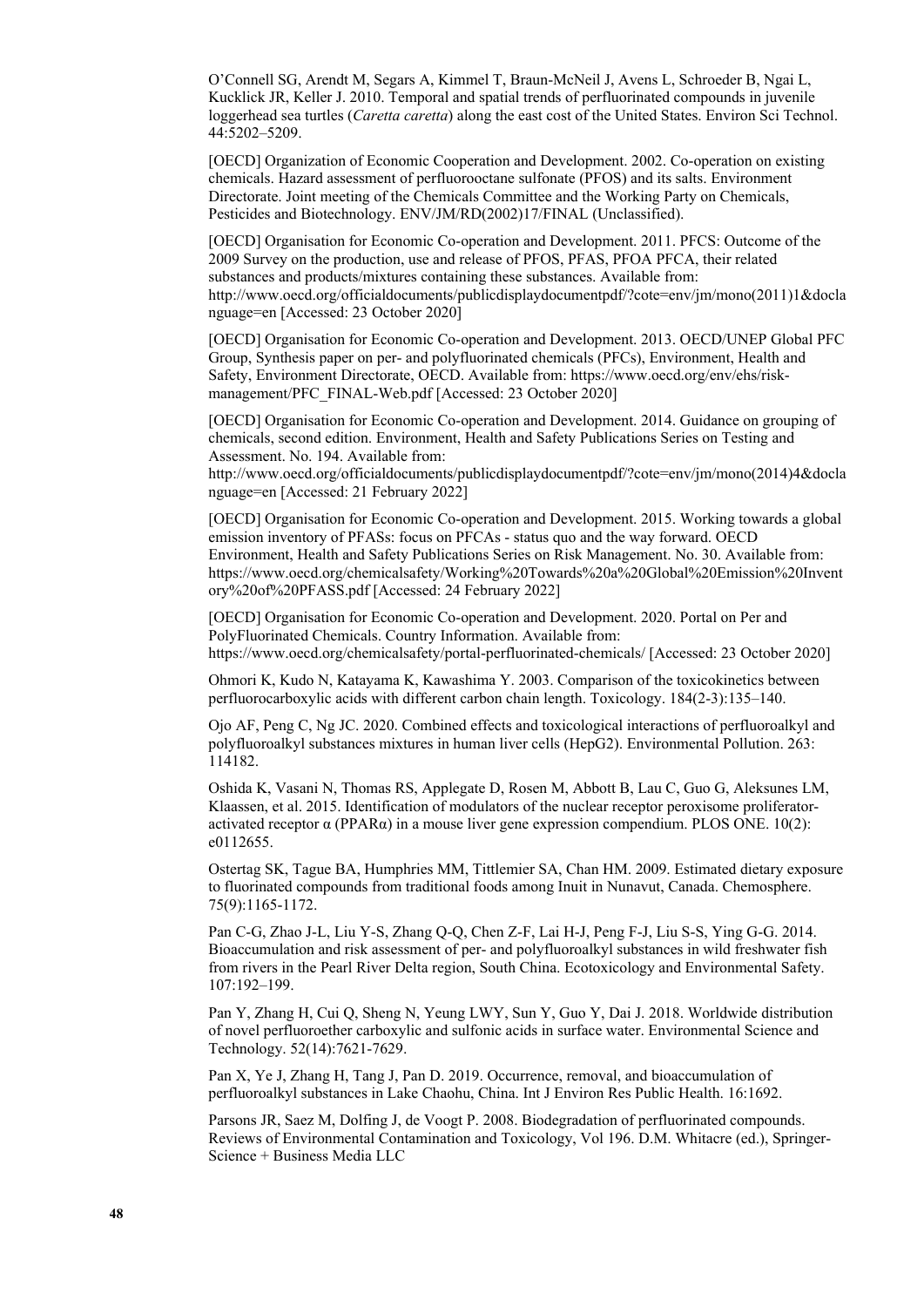Peaslee GF, Wilkinson JT, McGuinness SR, Tighe M, Caterisano N, Lee S, Gonzales A, Roddy M, Mills S, Mitchell K. 2020. Another Pathway for Firefighter Exposure to Per- and Polyfluoroalkyl Substances: Firefighter Textiles. Environ. Sci. Technol. Lett. 7:594−599.

Peng H, Wei Q, Wan Y, Giesy JP, Li L, Hu J. 2010. Tissue distribution and maternal transfer of polyand perfluorinated compounds in Chinese sturgeon (Acipenser sinensis): implications for reproductive risk. Environ Sci Technol. 44:1868–1874.

Pepper IL, Brusseau ML, Prevatt FJ, Escobar BA. 2021. Incidence of PFAS in soil following longterm application of class B biosolids. Science of the Total Environment. 793:148449.

Pérez F, Nadal M, Navarro-Ortega A, Fàbrega F, Domingo JL, Barceló D, Farré M. 2013. Accumulation of perfluoroalkyl substances in human tissues. Environ Int. 59:354-62.

PERFORCE. 2004: Perfluorinated substances in the European environment, EU project FP6-NEST-508967. [As cited in ECHA 2018b]

Persson S and Magnusson U. 2015. Environmental pollutants and alterations in the reproductive system in wild male mink (*Neovison vison*) from Sweden. Chemosphere. 120:237–45.

Pickard HM, Criscitiello AS, Spencer C, Sharp MJ, Muir DCG, DeSilva AO, Young CJ. 2018. Continuous non-marine inputs of per- and polyfluoroalkyl substances to the High Arctic: a multidecadal temporal record. Atmos Chem Phys. 18 (7):5045–5058.

Plassman and Berger. 2013. Perfluoroalkyl carboxylic acids with up to 22 carbon atoms in snow and soil samples from a ski area. Chemosphere. 91:832-837.

Poothong S, Papadopoulou E, Padilla-Sánchez JA, Thomsen C, Haug LS. 2020. Multiple pathways of human exposure to poly- and perfluoroalkyl substances (PFASs): From external exposure to human blood. Environ.Int. 134: 105244.

Posner S, Roos S, and Olsson E. 2009. Survey of the extent of use and occurrence of PFNA (perfluorononanoic acid) in Norway, Swerea IVF, Project report 09/46. TA-2562/2009. [As cited in ECHA 2018b]

Post GB, Louis JB, Lippincott RL, Procopio NA. 2013. Occurrence of perfluorinated compounds in raw water from new jersey public drinking water systems. Environ.Sci.Technol. 47(23): 13266-13275.

Powley GR, George SW, Russell MH, Hoke RA, Buck RC. 2008. Polyfluorinated chemicals in a spatially and temporally integrated food web in the Western Arctic. Chemosphere. 70:664–672.

Prevedouros K, Cousins IT, Buck RC, Korzeniowski SH. 2006. Sources, fate, and transport of perfluorocarboxylates. Environ Sci Technol. 40:32–44.

Qu R, Liu J, Li C, Wang L, Wang Z, Wu J. 2016. Experimental and theoretical insights into the photochemical decomposition of environmentally persistent perfluorocarboxylic acids. Water Research. 104:34–43.

Rahman ML, Zhang C, Smarr MM, Lee S, Honda M, Kannan K, Tekola-Ayele F, Buck Louis GM. (2019). Persistent organic pollutants and gestational diabetes: A multi-center prospective cohort study of healthy US women. Environ Int. 124: 249–258.

Rand AA, Rooney JP, Butt CM, Meyer JN, Mabury SA. 2014. Cellular toxicity associated with exposure to perfluorinated carboxylates (PFCAs) and their metabolic precursors. Chem Res Toxicol. 27(1): 42-50.

Rand AA, Mabury SA. 2017. Is there a human health risk associated with indirect exposure to perfluoroalkyl carboxylates (PFCAs)? Toxicology. 375:28-36.

Rauert, C., Shoieb, M., Schuster, J. K., Eng, A., & Harner, T. 2018. Atmospheric concentrations and trends of poly- and perfluoroalkyl substances (PFAS) and volatile methyl siloxanes (VMS) over 7 years of sampling in the Global Atmospheric Passive Sampling (GAPS) network. Environmental Pollution, 238, 94-102.

Reardon AJF, Rowan-Carroll A, Ferguson SS, Leingartner K, Gagne R, Kuo B, Williams A, Lorusso L, Bourdon-Lacombe JA, Carrier R, Moffat I, Yauk CL, Atlas E. 2021. Potency Ranking of Per- and Polyfluoroalkyl Substances Using High-Throughput Transcriptomic Analysis of Human Liver Spheroids. Toxicol. Sci. 184(1):154–169.

Ren XM, Qin WP, Cao LY, Zhang J, Yang Y, Wan B, Guo LH. 2016. Binding interactions of perfluoroalkyl substances with thyroid hormone transport proteins and potential toxicological implications. Toxicology. 366-367: 32-42.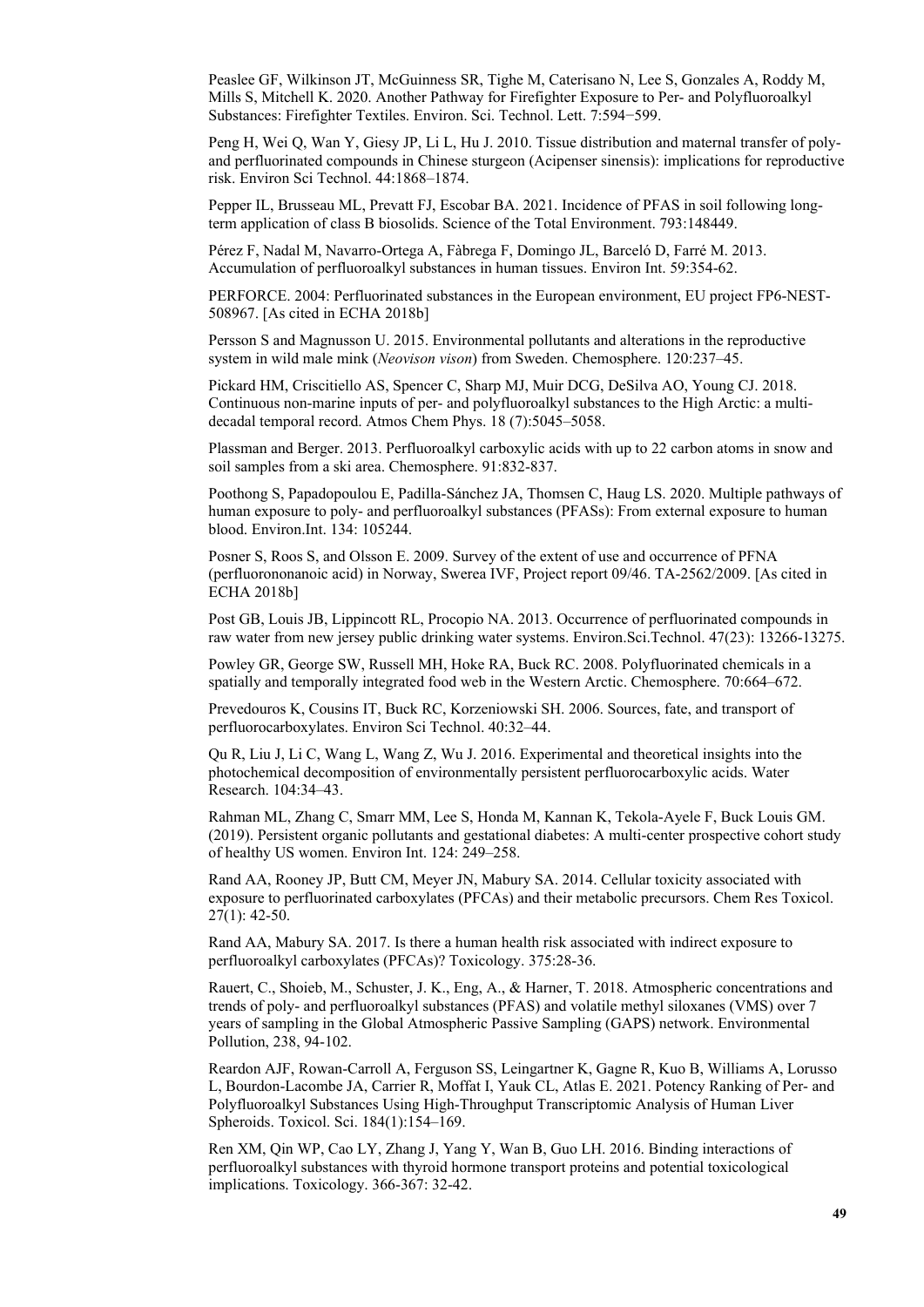Ren J, Point AD, Baygi SF, Fernando S, Hopke PK, Holsen TM, Crimmins BS. Bioaccumulation of polyfluoroalkyl substances in the Lake Huron aquatic food web. Sci Total Environ 819:152974.

Reth M, Berger U, Broman D, Cousins IT, Nilsson ED, McLachlan MS. 2011. Water-to-air transfer of perfluorinated carboxylates and sulfonates in a sea spray simulator. Environmental Chemistry. 8(4):381–388.

Rockwell CE, Turley AE, Cheng X, Fields PE, Klaassen CD. 2013. Acute immunotoxic effects of perfluorononanoic acid (PFNA) in C57BL/6 mice. Clin Exp Pharmacol. Suppl 4:S4–002.

Rockwell CE, Turley AE, Cheng X, Fields PE, Klaassen CD. 2017. Persistent alterations in immune cell populations and function from a single dose of perfluorononanoic acid (PFNA) in C57Bl/6 mice. Food Chem Toxicol. 100:24–33.

Rodríguez-Varela M, Durán-Álvarez JC, Jiménez-Cisneros B, Zamora O, Prado B. 2021. Occurrence of perfluorinated carboxylic acids in Mexico City's wastewater: A monitoring study in the sewerage and a mega wastewater treatment plant. Science of the Total Environment 774:145060.

Rogers JM, Ellis-Hutchings RG, Grey BE, Zucker RM, Norwood J Jr, Grace CE, Gordon CJ, Lau C. 2014. Elevated blood pressure in offspring of rats exposed to diverse chemicals during pregnancy. Toxicol Sci. 137(2):436–46.

Roos AM, Gamberg M, Muir D, Kärrman A, Carlsson P, Cuyler C, Lind Y, Bossi R, Rigét F. 2021. Perfluoroalkyl subtances in circum-Artic *Rangifer*: caribou and reindeer. Environ Sci Pollut Res. doi:10.1007/s11356-021-16729-7.

Roscales JL, Vicente A, Ryan PG, Gonzalez-Solis J, Jimenez B. 2019. Spatial and interspecies heterogeneity in concentrations of perfluoroalkyl substances (PFASs) in seabirds of the Southern Ocean. Environ Sci Technol. 53:9855–9865.

Rosen MB, Das KP, Rooney J, Abbott B, Lau C. Corton JC. 2017. PPARalpha-independent transcriptional targets of perfluoroalkyl acids revealed by transcript profiling. Toxicology. 387: 95- 107.

Rotander A, Karrman A, van Bavel B, Polder A, Riget F, Audounsson GA, Vikingsson G, Gabrielsen GW, Bloch D, Dam M. 2012. Increasing levels of long-chain perfluorocarboxylic acids (PFCAs) in Arctic and North Atlantic marine mammals, 1984-2009. Chemosphere. 86:278–285.

Routti H, Krafft BA, Herzke D, Eisert R, Oftedal O. 2015. Perfluoroalkyl substances detected in the world's southernmost marine mammal, the Weddell seal (*Leptonychotes weddellii*). Environmental Pollution. 197:62–67.

Routti H, Gabrielsen GW, Herzke D, Kovacs KM, Lydersen C. 2016. Spatial and temporal trends in perfluoroalkyl (PFASs) in ringed seals (*Pusa hispida*) from Svalbard. Environmental Pollution. 214: 230–238.

Routti H, Aars J, Fuglei E, Hanssen L, Lone K, Polder A, Pedersen A, Tartu S, Welker JM, Yoccoz NG. 2017. Emission changes dwarf the influence of feeding habits on temporal trends of per- and polyfluoroalkyl substances in two Arctic top predators. Environ Sci Technol. 51:11996–12006

Routti H, Berg MK, Lille-Langey R, Øygarden L, Harju M, Dietz R, Sonne C, Goksey A. 2019a. Environmental contaminants modulate the transcriptional activity of polar bear (*Ursus maritimus*) and human peroxisome proliferator-activated receptor alpha (PPARA). Scientfic Reports. 9:6918.

Routti H, Atwood TC, Bechshoft T, Boltunov A, Ciesielski TM, Desforges J-P, Dietz R, Gabrielsen GW, Jenssen BM, Letcher RJ, McKinney MA, Morris AD, Rigét FF, Sonne C, Styrishave B, Tartu S. 2019b. State of knowledge on current exposure, fate and potential health effects of contaminants in polar bears from the circumpolar Arctic. Science of the Total Environment. 664:1063–1083.

Salihovic S, Stubleski J, Karrman A, Larsson A, Fall T, Lind L, Lind PM. 2018. Changes in markers of liver function in relation to changes in perfluoroalkyl substances - A longitudinal study. Environ Int. 117:196–203.

Schaider LA, Balan SA, Blum A, Andrews DQ, Strynar MJ, Dickinson ME, Lunderberg DM, Lang JR, Peaslee GF. 2017. Fluorinated Compounds in U.S. Fast Food Pakgaging. Supporting Information. Environ Sci Technol. Lett 4:105–111.

Schiavone A, Corsolini S, Kannan K, Tao L, Trivelpiece W, Torres D, Focardi S. 2009. Perfluorinated contaminants in fur seal pups and penguin eggs from South Shetland, Antarctica. Sci Total Environ. 407:3899–3904.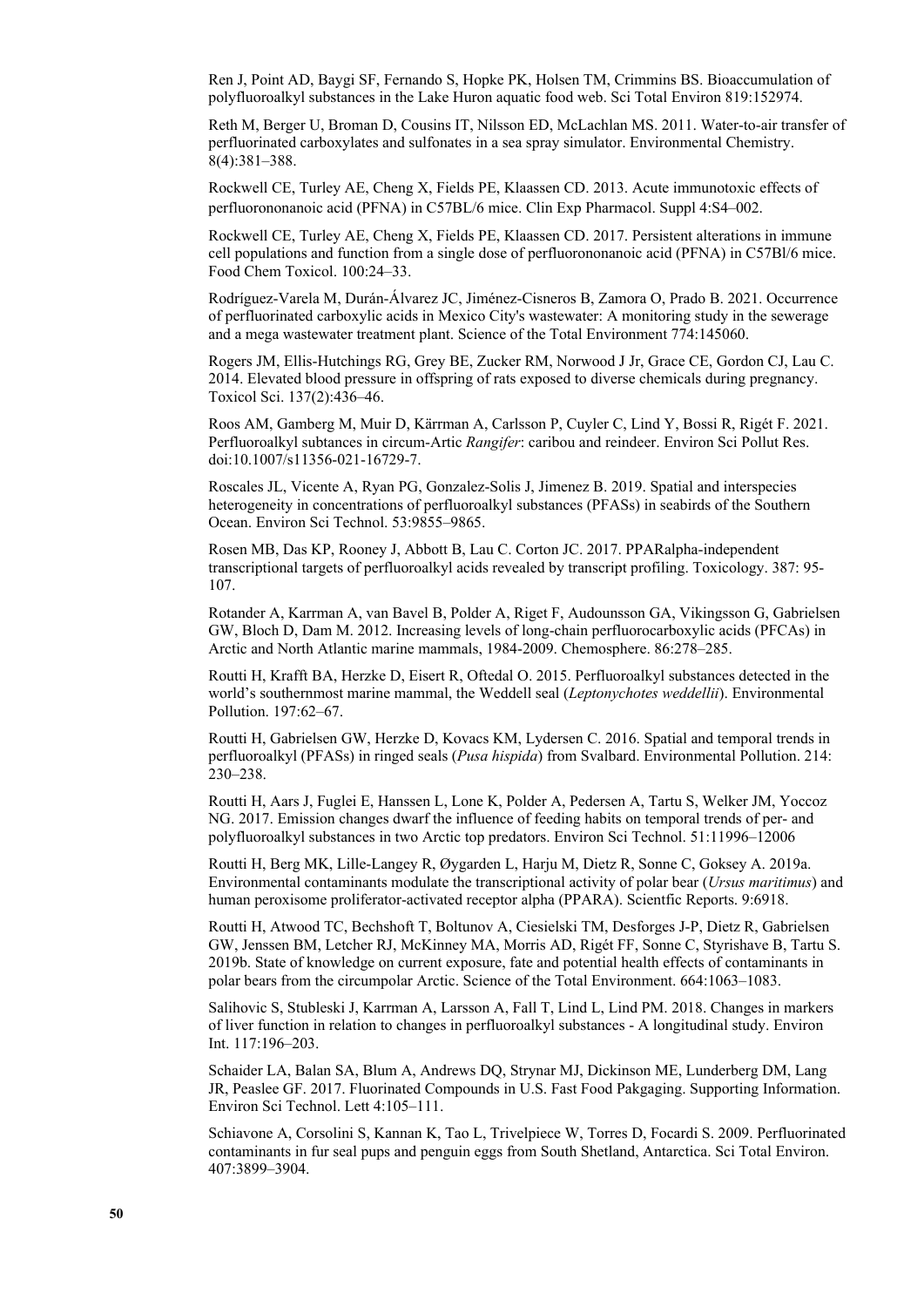Schröter-Kermani C, Müller J, Jürling H, Conrad A, Schulte C. 2013. Retrospective monitoring of perfluorocarboxylates and perfluorosulfonates in human plasma archived by the German Environmental Specimen Bank. Int.J.Hyg.Environ.Health. 216(6): 633-640.

Schultz MM, Higgins P, Huset CA, Luthy RG, Barofsky DF, Field JA. 2006. Fluorochemical Mass Flows in a Municipal Wastewater Treatment Facility. Environ. Sci. Technol. 40:7350–7357.

Schultes L, Vestergren R, Volkova K, Westberg E, Jacobsonc T, Benskin JP. 2018. Per- and polyfluoroalkyl substances and fluorine mass balance in cosmetic products from the Swedish market: implications for environmental emissions and human exposure. Environ. Sci.: Processes Impacts. 20:1680.

Schultes L, Peaslee GF, Brockman JD, Majumdar A, McGuinness SR, Wilkinson JT, Sandblom O, Ngwenyama RA, Benskin JP. 2019. Total Fluorine Measurements in Food Packaging: How Do Current Methods Perform? Environ. Sci. Technol. Lett. 6:73−78.

Scinicariello F, Buser MC, Balluz L, Gehle K, Murray HE, Abadin HG, Attanasio, R. 2020. Perfluoroalkyl acids, hyperuricemia and gout in adults: Analyses of NHANES 2009–2014. Chemosphere. 259:127446.

Seo SH, Son MH, Choi SD, Lee DH, Chang YS. 2018. Influence of exposure to perfluoroalkyl substances (PFASs) on the Korean general population: 10-year trend and health effects. Environ. Int. 113: 149-161.

Sha B, Johansson JH, Tunved P, Bohlin-Nizzetto P, Cousins IT, Salter ME. 2022. Spray Aerosol (SSA) as a sourceSource of perfluoroalkyl acids (PFAAs) to the atmosphere: Field Evidence from long-term air monitoring. Environ. Sci. Technol. 56(1):228–238.

Sexton K, Needham LL, Pirkle JL. 2004. Human biomonitoring of environmental chemicals: Measuring chemicals in human tissues is the "gold standard" for assessing people's exposure to pollution. American Scientist. 92(1): 38-45.

Sharma BM, Bharat GK, Tayal S, Larssen T, Bečanová B, Karásková P, Whitehead PG, Futter MN, Butterfield D, Nizzetto L. 2016. Perfluoroalkyl substances (PFAS) in river and ground/drinking water of the Ganges River basin: Emissions and implications for human exposure. Environmental Pollution. 208:704–713.

Sherman MA, Kirchner JR, Del Pesco TW, Huang H, inventors. E. I. du Pont de Nemours and Company, assignee. 2001. Fluorochemical oil and water repellents. World Intellectual Property Organization Patent WO 01/10922 A1. Available from: https://patents.google.com/patent/WO2001010922A1/en?oq=WO2001010922A1 [Accessed: 23 February 2022]

Shi Z, Zhang H, Liu Y, Xu M, Dai J. 2007. Alterations in gene expression and testosterone synthesis in the testes of male rats exposed to perfluorododecanoic acid. Toxicol Sci. 98(1):206–15.

Shi Z, Ding L, Zhang H, Feng Y, Xu M, Dai J. 2009. Chronic exposure to perfluorododecanoic acid disrupts testicular steroidogenesis and the expression of related genes in male rats. Toxicol Lett. 188(3):192–200.

Shoeib M, Harner T, M. Webster G, Lee SC. 2011. Indoor sources of poly- and perfluorinated compounds (PFCS) in Vancouver, Canada: Implications for human exposure. Environ.Sci.Technol. 45(19): 7999-8005.

Shoeib M, Schuster J, Rauert C, Su K, Smyth S, Harner H. 2016. Emission of poly and perfluoroalkyl substances, UV-filters and siloxanes to air from wastewater treatment plants. Environmental Pollution. 218:595–604.

Shoemaker JA, Grimmett P, Boutin B. 2008. Determination of Selected Perfluorinated Alkyl Acids in Drinking Water by Solid Phase Extraction and Liquid Chromatography/Tandem Mass Spectrometry (LC/MS/MS). U.S. Environmental Protection Agency, Washington, DC. Available from: [https://cfpub.epa.gov/si/si\\_public\\_record\\_report.cfm?Lab=NERL&dirEntryId=198984&simpleSearch](https://cfpub.epa.gov/si/si_public_record_report.cfm?Lab=NERL&dirEntryId=198984&simpleSearch=1&searchAll=EPA%2F600%2FR-08%2F092) [=1&searchAll=EPA%2F600%2FR-08%2F092](https://cfpub.epa.gov/si/si_public_record_report.cfm?Lab=NERL&dirEntryId=198984&simpleSearch=1&searchAll=EPA%2F600%2FR-08%2F092) [Accessed: 25 March 2022]

Sim W, Park H, Yoon J, Kim J, Oh J. 2021. Characteristic distribution patterns of perfluoroalkyl substances in soils according to land-use types. Chemosphere 276:130167.

Simonnet-Laprade C, Budzinski H, Maciejewski K, Le Menach K, Santos R, Alliot F, Goutte A, Labadie P. 2019a. Biomagnification of perfluoroalkyl acids (PFAAs) in the food web of an urban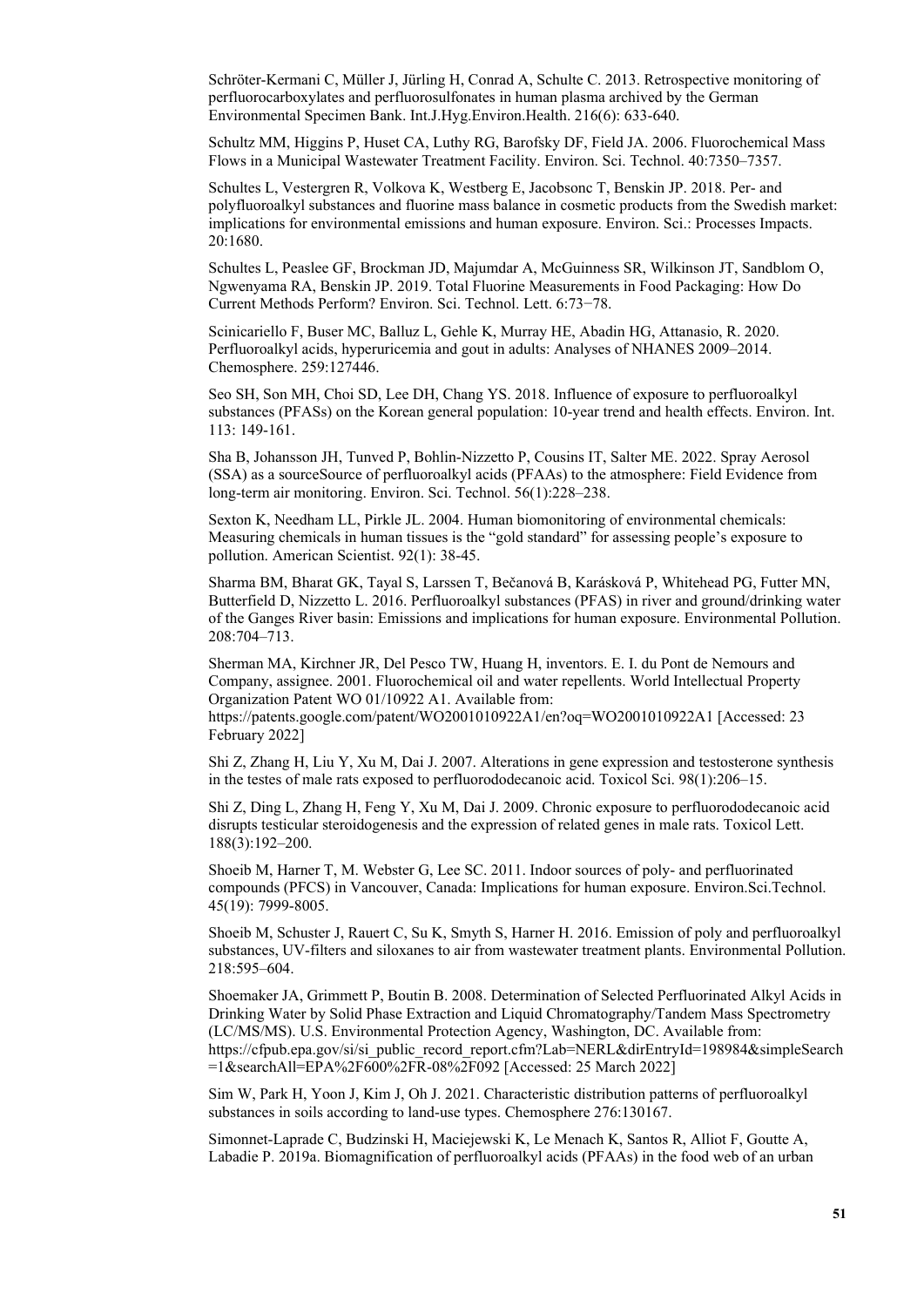river: assessment of the trophic transfer of targeted and unknown precursors and implications. Environ Sci. 21:1864–1874.

Simonnet-Laprade C, Budzinski H, Babut M, Le Menach K, Munoz G, Lauzent M, Ferrari BJD, Labadie P. 2019b. Investigation of the spatial variability of poly- and perfluoroalkyl substance trophic magnification in selected riverine ecosytems. Science of the Total Environment. 686:393–401.

Sinclair E, Kim SK, Akinleye HB, Kanna K. 2007. Quantitation of Gas-Phase Perfluoroalkyl Surfactants and Fluorotelomer Alcohols Released from Nonstick Cookware and Microwave Popcorn Bags. Environ Sci Technol. 41:1180–1185.

Singh S, Singh SK. 2018. Chronic exposure to perfluorononanoic acid impairs spermatogenesis, steroidogenesis and fertility in male mice. J Appl Toxicol. 39(3):420–431.

Singh S, Singh SK. 2019a. Effect of gestational exposure to perfluorononanoic acid on neonatal mice testes. J Appl Toxicol. 39(12):1663–1671.

Singh S, Singh SK. 2019b. Acute exposure to perfluorononanoic acid in prepubertal mice: Effect on germ cell dynamics and an insight into the possible mechanisms of its inhibitory action on testicular functions. Ecotoxicol Environ Saf. 183:109499.

Singh S, Singh SK. 2019c. Prepubertal exposure to perfluorononanoic acid interferes with spermatogenesis and steroidogenesis in male mice. Ecotoxicol Environ Saf. 170:590–599.

Smithwick M, Mabury SA, Solomon KR, Sonne C, Martin JW, Born EW, Dietz R, Derocher AE, Letcher RJ, Evans TJ, et al. 2005a. Circumpolar study of perfluoroalkyl contaminants in polar bears (*Ursus maritimus*). Environ Sci Technol. 39:5517–5523.

Smithwick M, Muir DCG, Mabury SA, Solomon KR, Martin JW, Sonne C, Born EW, Letcher RJ, Dietz R. 2005b. Perflouroalkyl contaminants in liver tissue from east Greenland polar bears (*Ursus maritimus*). Environ Toxicol Chem. 24:981–986.

Smithwick M, Norstrom RJ, Mabury SA, Solomon K, Evans TJ, Stirling I, Taylor MK, Muir DCG. 2006. Temporal trends of perfluoroalkyl contaminants in polar bears (*Ursus maritimus*) from two locations in the North American Arctic, 1972-2002. Environ Sci Technol. 40(4):1139–1143.

Smythe TA, Loseto LS, Bignert A, Rosenberg B, Budakowski W, Halldorson T, Pleskach K, Tomy GT. 2018. Temporal trends of brominated and fluorinated contaminants in Canadian Arctic beluga (*Delphinapterus leucas*). Arctic Science. 4:388–404.

Soerensen AL, Faxneld S. 2020.The Swedish National Monitoring Programme for Contaminants in marine biota (until 2019 year's data) – Temporal trends and spatial variations. Stolkholm (SE): Swedish Museum of Natural History. Report No.: NV-00362-19.

Soloff AC, Wolf BJ, White ND, Muir D, Courtney S, Hardiman G, Bossart GD, Fair PA. 2017. Environmental perfluorooctane sulfonate exposure drives T cell activation in bottlenose dolphins. J Appl Toxicol. 37(9):1108–1116

Stanifer JW, Stapleton HM, Souma T, Wittmer A, Zhao X, Boulware LE. 2018. Perfluorinated chemicals as emerging environmental threats to kidney health: A scoping review. Clin J Am Soc Nephrol. 13(10):1479–1492.

Stasinakis AS, Petalas AV, Mamais D, Thomaidis NS. 2008. Application of the OECD 301F respirometric test for the biodegradability assessment of various potential endocrine disrupting chemicals. Bioresource Technology. 99:3458–3467.

Stevenson CN, MacManus-Spencer LA, Luckenbach T, Luthy RG, Epel D. 2006. New perspectives on perfluorochemical ecotoxicology: inhibition and induction of an efflux transporter in the marine mussel, *Mytilus californianus*. Environ Sci Technol. 40: 5580–5585.

Stock NL, Furdui VI, Muir DCG, Mabury SA. 2007. Perfluoroalkyl contaminants in the Canadian Arctic: evidence of atmospheric transport and local contamination. Environ Sci Technol. 41:3529– 3536.

Stubleski J, Salihovic S, Lind L, Lind PM, van Bavel B, Kärrman A. 2016. Changes in serum levels of perfluoroalkyl substances during a 10-year follow-up period in a large population-based cohort. Environ.Int. 95: 86-92.

Su, G., Letcher, R.J., Moore, J.N., Williams, L.L. and Grasman, K. 2017. Contaminants of emerging concern in herring gull compared to and Caspian tern eggs from United States colony sites in the Great Lakes of North America. Environmental Pollution 222, 154-164.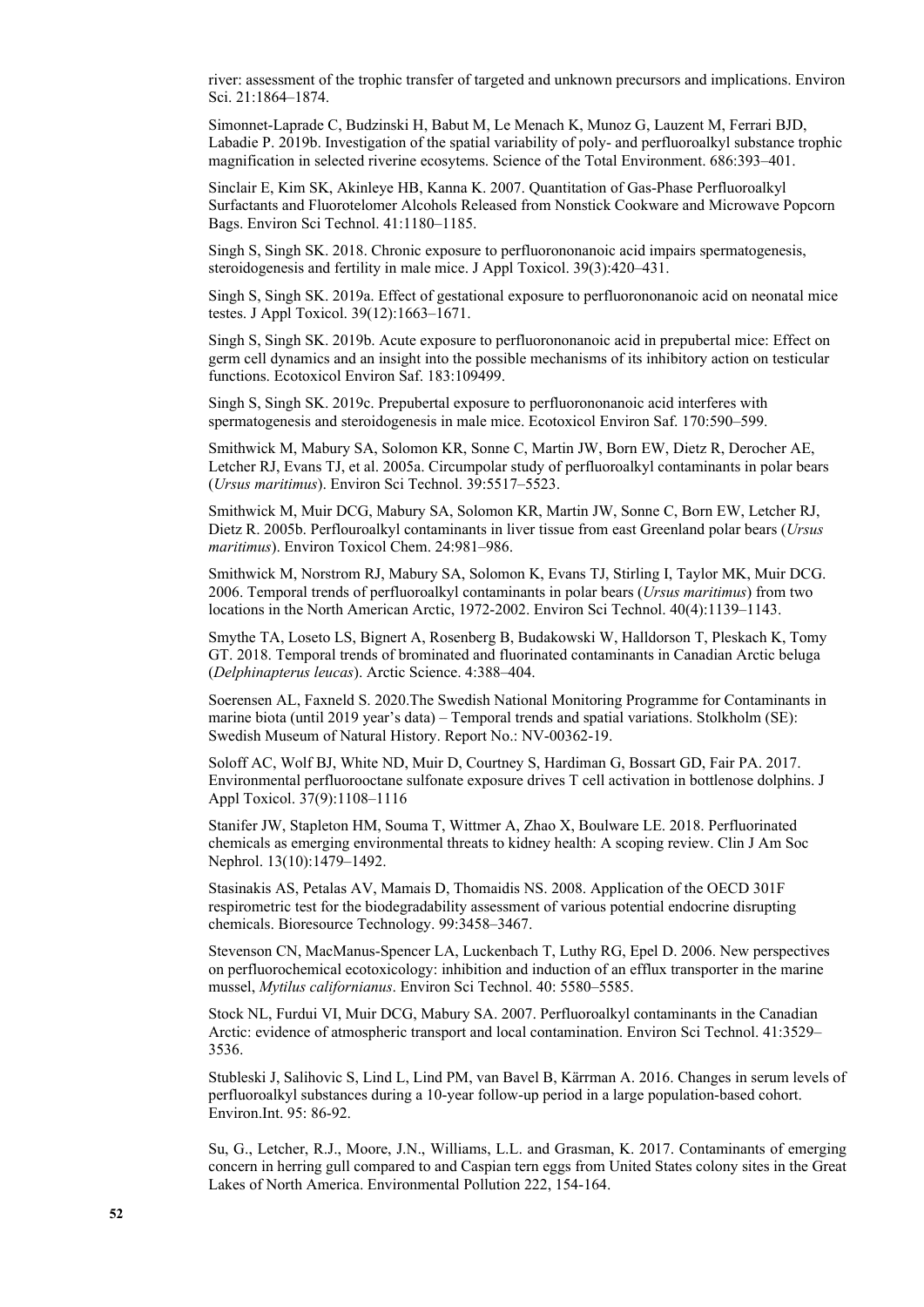Sun J, Letcher RJ, Eens M, Covaci A, Fernie KJ. 2020. Perfluoroalkyl acids and sulfonamides and dietary, biological and ecological associations in peregrine falcons from the Laurentian Great Lakes Basin, Canada. Environmental Research. 191:110151–110160.

Swedish Chemicals Agency. 2015. Chemical Analysis of Selected Fire-fighting Foams on the Swedish Market 2014. [As cited in ECHA 2018b]

Swedish Chemicals Agency. 2021. PM 91: PFASs in Cosmetics. Available from: https://www.kemi.se/en/publications/pms/2021/pm-9-21-pfass-in-cosmetics [Accessed: 21 January 2022]

Swiss Federal Council. 2022. Chemical Risk Reduction Ordinance. Available at: <https://www.fedlex.admin.ch/eli/oc/2022/162/fr>[Accessed: 4 May 2022]

Takahashi M, Ishida S, Hirata-Koizumi M, Ono A, Hirose A. 2014. Repeated dose and reproductive/developmental toxicity of perfluoroundecanoic acid in rats. J Toxicol Sci. 39(1):97–108.

Takemine S, Matsumura C, Yamamoto K, Suzuki M, Tsurukawa M, Imaishi H, Nakano T, Kondo A. 2014. Discharge of perfluorinated compounds from rivers and their influence on the coastal seas of Hyogo prefecture, Japan. Environmental Pollution. 184:397–404.

Tao L, Kannan K, Kajiwara N, Costa MM, Fillmann G, Takahashi S, Tanabe S. 2006. Perfluorooctanesulfonate and related fluorochemicals in albatrosses, elephant seals, penguins, and polar skuas from the Southern Ocean. Environ Sci Technol. 40:7642–7648.

Tartu S, Bourgeon S, Aars J, Andersen M, Lone K, Jenssen BM, Polder A, Thiemann GW, Torget V, Welker JM, Routti H. 2017. Diet and metabolic state are the main factors determining concentrations of perfluoroalkyl substances in female polar bears from Svalbard. Environmental Pollution. 229:146– 158.

Taylor KW, Hoffman K, Thayer KA, Daniels JL. 2014. Polyfluoroalkyl chemicals and menopause among women 20-65 years of age (NHANES). Environ.Health Perspect. 122(2): 145-150.

Taylor S, Terkildsen M, Stevenson G, de Araujo J, Yu C, Yates A, McIntosh RR, Gray R. 2021. Per and polyfluoroalkyl substances (PFAS) at high concentrations in neonatal Australian pinnipeds. Sci Total786:147446.

Temkin AM, Hocevar BA, Andrews DQ, Naidenko OV, Kamendulis LM. 2020. Application of the Key Characteristics of Carcinogens to Per and Polyfluoroalkyl Substances. Int J Environ Res Public Health. 17(5):1668.

Thackray CP, Selin NE, Young CJ. 2020. A global atmospheric chemistry model for the fate and transport of PFCAs and their precursors. Environ Sci Process Impacts. 22(2):285–293.

Tichy M, Valigurova R, Cabala R, Uzlova R, Rucki M. 2010. Toxicity of perfluorinated carboxylic acids for aquatic organisms. Interdisc Toxicol. 3(2):73–75.

Timmermann CAG, Pedersen HS, Weihe P, Bjerregaard P, Nielsen F, Heilmann C, Grandjean P. 2022. Concentrations of tetanus and diphtheria antibodies in vaccinated Greenlandic children aged 7– 12 years exposed to marine pollutants, a cross sectional study. Environ.Res. 203:111712.

Timmermann CAG, Jensen KJ, Nielsen F, Budtz-Jørgensen E, van der Klis F, Benn CS, Grandjean P, Fisker AB. 2020. Serum perfluoroalkyl substances, vaccine responses, and morbidity in a cohort of Guinea-Bissau children. Environ.Health Perspect. 128(8): 1-11.

Tominaga N, Kohra S, Iguchi T, Arizono, K. 2004. Effects of perfluoro organic compound toxicity on nematode *Caenorhabditis elegans* fecundity. J Health Sci. 50:545–550.

Tomy G, Pleskach K, Rosenberg B, Stern G. 2009a. Temporal trends of halogenated chemicals of emerging concern in beluga whales (*Delphinapterus leucas*) from Hendrickson Island and Pangnirtung In: Smith S, Stow J, Edwards J, editors. Synopsis of research conducted under the 2008- 2009 Northern Contaminants Program. Ottawa, Ontario: Department of Indian Affairs and Northern Development. p. 99–107.

Tomy GT, Pleskach K, Ferguson SH, Hare J, Stern G, MacInnis G, Marvin CH, Loseto L. 2009b. Trophodynamics of some PFCs and BFRs in a western Canadian Arctic marine food web. Environ Sci Technol. 43:4076–4081.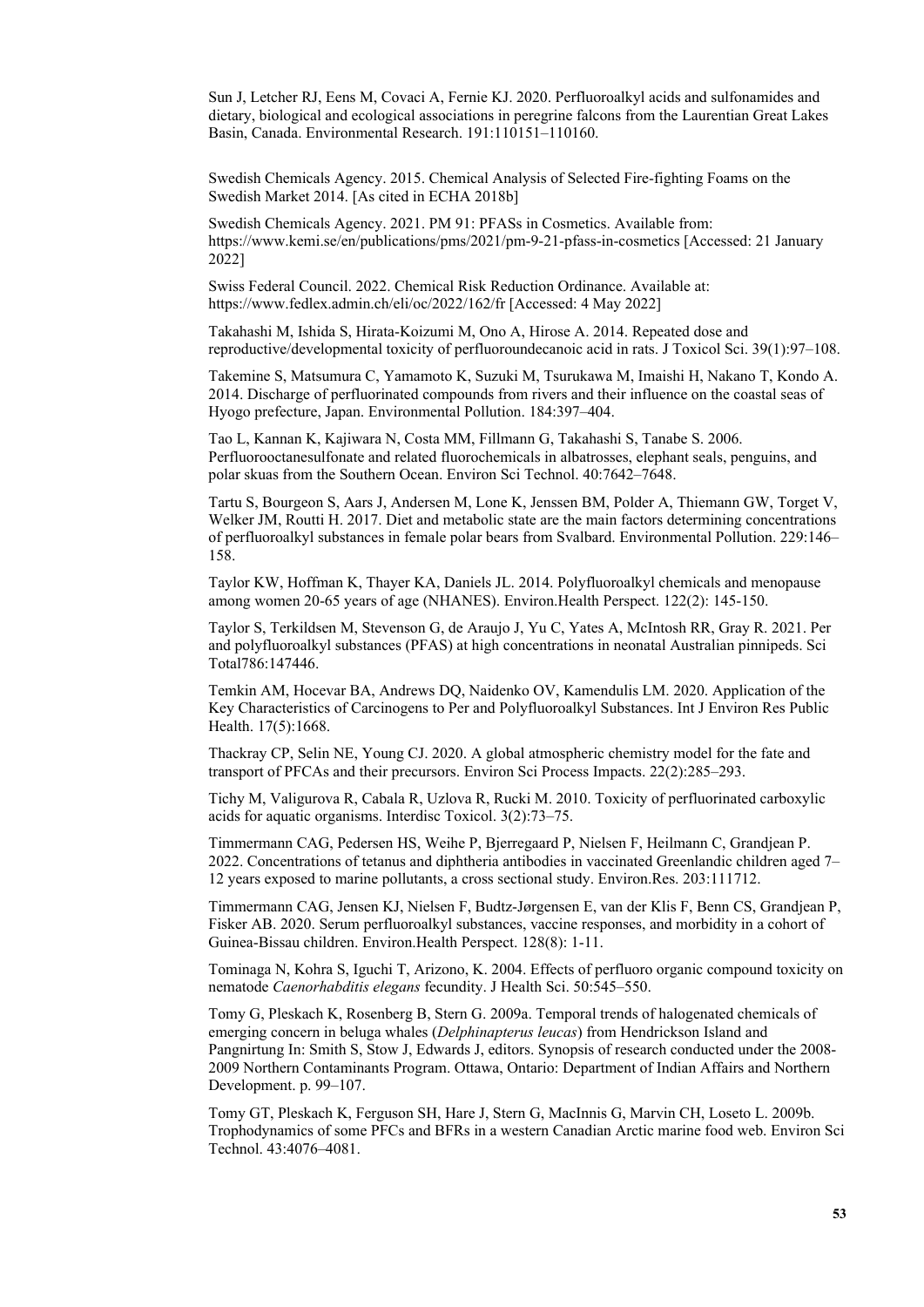Trowbridge J, Gerona RR, Lin T, Rudel RA, Bessonneau V, Buren H, Morello-Frosch R. 2020. Exposure to perfluoroalkyl substances in a cohort of women firefighters and office workers in San Francisco. Environ.Sci.Technol. 54(6): 3363-3374.

Tsai MS, Lin CY, Lin CC, Chen MH, Hsu SH, Chien KL, Sung FC, Chen PC, Su TC. 2015. Association between perfluoroalkyl substances and reproductive hormones in adolescents and young adults. Int J Hyg Environ Health. 218(5):437–43.

Ulhaq M, Örn S, Carlsson G, Morrison DA, Norrgren L. 2013a. Locomotor behavior in zebrafish (*Danio rerio*) larvae exposed to perfluoroalkyl acids. Aquat Toxicol. 144–145: 332–40.

Ulhaq M, Carlsson G, Örn S, Norrgren L. 2013b. Comparison of developmental toxicity of seven perfluoroalkyl acids to zebrafish embryos. Environmental Toxicology and Pharmacology. 36(2):423– 426.

[US EPA] United States Environmental Protection Agency. 2009. Long-Chain Perfluorinated Chemicals (PFCs) Action Plan. Available from: [https://www.epa.gov/sites/production/files/2016-](https://www.epa.gov/sites/production/files/2016-01/documents/pfcs_action_plan1230_09.pdf) [01/documents/pfcs\\_action\\_plan1230\\_09.pdf](https://www.epa.gov/sites/production/files/2016-01/documents/pfcs_action_plan1230_09.pdf) [Accessed: 23 October 2020]

[US EPA] U.S. Environmental Protection Agency. 2017. The Third Unregulated Contaminant Monitoring Rule (UCMR 3): Data Summary, January 2017. Available at https://www.epa.gov/sites/default/files/2017-02/documents/ucmr3-data-summary-january-2017.pdf.

US EPA. 2019. Method 533: Determination of per- and polyfluoroalkyl substances in drinking water by isotope dilution anion exchange solid phase extraction and liquid chromatography/tandem mass spectrometry. Available from: [https://www.epa.gov/sites/default/files/2019-12/documents/method-](https://www.epa.gov/sites/default/files/2019-12/documents/method-533-815b19020.pdf)[533-815b19020.pdf](https://www.epa.gov/sites/default/files/2019-12/documents/method-533-815b19020.pdf) [Accessed: 25 March 2022]

[US EPA] United States Environmental Protection Agency. 2020. Final Rule. Long-Chain Perfluoroalkyl Carboxylate and Perfluoroalkyl Sulfonate Chemical Substances; Significant New Use Rule. Available from:<https://www.govinfo.gov/content/pkg/FR-2020-07-27/pdf/2020-13738.pdf> [Accessed: 23 October 2020]

[US EPA] United States Environmental Protection Agency. 2021a. Draft Method 1633. Analysis of Per- and Polyfluoroalkyl Substances (PFAS) in Aqueous, Solid, Biosolids, and Tissue Samples by LC-MS/MS. Available from: [https://www.epa.gov/system/files/documents/2021-](https://www.epa.gov/system/files/documents/2021-09/method_1633_draft_aug-2021.pdf) [09/method\\_1633\\_draft\\_aug-2021.pdf](https://www.epa.gov/system/files/documents/2021-09/method_1633_draft_aug-2021.pdf) [Accessed: 25 March 2022]

[US EPA] United States Environmental Protection Agency. 2021b. PFAS Strategic Roadmap: EPA's Commitments to Action 2021-2024. Available from: [PFAS Strategic Roadmap: EPA's Commitments](https://www.epa.gov/pfas/pfas-strategic-roadmap-epas-commitments-action-2021-2024)  [to Action 2021-2024 | US EPA](https://www.epa.gov/pfas/pfas-strategic-roadmap-epas-commitments-action-2021-2024) [Accessed: 31 March 2022]

Verreault J, Berger U, Gabrielsen GW. 2007. Trends of perfluorinated alkyl substances in herring gull eggs from two coastal colonies in northern Norway: 1983–2003. Environ Sci Technol. 41(19):6671– 6677.

Vestergren R, Berger U, Glynn A, Cousins IT. 2012. Dietary exposure to perfluoroalkyl acids for the Swedish population in 1999, 2005 and 2010. Environ.Int. 49: 120-127.

Vestergren R, Herzke D, Wang T, Cousins IT. 2015. Are imported consumer products an important diffuse source of PFASs to the Norwegian environment? Environmental Pollution. 198:223–230.

Vongphachan V, Cassone CG, Wu D, Chiu S, Crump D, Kennedy SW. 2011. Effects of perfluoroalkyl compounds on mRNA expression levels of thyroid hormone-responsive genes in primary cultures of avian neuronal cells. Toxicological Sciences. 120(2):392–402.

Vuong AM, Braun JM, Yolton K, Wang Z, Xie C, Webster GM, Ye X, Calafat AM, Dietrich KN, Lanphear BP, Chen A. 2018a. Prenatal and childhood exposure to perfluoroalkyl substances (PFAS) and measures of attention, impulse control, and visual spatial abilities. Environ Int. 119: 413-420.

Vuong AM, Yolton K, Wang Z, Xie C, Webster GM, Ye X, Calafat AM, Braun JM, Dietrich KN, Lanphear BP, Chen A. 2018b. Childhood perfluoroalkyl substance exposure and executive function in children at 8 years. Environ Int. 119: 212-219.

Wallington TJ, Hurley MD, Xia J, Wuebbles DJ, Sillman S, Ito A, Penner JE, Ellis DA, Martin J, Mabury SA, Nielsen OJ, Sulbaek Andersen MP. 2006. Formation of C7F15COOH (PFOA) and other perfluorocarboxylic acids during the atmospheric oxidation of 8:2 fluorotelomer alcohol. Environ Sci Technol. 40:924–930.

Wang J, Ober CK. 1999. Solid state crystalline and liquid crystalline structure of semifluorinated 1 bromoalkane compounds. Liq Cryst. 26:637.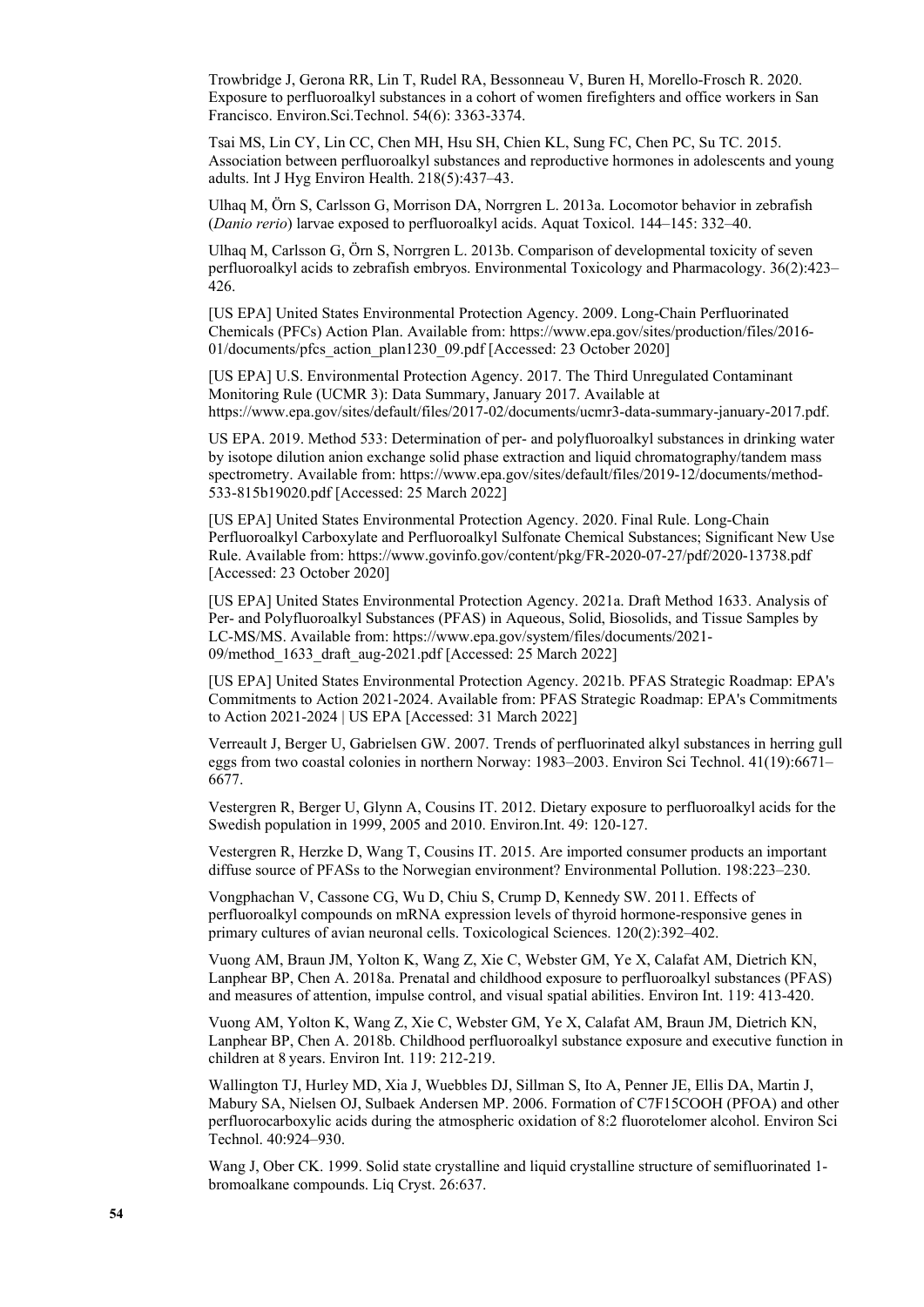Wang Y, Fu J, Wang T, Liang Y, Pan Y, Cai Y, Jiang G. 2010. Distribution of perfluorooctane sulfonate and other perfluorochemicals in the ambient environment around a manufacturing facility in China. Environ.Sci.Technol. 44(21): 8062-8067.

Wang Z, MacLeod M, Cousins IT, Scheringer M, Hungerbuhler K. 2011. Using COSMOtherm to predict physicochemical properties of poly- and perfluorinated alkyl substances (PFASs). Environ Chem. 8(4):389–98.

Wang Z, Cousins IT, Scheringer M, Buck RC, Hungerbühler K. 2014. Global emission inventories for C4–C14 perfluoroalkyl carboxylic acid (PFCA) homologues from 1951 to 2030, Part I: production and emissions from quantifiable sources. Supplementary Information. Environment International. 70:62–75.

Wang J, Yan S, Zhang W, Zhang H, Dai J. 2015a. Integrated proteomic and miRNA transcriptional analysis reveals the hepatotoxicity mechanism of PFNA exposure in mice. J Proteome Res. 14(1):330–41.

Wang Z, Xie Z, Mi W, Möller A, Wolschke H, Ebinghaus R. 2015b. Neutral poly/per-fluoroalkyl substances in air from the Atlantic to the Southern Ocean and in Antarctic snow. Environ Sci Technol. 48: 7770–7775.

Wang Y, Zhong Y, Li J, Zhang J, Lyu B, Zhao Y. 2018. Occurrence of perfluoroalkyl substances in matched human serum, urine, hair and nail. J Environ Sci (China). 67:191–197.

Wania F. 2007. A global mass balance analysis of the source of perfluorocarboxylic acids in the Arctic Ocean. Environ Sci Technol. 41:4529–4535.

Waterland and Dobbs. 2007. Atmospheric chemistry of linear perfluorinated aldehydes: dissociation kinetics of CnF2n+1CO radicals. J. Phys. Chem A. 111:2555–2562.

Webster E and Ellis DA. 2010. Potential role of sea spray generation in the atmospheric transport of perfluorocarboxylic acids. Environmental Toxicology and Chemistry. 29(8):1703–1708.

Wei Y, Shi X, Zhang H, Wang J, Zhou B, Dai J. 2009. Combined effects of polyfluorinated and perfluorinated compounds on primary cultured hepatocytes from rare minnow (*Gobiocypris rarus*) using toxicogenomic analysis. Aquatic Toxicology. 95:27–36.

Weinberg I, Dreyer A, Ebinghaus R. 2011. Landfills as sources of polyfluorinated compounds, polybrominated diphenyl ethers and musk fragrances to ambient air. Atmospheric Environment. 45: 935–941.

Wellington Laboratories Inc. 2022. <https://well-labs.com/>[Accessed: 25 March 2022]

Whitehead HG, Venier M, Wu Y, Eastman E, Urbanik S, Diamond ML, Shalin A, Schwartz-Narbonne H, Bruton TA, Blum A, Wang Z, Green M, Tighe M, Wilkinson JT, McGuinness S, Peaslee GF. 2021. Correction to "Fluorinated Compounds in North American Cosmetics". Environ Sci Technol Lett. 8(7):538−544.

Wielsøe M, Kern P, Bonefeld-Jørgensen EC. 2017. Serum levels of environmental pollutants is a risk factor for breast cancer in Inuit: A case control study. Environ.Health Global Access Sci.Sour. 16(1):56.

Wolf CJ, Zehr RD, Schmid JE, Lau C, Abbott BD. 2010. Developmental effects of perfluorononanoic Acid in the mouse are dependent on peroxisome proliferator-activated receptor-alpha. PPAR Res. 2010:282896.

Wolf CJ, Schmid JE, Lau C, Abbott, BD. 2012. Activation of mouse and human peroxisome proliferator-activated receptor-alpha (PPARalpha) by perfluoroalkyl acids (PFAAs): further investigation of C4-C12 compounds. Reprod Toxicol. 33(4): 546-551.

Wong F, Shoeib M, Katsoyiannis A, Eckhardt S, Stohl A, Bohlin-Nizzetto P, Li H, Fellin P, Su Y, Hung H. 2018. Assessing temporal trends and source regions of per- and polyfluoroalkyl substances (PFASs) in air under the Arctic Monitoring and Assessment Programme (AMAP). Atmospheric Environment. 172:65–73.

Wong F, Hung H, Dryfhout-Clark H, Aas W, Bohlin-Nizzetto P, Breivik K, Nerentorp Mastromonaco M, Brorström Lundén E, Ólafsdóttir K, Sigurðsson Á, Vorkamp K, Bossi R, Skov H, Hakola H, Barresi E, Sverko E, Fellin P, Li H, Vlasenko A, Zapevalov M, Samsonov D, Wilson S. 2021. Time trends of persistent organic pollutants (POPs) and chemicals of emerging arctic concern (CEAC) in Arctic air from 25 years of monitoring. Sci Total775:145109.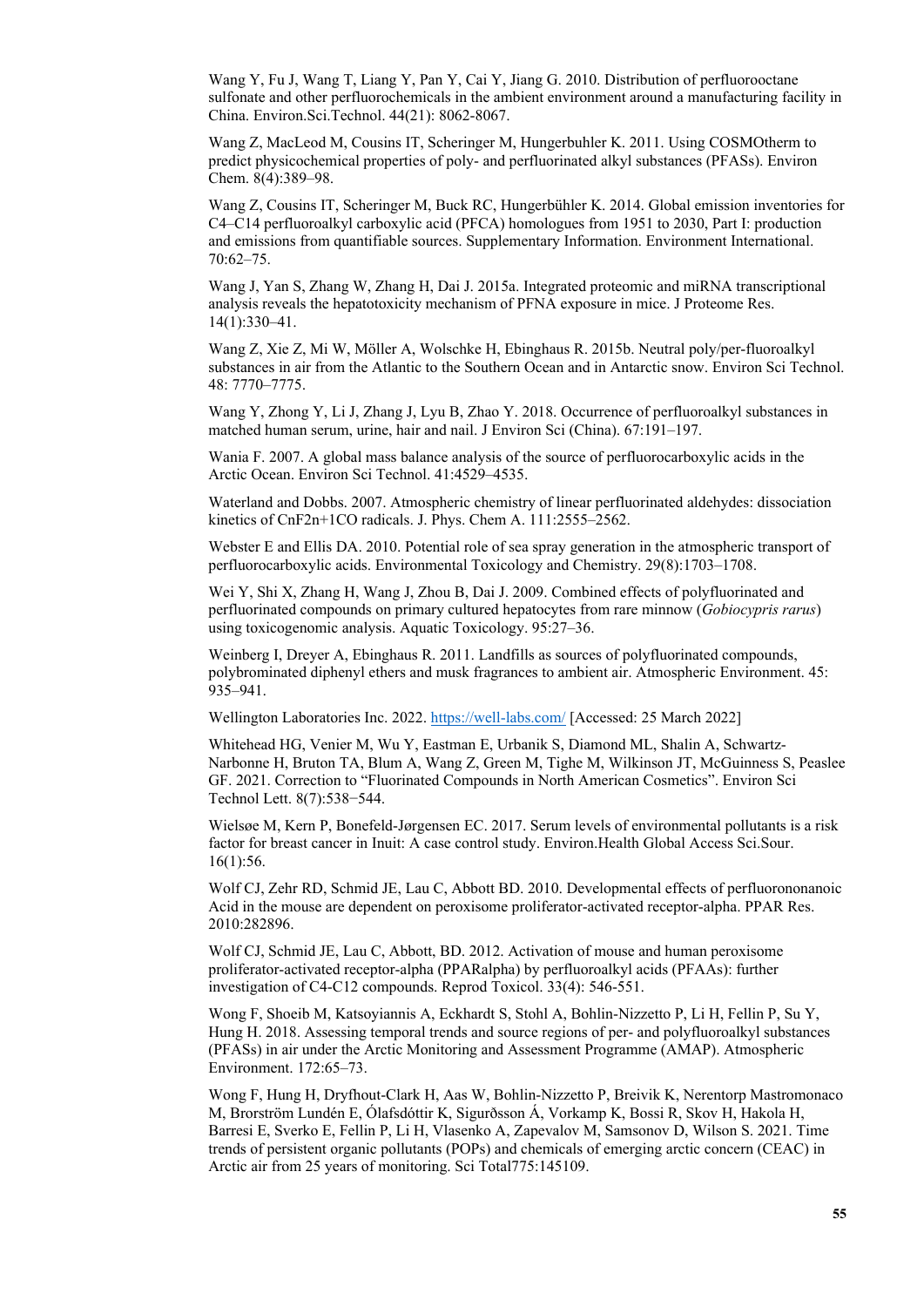Woodcroft MW, Ellis DA, Rafferty SP, Burns DC, March RE, Stock NL, Trumpour JY, Munro K. 2010. Experimental characterization of the mechanism of perfluorocarboxylic acids liver protein bioaccumulation: the key role of the neutral species. Environmental Toxicology and Chemistry. 29(8): 1669–1677.

Wu M, Sun R, Wang M, Liang H, Ma S, Han T. 2017. Analysis of perfluorinated compounds in human serum from the general population in Shanghai by liquid chromatography-tandem mass spectrometry (LC-MS/MS). Chemosphere. 168:100–105.

Wu J, Junaid M, Wang Z, Sun W, Xu N. 2020. Spatiotemporal distribution, sources, and ecological risk of perfluorinated compounds (PFCs) in the Guanlan River from the rapidly urbanizing areas of Shenzhen, China. Chemosphere. 245: 125637.

Wu Y, Miller GZ, Gearhart J, Peaslee G, Venier M. 2021. Side-chain fluorotelomer-based polymers in children car seats. Environ Pollut. 268:115477.

Xenia T, Granby K, Christensen JH. 2011. Polyfluorinated surfactants (PFS) in paper and board coatings for food packaging. Environ Sci Pollut Res. 18:1108–1120.

Xu J, Guo C-S, Zhang Y, Meng W. 2014. Bioaccumulation and trophic transfer of perfluorinated compounds in a eutrophic freshwater food web184: 254–261.

Yang CH, Glover KP, Han X. 2010. Characterization of cellular uptake of perfluorooctanoate via organic anion-transporting polypeptide 1A2, organic anion transporter 4, and urate transporter 1 for their potential roles in mediating human renal reabsorption of perfluorocarboxylates. Toxicol Sci. 117(2): 294-302.

Yang S, Liu S, Ren Z, Jiao X, Qin S. 2014. Induction of oxidative stress and related transciptional effects of perfluorononanoic acid using an in vivo assessment. Comparative Biochemistry and Physiology. Part C. 160:60-65.

Yang L, Li J, Lai J, Luan H, Cai Z, Wang Y, Zhao Y, Wu Y. 2016. Placental transfer of perfluoroalkyl substances and associations with thyroid hormones: Beijing prenatal exposure study. Sci.Rep. 6: 21699.

Yang Y, Lv QY, Guo LH, Wan B, Ren XM, Shi YL, Cai YQ. 2017. Identification of protein tyrosine phosphatase SHP-2 as a new target of perfluoroalkyl acids in HepG2 cells. Arch Toxicol. 91(4): 1697- 1707.

Yao Y, Chang S, Sun H, Gan Z, Hu H, Zhao Y, Zhang Y. 2016. Neutral and ionic per- and polyfluoroalkyl substances (PFASs) in atmospheric and dry deposition samples over a source region (Tianjin, China). Environmental Pollution. 212:449–456.

Yarwood G, Kemball-Cook S, Keinath M, Waterland RL, Korzeniowski SH, Buck RC, Russell MH, Washburn ST. 2007. High-resolution atmospheric modelling of fluorotelomer alcohols and perfluorocarboxylic acids in the North American troposphere. Environ Sci Technol. 41: 5756–5762

Yeung LW, Loi EI, Wong VY, Guruge KS, Yamanaka N, Tanimura N. 2009. Biochemical responses and accumulation properties of long-chain perfluorinated compounds (PFOS/PFDA/PFOA) in juvenile chickens (*Gallus gallus*). Arch Environ Contam Toxicol. 57(2):377–386.

Yeung LW, Robinson SJ, Koschorreck J, Mabury SA. 2013. Part I. A temporal study of PFCAs and their precursors in human plasma from two German cities 1982-2009. Environ.Sci.Technol. 47(8): 3865-3874.

Yeung LWY, Dassuncao C, Mabury S, Sunderland EM, Zhang X, Lohmann R. 2017. Vertical profiles, sources, and transport of PFASs in the Arctic Ocean. Environ Sci Technol. 51(12):6735– 6744.

Young CJ, Furdui VI, Franklin J, Koerner RM, Muir DCG, Mabury SA. 2007. Perfluorinated acids in Arctic snow: new evidence for atmospheric formation. Environ Sci Technol. 41:3455–3461.

Yu L, Liu X, Hua Z, Zhang Y, Xue H. 2022. Spatial and temporal trends of perfluoroalkyl acids in water bodies: A case study in Taihu Lake, China (2009–2021). Environmental Pollution. 293:118575.

Yuan G, Peng H, Huang C, Hu J. 2016. Ubiquitous occurrence of fluorotelomer alcohols in ecofriendly paper-made food-contact materials and their implication for human exposure. Environ.Sci.Technol. 50(2): 942-950.